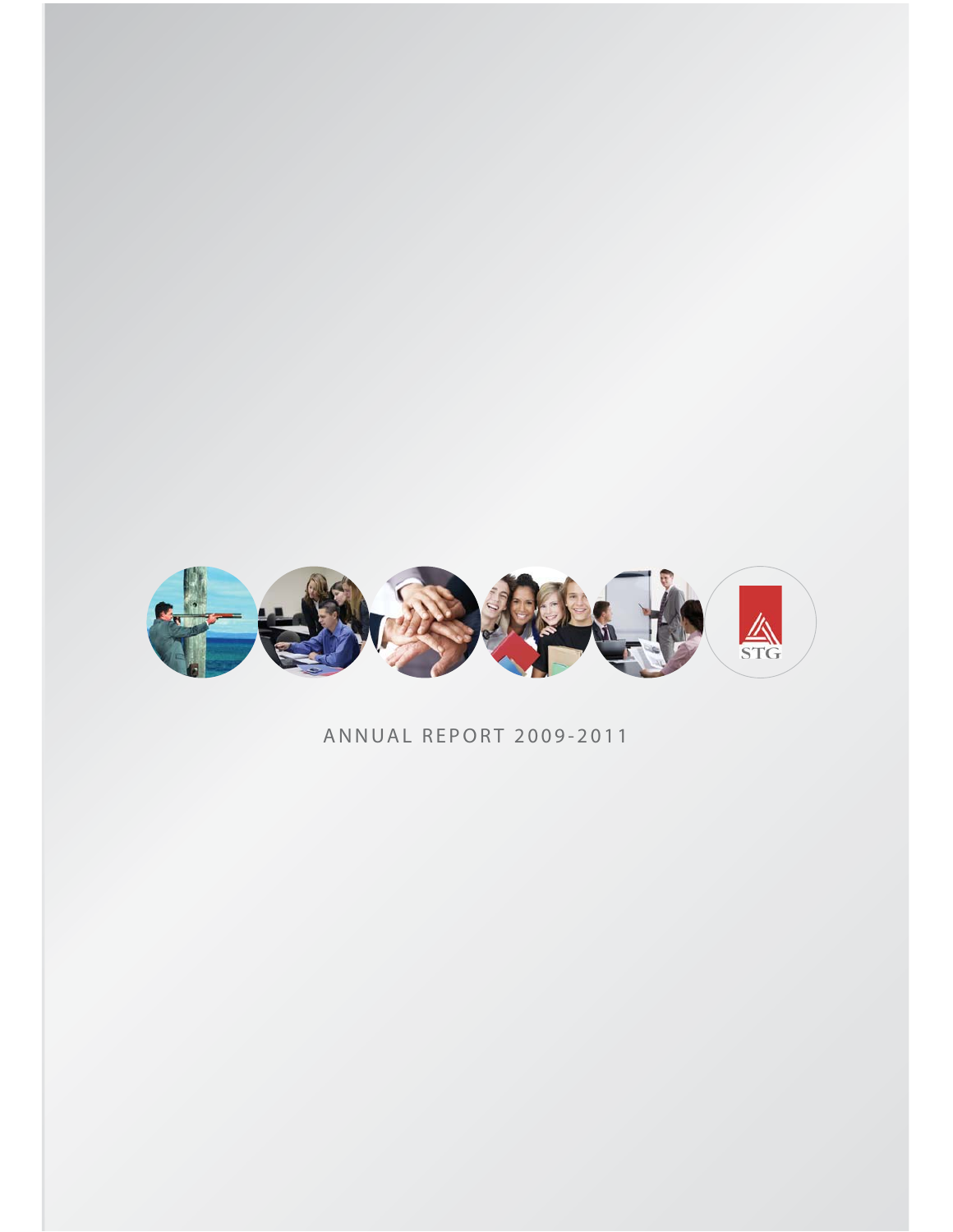## **CONTENTS**

## **Registered Office**

Elegance, level 2, Mathura Road, Jasola, New Delhi-110025.

**Corporate Office**

9, Sector-33, Gurgaon, Haryana-122001

## **Registrar & Transfer Agent**

Sharex Dynamic (India) Private limited Unit no 1, Luthra Ind. Premises, Safed pool, Andheri Kurla Road, Andheri (East) Mumbai 400 072

**Bankers Standard Chartered Bank** M-1, South Extension-II, New Delhi-110 049.

**HDFC Bank** C-5/32, SDA, New Delhi-110 016 **Jammu & Kashmir Bank** G-40, Connaught Place, New Delhi-110 001

**2**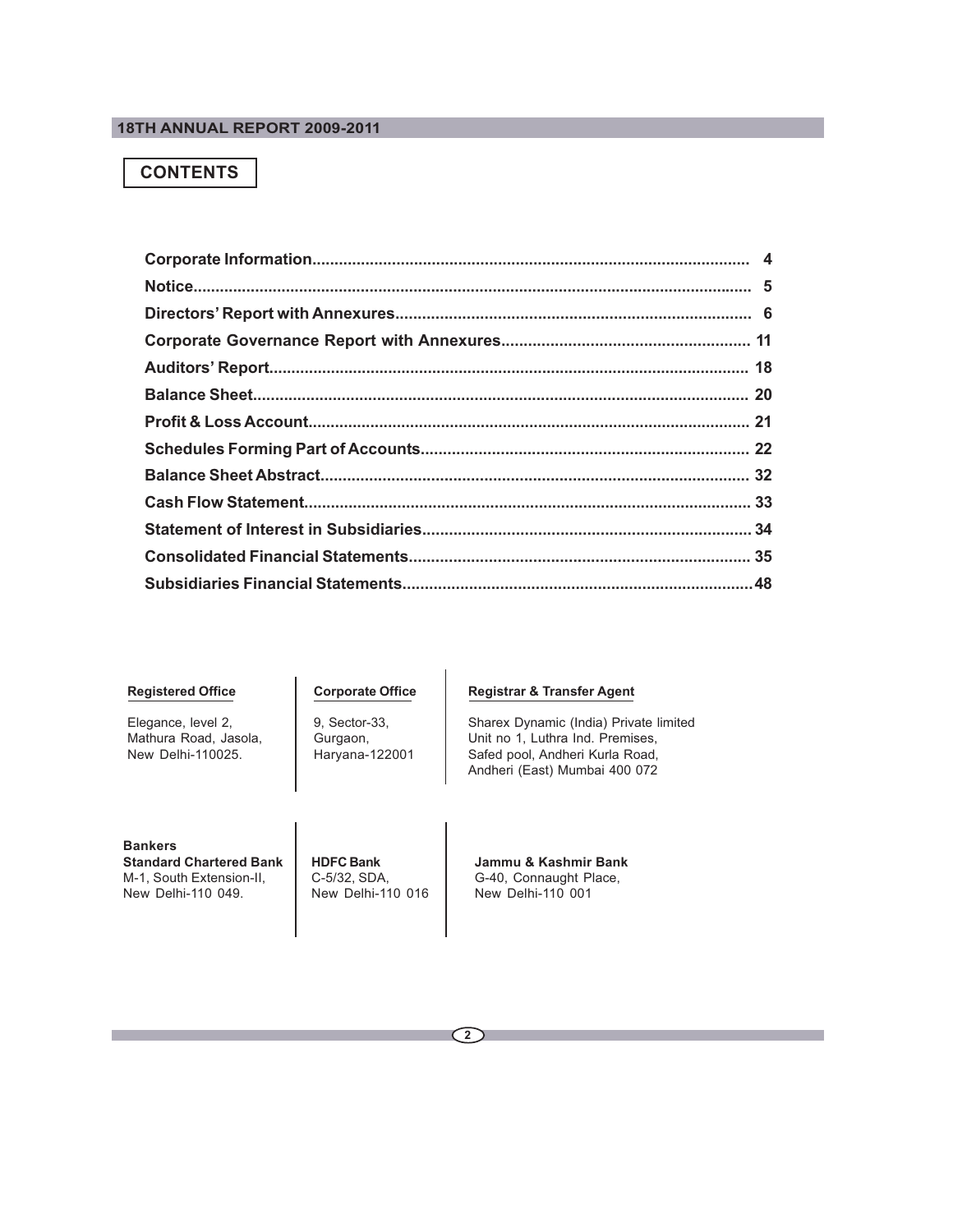



## OUR VISION

Our vision rests firmly on the belief that as a professional organization our primary duty is to contribute to the external world. And to achieve this, we work towards leveraging our expertise in software technology based education solutions across the economic spectrum of society, thereby becoming a key contributor to the knowledge economy. Guided by relentless focus on our imperatives, we constantly strive to implement the critical initiatives required to achieve our vision. Till "We are done."

## OUR MISSION

Our mission at STG is actually a Purpose, a purpose to become an absolute "Knowledge Provider" with products and solutions that are effective, inspirational and something that strikes a basic chord and pushes us to continuously identify, seek, assimilate and deliver innovative solutions with the objective to:

- Improve performance of school & college students and make them IT ready.
- $\bullet$ Improve employability of graduates by expanding their knowledge base.
- Enhance productivity of professionals by training for the emerging IT trends of tomorrow, today

The sector evolves every second and so should we and our solutions. We are constantly evolving our capability in software development and implementation to provide the very 'in' and world beating, cost effective solutions to meet and go beyond the expectations of the many constituencies we serve:

- Comprehensive ERP solutions for Colleges and Universities.
- E-learning solutions for Colleges and Universities.
- Complete ICT solutions for K-12 in schools.
- On-line selection, testing and recruitment system for Institutions and Enterprises.
- Complete Banking solutions for small and medium banks.
- Complete e-Governance solutions including manpower development and capacity building.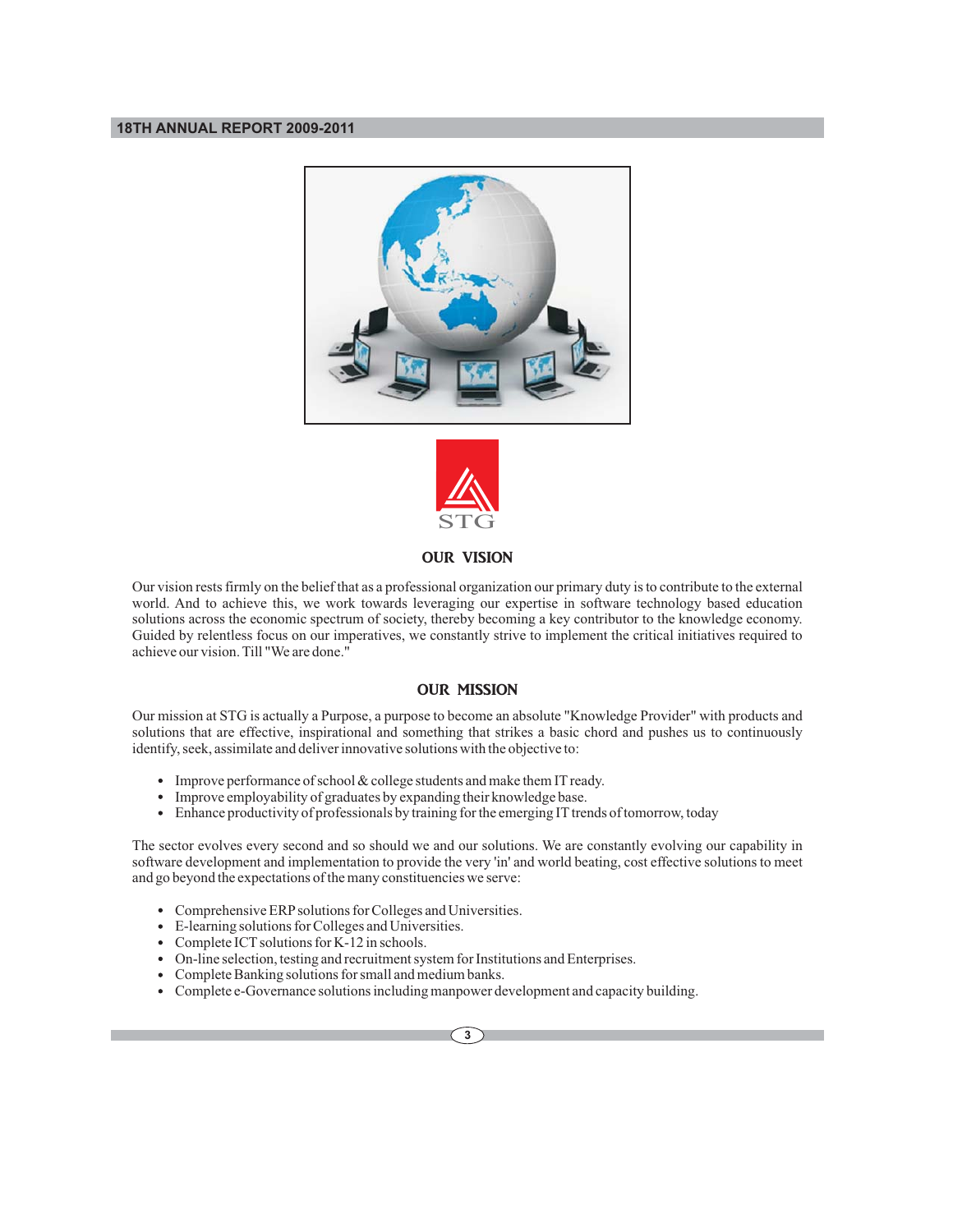## **CORPORATE INFORMATION**

## **Board of Directors**

| Mr. Yogesh Vaidya     | <b>Chairman &amp; CEO</b> |
|-----------------------|---------------------------|
| Dr. Surya Mani Pathak | <b>Director</b>           |
| Mr. Ravi Bhargava     | <b>Director</b>           |
| Mrs. Prasanna Vaidya  | <b>Director</b>           |

**Finance Head Compliance Officer Statutory Auditors**<br> **Company Secretary** M/s Baweja & Kaul<br> **Company Secretary** M/s Baweja & Kaul Senior General Manager<br>Finance & Accounts

Mr. B. K. Chauhan **& Company Secretary** M/s Baweja & Kaul

306, Corporate Towers, 85A Zamrudpur, Greater Kailash – I, New Delhi – 110048

## **Committees in pursuance of Corporate Governance**

# **Shareholders/Investors Grievance Committee Share Transfer Committee Investment Committee** Dr. Surya Mani Pathak Mr. Yogesh Vaidya Mr. Yogesh Vaidya

Mrs. Prasanna Vaidya

### **Audit Committee Remuneration Committee Compensation Committee**

Dr. Surya Mani Pathak Dr. Surya Mani Pathak Dr. Surya Mani Pathak Mr. Ravi Bhargava Mr. Ravi Bhargava Mr. Ravi Bhargava Mrs. Prasanna Vaidya

Mrs. Prasanna Vaidya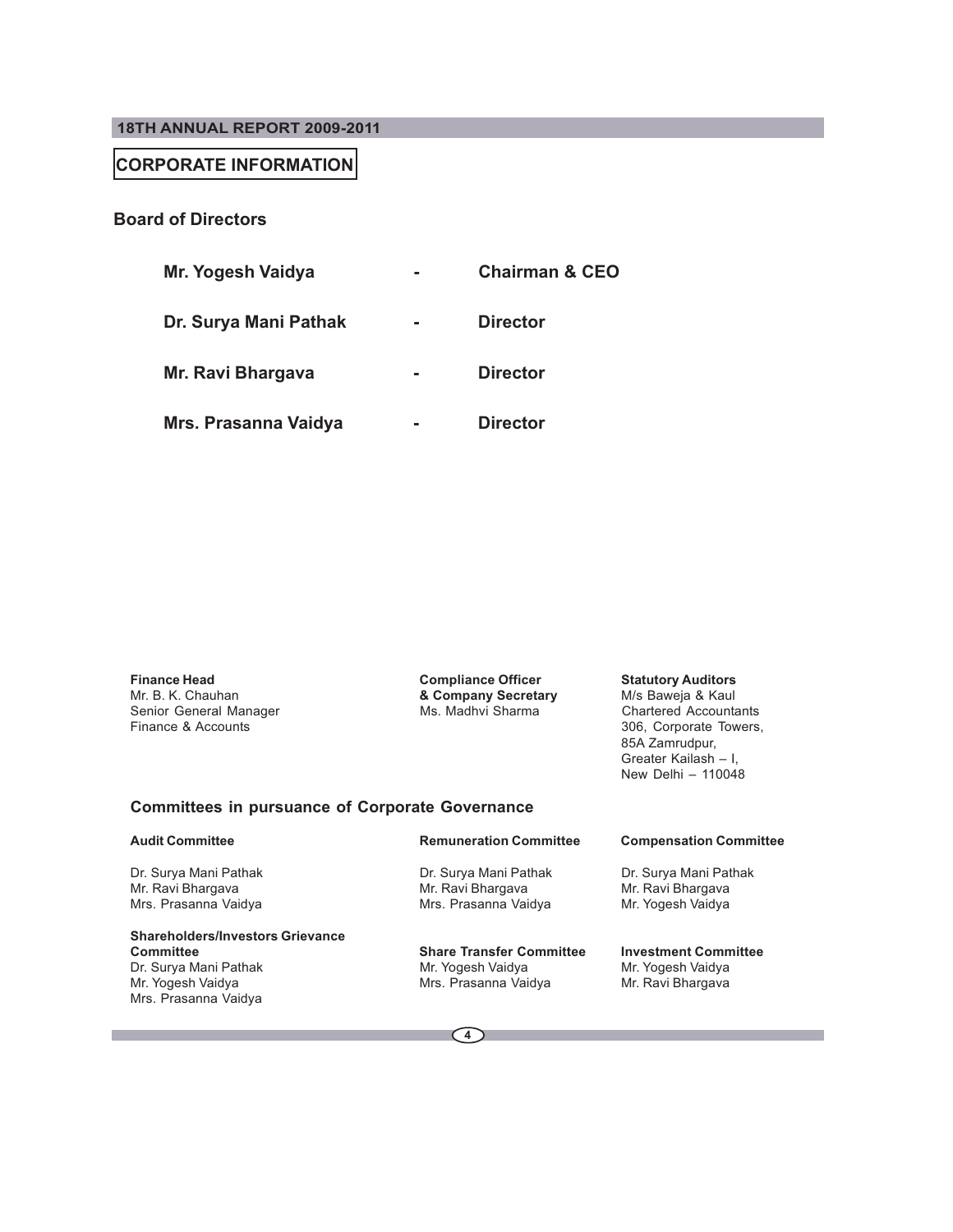

## **NOTICE**

Notice is hereby given that the Eighteenth Annual General Meeting of the members of the Company will be held on Monday, the 27th day of June, 2011 at 02:00 P.M. at Shah Auditorium, 2, Gujarati Samaj Marg, Civil Lines, Delhi-110 054 to transact the following businesses:

## **AS ORDINARY BUSINESS:**

**1. Adoption of accounts**

To receive, consider and adopt the Balance Sheet as at 31st March, 2011 and the Profit and Loss Account for the year ended on that date and the Reports of the Directors and Auditors thereon.

**2. Re-appointment of Mr. Yogesh Chandra Vaidya**

To appoint a Director in place of Mr. Yogesh Chandra Vaidya, who retires by rotation and being eligible, offers himself for re- appointment.

**3. Appointment of Statutory Auditors**

To appoint Statutory Auditors of the Company who shall hold office from the conclusion of this Annual General Meeting until the conclusion of the next Annual General Meeting and to authorize the Board of Directors to fix their remuneration and in this regard to consider and, if thought fit, to pass with or without modification(s), the following resolution as an Ordinary Resolution:

"Resolved that M/s Baweja & Kaul, Chartered Accountants, be and are hereby appointed as Statutory Auditors of the Company to hold office from the conclusion of this Annual General Meeting until the conclusion of the next Annual General Meeting of the Company on such remuneration as may be fixed by the Board of Directors of the Company."

**AS SPECIAL BUSINESS:**

### **4 Keeping registers and records at a place other than the Registered Office of the Company:**

To consider and if thought fit, to pass with or without modification(s), the following resolution as a Special Resolution:

**"RESOLVED THAT** pursuant to section 163 and other applicable provisions, if any, of the Companies Act, 1956 the approval of shareholders of the Company be and is hereby accorded to keep and maintain the Registers of Members, the Index of Members, Copies of all Annual Returns prepared under section 159 and 160 together with the copies of certificates and documents required to be annexed thereto under section 160 and 161 of the Act or any one or more of them at E-11, G.K. Enclave-I, New Delhi-110048, a place other than the Registered Office of the Company."

**"RESOLVED FURTHER THAT** for the purpose of giving effect to above resolution, the Board of Directors be and is hereby severally authorised to do all such acts, deeds, matters and things and execute all such documents, instruments and writings as it may in its sole and absolute discretion deems necessary or expedient and to settle any question, difficulty or doubt that may arise"

> **By Order of the Board Software Technology Group International Limited**

Place: Gurgaon **Madhvi Sharma**<br>
Date: May 28, 2011 **Company Secretary Company Secretary** 

## **NOTES**

- **1. A MEMBER ENTITLED TO ATTEND AND VOTE IS ENTITLED TO APPOINT A PROXY TO ATTEND AND VOTE INSTEAD OF HIMSELF AND THE PROXY NEED NOT BE A MEMBER OF THE COMPANY. PROXIES, IN ORDER TO BE EFFECTIVE MUST BE RECEIVED BY THE COMPANY AT ITS REGISTERED OFFICE NOT LESS THAN 48 HOURS BEFORE THE TIME OF THE MEETING.**
- 2. Explanatory Statement pursuant to section 173(2) of the Companies Act, 1956 relating to special business is annexed hereto.
- The Register of Members and Share Transfer Books of the Company will remained closed from June 21, 2011 to June 27, 2011 (both days inclusive).
- 4. Members seeking further information about the accounts are requested to write at least 10 days before the date of meeting so that it may be convenient to get the information ready at the meeting.
- 5. Members/ Proxies should bring the attendance slips duly filled in for attending the meeting. Members who hold shares in dematerialised form are requested to bring their Client ID and DP ID numbers for easy identification of attendance at the meeting.
- 6. As per amended provisions of the Companies Act, 1956, facility for making nominations is now available for shareholders in respect of shares held by them. Nomination forms can be obtained from Registrar of the Company namely Sharex Dynamic (India) Pvt. Limited.
- 7. Members are requested to inform the Company's Registrar and Share transfer agent i.e. Sharex Dynamic (India) Pvt. Ltd., Unit no 1, Luthra Ind. Premises, Safed pool, Andheri Kurla Road, Andheri (East) Mumbai 400 072 about the changes, if any in their registered addresses along with the Pin Code number, quoting their Folio number and DP ID number. All correspondence relating to transfer of shares may be sent directly to the aforesaid Registrar and Share transfer Agent of the Company.
- 8. Members are requested to bring their copies of Annual Report to the meeting. No copies will be made available at the meeting venue.
- 9. Member, who are holding shares in identical names in more than one folio are hereby requested to write to the Company or the Registrar, enclosing their Share Certificates to enable the Company to consolidate their holdings.
- 10. Members attending the meeting are requested to complete the enclosed attendance slip & deliver the same at the entrance of the meeting place. Attendance at the meeting will not be allowed without the production of the attendance slip duly signed.
- 11. The Company has joined hands with MCA in its Green initiative as per its circular nos. 17/2011 dated April 21, 2011 and 18/2011 dated April 29, 2011 for electronic delivery of notices/documents and Annual Accounts to the members of the Company. Members holding shares in electronic mode are therefore requested to ensure to keep their email addresses updated with the Depository Participants. Members holding shares in physical mode are also requested to update their email addresses by writing to the Registrar and Transfer Agent of the Company at the address mentioned in (7) above quoting their folio number(s).
- 12. No gifts shall be distributed at the Meeting.
- **13. Pursuant to clause 49 of the Listing Agreement the brief profile of Mr. Yogesh Chandra Vaidya , Chairman & CEO eligible for re- appointment vide item no. 2 is as follows:**

Mr. Yogesh Vaidya, aged 66 years is a BE Electronics from BITS, Pilani and has over 40 years of extensive experience in the IT Industry. He is the main promoter of the company. In 1975, he started the HCL Group with other professional associates. He relocated to California in 1989 to set up the international operations for HCL. During his tenure, as the founder and CEO of HCL, America, he was responsible for setting up joint ventures in Singapore, Hongkong and Europe. Presently, he has no association with HCL group. His areas of specialization are Information Technology, Strong organization building, Strategic Alliances, Mergers and Acquisition, Marketing, Overseas Operations, Productivity etc. and he is responsible for overall operations of the company as CEO of the company under the superintendence and control of Board of Directors of the company.

Mr. Vaidya is on the Board of Associated Techno Plastics Private Limited, Y. P. Associates Private Limited. Vaidya Associated Private Limited. BEI Confluence Communication Limited, STG Inc. San Jose, USA. He is the member of Compensation Committee, Investment Committee, Share Transfer Committee and Shareholders / Investors Grievance Committee. He has ably steered the company through a single-minded focus of making it into a successful quality organization, providing business solutions through technology, training and consultation. Due to his proven track record, wide knowledge and extensive experience in knowledge based industry, his presence on the Board has helped the company in understanding the needs of new products, latest development and taking various business decisions at appropriate time.

None of the directors except Mr. Yogesh Vaidya is interested in proposed resolutions. However, Mrs. Prasanna Vaidya, Director of the Company being related to him may also be deemed to be interested in the proposed reappointment.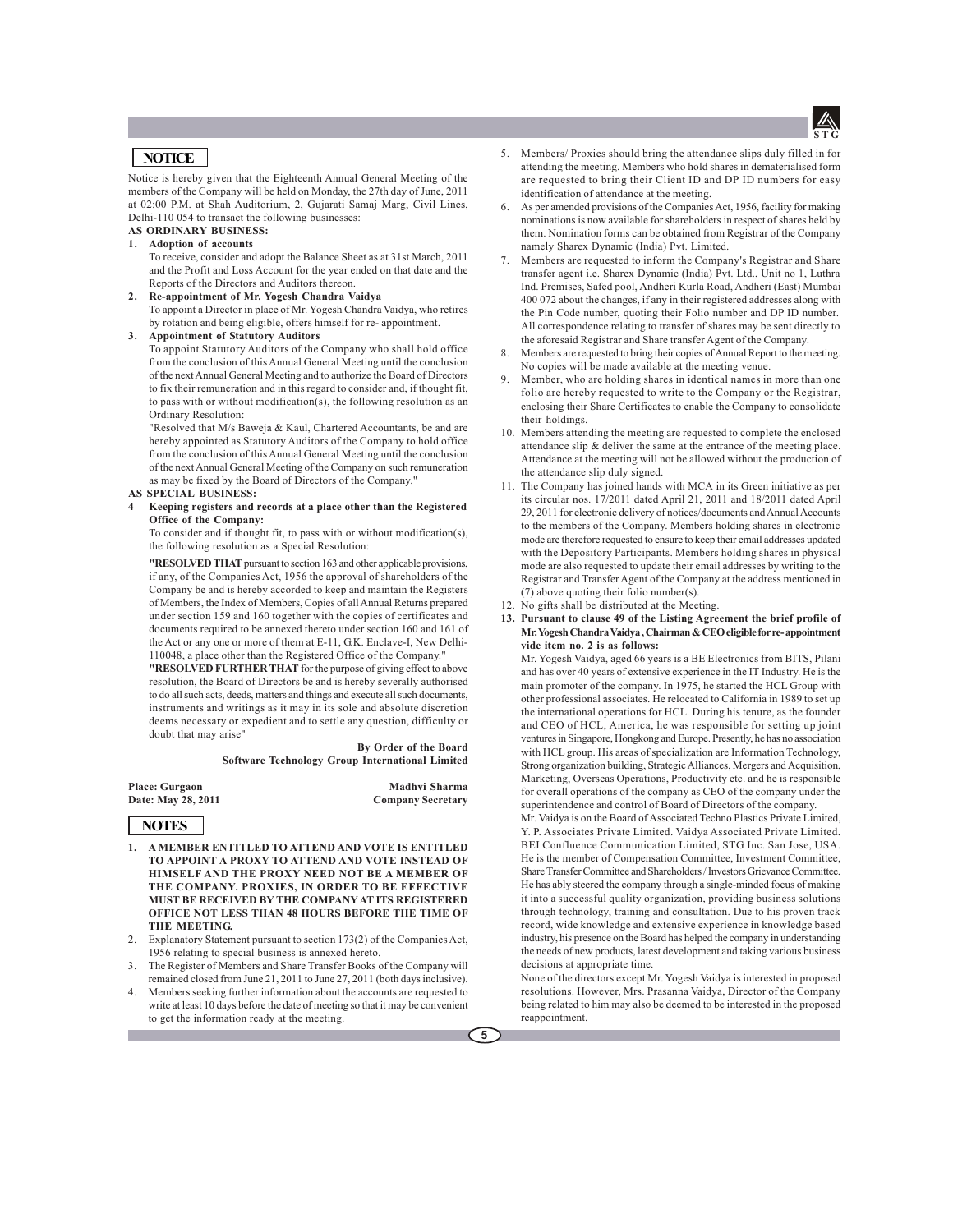## **DIRECTORS' REPORT**

Your Directors are pleased to present the Eighteenth Annual Report of the company together with the Audited Statements of Accounts for the year ended March 31, 2011.

### **FINANCIAL RESULTS:**

| Particulars                   | <b>Year Ended</b> | <b>Year Ended</b> |
|-------------------------------|-------------------|-------------------|
|                               | Mar 31, 2011      | Sept 30, 2009     |
|                               | $(18$ Months)     | $(12$ Months)     |
| Operating Income              | 654.98            | 517.32            |
| Gross Profit after Interest   |                   |                   |
| But before Depreciation & Tax | 116.37            | 99.94             |
| Less: Depreciation            | 77.08             | 52.16             |
| Provision for Taxation        | 13.27             | 38.61             |
| Net Profit / (loss) before    |                   |                   |
| Extra - Ordinary items        | 26.02             | 9.17              |
| Less: Extra Ordinary items    | 0.25              | 29.31             |
| Net Profit / (loss) after     |                   |                   |
| Extra Ordinary items          | 25.77             | (20.14)           |

### **REVIEW OF OPERATIONS**

Your Directors are pleased to inform you that the company had earned a profit of Rs. 25.77 Lacs as compared to a loss of Rs. 20.14 Lacs during the previous year. The operating income of the Company has also been increased from Rs. 654.98 Lacs to Rs. 517.32 Lacs in the previous year. Your Directors are hopeful of better performance in the coming year also.

### **EXTENSION OF FINANCIAL YEAR**

The Registrar of Companies, NCT of Delhi & Haryana, New Delhi has granted permission for extension of financial year for 18 months u/s 210(4) of the Companies Act, 1956. Therefore, current financial year is for the period from 01/10/2009 to 31/03/2011 and there are 6 quarters in this financial year.

### **DIVIDEND**

Keeping in view the need to conserve the Company's resources, your Board has decided to plough back the retained earnings for future requirements of the Company.

#### **NEW PRODUCTS/PROJECTS:**

### **Career Education in IBM Software (IBM-CEIS):**

In keeping with its mission of improving employability of graduates by expanding their knowledge base STG has renewed its alliance with global technology leader IBM. As an IBM CEIS partner STG offers training across leading IT tracks. It covers the entire gamut of IBM software bands- Rational, IM, DB2, Web Sphere, Tivoli & Lotus including Project Training for engineering colleges.

Projects help student's gain vital experience and skills that is required to lead in all walks of life. It not only inculcates the willingness to complete tasks, but also infuses confidence to voice opinions. While, theoretical knowledge is important to get an overview on a particular subject, it is via project a student gets to understand the subject in depth. Projects enable engagement and stimulate the curiosity to go beyond the dimensions of books and be creative. It teaches how to function together as a team, which is an important aspect in any work culture.

The world outside requires future thinkers, who have the power to execute. Projects can help a student become a part of the real world.

IBM CEIS project training at STG is designed to address student's career requirements. This program offers a unique hands-on learning experience, wherein students not only get an insight on the latest technology but also get the required skills needed to work in the real business environment. CEIS project empowers students with a vision to see the real world with confidence, a self belief that is essential for taking the first step towards a successful career.

### **Employability**

It has been India's most remarkable march that took it a long way from being perceived as a third world agricultural economy to a preferred center for technology and outsourcing services. With its mega bank of knowledge and

skills asset, India has all the necessitated tools to mould the future of the world for good. With 23% of the increase in the world's working population waiting to happen in next five years in India, debilitating rates of attrition and the difficulty of finding qualified people can pose a serious threat to this becoming a reality. Across industry, the same lament is heard: it is hard to find qualified people, and hard to retain them. The rising wages and cost of remedial training will be felt in a few years. India produces 441,000 technical graduates, nearly 2.3 million other graduates and more than 300,000 post graduates. Many of these graduates may not find suitable employment. The high unemployment of our "educated" youth and the shortage of "trained" personnel is a strange paradox.

### **STG- Adayana Workskills Program**

STG today is not only a mentor of IT professionals but it offers essential skills necessary for a brighter future of non IT students. STG, staying true of its mission of equipping students with skills that would help them to avail of better career opportunities has partnered with Adayana. Adayana is a leading Human Capital Development organization with its headquarters in Indianapolis, IN, USA and offices across Americas, EMEA, Asia. Adayana provides comprehensive learning services that leverage best-of-class and proprietary technologies and processes.

Employability is the skeleton of the launch of Adayana's Workforce Development, its mission- to strengthen Indian economy. The increasing scarcity of procuring the right talent first and retain it then has become a largest cause of concern and to add to woes is the alarming rate of unemployment of our 'educated' youth and unavailability of 'trained' personnel has caused the Government, various industry and academic bodies in India sit up and take a serious cognizance of the need to inculcate skills leading to employment among youth.

STG and Adayana recognize that in order to steer this massive change, there is a need to change traditional methods of teaching. The situation demands for imperative solutions that utilize the best global practices and provide them to our youth and leverage the power of technology to bridge gaps in a cost, time and reach effective manner.

STG -Adayana Workskills Program is an instructor led e-learning program which aims to bridge the employability skill gap in the entry level job market. Being technology-enabled it offers advantages of scale. Being holistic in outlook its ensures effectivity.

The broad approach of the solution is to:

## **Complement formal education:**

STG-Adayana Workskills Program complements formal education by adding a layer of skills and knowledge that prepare graduates for employment.The program covers effective English communication skills, basic computing skills as well as soft skills required to succeed in a work environment. The model is a refreshing contrast to programs that prepare professionals only in soft skills or a vocation stream. It provides a combination of soft skills and technical knowledge.

### **Blended Model of Delivery**

The STG Adayana Workskills Program leverages the power of technology to address issues like scale of operations, reach and consistency of training. This makes it a viable macro-strategic approach to the preparation of a large population for employment opportunities.

The Online, Onsite model combines the advantages of Technology-based methods, with instructor-led classroom training and hands-on practice.

Our delivery model is to offer these programs through universities and colleges where the students can pursue such training along with their regular education.

### **Novell Gold Partnership**

Linux is the fastest growing operating system in the world. According to IDC, "the Linux server market has clearly shifted into high gear, with increase in growth of server shipments configured with Linux as the primary operating environment exceeding other server growth rates"

Enterprises of today need an influx of Linux-trained professionals to make the most of their open source development. Today's IT students are now demanding Linux courses. Colleges across the country are responding to the challenges by offering Linux training that prepares students for the real IT world of system administrators, Java Programmers, database administrators, solution architects and data centre managers.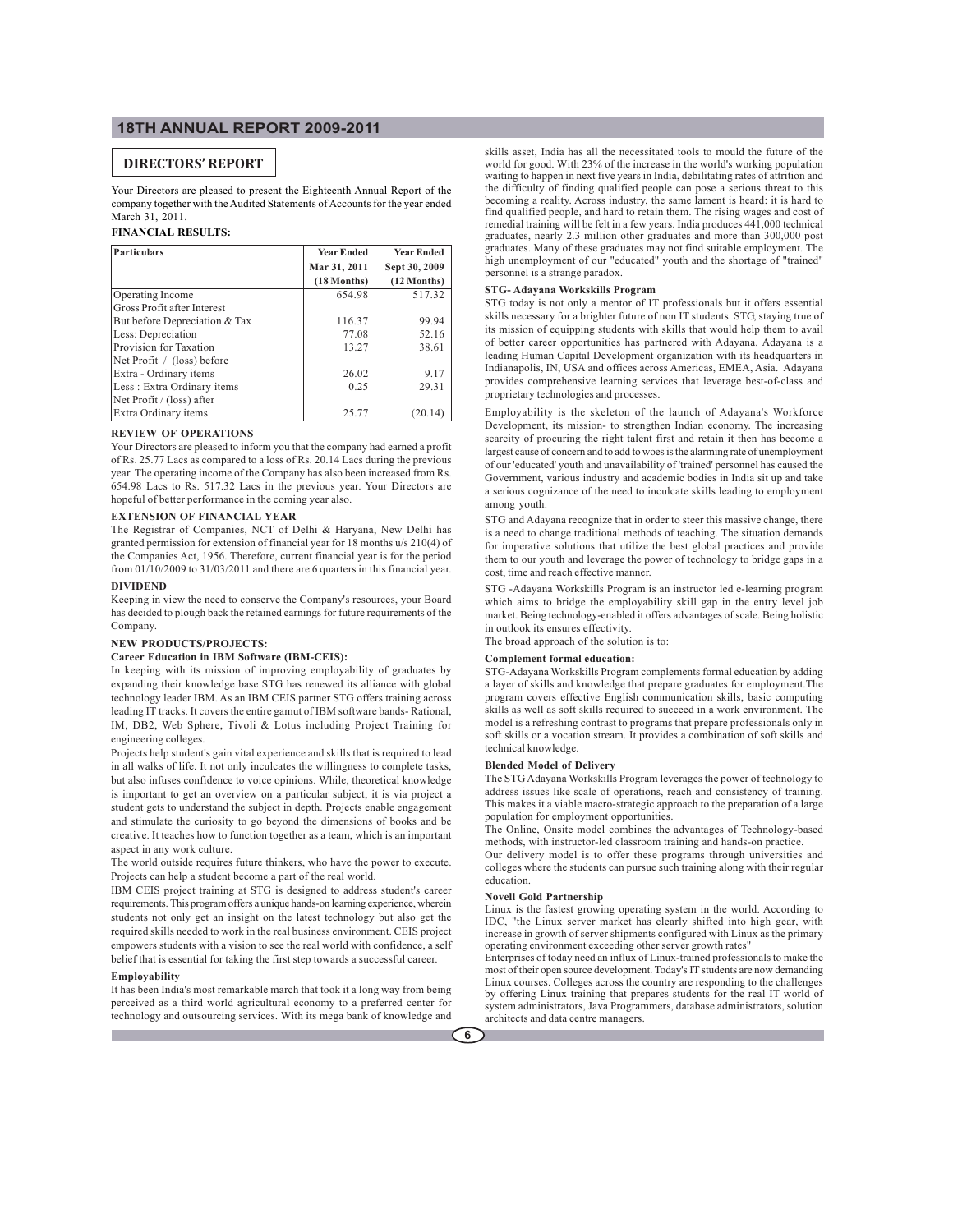

STG has partnered with Novell, who is no stranger in providing comprehensive training on Linux for more than 20 years. With the growing popularity of Linux, STG would benefit by generating revenue through international certification programs of Novell

### **MANAGEMENT DISCUSSION AND ANALYSIS**

Management Discussion and Analysis Report pursuant to clause 49 of the listing agreement is as under:

### **IT Industry Structure and Development**

The Indian Information Technology sector has been a vital element in contributing to the continued economic growth of the country in the recent years. The IT sector was profoundly affected by globalization, capitulating India into the global market and capturing sizable percentages in business services and technology sourcing markets.

In 2008, the Industry saw growth coming down to single digits. The recession and its aftermath had created a widespread feeling that IT industry might not be the best career move. Infact it was the PSU's who replaced IT companies as the preferential option at campus placements.

In such a scenario, when even the engineering colleges saw a reduced number of takers for computer science courses, it was not surprising to see the Indian IT training industry reached 4983 crore in FY 09-10 recording one of the lowest growths (3%) in the last two decades. The IT training industry (still basically private) caters mainly to graduates from regular streams going for professional technology courses or working engineering /IT professionals enrolling for some specialization. In fact, only once has the Indian IT industry fared worse in terms of growth - the aftermath of the 2001 dotcom bust and its impact was a game changer for the IT training sector. From a more mass retail model, the business focus shifted towards a more corporate training model. The impact was an endorsement of emerging changes of the last few years like schools becoming as big a sector as corporates.

#### **Fewer takers for Corporate Training**

A company's greatest asset is its skilled workforce irrespective of the prevailing economic conditions. Effective management and deployment of this asset is even more critical in today's business climate. The two antithetical situations of cost cutting and sufficing the need for trained professionals can only be handled through a close knit functioning of the enterprise and the training vendors. And so when most corporates handle the specialized employee training on their own, for more generalized training modules they still partner the training majors. Obviously, slow down meant considerable drying up of many of these orders. The result was that the sector grew by only 5% in revenues that too when this Rs. 1,892 crore market included schools, a sector that was immune from the slowdown and grew much faster.

### **Schools: New Growth Engine**

The education sector in the domestic market is dominated by schools. Realizing this, even the Union Budget 2010-11 has announced significant allocation increment of 16% for school education. With ICT initiatives in schools building on the PPP model, FY10 had some interesting initiatives from the leading educational IT companies. Infact the school sector is emerging as the new growth engine for IT training.

### **E-learning Solutions Market**

E-learning grew 4% with 1721 crore in the year 2009-2010.The e-learning story suggests that the e-learning off shoring industry in India will grow at a CAGR of 15% till 2012 though growth will be more subdued till 2010.Furthermore, it is estimated that the market size will touch \$603mn by the end of CY12.In contrast to several IT companies, the e-learning industry in the country witnessed traction during the recession as the enterprises tightened their strings on training. It is undoubtedly the corporate, education and government segment that still continues to pose a demand for e-learning solutions in the country.

### **Individual Training**

The initial impact of the slowdown on the IT industry obviously had a direct bearing on the individual training sector. Though with the industry moving out of the slowdown, a turnaround was visible too particularly in the enrolments which would have a bearing on the turnaround next year. The sector turnover remained flat at 1370 crore.

### **The Domestic IT Services Market**

The Indian IT sector has built a strong reputation for its high standards of software development ability, service quality and information security in the foreign market-which has been acknowledged globally and has helped enhance buyer confidence. The industry continues its drive to set global benchmarks in quality and information security through a combination of provider and industry-level initiatives and strengthening the overall frameworks, creating greater awareness and facilitating wider adoption of standards and best practices. The total IT services market in India last year grew by 7% as compared to 15% in the previous year.

Post slowdown IT Industry has changed significantly. IT companies have become more prudent with the IT industry looking at a more 'holistic solution' instead of just "technology'.

The industry is likely to grow from strength to strength, as local players incorporate best in class practices from global counterparts whilst retaining their edge in terms of lower cost of labor and focused governmental investments. In this environment, the education and training sector remains a key driver of economic growth and recovery. Government is giving priority to education sector in general and the knowledge economy in particular to promote economic growth. The Right to Education Bill which was passed in the Parliament is a step in this direction. Besides Government is allocating large amount of funds and policy reforms and skills development and vocational training are high on the agenda of the Government and the Planning Commission.

New graduates with degrees in related fields such as electrical engineering and computer science can hope to achieve significant professional growth and a healthy remuneration from companies looking to hire the best talent available given the high proportion who leave to pursue jobs in this sector overseas.

### **Outlook and future prospects**

Given the pick up in the IT training Industry, improvement in sentiments, for IT as a career, favorable trends in recruiting IT personnel and strong growth in the IT Industry as a whole, the company is expected to be a major beneficiary.

The Indian IT Sector has been country's fastest growing segment, even in the recent globally challenging economic environment, the Software and service Industry has been a major component of India's IT sector and showed significant momentum which is higher than any of other Industry space in the country. On the demand side, IT consulting had become more an upfront activity rather than a stand alone offering and customers were looking at IT sourcing as part of long term business strategy; and the IT demand was picking up, led by macro-economic recovery.

Also the Indian Corporate sector, going forward is likely to make investments in areas of CRM, SCM and ERP in order to become more efficient.

Further, education business is poised for a growth as government and institutional training market is expected to increase, while enrollment in individual students segment is also expected to rise. With people increasingly realizing that global exposure is vital for a successful career, more and more students are opting for globally recognized certifications from technology vendors such as Oracle, IBM, Microsoft, Red Hat, Cisco, Sun etc .On the consulting front, it is gratifying that your company has successfully implemented Infosys's flagship banking product "Finacle" in Regional Rural Banks in North India.

The success of "Finacle" in the Indian banking industry implies that STG has got very good future prospects in the field of Banking & Financial Services Industry (BFSI), system integration (SI) and Enterprise wide application integration (EAI). Integration, put simply, is a combination of processes, software standards and hardware resulting in the seamless integration of two or more enterprises systems (CRM, SCM etc.) allowing them to operate as one. This involves implementation of technology to enable dissimilar systems to share data effectively.

Moreover, the company's foray into strategic tie-ups and new business areas is expected to improve its position. The company's strategy to improve its performance includes:

- Focus on employability oriented programs which are the need of the hour. Launch of new lines of highly specialized programs in IT education to cater to the need of new verticals.
- Focus towards newer service areas like IT consulting, Package Implementation, Enterprise wide Application Integration (EAI) etc.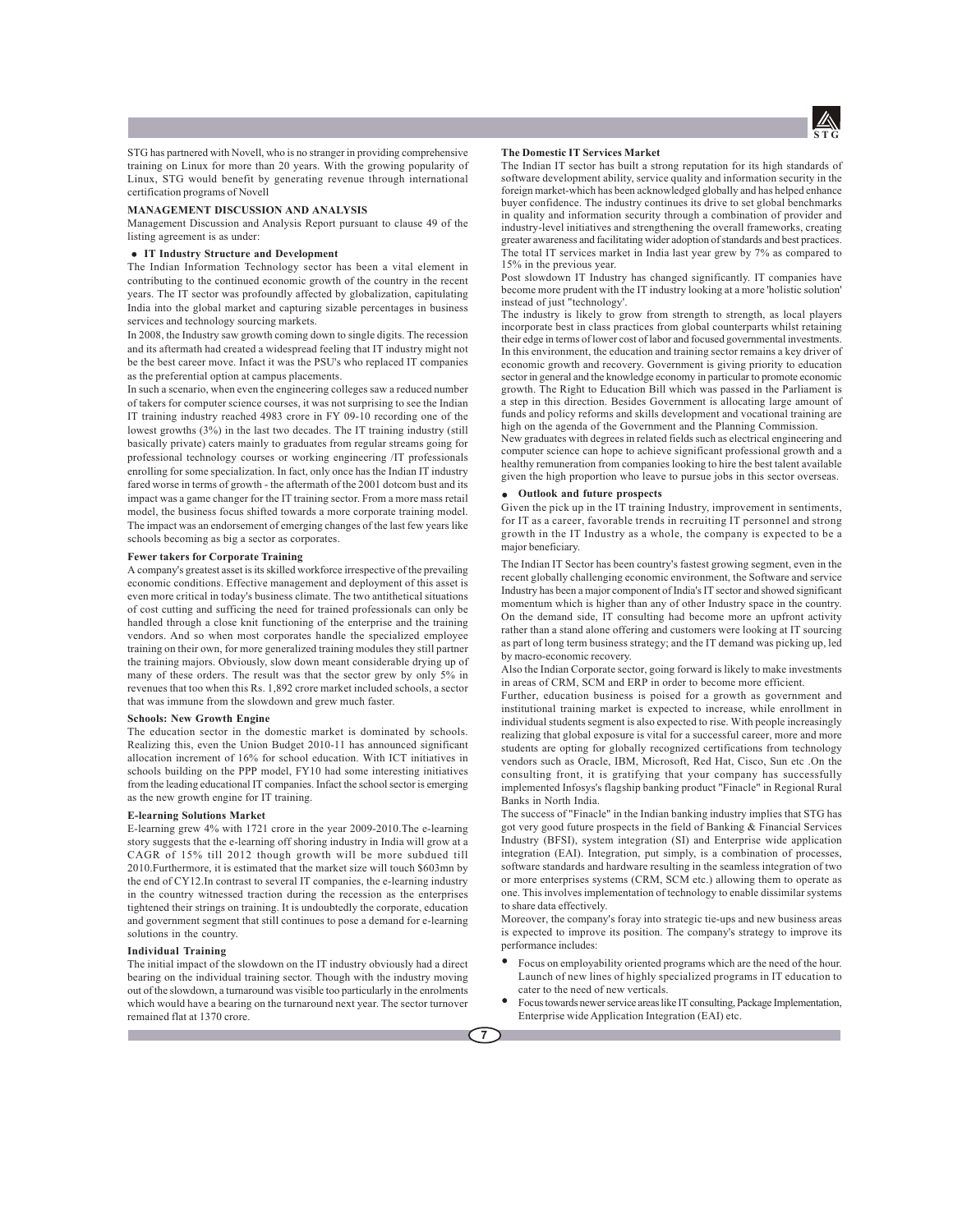- Concentrating on niche segments like Telecom, Banking and Financial services and Education and Corporate e-learning segments.
- Renewed focus on corporate / institutional training market and online education.
- Improvement in cost structure by observing economy in operations.
- Focus on maintaining profitability and cash flow positive business.

Consolidation of operations by focusing on medium and large customers. With these steps and new projects launched during the year, your company is likely to improve its performance in the current year.

#### **Opportunities and Threats**

Post the recession the business environment changed drastically. There were signs of global recovery. As long as corporations world-wide embrace new technologies, new business models, new paradigms and leverage the power of these to bring benefits to its consumers, the Indian IT industry will have a role to play. The fact that the economic recovery is on its way will allow your company for renewed focus on new products and new initiatives. Employment is witnessing a rebound.Infact; India has the second largest manpower or talent pool in the world besides the large pool of skilled professionals -about half a million graduating from engineering schools in the country. In such an environment the education and training sector becomes a key determinant of economic growth. In addition the increase in public expenditure on IT and IT training and thrust on e-governance projects looking to education and skill development in order to promote economic growth augur well for the company. On the other hand the one challenge that all people -driven companies all over the world face including the software industry is the ability to attract "enabled" and "empowered" employees .Trained employees who would be capable of creating synergy between organizational objectives and individual aspiration. Bringing in the best and the brightest professionals is an important challenge because it provides sustainable and demonstrable value addition. Retaining the right talent, high competitions, pressure on margins due to rise in employee expenses without rise in anticipated revenues, technological obsolescence are all major concerns.

### **Risks and Concerns**

Among the concerns, the availability of skilled personnel, high competition resulting in high attrition, small size and thus volatile revenue streams, intense competition from small unorganized players in the Industry and the external environment may have an impact on the company's operations. An integrated approach to risk management will form an important element of the company's overall business strategy.

### **Segment wise Performance:**

Segment wise revenue, results and capitals employed are provided in the notes on account forming part of the Annual Report.

### **Discussion on Financial Performance**

The company witnessed growth in sales during the year under review despite recession prevailing across the globe in previous years.

### **Operations: Revenue:**

Revenues during financial year 2011 have grown by 27% compared to the previous year.

The Company derives its revenue from two segments viz Software Training and Software Consulting

Between the two segments, revenues from Software Training has registered highest growth rate of 48% as compared to Software Consulting segment which has registered 10% growth.

### **Expenditures:**

Management was also able to control the expenses and cost to the Company and able to register 34 % decline in cost.

### **Profit for the period under review:**

The Company has registered the profit of Rs.25.77 Lacs in the financial year ended 2011 as compared to a previous year's loss of Rs. 20.14 Lacs.

### **Cost Control Initiatives**

Your company continues to focus on cost reduction, procurement of materials at competitive Prices, reinforcement of financial discipline and adequate control on overhead costs on continuous basis. All these initiatives for cost control and efficiency enhancement are expected to lead to improvement and consolidation in all segments of the business in future also.

### **Finance Control and Cost Reduction:**

Further, the Company's focus during this financial period was to reduce the cost of borrowing significantly.

In first instance, Company had made final settlement with the Jammu & Kashmir Bank and repaid the secured loan.

Hence, the secured borrowings have come down from 228.64 lacs to 9.49 lacs and this has declined the borrowing cost and debt ratio of the Company.

In a next step of controlling the borrowing and interest cost, the Company had accorded shareholders' approval in the Extra-Ordinary General Meeting held on February 28, 2011 to issue and allot 12,37,140 equity shares equity shares of the face value of Rs. 10/- each at par to M/s. AKM Systems Pvt. Ltd., a non-promoter entity, on preferential basis by converting its unsecured loan amounting to Rs. 1,23,71,400/- (including interest accrued till 31/12/ 2010) into equity shares of the Company, thereby further reducing the debt of the Company.

The Company has received the in-principle approval of BSE vide its letter No. DCS/PREF/SI/PRE/1210/10-11 dated March 31, 2011 for allotment of equity shares. The approval of NSE is still in process

### **Financial Position:**

### **(a) Authorised Capital:**

The authorised capital of the Company comprises of 2,00,00,000 equity shares of Rs. 10/- each(same in previous year).

#### **(b) Issued Capital**

Issued Capital of the Company comprises of 1,36,00,000 equity shares of Rs. 10/- each (same in previous year).

#### **(c) Changes in Capital Structure:**

During the period under review the proposed conversion of unsecured loan of M/s AKM Systems (P) Ltd. into 12,37,140 fully paid up equity shares of Rs. 10/- each shall increase the issued and paid up of the Company from Rs.13,60,00,000/- to Rs. 14,83,71,400/-.

### **Internal Control Systems and their adequacy:**

Your company has in place adequate system of internal control commensurate with its size and nature of its operations to ensure that all assets are safeguarded and protected against loss form unauthorized use or disposition and that transactions are authorised, recorded and reported correctly.

Management continuously reviews the Internal Control Systems and procedures to ensure orderly efficient conduct of business.

An extensive program of internal audit supplements the internal control and review by management based on documented policies, guidelines and procedures. The internal control is designed to ensure that the financial and other records are in order for preparing financial statements and other data and for maintaining accountability of assets. Internal Audit reports have been placed before the Audit Committee at regular intervals for its review.

### **Human Resources Development**

Your company operates in knowledge intensive industry and considers its employees as its one of the most valuable asset and lays great emphasis on nurturing an organizational culture that creates job satisfaction and performance oriented environment. The staff of your company, at all levels, contributed, significantly in pegging the overheads at the lowest possible levels, without compromising on the quality and efficiency of deliverables, which act in unison is highly appreciated.

The Company believes in nurturing young talents through its people interventions and management-training schemes, which strives to develop business managers of tomorrow.

It has restructured internally its organization levels with a view to maintain individual and organizational productivity at the optimum with minimum possible workforce.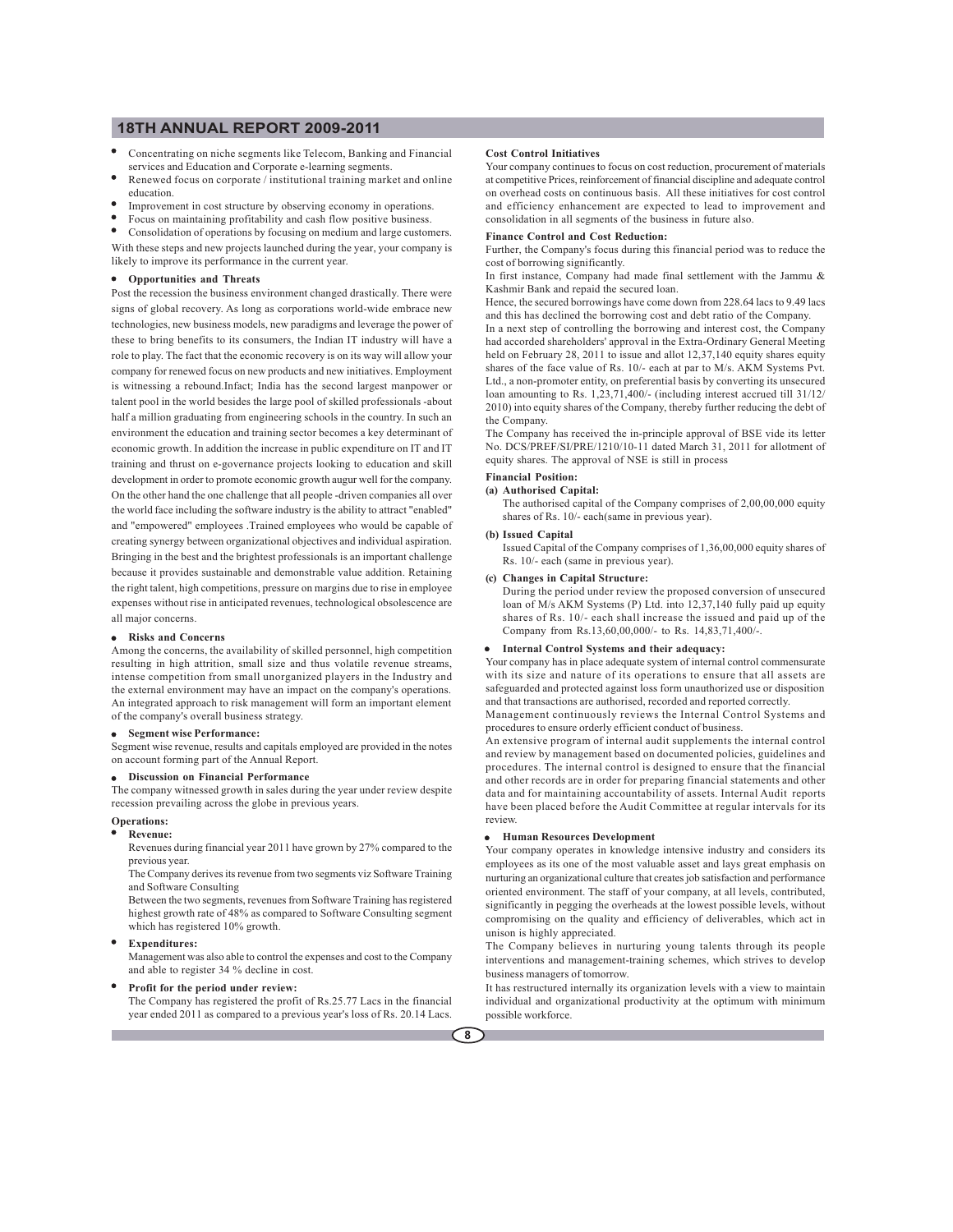

### **FIXED DEPOSITS**

The Company has not accepted any deposit from the public, and as such there are no outstanding deposits in terms of Companies (Acceptance of Deposits) Rules, 1975.

### **OVERSEAS SUBSIDIARIES**

The financial statements with value in Indian Rupees and other related documents of company's subsidiaries namely M/s Software Technology Group Inc. San Jose, California, USA are annexed as Annexure-II with the Annual Accounts of your company in terms of section 212 of the Companies Act, 1956.

### **BUY BACK OF SHARES:**

The Company has not made any offer of Buy Back of its shares.

### **STOCK EXCHANGES**

The equity shares of your company are listed with the National Stock Exchange of India Limited, Delhi Stock Exchange and the Bombay Stock Exchange Ltd. and the company has paid listing fees to the Bombay Stock Exchange & the National Stock Exchange Ltd. for the period 2011-12.

### **SHARES UNDER COMPULSORY DEMATERIALISATION**

With effect from July 24, 2000 trading in equity shares of the company at the Stock Exchange are permitted only in Dematerialized from. The Company's shares are available for trading in the depository systems, of both the National Securities Depository Services (India) Limited (NSDL) and Central Depository Services (India) Limited (CDSL). As on March 31, 2011, a total of 1,22,25,593 Shares of the Company stand dematerialized & this constitutes 89.90% of the holding in the Company.

### **REVOCATION OF SUSPENSION OF TRADING IN EQUITY SHARES BY NSE**

Your Directors are pleased to inform you that the National Stock Exchange of India Limited(NSE) has revoked the suspension of trading of equity shares of the Company after satisfactory redressal of issues related to Listing Agreement. This has brought the positive outlook of Management towards the strictness in adherence of code of compliances laid down by statutory authorities and ensuring that shareholders' interest on the top priority.

### **SHIFTING OF REGISTERED OFFICE OF THE COMPANY**

The company has shifted its Registered Office w.e.f. March 31, 2010 from G-31, Cellular House, Second Floor, Kalkaji, New Delhi-110019 to E-21, 2nd Floor, South Extension, Part-I, New Delhi-110049.

Further, for the better facilities and positioning, the Company has shifted its Registered Office from E-21, 2nd Floor, South Extension, Part-I, New Delhi-110049 to Level 2, Elegance, Mathura Road, Jasola, New Delhi-110025 which will take effect from June 01, 2011.

### **DIRECTOR'S RESPONSIBILITY STATEMENT**

In terms of provisions of Section 217 (2AA) of the Companies Act, 1956; your Directors confirm as under:

- i) That in the preparation of the annual accounts, the applicable accounting standards had been followed along with proper explanation relating to material departures;
- ii) That the directors had selected such accounting policies and applied them consistently and made judgments and estimates that are reasonable and prudent so as to give a true and fair view of the state of affairs of the company at the end of financial period and of profit or loss of the company for that period.
- iii) That the directors had taken proper and sufficient care for the maintenance of adequate accounting records in accordance with the provisions of the Act for safeguarding the assets of the company and for preventing and detecting fraud and other irregularities; and
- iv) That the director had prepared the annual accounts on a "going concern basis"

### **DIRECTORATE:**

In accordance with the provisions of Companies Act, 1956 and the Articles of Association of the Company, Mr. Yogesh Chandra Vaidya, Chairman & CEO of the Company retire by rotation and being eligible offers himself for reappointment.

Dr. Sheetal Prasad Srivastava had tendered his resignation w.e.f. December 30, 2009 and Dr.M.C. Vaidya had resigned w.e.f. January 30, 2010 from the directorship of the Company.

The Board appreciated the valuable contribution made by Dr. Sheetal Prasad Srivastava and Dr. M.C. Vaidya during their tenure with the Company.

The information on the particulars of Director eligible for re-appointment in terms of Clause 49 of the listing agreement has been provided in notes to the notice convening the annual general meeting.

### **AUDITORS & AUDITOR'S REPORT**

The Company had appointed M/s Baweja & Kaul, Chartered Accountants, as Statutory Auditors of the Company in the Extra-Ordinary General Meeting held on January 27, 2011 in place of M/s Jain Singhal & Associates, Chartered Accountants, who had resigned as the Statutory Auditor of the Company w.e.f. December 17, 2010.

Now, M/s Baweja & Kaul, Chartered Accountants, the retiring Auditors of the Company who hold office until conclusion of the Annual General Meeting, being eligible, offer themselves for re- appointment. The Company has received a certificate from them that their re-appointment, if made, would be within the prescribed limits under section 224 (1B) of the Companies Act, 1956. Comments on Auditor's Report:

Auditors' Remarks: Balance confirmation and reconciliation of debtors, creditors and other parties including loans and advances and some inoperative bank accounts are subject to confirmation.

Management's Reply: The Management has already taken requisite steps to obtain these confirmations in consultation with Auditor of the Company. Auditors' Remarks: It has been observed by the Auditors' that there are some statutory dues pending for payment.

Management's Reply: The Management is planning to clear all dues shortly.

### **PARTICULARS OF EMPLOYEES**

Information to be provided under section 217(2) of the Companies Act, 1956 read with the Companies (Particulars of Employees) Rules, is not required since there is no employee covered under these provisions.

### **CONSERVATION OF ENERGY, TECHNOLOGY ABSORPTION, FOREIGN EXCHANGE EARNINGSS AND OUTGO**

The particulars required to be furnished under section 217 (1) (e) of the Companies Act, 1956 read with the Companies (Disclosure of particulars of Board of Directors) Rules, 1988 are set out in Annexure 'A', which forms an integral part of the report.

### **CORPORATE GOVERNANCE**

The report of the Board of Directors of the Company on Corporate Governance is given as a separate section titled "Corporate Governance Report 2009- 11(18 months), which forms part of this Annual Report.

### **ACKNOWLEDGEMENTS**

Your Directors wish to place on record their appreciation of the contributions made by the employees at all levels, whose continued commitment and dedication helped the Company in its operations in these trying times.

Your Directors would also like to take this opportunity to express their gratitude for the co-operation and support from its Bankers viz; Standard Chartered Bank and Jammu & Kashmir Bank Limited, and other organizations like STPI, the Reserve Bank of India and other statutory bodies of the Government of India. We look forward to their continued support in the future also.

Last but not the least, we sincerely thank our shareholders for their constant support and co-operation in the difficult times.

**For and on behalf of the board Software Technology Group International Limited Yogesh Vaidya** Place : Gurgaon **Chairman & CEO**<br>
Dated : May 28, 2011 (DIN:01185252)  $Dated: May 28, 2011$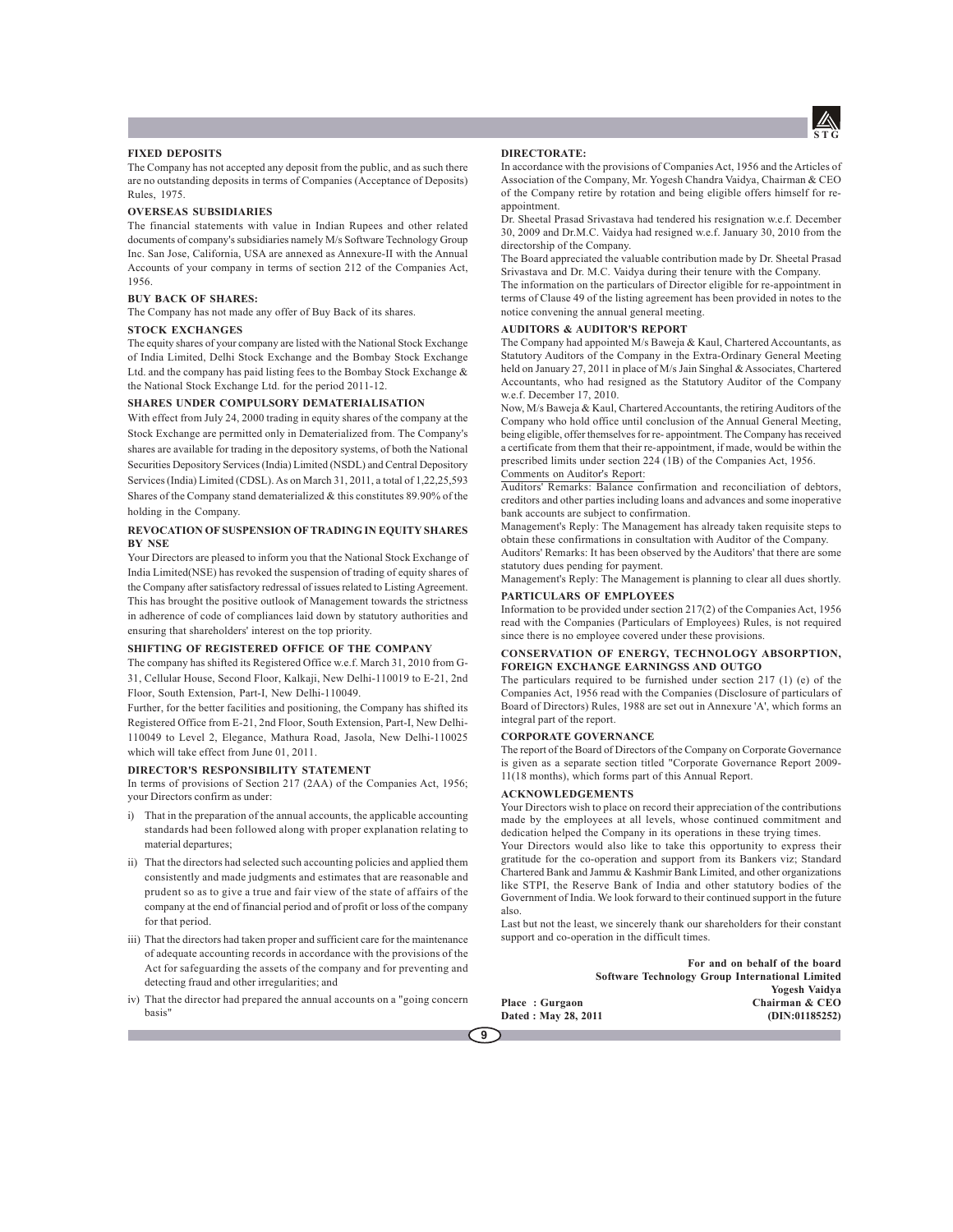### **ANNEXURE "A"**

PARTICULARS REQUIRED UNDER THE COMPANIES (DISCLOSURE OF PARTICULARS IN THE REPORT OF BOARD OF DIRECTORS) RULES, 1988.

### **A. Conservation of Energy**

Measures have been taken to conserve and optimize the use of energy. The operations of company are not energy intensive, however, energy conservation has always been given focus form point of view of cost control. Adequate measures have been taken to conserve and optimize the use of energy by using energy efficient computers and equipment with latest technologies.

### **(i) Building Infrastructure:**

Furthering our commitment to growing responsibly, we are working on reducing the ecological impact of our operations. We are committed to minimizing the consumption of energy and fresh water, preserving natural habitat and reducing waste. Our Green Initiatives team focuses on developing infrastructure directed at conservation of resources.

It not only caters to our internal needs but also supports initiatives at the local and global levels.

Our Energy Efficiency drive includes:

- Normal bulbs replaced by CFLs.
- All air conditioners, lights and PCs are shutdown after 19:30 hrs. (Except at the time work commitments)
- All facilities have an optimum ratio of glass windows to utilize natural daylight and proper insulation/ventilation to balance temperature and reduce heat.
- Regular sensitization campaigns.
- STG celebrated 'earth hour' on the 26th March, 2011, by switching off the lights of all its facilities at 8:30 pm for 1 hour.

### **(ii) Green Innovation:**

" STG supports the 'Green Initiative' taken by the Ministry of Corporate Affairs ("MCA") and urges its shareholders to accept electronic delivery of documents as prescribed by Law and provide valuable support to the Company in conserving the environment by reducing impact of printing as it is truly said "There can be substitute for paper, not for trees"

### **B. Technology Absorption, Research and Development (R&D)**

In its endeavors to obtain and deliver the best, your company continuously develops and adopts new technologies to aid efficient management of its resources. It has various renowned strategic alliance partners and is continuously adapting the technology through these partners.

### **C. Foreign Exchange Earning and Outgo**

Efforts continue to enlarge the product range and geographical reach on export market in order to maximize foreign exchange inflow and every effort is being made to minimize the foreign exchange outflow.

Total Foreign Exchange Earnings on accrual basis during the year are 24,792/- against Rs. NIL/- of previous period.

Total Foreign exchange Outgo on actual basis during the year amounted to NIL against Rs. NIL of previous period.

**For and on behalf of the board Software Technology Group International Limited**

**Place : Gurgaon Chairman & CEO**  $Dated: May 28, 2011$ 

**Yogesh Vaidya**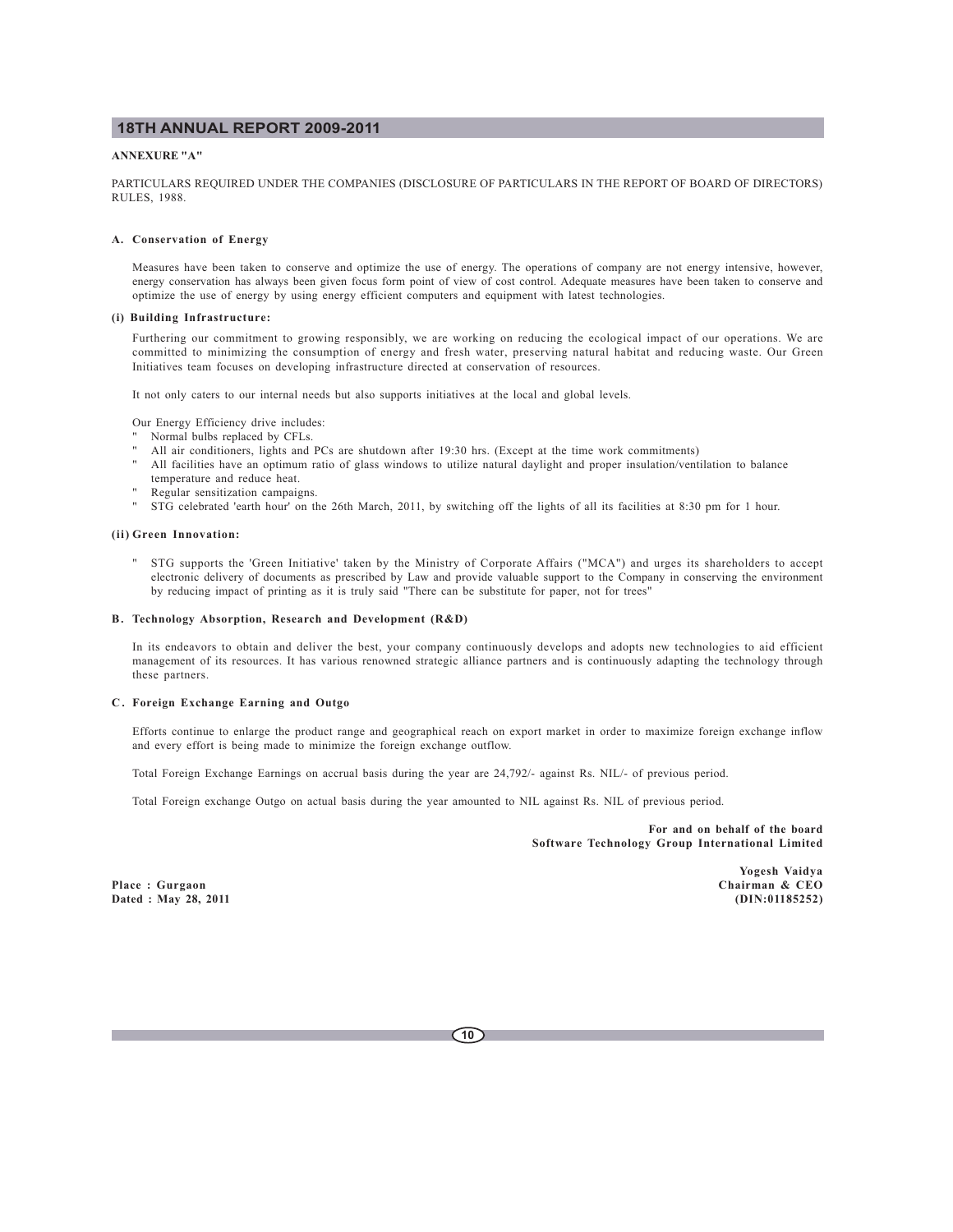

## **CORPORATE GOVERNANCE REPORT**

## (Pursuant to Clause 49 of the Listing Agreement)

In compliance with the clause 49 of the Listing Agreement with the Stock Exchanges, the Company submits the report on the matters mentioned in the said clause and practice followed by the Company.

### **I. Company's philosophy on Corporate Governance: -**

The Company's philosophy on Corporate Governance is aimed at assisting the management of the Company in the efficient conduct of its business and in meeting its obligations to stakeholders with strong emphasis on transparency, accountability and integrity.

To create a culture of good governance, your company has adopted certain practices, which comprises effective management control by the Board of Directors, performance accountability, constitution of Board Committee as part of the internal control system, fair representation of professionally qualified, non-executive and independent Directors on the Board, the adequate timely disclosure of information and prompt discharge of statutory duties. Focus of the Board and the Management has always been to ensure continuing value creation for its stakeholders, apprising them of all relevant information on a regular basis in a transparent manner and above all to grow the Company's business with the goal of long term sustainable development.

As a proactive measure, your company has complied with the requirements of Corporate Governance during the year 2000-2001 much before the mandatory deadline of March, 2002 and with the adoption of code of conduct for Corporate Governance last year, your Company has moved further in its pursuit of excellence in Corporate Governance. Your Company is managed by the Chairman & Chief Executive officer under the supervision and control of Board of directors. The Chairman and CEO is assisted by a team of qualified & highly experienced professionals. The disclosures requirements of Corporate Governance Code complied with by the Company are provided in this report.

### **II. Board of Directors**

(a) Composition of the Board

The Company recognizes the need of a well functioning Board and presently three fourth of its Board is constituted by non-executive directors led by an executive promoter Director as Chairman of the Company, As on March 31, 2011, the Board consisted of four Directors, one is promoter executive director (without remuneration) and the remaining three are non- executive directors, of which two are in independent capacity. The Board is primarily responsible for the overall management of the Company's business. The Directors on the Board are from varied fields with wide range of skills and experience. The non-executive Directors bring statutory and wider perspective in the Board's deliberations and decisions. The Composition of the Board of Directors as on March 31, 2011 is given below:

| <b>Name of Directors</b>    | <b>Categories of Directors</b>                                    | No of other<br><b>Directorships held</b> | No of other Board<br><b>Committees of</b><br>which he is a member | No. of other<br><b>Board</b><br>Committee(s)<br>of which he<br>is a Chairman** |
|-----------------------------|-------------------------------------------------------------------|------------------------------------------|-------------------------------------------------------------------|--------------------------------------------------------------------------------|
| Mr. Yogesh Chandra Vaidya   | <b>Executive Promoter Director</b><br>(whole time Director & CEO) | $08*$                                    |                                                                   |                                                                                |
| Mrs. Prasanna Vaidya        | Non-Executive Director                                            | 03                                       | $\overline{\phantom{0}}$                                          |                                                                                |
| Dr. Mahesh Chander Vaidya # | Non-Executive Director                                            | $0.5*$                                   |                                                                   |                                                                                |
| Mr. Ravi Bhargava           | Non-Executive Independent Director                                | 03                                       |                                                                   |                                                                                |
| Dr. Surya Mani Pathak       | Non-Executive Independent Director                                | 01                                       | 02                                                                | 01                                                                             |
| Dr. S. P. Shrivastava ##    | Non-Executive Independent Director                                | 06                                       | $\overline{\phantom{0}}$                                          |                                                                                |

# ceased to be director w.e.f. 30/01/2010

## ceased to be director w.e.f. 30/12/2009

As required under clause 49 of the listing agreement, the disclosures includes memberships & chairmanship of audit /shareholders' grievance committees.

(b) Number of Board Meetings held and attended by each Director:

- (i) During the period under review, the Board of Directors of the Company met 9 (Nine) times. These were held on:-
	- October 31, 2009
	- December 30, 2009
	- January 30, 2010
	- May 15, 2010
	- August 13, 2010
	- November 13, 2010
	- December 27, 2010
	- January 01, 2011
	- February 14, 2011

Two Companies out of total companies viz; DNA Lab & Research (P) Ltd. and Crescent Software Solutions (P) Ltd. are under the process of striking off u/s 560 of Companies Act, 1956.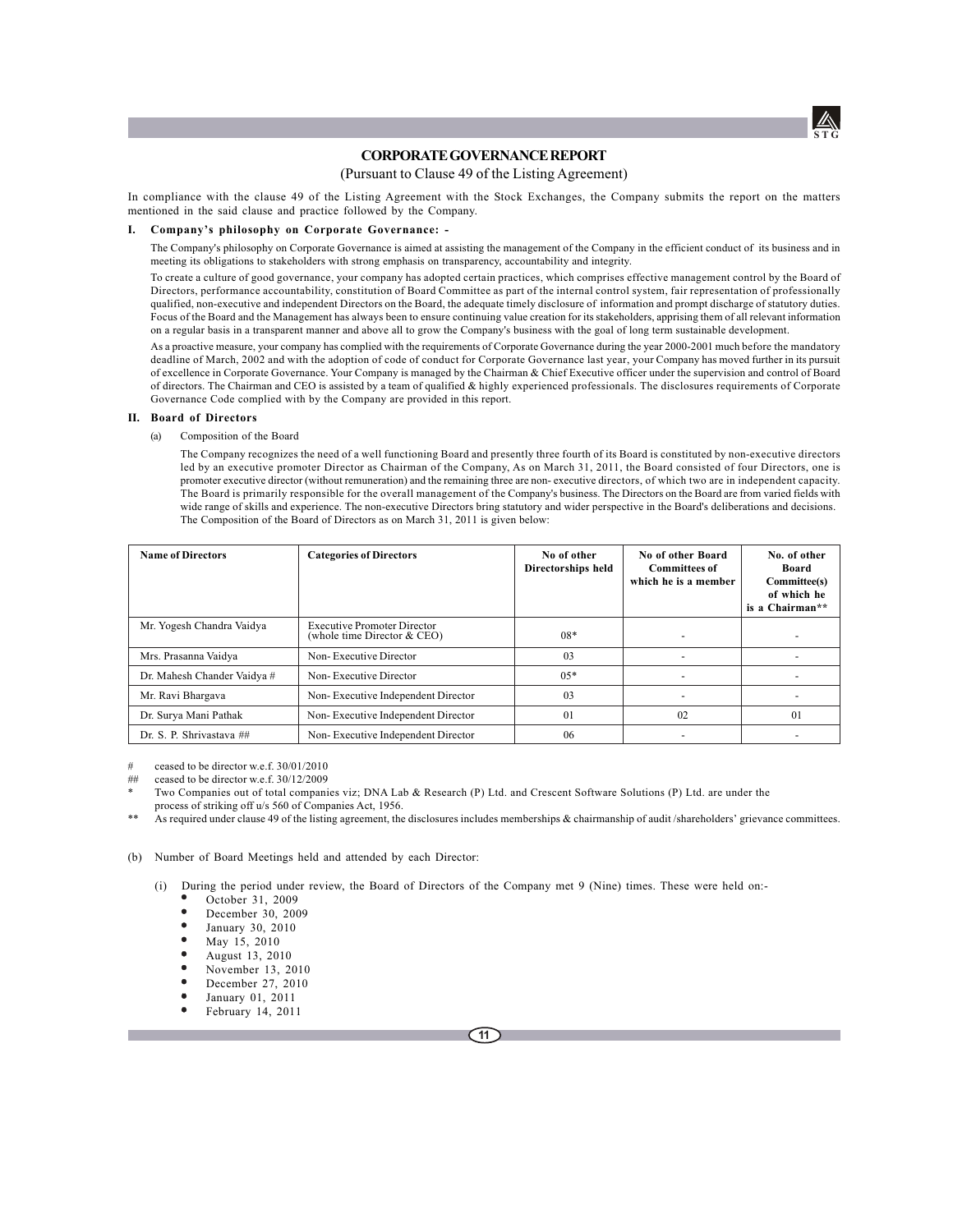(ii) The attendance record of each Directors at the Board Meetings during the period ended on March 31, 2011 and of last Annual General Meeting is as under: -

| <b>Name of Directors</b>   | <b>Total No. of Meetings held</b> | No. of board meeting attended | Attendance at the last AGM |
|----------------------------|-----------------------------------|-------------------------------|----------------------------|
| Mr. Yogesh Chandra Vaidya  |                                   |                               | Yes                        |
| Mrs. Prasanna Vaidya       |                                   |                               | Yes                        |
| Dr. Mahesh Chander Vaidya# |                                   |                               | N.A.                       |
| Mr. Ravi Bhargava          |                                   |                               | Yes                        |
| Dr. Surya Mani Pathak      |                                   |                               | <b>Yes</b>                 |
| Dr. S. P. Shrivastava##    |                                   |                               | N.A                        |

# ceased to be director w.e.f. 30/01/2010

## ceased to be director w.e.f. 30/12/2009

(c) Code of Conduct:

The Board of directors has laid down the Code of Conduct for the Directors and senior management and the same has bee communicated to them for its adherence. The Code lays down the standards of ethical and moral conduct to be followed by them in the course of proper discharge of their duties and commitments. Necessary declaration has been appended at the end of this report.

### **III. Audit Committee**

(a) During the period under review, the members of Audit Committee met 9 (Nine) times. The Dates of the meetings were 31/10/2009, 30/12/2009, 30/01/2010, 15/05/2010, 13/08/2010, 13/11/2010, 27/12/2010, 27/01/2011 and 14/02/2011.

| S. No. | Name of Director       | <b>Position</b> | Category                           | No. of meetings | Attendance |
|--------|------------------------|-----------------|------------------------------------|-----------------|------------|
| .,     | Dr. Surya Mani Pathak  | Member          | Non-Executive Independent Director |                 |            |
|        | Dr. S. P. Shrivastava# | Member          | Non-Executive Independent Director |                 |            |
|        | Mr. Ravi Bhargava      | Member          | Non-Executive Independent Director |                 |            |
|        | Mrs. Prasanna Vaidya## | Member          | Non-Executive Director             |                 |            |

ceased to be Director w.e.f. 30/12/2009.

## appointed as Member of the Audit Committee w.e.f. 30/01/2010.

The composition of Audit Committee comprises of members who all are non-executive directors as its members and the Chairman of the committee is elected from amongst its members who is also an independent director.

### **(ii) Terms of reference:**

- To review of the performance of Statutory Auditors and recommend their appointment and remuneration to the Board, considering their independence and effectiveness;
- To review internal controls, delegation of authority limits;
- To act as an interface between the management and the statutory and internal auditors overseeing the internal audit functions;
- " To oversee the company's financial statements, including annual and quarterly financial results, and the financial accounting practices and policies;
- To review all internal systems, review the company's financial and risk management policies, audit control procedures of the company including but not limited to appointment of statutory/internal auditors from time to time and also to review the annual accounts, quarterly unaudited financial results and limited review report before they are put up to Board for its approval."

### **IV. Remuneration and Recruitment Committee**

(i) During the period under review, the members of the Remuneration Committee met 2 (Two) times. The Dates of the meetings were 13/08/2010 & 14/02/2011.

| S. No. | <b>Name of Director</b> | <b>Position</b> | Category                           | No. of meetings | <b>Attendance</b> |
|--------|-------------------------|-----------------|------------------------------------|-----------------|-------------------|
|        | Dr. Surya Mani Pathak   | Chairman        | Non-Executive Independent Director |                 |                   |
|        | Mr. Ravi Bhargava       | Member          | Non-Executive Independent Director |                 |                   |
|        | Mrs. Prasanna Vaidya*   | Member          | Non-Executive Director             |                 |                   |

\* Appointed as Member of the Remuneration Committee w.e.f. 15/05/2010 in place of Mr.Sheetal Prasad Srivastava who ceased to be director of the Company  $w e f. 30/12/2009$ 

Terms of reference

To oversee the method, criteria and quantum of compensation for executive and non executive directors.

To review the recruitment of key management employees and their compensations;

To formulate the initiatives leading to greater transparency and improved corporate governance.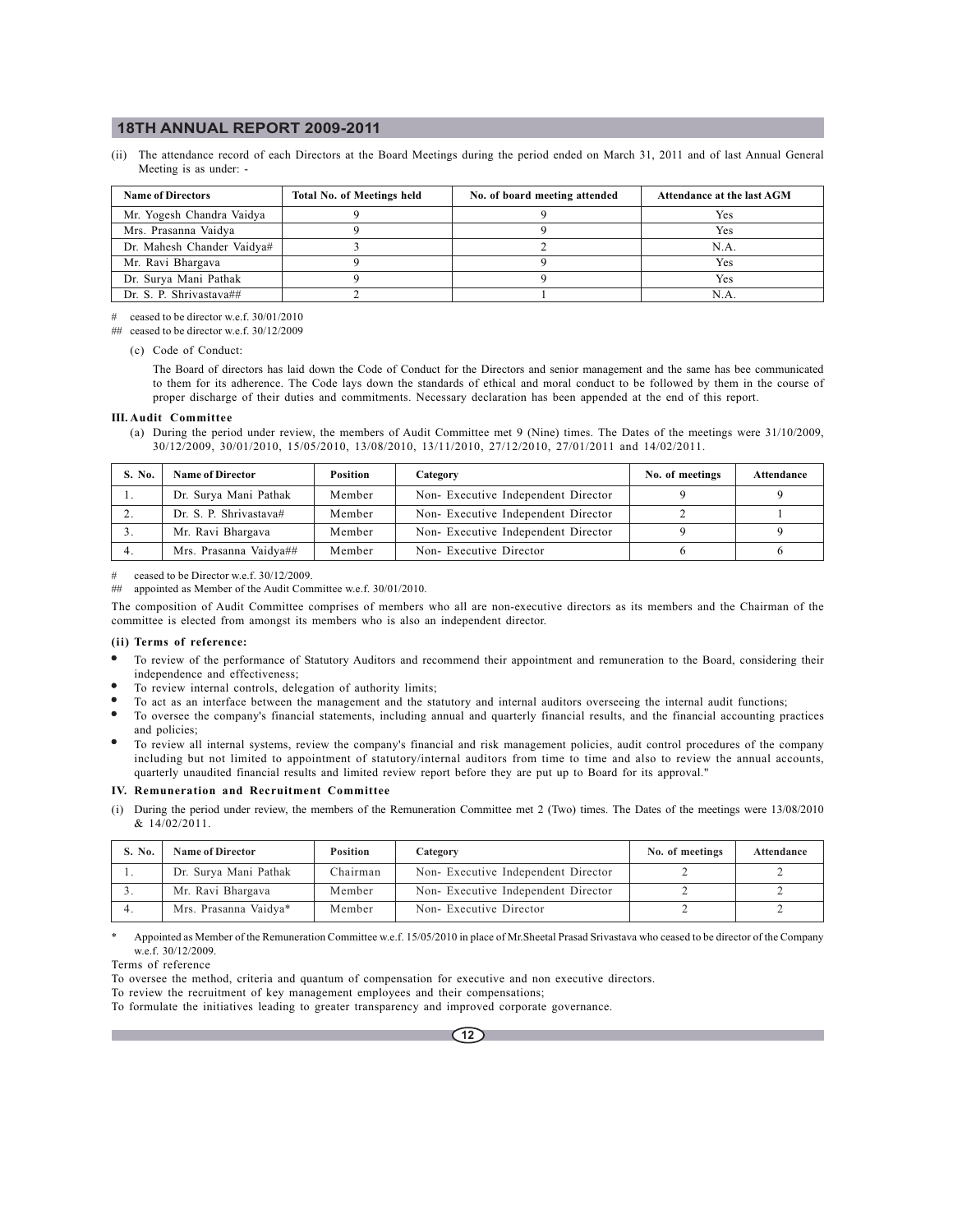

### **Remuneration policy**

The Company has not paid any remuneration to Directors during the year under review. Sitting fee and other incidental expenses including traveling etc. to Non-Executive Independent Director(s) for attending the Board Meetings are paid as decided by the Board of Directors from time to time.

The remuneration of the Directors, if any, has always been decided by the Board of Directors from time to time within the ceiling fixed by the Shareholders. The Board constantly evaluates the contribution of Directors and recommends to the Shareholders their reappointment periodically as per provisions of the Act.

Except for Mr. Yogesh Vaidya and Mrs. Prasanna Vaidya, who holds 36,62,265 shares and 5,08,010 shares respectively, no other Director holds any shares or convertible instruments of the Company as on March 31, 2011.

### **V. Investor's/Shareholders Grievance Committee**

During the period under review, the members of the Investor's/Shareholders Committee met 2 (Two) times. The Dates of the meetings were 13/08/2010 & 14/02/2011.

|          | S. No. Name of Director    | Position | Category                           | No. of meetings | Attendance |
|----------|----------------------------|----------|------------------------------------|-----------------|------------|
| . .      | Dr. Surva Mani Pathak      | Chairman | Non-Executive Independent Director |                 |            |
| <u>.</u> | Mr. Yogesh Chandra Vaidya* | Member   | Executive Director                 |                 |            |
|          | Mrs. Prasanna Vaidva*      | Member   | Non-Executive Director             |                 |            |

inducted as members of committee on 30/1/2010 in place of Dr. Sheetal Prasad Srivastava & Dr. M.C. Vaidya who had resigned from the directorship of the company.

Ms. Madhvi Sharma, Company Secretary, is the Compliance Officer of the Company.

| (ii) | No. of investors' complaints received by the RTA/ Company |     |
|------|-----------------------------------------------------------|-----|
|      | No. of complaints not solved/ pending:                    | NH. |
|      | No. of pending transfers:                                 | NH. |

### **VI. Share Transfer Committee:**

Company's Registrar & Transfer Agents processes the transfer cases which are approved by duly constituted Share Transfer Committee of the Board. The Committee meets from time to time as required to expedite all matters relating to transfer etc. The Committee comprises of Mr. Yogesh Chandra Vaidya and Mrs. Prasanna Vaidya, as its members.

In terms of SEBI directive, all Share Registry work in respect of both physical and demat segments has been handled by a single common Agency viz M/s Sharex Dynamic (India) Pvt. Ltd, the Registrar of the Company. Further, half yearly Share Transfer Audit in terms of Listing Agreement are regularly carried out by an independent Practicing Company Secretary.

### **VII. Investment Committee:**

The Committee was constituted on 28th April, 2000 and has Mr. Yogesh Vaidya and Mr. Ravi Bhargava as its Members. The committee was formed as per provisions of Section 372A of the Act, ibid to identify the various investment options and likely benefit to the Company.

### **VIII. Compensation Committee:**

A Compensation Committee was constituted on 28th July, 2000 and presently has two non-executive independent Directors namely Mr. Ravi Bhargava, Dr. S. M. Pathak and Mr. Yogesh Vaidya, promoter Director as its members. The Committee was formed for finalizing, among other things, the procedures and modalities for giving effect to the Employee Stock Option Scheme, which inter alia, include the determination of eligibility criteria, no. of shares/options to be offered to each employee, identification of classes of employees entitled to participate in the Scheme, process of exercise of option, pricing of Shares/options etc.

### **IX. Subsidiary Company**

The Company does not have any material non-listed Indian subsidiary company and hence, it is not mandatory to have an independent director of the Company on the Board of such Subsidiary Company. The Audit Committee reviews the financial statements and accounts, particularly the investments, if any, made by the Company's non-listed foreign subsidiary namely M/s Software Technology Group Inc., San Jose, California, USA. The minutes of unlisted foreign subsidiary have been placed before the Board for its perusal.

### **X. Secretarial Audit:**

A qualified practicing Company Secretary carried out a Reconciliation of Secretarial Audit to reconcile the total admitted capital with NSDL and CDSL and the total issued and listed capital. The audit confirms that the total issued/paid up capital is in agreement with the total number of shares in physical form and the total number of shares in dematerialized form with both the aforesaid depositories.

### **XI. General Body Meetings**

(a) The details of last three Annual General Meetings held are as under: -

| AGM  | Dav    | Date       | Time         | Venue                                                             |
|------|--------|------------|--------------|-------------------------------------------------------------------|
| 15th | Monday | 31/12/2007 | 11:30 A.M.   | Shah Auditorium 2, Gujrati Samaj Marg, Civil Lines, Delhi-110054. |
| 16th | Monday | 29/03/2010 | $02:00$ P.M. | Shah Auditorium 2, Gujrati Samaj Marg, Civil Lines, Delhi-110054. |
| 17th | Monday | 29/03/2010 | $03:00$ P.M. | Shah Auditorium 2, Gujrati Samaj Marg, Civil Lines, Delhi-110054. |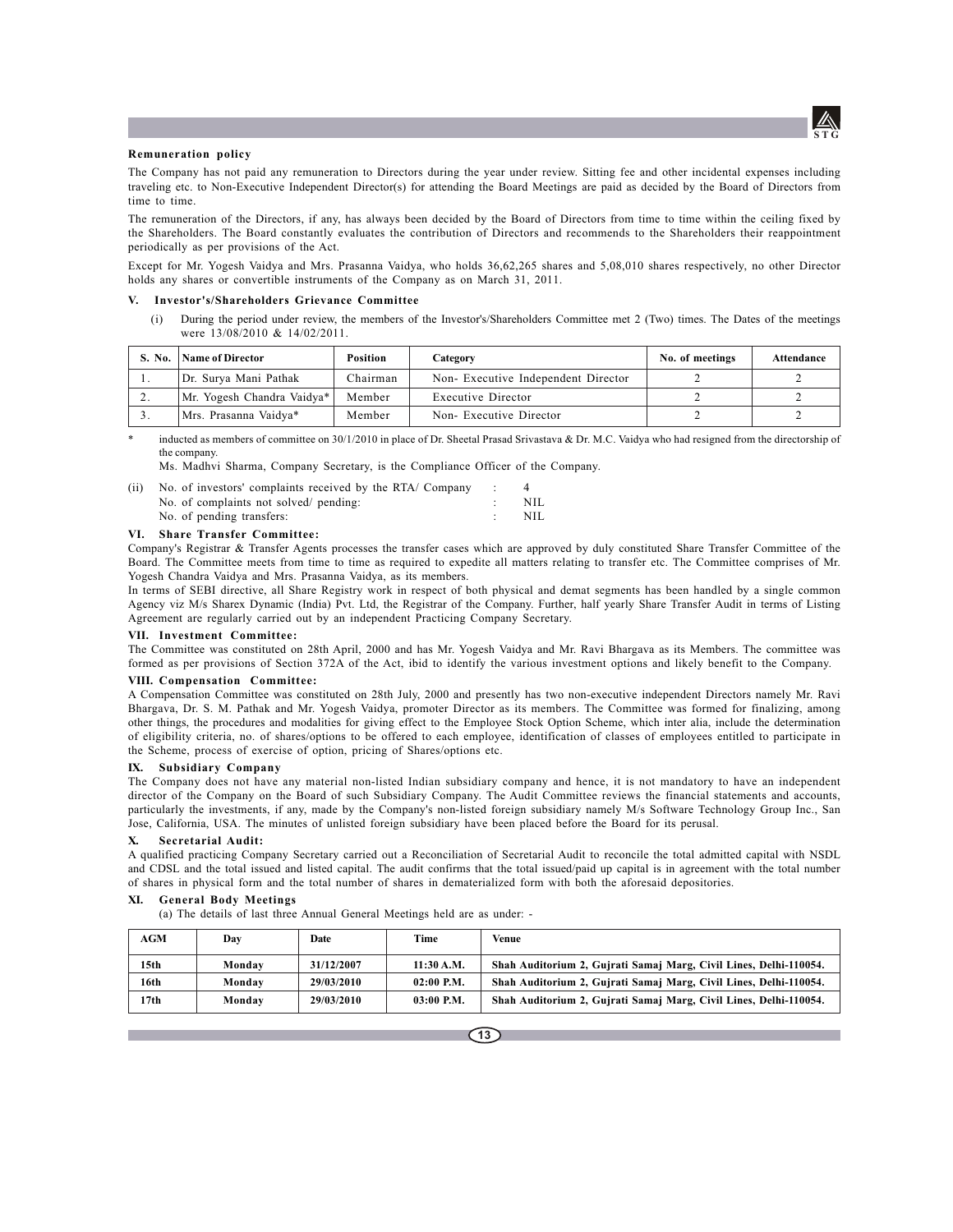### **(b) Whether any special resolutions passed in the previous 3 AGMs:**

- **>** 15th Annual General Meeting held on 31st December, 2007:
- One special resolution was passed, pursuant to Section 81(1A) to create, issue/offer and allot 5,00,000 warrants of Rs. 22/- each, with the option to the warrant holders to acquire, for every warrant , one fully paid up equity share of Rs. 10/- each at a premium of Rs. 12/- per share on preferential basis.
- **>** 16th Annual General Meeting held on 29th March, 2010: No special resolution was passed.
- **>** 17th Annual General Meeting held on 29th March, 2010: No special resolution was passed.
- **(c) Whether any special resolution passed in last year through postal ballot, details of voting pattern :**
- **No**
- **(d) Person who conducted the postal ballot exercise : N.A.**
- **(e) Whether special resolutions are proposed to be conducted through postal ballot : No**
- **(f) Procedure for postal ballot :**
- **N.A.**

### **XII. Disclosures**

(a) Related party transactions: Loans taken

| <b>S. No.</b> | Party Name                         | Closing Balance   | Loan taken during the year(Rs.) $\vert$ |
|---------------|------------------------------------|-------------------|-----------------------------------------|
|               | Associated Techno Plastic (P) Ltd. | 5, 56, 73, 379.00 | 4,09,45,719.87                          |
| <u>.</u>      | Director                           | 5,00,06,195.13    | 10.89.048.00                            |

(b) Details of non-compliance by the Company, penalties, strictures imposed on the Company by Stock Exchanges or SEBI or any Statutory Authority, on any matter related to capital markets, during the last three years: No penalties have been imposed on the Company by Stock Exchanges or SEBI or any statutory authority on any matter related to capital markets during the last three years.

- (c) Whistler Blower policy and affirmation that no personnel has been denied access to the audit committee: N. A.
- (d) Details of compliance of mandatory requirements and adoption of the non-mandatory requirements: The Company has complied with the mandatory requirements of the Listing Agreement. The Company has adopted the nonmandatory requirements of constituting the Remuneration Committee.

### **XIII. Means of communication**

Quarterly, half-yearly and annual financial results are communicated to the Stock Exchanges immediately after these are considered and approved by Audit Committee and the Board and thereafter regularly published in the prominent newspapers like Financial Express, Business Standard, Veer Arjun, Jansatta, Hari Bhoomi etc. as required. Quarterly and annual financial statements, along with segmental information, are posted on our website, www.stgglobal.com. Further, all other price sensitive and other information are sent to the Stock Exchanges where shares of the Company are listed, enabling them to display the same on their website etc. Besides, official news releases are given to the press also from time to time on regular basis.

## **XIV. GENERAL SHAREHOLDERS' INFORMATION:**

**(a) Annual General Meeting to be held: Day, Date, Time & Venue:**

| Day                       | : Monday                                                              |
|---------------------------|-----------------------------------------------------------------------|
| Date                      | : 27/06/2011                                                          |
| Time                      | $: 02:00$ P.M.                                                        |
| Venue                     | : Shah Auditorium, 2, Gujarati Samaj Marg, Civil Lines, Delhi-110 054 |
| (b) Financial Year        | $: 01/10/2009$ to $31/03/2011$ (18 months)                            |
| (c) Dates of Book Closure | : June 21, 2011 to June 27, 2011 (both days inclusive)                |
|                           |                                                                       |

**(d) Dividend Payment Date** : N.A.

### **(e) Sock Exchanges in which the Company's Shares are listed:**

The Company's shares are listed with the following Stock Exchanges having Stock Code as follows:

- (i) The Bombay Stock Exchange, Mumbai-532293
- (ii) The National Stock Exchange- SOFTTECHGR
- (iii) The Delhi Stock Exchange-19633

Status of payment of Listing Fees: Paid/ in the process.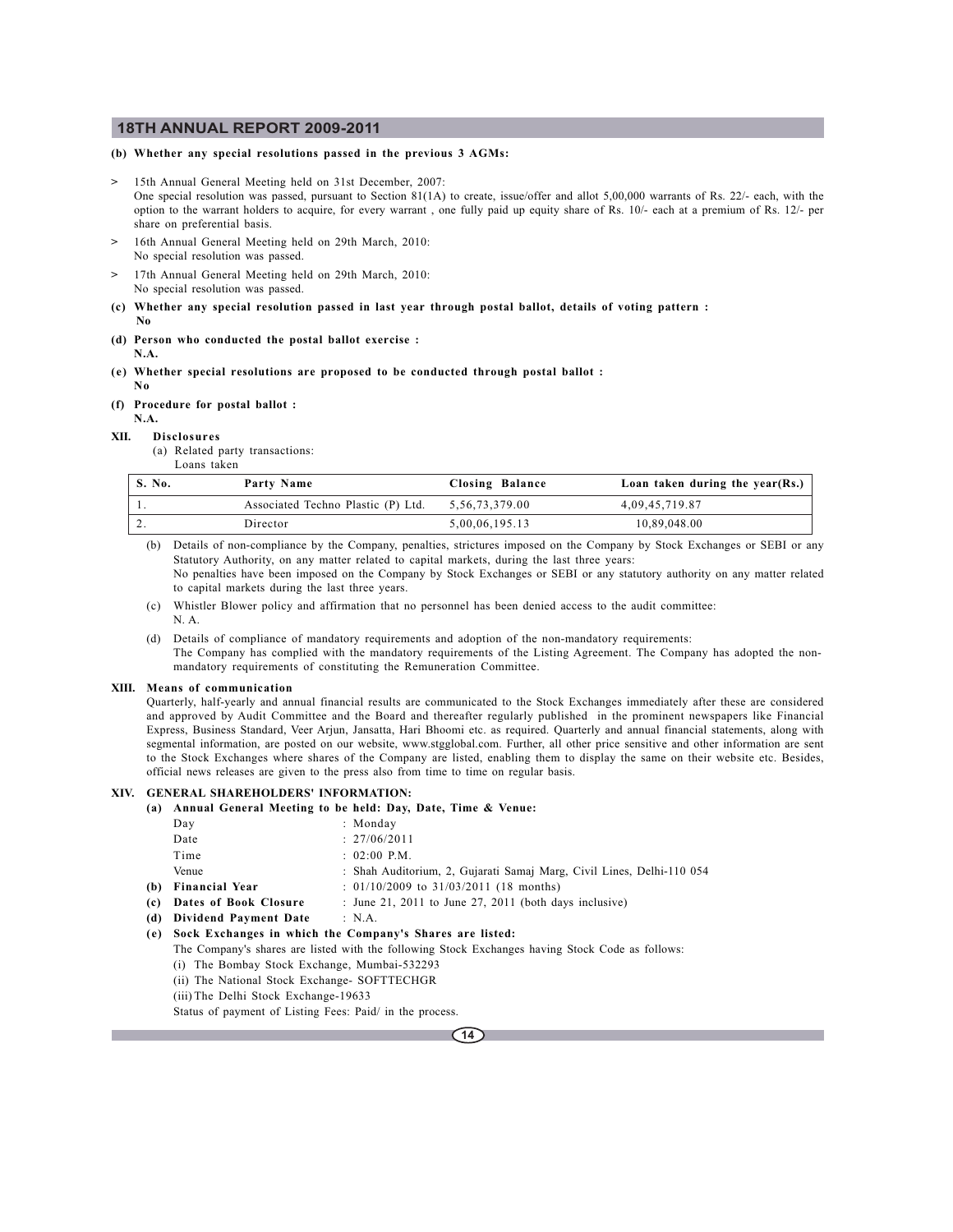

### **(f) Market Price Data High/Low during each month in last financial year:** At BSE (Bombay Stock Exchange):

| Month           | Monthly High | <b>Monthly Low</b> |
|-----------------|--------------|--------------------|
| October, 2009   | 11.14        | 8.31               |
| November, 2009  | 10.10        | 7.05               |
| December, 2009  | 9.37         | 7.10               |
| January, 2010   | 10.45        | 7.62               |
| February, 2010  | 9.00         | 6.50               |
| March, 2010     | 8.19         | 6.02               |
| April, 2010     | 8.50         | 6.50               |
| May, 2010       | 7.84         | 5.81               |
| June, 2010      | 7.49         | 6.31               |
| July, 2010      | 8.00         | 6.02               |
| August, 2010    | 8.50         | 6.43               |
| September, 2010 | 7.85         | 6.50               |
| October, 2010   | 8.01         | 6.50               |
| November, 2010  | 8.30         | 6.00               |
| December, 2010  | 7.45         | 5.27               |
| January, 2011   | 7.69         | 5.15               |
| February, 2011  | 8.15         | 5.11               |
| March, 2011     | 7.01         | 4.30               |

## **(g) Registrar & Share Transfer Agents:**

Sharex Dynamic (India) Pvt. Ltd., Unit no 1, Luthra Ind. Premises, Safed pool, andheri Kurla road, Andheri (Ease) Mumbai 400 072

### **(h) Shareholding pattern as on March 31, 2011:**

| <b>STATUS</b>                              | <b>HOLDING</b> | <b>PERCENTAGE</b>        |
|--------------------------------------------|----------------|--------------------------|
| A. Total Promoter & Promoter Group         | 7544629        | 55.48                    |
| B. Public Shareholding                     |                |                          |
| (a) Institutional Investors Financial      |                |                          |
| Institutions / Banks                       | 26094          | 0.19                     |
| Mutual Funds/FII/Insurance Companies/Govt. |                | $\overline{\phantom{0}}$ |
| (b) Others                                 |                |                          |
| Bodies Corporate                           | 2010552        | 14.78                    |
| Resident Individuals                       | 3977775        | 29.25                    |
| <b>NRIS</b>                                | 39170          | 0.29                     |
| Clearing Members                           | 1780           | 0.01                     |
| Total Public Shareholding                  | 6055371        | 44.52                    |
| TOTAL (A+B)                                | 13600000       | 100.00                   |

### **(i) Dematerialization of shares:**

As on March 31, 2011, a total of 1,22,25,593 Shares of the Company stand dematerialized & this constitutes 89.90% of the holding in the Company.

### **(j) Outstanding GDRs / ADRs / Warrants or any Convertible Instruments:**

The Company has not issued any ADR/GDR/Warrants or any Convertible Instruments. However, it is proposed to issue 12,37,410 equity shares to AKM Systems (P) Ltd. on preferential basis by converting its unsecured loan amounting to Rs. 1,23,71,400/- in pursuant to the special resolution passed by shareholders in the Extra-Ordinary General Meeting held on February 28, 2011 subject to the in-principle approval of the Stock Exchange(s).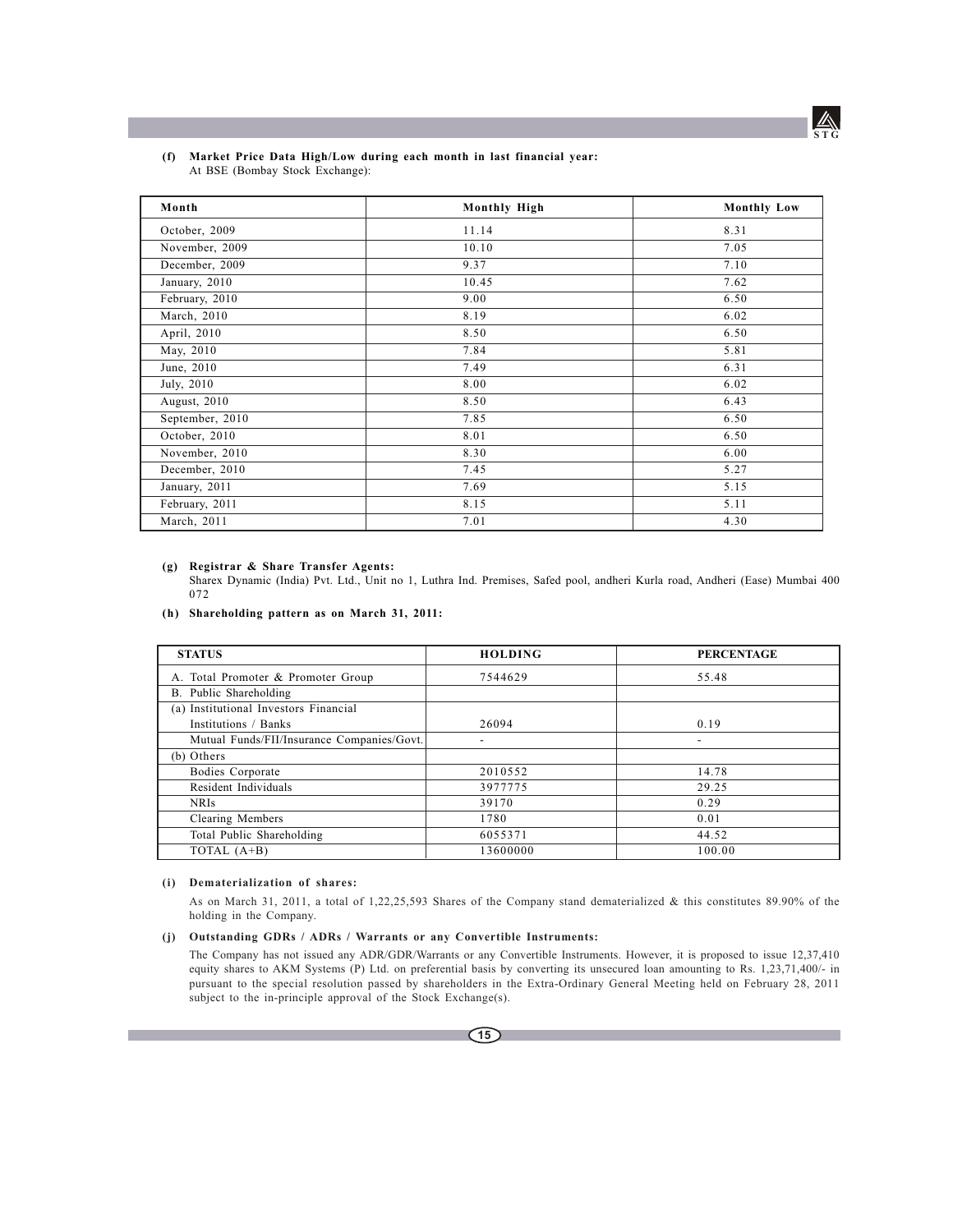### **(k) Registered Office:**

Level - 2, Elegance, Mathura Road, Jasola, New Delhi - 110 025 w.e.f June 01, 2011.

- **(l) Connectivity with the Depositories:** National Securities Depositories Limited (NSDL) Central Depository Services (India) Limited (CDSL)
	- Demat ISIN Number: INE 863A01013 / IN9863A01045
- **(m) Address for correspondence:** Plot No.-9, Sector 33, Gurgaon, Haryana.
- **(n) Designated E-mail ID of Compliance Officer for any investors' queries:** companysecretary@stg.in

**For and on behalf of the board Software Technology Group International Limited**

Place : Gurgaon Yogesh Vaidya<br>
Pated : May 28, 2011 **Yogesh Vaidya**<br>
Dated : May 28, 2011 **Yogesh Vaidya Dated : May 28, 2011** 

 **(DIN:01185252)**

## **COMPLIANCE CERTIFICATE ON CORPORATE GOVERNANCE**

To, The Members of M/s Software Technology Group International Limited New Delhi-110019.

We have examined the compliance of conditions of Corporate Governance by Software Technology Group International Limited for the period from 1st October, 2009 to 31st March, 2011, as stipulated in Clause 49 of the Listing Agreement of the said company with the Stock Exchanges in India.

The Compliance of conditions of Corporate Governance is the responsibility of the management. Our examination was limited to procedures and implementations thereof, adopted by the company for ensuring the compliance of conditions of the Corporate Governance. It is neither an audit nor an expression of opinion on the financial statements of the company.

We have conducted our review on the basis of the relevant records and documents maintained by the Company and furnished to us for the review, and the information and explanations given to us by the Company.

Based on such review, in our opinion, the Company has complied with conditions of Corporate Governance as stipulated in clause 49 of the Listing Agreement.

We further state that such compliance is neither an assurance as to the future viability of the company nor the efficiency of effectiveness with which the management has conducted the affairs of the company.

> For **Santosh Kumar Pradhan (Company Secretaries)**

**Santosh Kumar Pradhan Place : New Delhi (Proprietor) Dated : 27.05.2011 C. P. No. 7647**

**16**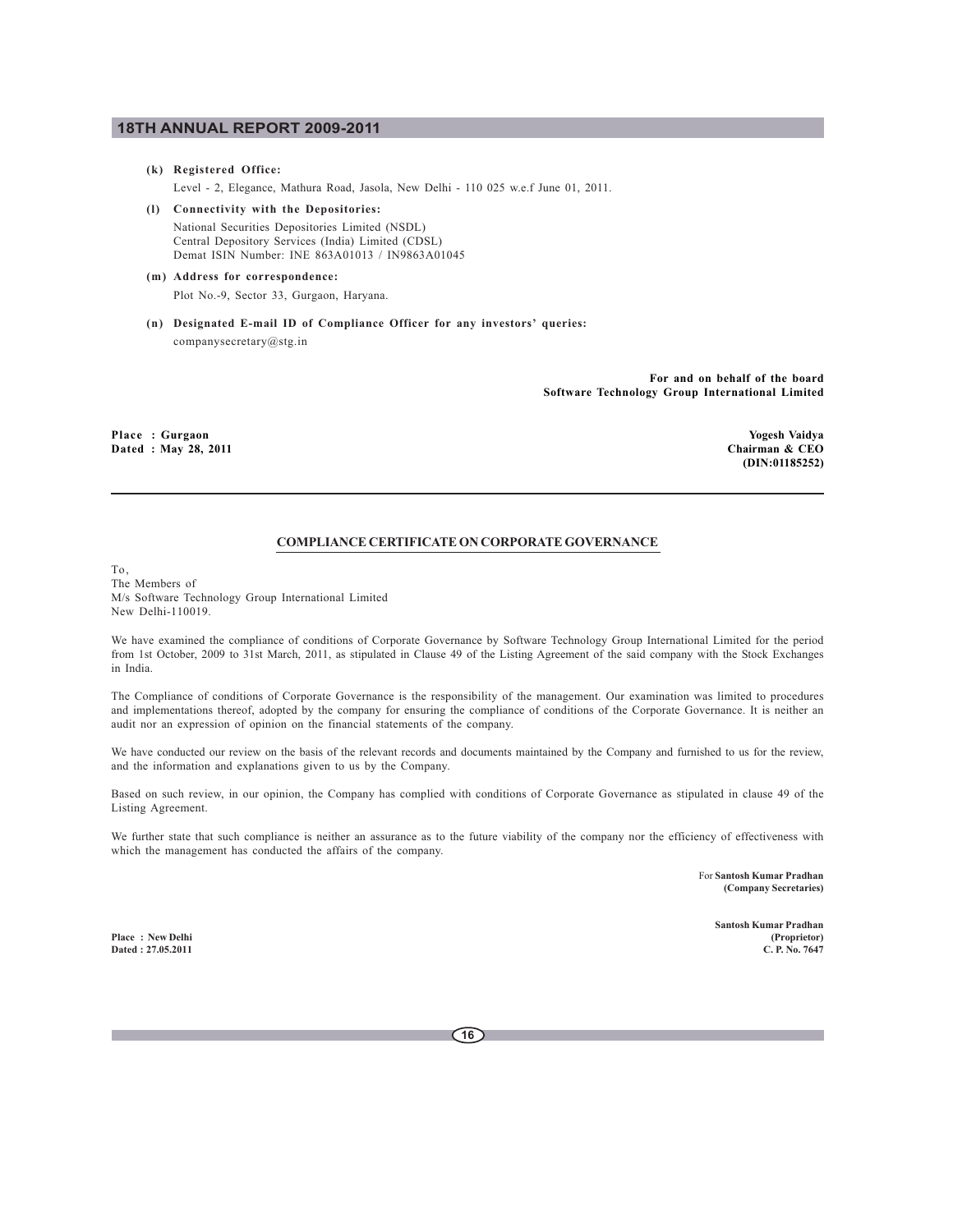

## **Certificate by Chief Executive Officer**

(Under Clause 49 of the Listing Agreement with Stock Exchanges)

The Board of Directors Software Technology Group International Limited.

- (a) I have reviewed the financial statements, read with the cash flow statement of Software Technology Group International Limited for the financial year ended 31st March, 2011 and that to the best of my knowledge and belief, I state that:
	- (i) these statements do not contain any materially untrue statement or omit any material fact or contain statements that might be misleading.
	- (ii) these statements together present a true and fair view of the Company's affairs and are in compliance with existing Accounting Standards, Applicable Laws and Regulations.
- (b) To the best of my Knowledge and belief, no transactions entered into by the Company during the financial year ended 30th September, 2009 are fraudulent, illegal or violative of the Company's code of conduct.
- (c) I accept responsibility for establishing and maintaining internal controls for financial reporting and I have evaluated the effectiveness of internal control systems of the Company pertaining to financial reporting. Deficiencies in the design or operation of such internal controls, if any, of which I am aware, have been disclosed to the Auditors and Audit Committee and steps have been taken to rectify these deficiencies.
- (d) I have indicated to the Auditors and the .Audit Committee:
	- (i) Significant changes in internal control over financial reporting during the year;
	- (ii) Significant changes in accounting policies made during the year and that the same have been disclosed in the notes to the financial statements; and
	- (iii) Instances of significant fraud of which I have become aware and the involvement therein, if any, of the management or an employee having a significant role in the Company's internal control system over financial reporting.

**Date : 28.05.2011** 

**Yogesh Vaidya Place : Gurgaon Chairman & CEO**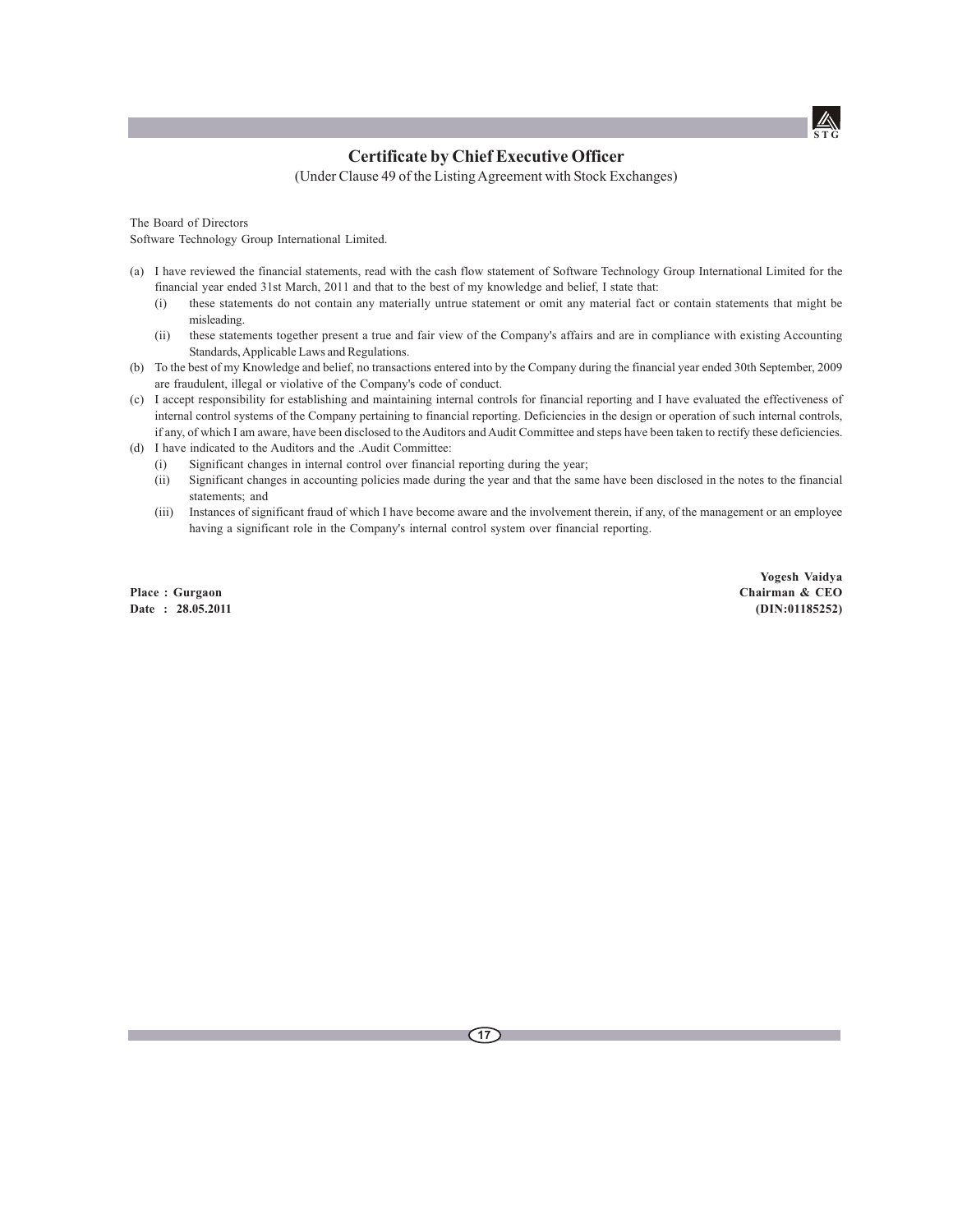### **AUDITORS' REPORT TO THE MEMBERS**

#### TO

The Members of

Software Technology Group International Ltd. New Delhi

- 1. We have audited the attached Balance Sheet of SOFTWARE TECHNOLOGY GROUP INTERNATIONAL LIMITED., as at 31st MARCH, 2011, and also the Profit and Loss Account and the Cash Flow Statement for the Eighteen months period from 1st October, 2009 to 31st March 2011, annexed thereto. These financial statements are the responsibility of the Company's management. Our responsibility is to express an opinion on these financial statements based on our audit.
- 2. We conducted our audit in accordance with auditing standards generally accepted in India. Those Standards require that we plan and perform the audit to obtain reasonable assurance about whether the financial statements are free of material misstatement. An audit includes examining, on a test basis, evidence supporting the amounts and disclosures in the financial statements. An audit also includes assessing the accounting principles used and significant estimates made by management, as well as evaluating the overall financial statement presentation. We believe that our audit provides a reasonable basis for our opinion.
- 3. As required by the Companies (Auditor's Report) Order, 2003 as amended by the Companies (Auditor's Report) (Amendment) Order 2004, issued by the Central Government of India in terms of sub-section (4A) of section 227 of the Companies Act, 1956, and on the basis of such checks of the books and the records of the Company as we considered appropriate and according to the information and explanation given to us, we enclose in the Annexure a statement on the matters specified in paragraphs 4 and 5 of the said Order.
- 4. *Subject to balance confirmation and reconciliation of debtors, creditors and other parties including loans and advances and some inoperative bank accounts* (See note 1(c) of schedule 22 notes forming part of the accounts) and further to our comments in the Annexure referred to in paragraph 3 above, we report that:
	- (i) We have obtained all the information and explanations, which to the best of our knowledge and belief were necessary for the purposes of our audit.
	- (ii) In our opinion, proper books of account as required by law have been kept by the company, so far as appears from our examination of those books.
	- (iii) The Balance Sheet, Profit and Loss Account and Cash Flow Statement dealt with by this report are in agreement with the books of accounts.
	- (iv) In our opinion, the Balance Sheet and Profit and Loss Account dealt with by this report comply with the accounting standards referred to in sub - section (3C) of section 211 of the Companies Act, 1956.
	- (v) On the basis of written representation received from the directors, as on 31st March, 2011 and taken on record by the Board of Directors, we report that none of the directors is disqualified as on 31st March, 2011 from being appointed as a director in terms of clause (g) of sub-section (1) of section 274 of the Companies Act, 1956;
- (vi) Subject to balance confirmation and reconciliation of debtors, creditors and other parties including loans and advances and some inoperative bank accounts (See note 1(c) of schedule 22 - notes forming part of the accounts), in our opinion and to the best of our information and according to the explanations given to us, the said accounts read in conjunction with schedules 1 to 22, give the information required by the Companies Act, 1956, in the manner so required and give a true and fair view, in conformity with the accounting principles generally accepted in India:
	- (a) In the case of the Balance Sheet, of the state of affairs of the Company as at 31st March, 2011;
	- In the case of the Profit and Loss Account, of the Profit for the eighteen months period ended on that date; and
	- In the case of the Cash Flow Statement, of the cash flows of the company for the eighteen months period ended on that date.

|                   | <b>BAWEJA AND KAUL</b>       |
|-------------------|------------------------------|
|                   | <b>Chartered Accountants</b> |
|                   | FRN:005834N                  |
|                   | <b>Samvit K Gurtoo</b>       |
| Place : New Delhi | Partner                      |
| Date: 28-05-2011  | M. No. 090758                |
|                   |                              |

**ANNEXURE REFERED TO IN PARAGRAPH 3 OF AUDITORS' REPORT OF EVEN DATE TO THE MEMBERS OF SOFTWARE TECHNOLOGY GROUP INTERNATIONAL LTD. ON THE ACCOUNTS FOR THE EIGHTEEN MONTHS PERIOD ENDED MARCH 31, 2011**

- 1. In respect of Fixed Assets:
	- a) The Company has maintained proper records to show full particulars, including quantitative details and situation of its fixed assets on the basis of available information.
	- b) As explained to us, fixed assets of the Company are physically verified by the Management according to a phased program designed to cover all the terms over a period of one year, which in our opinion is reasonable having regard to the size of the Company and nature of its assets. No material discrepancies were noticed on such verification.
	- c) In our opinion, the company has not disposed off substantial part of the fixed assets during the Eighteen months period ended on 31.03.2011 and the going concern status of the Company is not affected.
- 2. In respect of inventories:
	- a) According to the information and explanations given to us, the management has physically verified the stocks of books within a reasonable interval during the Eighteen months period ended on 31.03.2011.
	- b) In our opinion and according to the information and explanation given, the procedure of physical verification of stock of books followed by the management is reasonable and adequate in relation to the size and the nature of its business.
	- c) The company has maintained proper records of stock of books. As explained to us no material discrepancies were noticed on physical verification of stock of books as compared with the records.
- 3. In respect of the loans secured or unsecured, granted or taken by the company to/from companies, firms or other parties covered in the register maintained under Section 301 of the Companies Act, 1956:
- a) The company has not granted any loan to other companies and other parties covered in the register maintained under section 301 of the Companies Act, 1956.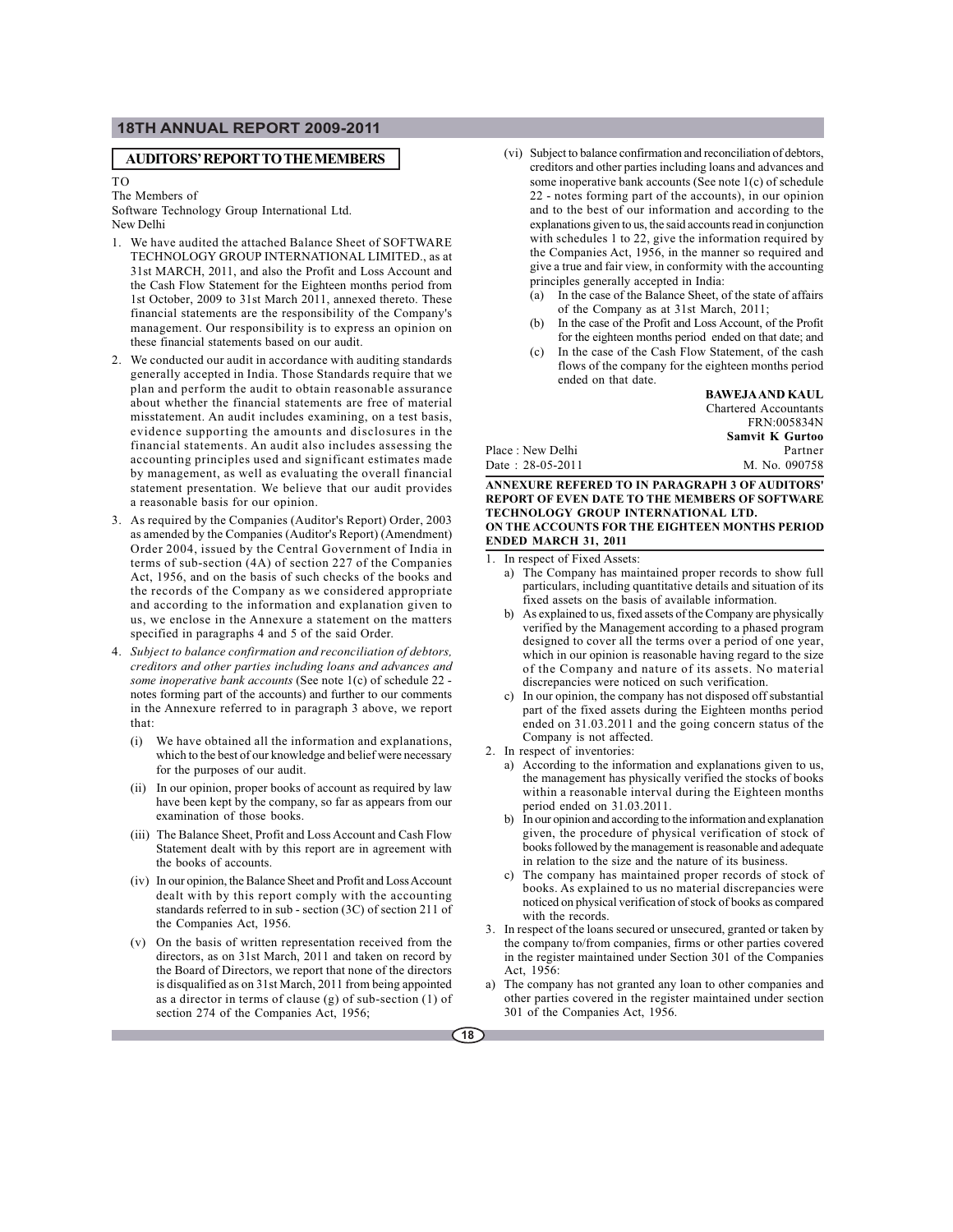

b) The company has taken unsecured loan from other companies and other parties covered in the register maintained under section 301 of the Companies Act, 1956 details are as follows:

| <b>S. NO.</b> | <b>PARTY NAME</b> | <b>CLOSING</b><br><b>BALANCE</b> | <b>Maximum Amount</b><br>outstanding at any<br>time during the<br><b>Eighteen months</b><br>period ended on<br>31.03.2011. |
|---------------|-------------------|----------------------------------|----------------------------------------------------------------------------------------------------------------------------|
|               | Associated Tech   |                                  |                                                                                                                            |
|               | Plastic Pyt. Ltd. | 55673379.00                      | 1089048.00                                                                                                                 |
|               | Directors         | 46806195.13                      | 40945720.00                                                                                                                |

c) In our opinion and according to the information and explanation, the rate of interest and other terms and conditions of loans taken by the company are not prima facie prejudicial to the interest of the company.

- d) There are no stipulated terms of repayment thus the overdue amounts cannot be determined.
- 4. In our opinion and according to the information and explanations given to us, there are adequate internal control procedures commensurate with the size of the company and the nature of its business with regard to purchases of fixed assets and with regard to the sale of services. Further during the course of our audit we have neither come across nor have been informed of any instance of any continuing major weaknesses in the internal control procedures.
- 5. In respect of the contracts or arrangements referred to in Section 301 of the Companies Act, 1956.
	- a) In our opinion and according to the information and explanations given to us, the transactions in pursuance of contracts or arrangements that need to be entered into the register maintained under section 301 of the Companies Act, 1956 have been so entered.
	- b) In our opinion and according to the information and explanations given to us, the transactions made in pursuance of contracts or arrangements entered in the register maintained under section 301 of the Companies Act, 1956 and exceeding the value of rupees five lakhs in respect of any party during the Eighteen months period ended on 31.03.2011 have been made at prices which appear reasonable as per the information available with the Company.
- 6. According to the information and explanation given to us, the company has not accepted any deposit from Public. As such requirement of compliance with the provisions of clause (vi) of the paragraph 4 regarding sections 58A and 58AA of the Companies Act 1956 and the rules framed there under is not applicable.
- 7. In our opinion and according to the information and explanation given, the company has an in house internal audit system commensurate with the size and nature of its business.
- 8. According to the information and explanation given to us, maintenance of cost records under section 209(1) (d) of the Companies Act, 1956 have not been prescribed to the company by the Government of India.
- 9. In respect of Statutory dues:
	- a) *According to the books and records as produced and examined by us in accordance with generally accepted auditing practices in India and also based on Management representations, undisputed statutory dues as at 31.3.2011towards Income Tax Deducted at Source of Rs. 40,73,489/-, Provident Fund of Rs 56,93,900/-, ESI of Rs.6,30,777/- Service Tax of Rs.1,29,05,259/- and Professional Tax of Rs 94,663/-, furthermore, during the Eighteen months period ended on 31.03.2011, no Statutory dues have been deposited. We are informed that the provisions of central excise act 1944 are not applicable to the company.*

b) According to information and explanation given to us, there are no dues of wealth tax, sales tax, excise duty, custom duty, and cess, which have not been deposited on account of any dispute, however a Demand was raised by the Income Tax Department, which is under Appeal, details are given below:-

| Nature of<br>the Dues | Amount<br>(Rs) | Year to which<br>amount relates<br>(Assessment Year) | <b>Forum where</b><br>dispute<br>is pending |
|-----------------------|----------------|------------------------------------------------------|---------------------------------------------|
| Income Tax            | 667931.00      | 1998-99                                              | I.T.A.T. (Appeal)                           |
| Income Tax            | 1734728.00     | $2000 - 01$                                          | I.T.A.T. (Appeal)                           |
| Income Tax            | 911073.00      | $2001 - 02$                                          | C.I.T. (Appeal)                             |
| Total                 | 3313732.00     |                                                      |                                             |

- 10. In our opinion, company has accumulated losses more than 50% of its net worth as at 31st March, 2011 however, the Company has not incurred any cash loss either during the Eighteen months period ended on that date or in the immediately preceding financial year.
- 11. According to the records of the Company and on the basis of verification and explanations given to us, it has repaid cash credit facility obtained from the Jammu & Kashmir Bank. The company has not issued any debentures during the period.
- 12. In our opinion and according to information and explanation given to us, company has not granted any loans and advances on the basis of security by way of pledge of shares, debentures and other securities.
- 13. In our opinion and according to information and explanation given to us, the company is not a chit fund or a Nidhi/mutual benefit fund / society. Therefore, the provisions of clause (xiii) of paragraph 4 of the Companies (Auditor's Report) Order, 2003 are not applicable to the company.
- 14. In our opinion and according to the information and explanations given to us, the company is not dealing in or trading in shares, securities debentures and other investments. Accordingly, the provisions of clause (xiv) of paragraph 4 of the Companies (Auditor's Report) Order, 2003 are not applicable to the company.
- 15. In our opinion and according to the information and explanations given to us, the company has not given guarantees for loans taken by others from banks or financial institutions.
- 16. In our opinion and according to the information and explanations given to us and on an overall examination of the balance sheet of the company, term loans have been applied for the purpose for which they were raised.
- 17. In our opinion and according to the information and explanations given to us and on an overall examination of the balance sheet of the company, we report that no funds raised on short-term basis have been used for long-term assets except permanent working capital.
- 18. In our opinion and according to the information and explanations given to us, the company has not made any preferential allotment of shares to parties and companies covered in the register maintained under section 301 of the Companies Act, 1956.
- 19. In our opinion and according to the information and explanations given to us, the Company has not issued any secured / unsecured debentures during the Eighteen months period ended on 31.03.2011.
- 20. In our opinion and according to the information and explanations given to us, the Company has not raised any money by public issue during the Eighteen months period ended on 31.03.2011.
- 21. In our opinion and according to the information and explanations given to us, no material fraud on or by the company has been noticed or reported during Eighteen months period ended on 31.03.2011.

**BAWEJA AND KAUL** Chartered Accountants FRN:005834N **Samvit K Gurtoo** Place : New Delhi Partner<br>Date : 28-05-2011 M. No. 090758

Date: 28-05-2011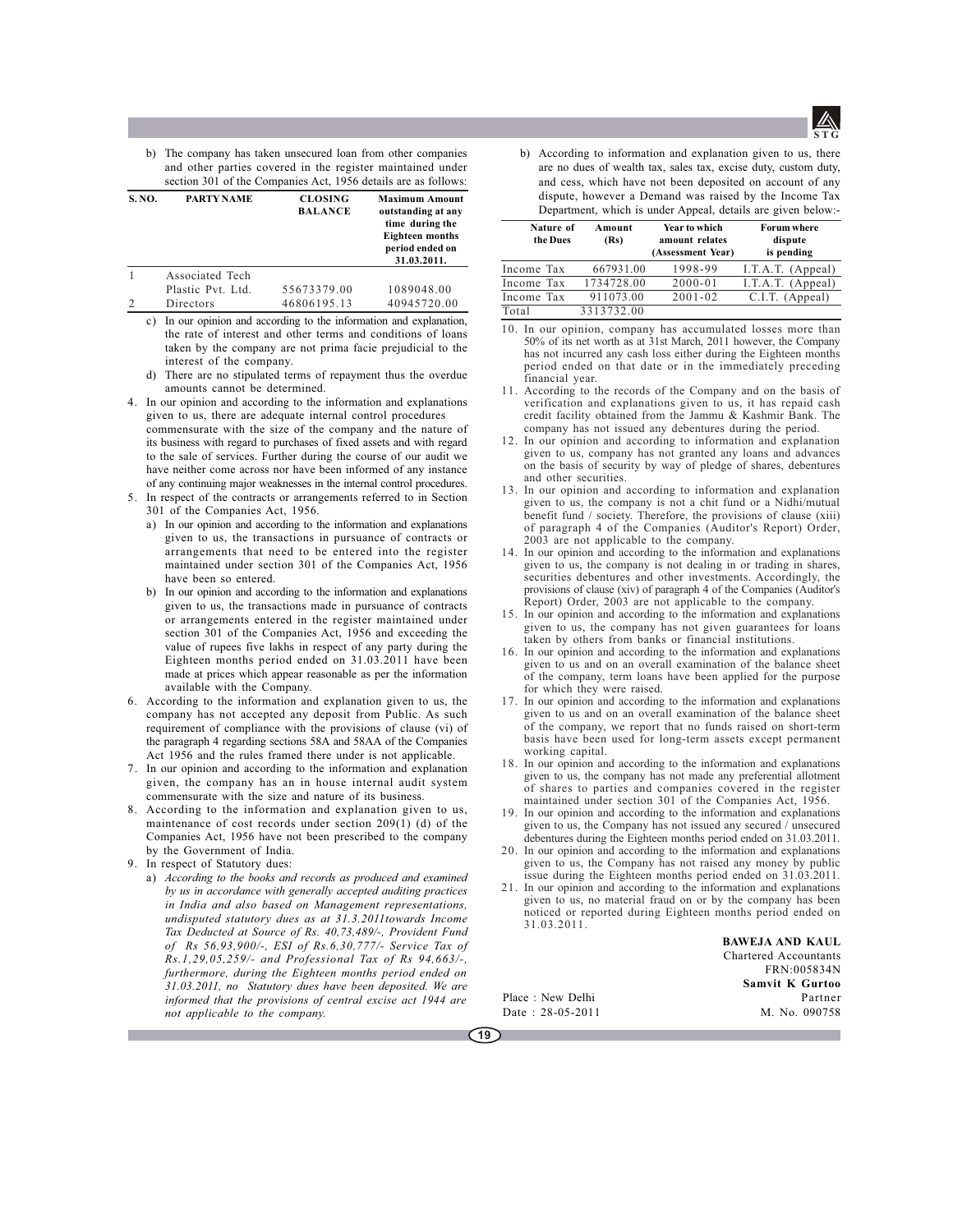## **BALANCE SHEET AS AT 31st MARCH, 2011**

|                                                                                                       |                     |                                                  |                                         |                                                    | (Amount in Rs)                            |
|-------------------------------------------------------------------------------------------------------|---------------------|--------------------------------------------------|-----------------------------------------|----------------------------------------------------|-------------------------------------------|
|                                                                                                       | <b>SCHEDULE NO.</b> |                                                  | As at 31.03.11                          |                                                    | As at 31.09.09                            |
| <b>SOURCES OF FUNDS</b><br><b>SHARE HOLDERS FUND</b>                                                  |                     |                                                  |                                         |                                                    |                                           |
| <b>Share Capital</b><br><b>Reserves &amp; Surplus</b>                                                 | 1<br>$\overline{c}$ |                                                  | 135,985,500<br>285,392,180              |                                                    | 135,983,500<br>285,392,180                |
| <b>LOAN FUNDS</b>                                                                                     |                     |                                                  |                                         |                                                    |                                           |
| <b>Secured Loan</b><br><b>Unsecured Loan</b>                                                          | 3<br>$\overline{4}$ |                                                  | 949.896<br>138,951,113                  |                                                    | 22,864,854<br>98,517,901                  |
| <b>APPLICATION OF FUNDS</b>                                                                           |                     |                                                  | 561,278,689                             |                                                    | 542,758,435                               |
| <b>FIXED ASSETS</b><br><b>Gross Block</b><br><b>Less: Depreciation</b>                                | 5                   | 159,787,358<br>133, 135, 650                     |                                         | 170,746,437<br>131,564,857                         |                                           |
| <b>Net Block</b><br><b>INVESTMENT</b><br><b>Deferred Tax Assets</b>                                   | 6                   |                                                  | 26,651,708<br>91,489,204<br>141,807,674 |                                                    | 39,181,580<br>91,489,204<br>143, 134, 712 |
| <b>CURRENT ASSETS, LOANS,</b><br><b>ADVANCES &amp; OTHER ASSETS</b>                                   |                     |                                                  |                                         |                                                    |                                           |
| (a) Inventory<br>(b) Sundry debtors<br><b>Cash and Bank Balances</b><br>(c)<br>(d) Loans and Advances | 7<br>8<br>9<br>10   | 2,502,694<br>39,309,428<br>523,501<br>25,420,368 |                                         | 1,060,531<br>28,434,908<br>1,067,492<br>24,013,431 |                                           |
| <b>CURRENT LIABILITIES</b><br>& PROVISIONS                                                            | (A)                 | 67,755,991                                       |                                         | 54,576,362                                         |                                           |
| (a) Liabilities<br>(b) Provisions                                                                     | 11<br>12<br>(B)     | 52,267,147<br>11,447,789<br>63,714,936           |                                         | 64,192,386<br>21,837,451<br>86,029,837             |                                           |
| <b>NET CURRENT ASSETS</b>                                                                             | $(A-B)$             |                                                  | 4,041,055                               |                                                    | (31, 453, 475)                            |
| <b>MISC. EXPENDITURE</b>                                                                              | 13                  |                                                  |                                         |                                                    | 540,206                                   |
| (To the extent not written off or adjusted)<br><b>PROFIT &amp; LOSS</b>                               |                     |                                                  | 297,289,048<br>561,278,689              |                                                    | 299,866,208<br>542,758,435                |

**NOTES:-** 1. Accounting policies and Notes forming part of the Accounts as per Schedule 21 and 22 respectively are annexed. 2. The schedules referred to above form an integral part of the Balance Sheet.

FOR AND ON BEHALF OF THE BOARD

| DR. S.M. PATHAK<br>Director (DIN No. $00784558$ ) | YOGESH VAIDYA<br>Chairman & CEO (DIN No. 01185242) | As per our Report of even date attached<br>for Baweja & Kaul<br>Chartered Accountants<br>FRN. 005834N |
|---------------------------------------------------|----------------------------------------------------|-------------------------------------------------------------------------------------------------------|
| <b>MADHVI SHARMA</b>                              | <b>B K CHAUHAN</b>                                 | SAMVIT K GURTOO                                                                                       |

Company Secretary Sr General Manager - Finance & Accounts Partner

M.No. 090758

**PLACE : Gurgaon DATED : 28.05.2011**

**20**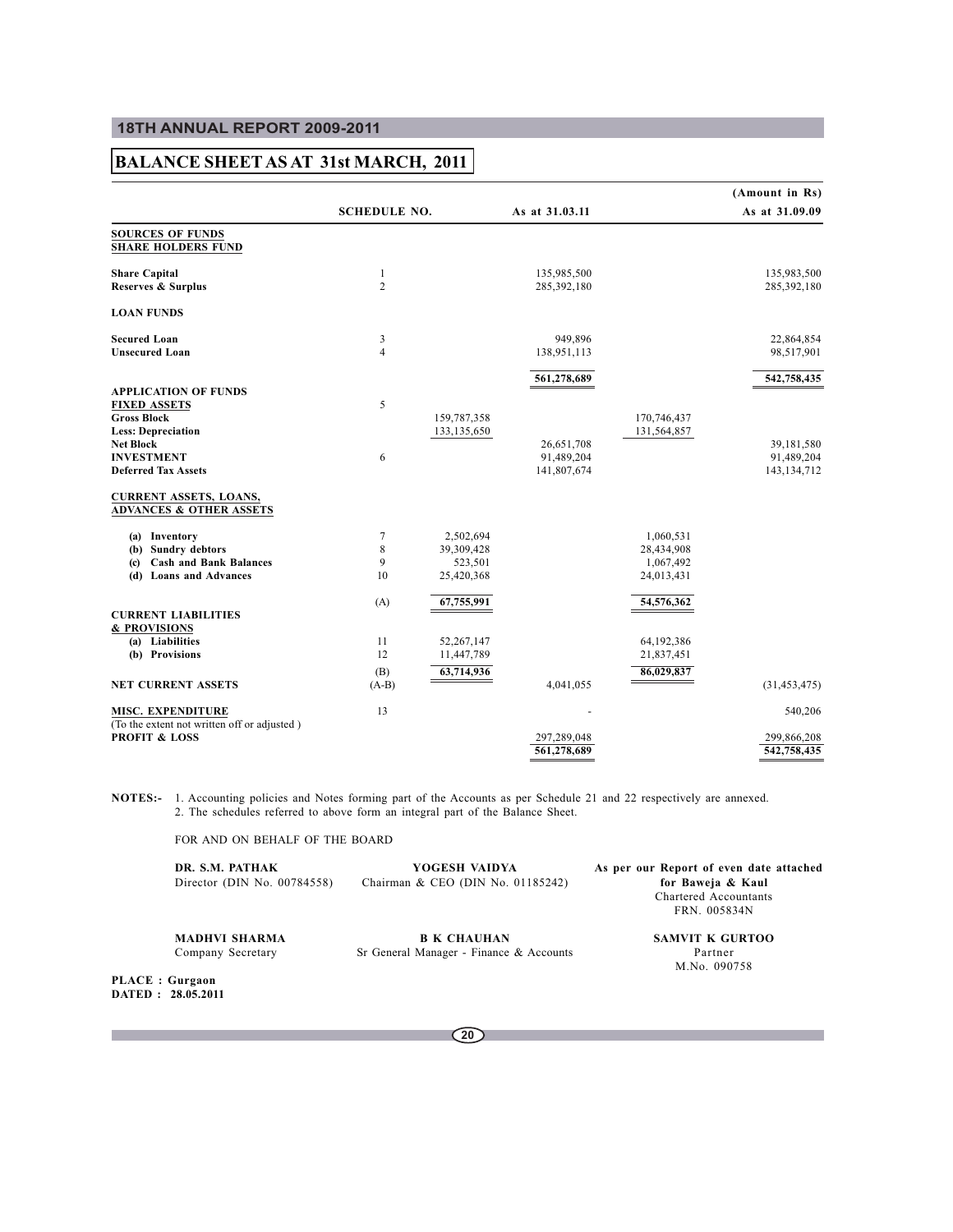## **PROFIT AND LOSS ACCOUNT FOR THE YEAR ENDED 31st MARCH, 2011**

|                                                                   |                     |                 | (Amount in Rs)    |
|-------------------------------------------------------------------|---------------------|-----------------|-------------------|
|                                                                   |                     | PERIOD ENDED    | <b>YEAR ENDED</b> |
|                                                                   | <b>SCHEDULE NO.</b> | 31.03.11        | 30.09.09          |
| <b>INCOME</b>                                                     |                     |                 |                   |
| <b>Revenue From Operations</b>                                    | 14                  | 65,497,991      | 51,732,136        |
| <b>Other Income</b>                                               | 1.5                 | 4,139,841       | 36,667,300        |
|                                                                   |                     | 69,637,832      | 88,399,436        |
| <b>EXPENDITURE</b>                                                |                     |                 |                   |
| Materials Consumed                                                | 16                  | 1,699,945       | 7,079,353         |
| Salaries and other benefits                                       | 17                  | 20,969,441      | 30,734,452        |
| Royalty & Licence Fees                                            |                     |                 | 19,015            |
| Coaching Fee Reimbursement.                                       |                     | 692,183         | 363,400           |
| <b>Advertisement Expenses</b>                                     |                     | 552,868         | 3,309,631         |
| Purchase of Software/Hardware Products                            |                     |                 | 8,167,583         |
| Administration and other expenses                                 | 18                  | 23,565,724      | 24,288,240        |
| <b>Financial Charges</b>                                          | 19                  | 4,005,902       | 643,689           |
| Misc. Expenditure Written off                                     | 20                  | 5,161,447       | 3,317,181         |
| Depreciation                                                      |                     | 7,708,224       | 5,216,463         |
| Loss on Sale of Fixed Assets                                      |                     | 1,347,621       | 415,985           |
| <b>Sundry Balances Written off</b>                                |                     | 24,714          | 2,930,636         |
|                                                                   |                     | 65,728,069      | 86,485,628        |
| Profit/ (Loss) for the year before taxation and prior period item |                     | 3,909,763       | 1,913,807         |
| <b>Prior Period Expenses</b>                                      |                     | (7, 471)        | (67,217)          |
| <b>Prior Period Income</b>                                        |                     | 1,905           |                   |
| Profit/ (Loss) for the year before Taxation                       |                     | 3,904,197       | 1,846,589         |
| Fringe Benefit Tax<br>$\overline{\phantom{a}}$                    |                     |                 | (161, 563)        |
| <b>Income Tax</b>                                                 |                     |                 | (891, 808)        |
| Deferred Income Tax                                               |                     | (1,327,037)     | (2,807,490)       |
| Profit/ (Loss) after Taxation                                     |                     | 2,577,160       | (2,014,272)       |
| Profit / (Loss) Brought forward from last year                    |                     | (299, 866, 208) | (297, 851, 936)   |
| Profit/(Loss) Carried Over to Balance Sheet.                      |                     | (297, 289, 048) | (299, 866, 208)   |
| No. of Shares outstanding                                         |                     | 13,598,550      | 13,598,350        |
| <b>Basic Earning Per Share</b>                                    |                     | 0.19            | (0.15)            |
| <b>Diluted Earning Per Share</b>                                  |                     | 0.17            |                   |
| (Face Value per Share Rs. 10)                                     |                     |                 |                   |
| (Refer Note 13 of Schedule 22)                                    |                     |                 |                   |
|                                                                   |                     |                 |                   |

**NOTES:-** 1. Accounting policies and Notes forming part of the Accounts as per Schedule 21 and 22 respectively are annexed. 2. The schedules referred to above form an integral part of the Profit & Loss Account.

FOR AND ON BEHALF OF THE BOARD

PLACE : DATED :

 $\mathcal{L}^{\text{max}}$ 

| DR. S.M. PATHAK<br>Director (DIN No. 00784558) | YOGESH VAIDYA<br>Chairman & CEO (DIN No. 01185242)            | As per our Report of even date attached<br>for Baweja & Kaul<br>Chartered Accountants<br>FRN. 005834N |
|------------------------------------------------|---------------------------------------------------------------|-------------------------------------------------------------------------------------------------------|
| <b>MADHVI SHARMA</b><br>Company Secretary      | <b>B K CHAUHAN</b><br>Sr General Manager - Finance & Accounts | <b>SAMVIT K GURTOO</b><br>Partner<br>M.No. 090758                                                     |
| Gurgaon<br>28.05.2011                          |                                                               |                                                                                                       |
|                                                | 21                                                            |                                                                                                       |

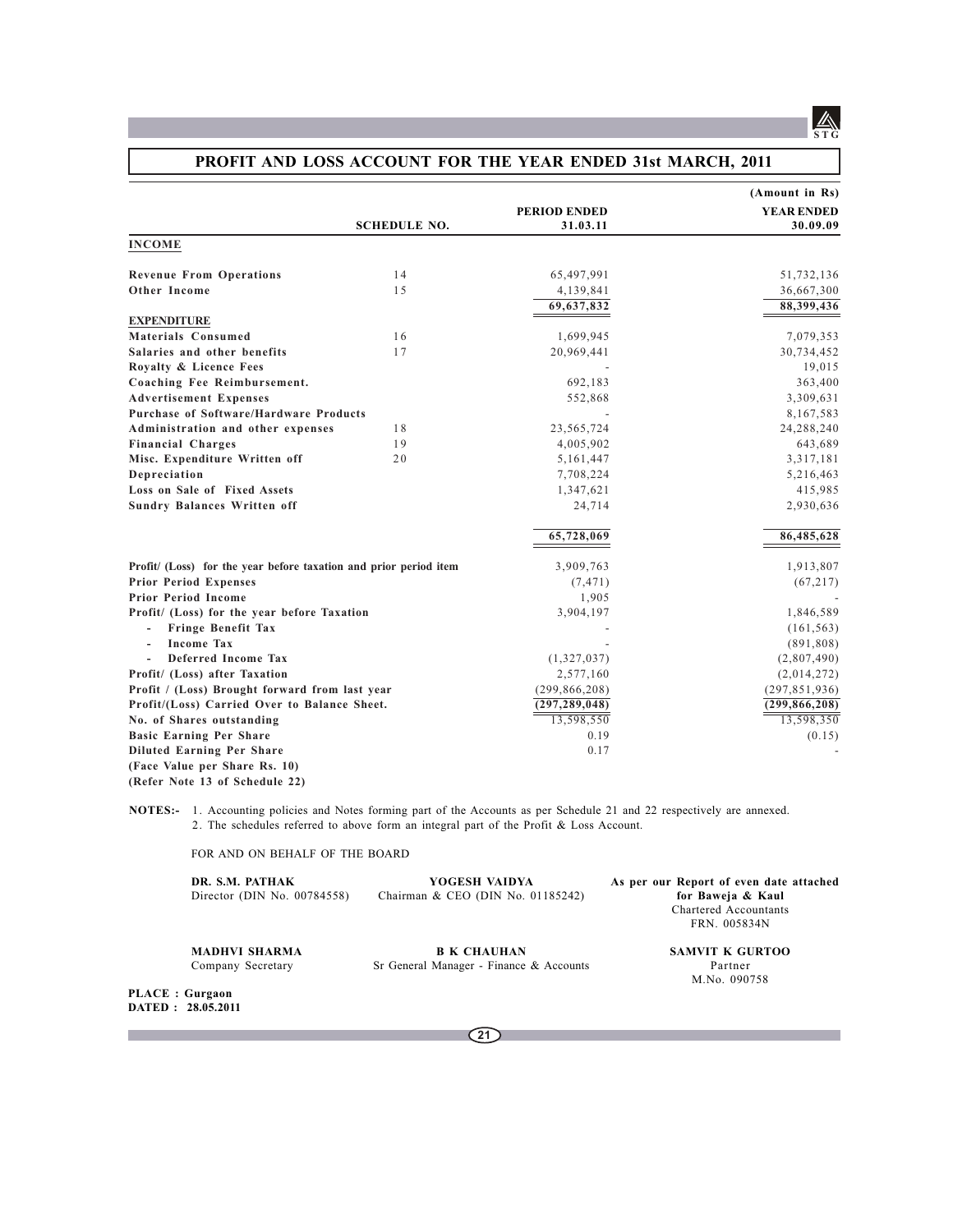|                                         |             | (Amount in Rs) |
|-----------------------------------------|-------------|----------------|
|                                         | As At       | As At          |
| <b>SCHEDULE-1</b>                       | 31.03.11    | 30.09.09       |
| <b>SHARE CAPITAL</b>                    |             |                |
| <b>AUTHORISED</b>                       |             |                |
| $2,00,00,000$ (Previous year same)      |             |                |
| Equity shares of Rs.10/- each           | 200,000,000 | 200,000,000    |
| <b>ISSUED, SUBSCRIBED &amp; PAID-UP</b> |             |                |
| <b>ISSUED, SUBSCRIBED &amp; PAID-UP</b> | 136,000,000 | 136,000,000    |
| 1,36,00,000 (Previous year 1,36,00,000) |             |                |
| Equity shares of Rs.10/- each           |             |                |
| Fully paid -up in cash                  |             |                |
| Less: Calls in arrears                  | (14,500)    | (16,500)       |
| 2900 (previous year - 3300)             |             |                |
| Equity Shares @ Rs5/- each              | 135,985,500 | 135,983,500    |
|                                         |             |                |
|                                         |             | (Amount in Rs) |
|                                         | As At       | <b>As At</b>   |
| <b>SCHEDULE-2</b>                       | 31.03.11    | 30.09.09       |
| <b>RESERVE &amp; SURPLUS</b>            |             |                |
| Securities Premium Account              | 282,402,180 | 282,402,180    |
| Warrant Forfeited A/c                   | 2,990,000   | 2,990,000      |
|                                         | 285,392,180 | 285,392,180    |
|                                         |             |                |
|                                         |             | (Amount in Rs) |
|                                         | As At       | As At          |
| <b>SCHEDULE-3</b>                       | 31.03.11    | 30.09.09       |
| <b>SECURED LOANS</b>                    |             |                |

| * HDFC Car Loan A/c          | 949.896                  |            |
|------------------------------|--------------------------|------------|
| CASH CREDIT FACILITY         |                          |            |
| ** Jammu & Kashmir Bank Ltd. | $\overline{\phantom{a}}$ | 18,675,357 |
| INTEREST ACRRUED & DUE       | $\overline{\phantom{a}}$ | 4.189.497  |
|                              | 949.896                  | 22,864,854 |
|                              |                          |            |

Note:-

\* Secured loan from HDFC Bank is secured against hypothecation of vehicle finance by them.

\*\*1. The Company has made the final settlement with the Jammu & Kashmir Bank and accordingly J & K Bank is in process of releasing the pledge on 28,19,400 equity shares held by one of the Director of the company & the private companies in which he is interested. 2. The J&K Bank had invoked pledged on 5,000 on 30.12.2009, 10,000 shares on 31.12.2009 and 50,000 shares on 06.01.2010, out of which

39,006 shares were sold off by bank.

|                        |                          | (Amount in Rs)    |
|------------------------|--------------------------|-------------------|
| <b>SCHEDULE-4</b>      | <b>As At</b><br>31.03.11 | As At<br>30.09.09 |
| <b>UNSECURED LOANS</b> |                          |                   |
| Director *             | 46,806,195               | 29,127,975        |
| Others $**$            | 87,653,379               | 66,566,331        |
| Interest Acrrued & Due | 4,491,539                | 2,823,595         |
|                        | 138,951,113              | 98,517,901        |

\* The maximum amount outstanding at any time during the year is Rs. 507,91,695/- (previous year Rs 300,43,205/-)

\*\* Others includes loan taken from Associated Teckno Plastic Pvt Ltd (company under the same management) during the year for Rs 10,89,048/- (previous year Rs. 82,75,000/-)

\*\* The Company had duly accorded the approval of the shareholders by way of special resolution in the Extra-Ordinary General Meeting held on February 28, 2011 to create, offer, issue and allot 12,37,140 equity shares of the face value of Rs. 10/- each at par to M/s. AKM Systems Pvt. Ltd., a non-promoter entity, on preferential basis by converting its unsecured loan amounting to Rs. 1,23,71,400/- (including interest accrued till 31/12/2010) into equity shares of the Company.

The in-principal approval of Bombay Stock Exchange (BSE) for allotment of shares in pursuance of shareholders' resolution has duly been received vide its Letter No. DCS/PREF/SI/PRE/1210/10-11 dated March 31, 2011. The approval of National Stock Exchange (NSE) is still under process.This has been kept in unsecured loan.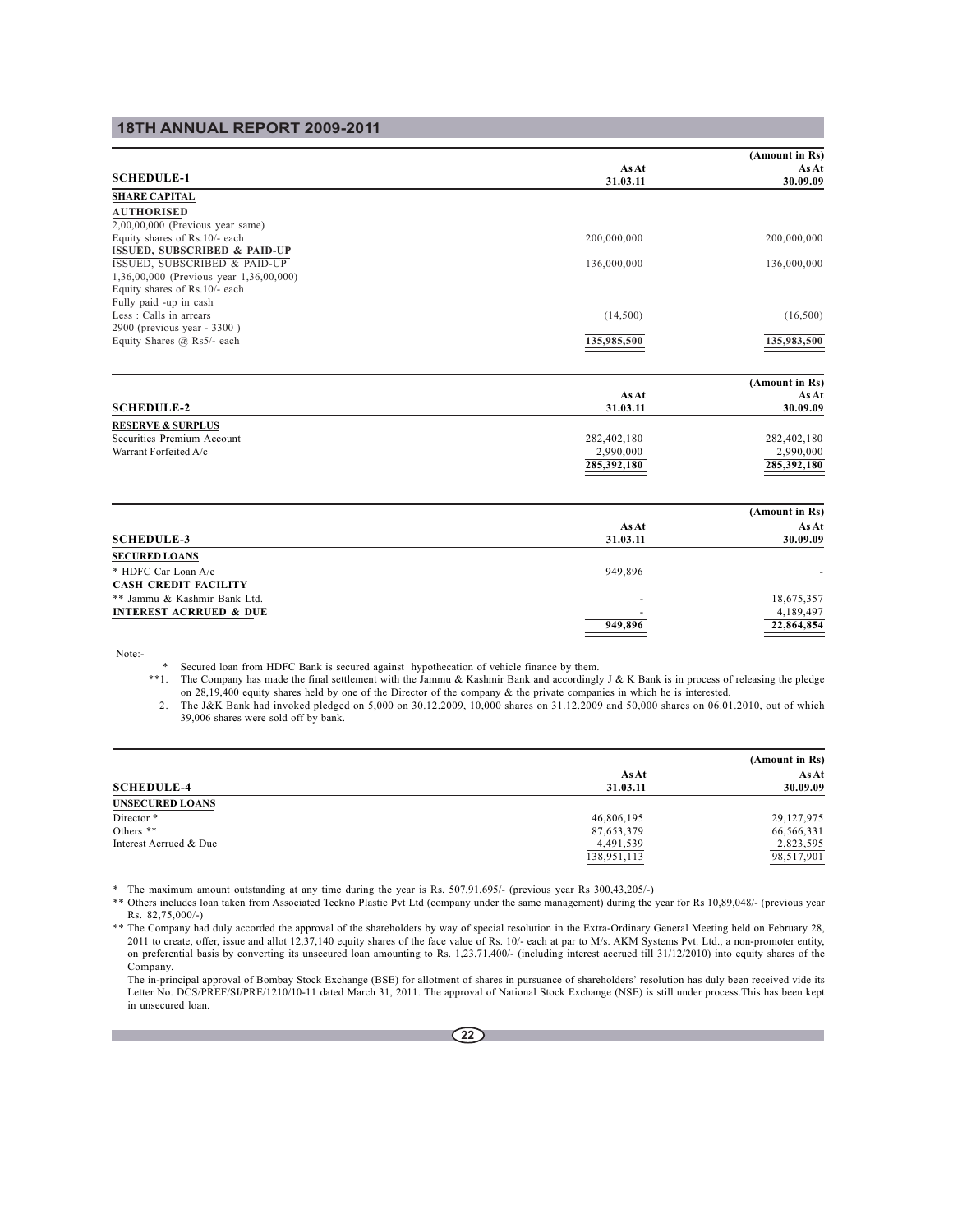

## **(Amount in Rs)**

## **SCHEDULE-5**

| <b>FIXED ASSETS</b>            |                     |                                                         |                                                         |                                                        |                              |                                            |                                          |                                     |                     | (Amount in Rs)                      |
|--------------------------------|---------------------|---------------------------------------------------------|---------------------------------------------------------|--------------------------------------------------------|------------------------------|--------------------------------------------|------------------------------------------|-------------------------------------|---------------------|-------------------------------------|
|                                |                     | <b>GROSS BLOCK</b>                                      |                                                         |                                                        |                              |                                            | <b>DEPRECIATION</b>                      |                                     |                     | <b>NET BLOCK</b>                    |
| <b>PARTICULARS</b>             | AS AT<br>01.10.2009 | <b>Addition</b><br>Durina<br>Oct 09 To<br><b>Mar 11</b> | Sales /Adj.<br>During the<br>Oct 09 To<br><b>Mar 11</b> | As At<br>31.03.11                                      | AS AT<br>01.10.2009          | Sales /<br>Adj. For<br>Oct 09 To<br>Mar 11 | For The<br>Period<br>Oct 09 To<br>Mar 11 | Up To<br>31.03.11                   | As At<br>31.03.2011 | As At<br>30.09.2009                 |
| <b>FURNITURE &amp; FIXTURE</b> | 29,001,861.76       |                                                         | ,846,773.20                                             | 27,155,088.56                                          | 20,087,082.22                | 1,353,093.77                               | 2,225,611.44                             | 20,959,599.89                       | 6,195,488.67        | 8,914,779.54                        |
| OFFICE EQUIPMENT               | 12,513,079.38       | 205,608.00                                              | 1,373,424.00                                            | 11,345,263.38                                          | 6,726,141.54                 | 699,386.57                                 | 767,580.16                               | 6,794,335.13                        | 4,550,928.25        | 5,786,937.84                        |
| <b>AIR CONDITIONER</b>         | 4,847,242.00        | 123,000.00                                              | 1,798,960.00                                            | 3,171,282.00                                           | 2,419,377.52                 | 879,433.40                                 | 250,023.90                               | 1,789,968.02                        | 1,381,313.98        | 2,427,864.48                        |
| ELECTRIC INSTALLATIONS         | 7,998,124.91        |                                                         |                                                         | 7,998,124.91                                           | 3,857,152.18                 | ٠                                          | 1,326,170.19                             | 5,183,322.37                        | 2,814,802.54        | 4,140,972.73                        |
| <b>COMPUTER</b>                | 66,407,760.92       | 778,409.00                                              | 8,229,234.84                                            | 58,956,935.08                                          | 62,908,702.25                | 7,826,757.51                               | 2,154,602.61                             | 57,236,547.35                       | 1,720,387.73        | 3,499,058.67                        |
| <b>VEHICLE</b>                 | 2,658,807.00        | 1,132,796.00                                            |                                                         | 3,791,603.00                                           | 2,465,558.38                 |                                            | 218,604.63                               | 2,684,163.01                        | 1,107,439.99        | 193,248.62                          |
| <b>SOFTWARE</b>                | 33,908,471.88       |                                                         |                                                         | 33,908,471.88                                          | 32,891,865.02                |                                            | 765,631.45                               | 33,657,496.47                       | 250,975.41          | 1,016,606.86                        |
|                                |                     |                                                         |                                                         |                                                        |                              |                                            |                                          |                                     |                     |                                     |
| <b>Total Assets - A</b>        | 157, 335, 347, 85   | 2,239,813.00                                            | 13,248,392.04                                           | 146,326,768.81                                         | 131.355.879.11 10.758.671.25 |                                            | 7,708,224.38                             | 128,305,432.24                      | 18,021,336.57       | 25,979,468.74                       |
| (Previous period) - A          | (163, 166, 506.85)  | (396, 726.00)                                           | (6,227,885.00)                                          | $(157,335,347.85)$ $(131,586,418.02)$ $(5,447,001.70)$ |                              |                                            |                                          | $(5,216,462.79)$ $(131,355,879.11)$ |                     | $(25,979,468.75)$ $(31,580,088.83)$ |

## **INTANGIBLE ASSETS**

|                           | <b>GROSS BLOCK</b>  |                                                         |                                                         | <b>AMORTISATION</b>                                                                                                                                              |                              |                                                          |                                                 | <b>NET BLOCK</b>                                    |                                  |                            |
|---------------------------|---------------------|---------------------------------------------------------|---------------------------------------------------------|------------------------------------------------------------------------------------------------------------------------------------------------------------------|------------------------------|----------------------------------------------------------|-------------------------------------------------|-----------------------------------------------------|----------------------------------|----------------------------|
| <b>PARTICULARS</b>        | AS AT<br>01.10.2009 | <b>Addition</b><br>During<br>Oct 09 To<br><b>Mar 11</b> | Amortisation /Adj.<br>During the<br>Oct 09 To<br>Mar 11 | As At<br>31.03.2011                                                                                                                                              | AS AT<br>01.10.2009          | Amortisation<br>/ Adj. For<br>Oct 09 To<br><b>Mar 11</b> | For The<br>Period<br>Oct 09 To<br><b>Mar 11</b> | Up To<br>31.03.2011                                 | As At<br>31.03.2011              | As At<br>30.09.2009        |
| Courseware Development    | 2,930,918.00        | 49,500.00                                               |                                                         | 2.980,418.00                                                                                                                                                     | 208,978.00                   | $\sim$                                                   | 1,127,850.00                                    | 1,336,828.00                                        | 1,643,590.00                     | 2,721,940.00               |
| Software Development      | 10,480,171.00       |                                                         | $\overline{\phantom{a}}$                                | 10,480,171.00                                                                                                                                                    |                              | $\overline{\phantom{a}}$                                 | 3.493.390.00                                    | 3.493.390.00                                        |                                  | 6.986.781.00 10.480.171.00 |
| Total B                   | 13,411,089.00       | 49,500.00                                               |                                                         | 13,460,589.00                                                                                                                                                    | 208,978.00                   |                                                          | 4,621,240.00                                    | 4,830,218.00                                        |                                  | 8.630.371.00 13.202.111.00 |
| (Previous period) - B     |                     | $(467, 418.00)$ $(12, 943, 671.00)$                     | -                                                       | (13, 411, 089, 00)                                                                                                                                               |                              |                                                          | (208.978.00)                                    |                                                     | $(208.978.00)$ $(13.202.111.00)$ | (467, 418, 00)             |
| $G$ Total $(A+B)$         | 170,746,436.85      |                                                         | 2,289,313.00 13,248,392.04                              | 159, 787, 357, 81                                                                                                                                                | 131.564.857.11 10.758.671.25 |                                                          | 12,329,464.38                                   | 133, 135, 650, 24 26, 651, 707, 57 39, 181, 579, 74 |                                  |                            |
| (Previous period) - $A+B$ |                     |                                                         |                                                         | (163,633,924.85) (13,340,397.00) (6,227,885.00) (170,746,436.85) (131,586,418.02) (5,447,001.70) (5,425,440.79) (131,564,857.11) (39,181,579.75) (32,047,506.83) |                              |                                                          |                                                 |                                                     |                                  |                            |

|                                                   |                      |                          |               | (Amount in Rs)          |
|---------------------------------------------------|----------------------|--------------------------|---------------|-------------------------|
|                                                   | As At                |                          | As At         |                         |
|                                                   | 31.03.11             | As At                    | 30.09.09      | As At                   |
| <b>SCHEDULE-6</b>                                 | <b>No. of Shares</b> | 31.03.11                 | No. of Shares | 30.09.09                |
| <b>INVESTMENTS (Valued at Cost)</b>               |                      |                          |               |                         |
| Unquoted - Subsidiary (Sixty percentage)          | 7,829,533            | 91,489,204               | 7,829,533     | 91,489,204              |
| holding) in Share of Common Stock of              |                      |                          |               |                         |
| Software Technology Group Inc. (San Jose)         |                      |                          |               |                         |
| <b>USA</b>                                        |                      | 91,489,204               |               | 91,489,204              |
|                                                   |                      |                          |               | (Amount in Rs)          |
|                                                   |                      |                          | As At         | As At                   |
| <b>SCHEDULE-7</b>                                 |                      | 31.03.11                 |               | 30.09.09                |
| <b>INVENTORIES</b> (Valued at Cost)               |                      |                          |               |                         |
| Stock of Books                                    |                      | 264,616                  |               | 1,060,531               |
| (As taken valued and certified by the management) |                      |                          |               |                         |
| Software Development (WIP)                        |                      | 2,238,078                |               |                         |
|                                                   |                      | 2,502,694                |               | 1,060,531               |
|                                                   |                      |                          |               | (Amount in Rs)          |
|                                                   |                      | As At                    |               | As At                   |
| <b>SCHEDULE-8</b>                                 |                      | 31.03.11                 |               | 30.09.09                |
| <b>SUNDRY DEBTORS</b>                             |                      |                          |               |                         |
| <b>Total Debtors</b>                              |                      |                          | 106467834     |                         |
| Less Provision for Doubtful Debts                 |                      |                          | 78032926      |                         |
| Debts outstanding for a year                      |                      |                          | 28,434,908    |                         |
| Exceeding six months                              |                      | 16,909,364               |               | 22,697,920              |
| -others                                           |                      | 22,400,064<br>39,309,428 |               | 5,736,988<br>28,434,908 |
|                                                   |                      |                          |               |                         |
|                                                   | $\left[23\right]$    |                          |               |                         |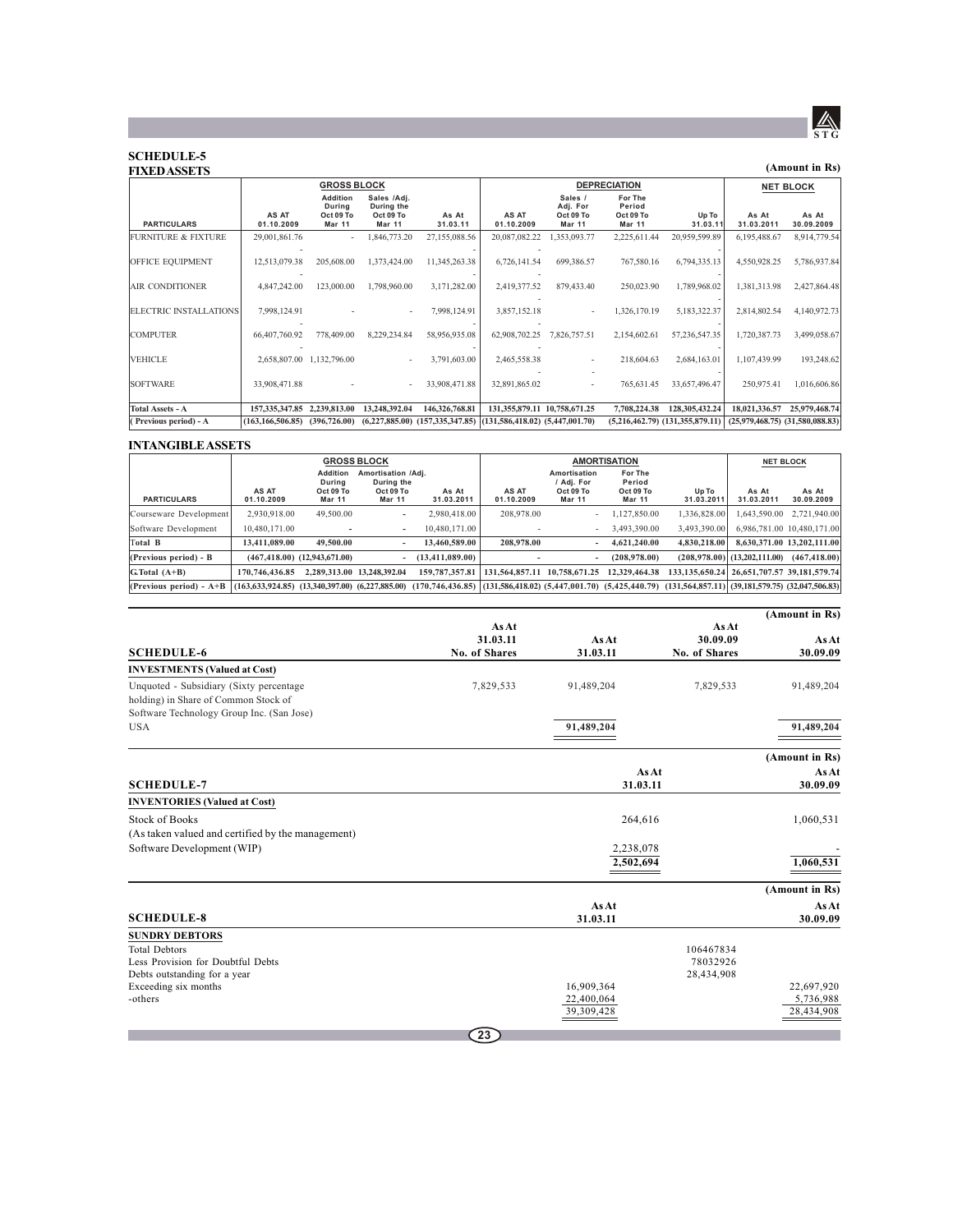**Ta** 

|                                                 |                   | (Amount in Rs)    |
|-------------------------------------------------|-------------------|-------------------|
| <b>SCHEDULE-9</b>                               | As At<br>31.03.11 | As At<br>30.09.09 |
| <b>CASHAND BANK BALANCES</b>                    |                   |                   |
| Cash in hand                                    | 7.102             | 136,891           |
| Balance with Schedule Banks in Current Accounts | 133,097           | 556,875           |
| Balance with Schedule Banks in EEFC Accounts    |                   | 1,051             |
| Fixed Deposit with Bank*                        | 372,675           | 372,675           |
| Interest Accrued on Fixed Deposit               | 10,627            |                   |
|                                                 | 523,501           | 1,067,492         |

**\* FDR amounting to Rs. 3,83,302/- (Previous year 3,72,675/-) has been pledged with bank as margin against Bank Guarantee**

|                                    |            | (Amount in Rs) |
|------------------------------------|------------|----------------|
|                                    | As At      | As At          |
| <b>SCHEDULE-10</b>                 | 31.03.11   | 30.09.09       |
| <b>LOANS AND ADVANCES</b>          |            |                |
| (Unsecured, Considered Good)       |            |                |
| Advances recoverable in Cash or in |            |                |
| kind or for value to be received   | 3,083,448  | 985,053        |
| Advances to vendors *              | 7,088,663  | 9,588,556      |
| TDS/Income Tax                     | 10,930,103 | 8,149,288      |
| VAT Refundable                     |            | 106,070        |
| Security Deposit                   | 4,318,154  | 5,184,464      |
|                                    | 25,420,368 | 24,013,431     |

**\* Includes amount due from companies under the same management as defined U/S 370 (IB) of Companies Act 1956**

|                                               | As At<br>31.03.11    | <b>Maximum Amount</b><br>Outstanding at any time<br>during the year |
|-----------------------------------------------|----------------------|---------------------------------------------------------------------|
| Software Technology Group Inc. (USA-San Jose) | 153.632<br>(153.632) | 153.632<br>(153, 632)                                               |

\* IncludesRs. 215,987.96 (Previous year Rs. 215,987.96) due from BEI Confluence Communication Ltd. being the companies under the same Management as defined U/s 370(1B) of Companies Act 1956.

|                                      |            | (Amount in Rs) |  |
|--------------------------------------|------------|----------------|--|
|                                      | As At      | As At          |  |
| <b>SCHEDULE-11</b>                   | 31.03.11   | 30.09.09       |  |
| <b>CURRENT LIABILITIES</b>           |            |                |  |
| Sundry Creditors                     | 13,615,016 | 21,041,092     |  |
| <b>Advance from Customers</b>        | 389,578    | 538,411        |  |
| Book Overdraft with Banks            | 441,800    | 9,220,817      |  |
| Securities from Customers            | 1,580,000  | 1,180,000      |  |
| Securities Deposit Received (Office) | 150,000    | 150,000        |  |
| Due to Employee                      | 8,559,574  | 10,863,769     |  |
| Other liabilities                    | 27,531,179 | 21,198,297     |  |
|                                      | 52,267,147 | 64,192,386     |  |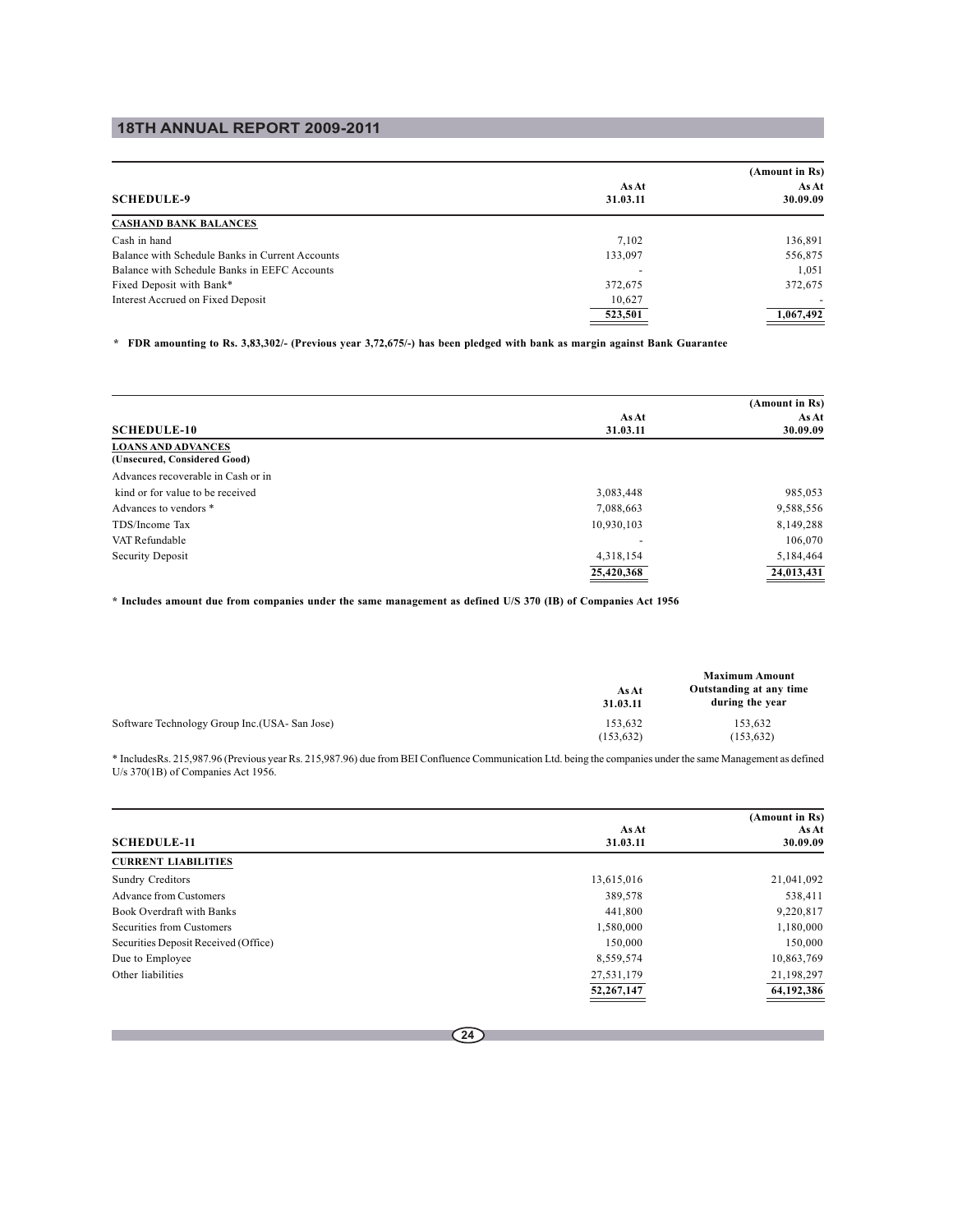|                                                                |                                   | ST G                     |
|----------------------------------------------------------------|-----------------------------------|--------------------------|
|                                                                |                                   | (Amount in Rs)           |
| <b>SCHEDULE-12</b>                                             | <b>As At</b><br>31.03.11          | As At<br>30.09.09        |
| <b>PROVISION</b>                                               |                                   |                          |
| Provision For Expenses                                         |                                   | 330,493                  |
| Provision For Fringe Benefit Tax                               | 746,713                           | 746,713                  |
| Provision for Income Tax                                       | 593,195                           | 891,808                  |
| Provision for Salaries & Benefits                              | 10,107,881                        | 19,868,437               |
|                                                                | 11,447,789                        | 21,837,451               |
|                                                                |                                   | (Amount in Rs)           |
| <b>SCHEDULE-13</b>                                             | As At<br>31.03.11                 | As At<br>30.09.09        |
| MISCELLANIOUS EXPENDITURE                                      |                                   |                          |
| (To the extent not written off or adjusted)                    |                                   |                          |
| Deferred Advertisement                                         |                                   |                          |
| Opening Balance                                                |                                   | 947,399                  |
| Add:- Addition during the year                                 |                                   |                          |
|                                                                |                                   | 947,399                  |
| Less:- written off during the year<br>Public Issue Expenditure | 540,207                           | 947,399<br>2,701,010     |
| Less:- written off during the year                             | 540,207                           | 2,160,804<br>540,206     |
| Balance carried over to the Balance Sheet                      |                                   | 540,206                  |
|                                                                |                                   |                          |
|                                                                |                                   | (Amount in Rs)           |
| <b>SCHEDULE-14</b>                                             | <b>For the Period</b><br>31.03.11 | For the Year<br>30.09.09 |
| <b>Revenue From Operations</b>                                 |                                   |                          |
| <b>Coaching Fees</b>                                           |                                   |                          |
| - Domestic                                                     | 27,216,456                        | 13,089,333               |
| <b>Sales of Courseware</b>                                     |                                   |                          |
| - Domestic                                                     | 6,402,167                         | 8,173,499                |
| <b>Technical Know-How/Licence Fee</b>                          |                                   |                          |
| - Domestic                                                     | 398,911                           | 1,776,543                |
|                                                                |                                   |                          |
| <b>Consulting, Software Development/Products</b><br>- Domestic |                                   |                          |
|                                                                | 31,480,457                        | 22,767,761               |
| - Sale of Software/Hardware Products                           |                                   | 5,925,000                |
|                                                                | 65,497,991                        | 51,732,136               |
|                                                                |                                   | (Amount in Rs)           |
|                                                                | <b>For the Period</b>             | For the Year             |
| <b>SCHEDULE-15</b>                                             | 31.03.11                          | 30.09.09                 |
| <b>OTHER INCOME</b>                                            |                                   |                          |
| Interest Received (Gross)                                      | 8,722                             | 20,143                   |
| Foreign Exchange Fluctuation                                   | 15,451                            |                          |
| Misc Income<br>Rent Income (Gross)                             | 153,865<br>450,000                | 13,770<br>300,000        |
| Profit(loss) On Sale of Fixed Assets                           | 182,150                           | 129,499                  |
| Unclaimed Balances Written Back                                | 3,329,653                         | 36,203,888               |
|                                                                | 4,139,841                         | 36,667,300               |
|                                                                |                                   |                          |
|                                                                |                                   | (Amount in Rs)           |
| <b>SCHEDULE-16</b>                                             | <b>For the Period</b>             | <b>For the Year</b>      |
| <b>MATERIAL CONSUMED</b>                                       | 31.03.11                          | 30.09.09                 |
|                                                                |                                   |                          |
| <b>Books Consumed</b>                                          |                                   |                          |
| Opening balance                                                | 1,060,531                         | 2,460,531                |
| Add.:- Purchased during the year                               | 904,030                           | 5,679,353                |
|                                                                | 1,964,561                         | 8,139,884                |
| Less:- Closing Stock                                           | 264,616                           | 1,060,531                |
| <b>Material Consumed During the Year</b>                       | 1,699,945                         | 7,079,353                |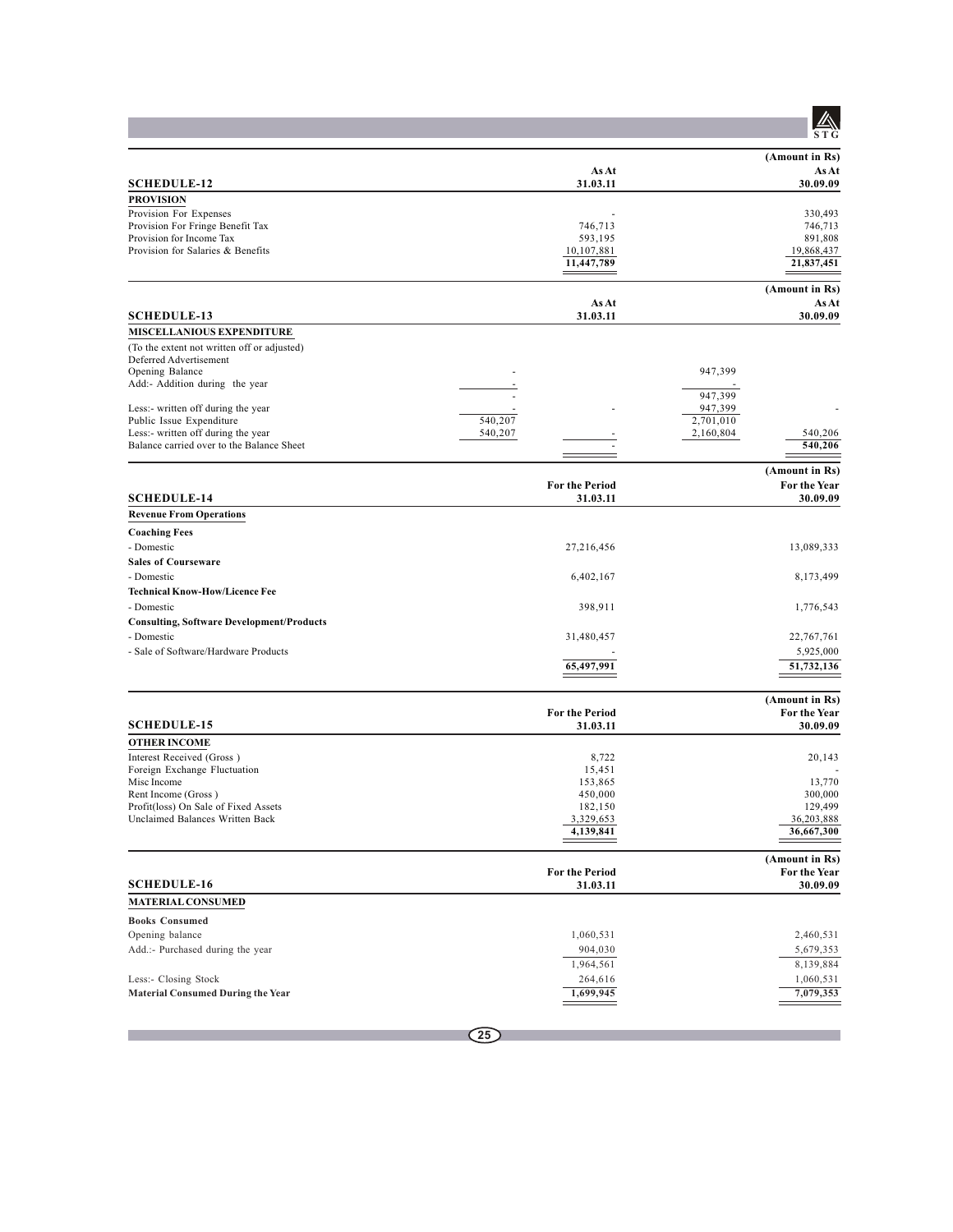|                                                |                       | (Amount in Rs)                 |
|------------------------------------------------|-----------------------|--------------------------------|
| <b>SCHEDULE-17</b>                             | For the Period        | For the Year                   |
|                                                | 31.03.11              | 30.09.09                       |
| SALARY AND OTHER BENEFITS TO EMPLOYEES         |                       |                                |
| Salary, Wages and other benefits               | 18,372,570            | 27,133,952                     |
| Contribution to Provident Fund and Other Funds | 608,218               | 1,073,750                      |
| Staff Welfare                                  | 826,195               | 812,102                        |
| Consultant/Visiting Faculty Charges            | 1,162,458             | 1,714,648                      |
|                                                | 20,969,441            | 30,734,452                     |
|                                                |                       | (Amount in Rs)                 |
| <b>SCHEDULE-18</b>                             | For the Period        | For the Year                   |
|                                                | 31.03.11              | 30.09.09                       |
| <b>ADMINISTRATION AND OTHER EXPENSES</b>       |                       |                                |
| Postage Telegram & Courier                     | 163,183               | 118,198                        |
| Telephone And Fax                              | 1,542,644             | 1,507,712                      |
| Books, Journal & Newspapers                    | 13,091                | 17,590                         |
| <b>Business Promotion</b>                      | 166,512               | 78,997                         |
| Commission & Brokerage                         | 105,000               |                                |
| Hire Charges                                   | 554,887               | 880,383                        |
| Diesal Expenses                                | 211,002               | 214,955                        |
| Electricity & Water Exp.                       | 1,115,866             | 1,436,545                      |
| Foreign Exchange Fluctuation                   |                       | 14,000                         |
| Freight & Cartage Inward                       | 51,358                |                                |
| Filing Fee                                     | 46,570                | 10,581                         |
| Insurance Charges                              | 31,167                | 53,866                         |
| Legal And Professional Charges                 | 3,564,214             | 4,279,915                      |
| Penalty on Taxes                               | 10,000                |                                |
| Listing Fee                                    | 450,056               | 211,514                        |
| Local Conveyance                               | 1,486,410             | 1,656,622                      |
| Office Maintenance                             | 1,402,874             | 1,612,620                      |
| Printing & Stationery                          | 401,974               | 391,678                        |
| Rent - Office                                  | 6,814,656             | 7,190,380                      |
| Municipal Corporation Charges                  |                       | 224,457                        |
| Repair & Maintenance                           | 664,600               | 708,655                        |
| Subscription & Membership Fee                  | 501                   |                                |
| <b>Tender Fees</b>                             | 225                   | 3,250                          |
| <b>Transportation Charges</b>                  | 1,229,297             | 682,775                        |
| Travelling                                     | 1,731,640             | 1,473,684                      |
| Vehicle Running Expenses                       | 49,600                | 70,900                         |
| Seminar & Exhibition Exp.                      | 129,182               | 2,360                          |
| Watch & Ward Expenses                          | 1,278,110             | 1,147,248                      |
| Other Expenses                                 | 351,106<br>23,565,724 | 299,355<br>24,288,240          |
|                                                |                       |                                |
| <b>SCHEDULE-19</b>                             | For the Period        | (Amount in Rs)<br>For the Year |
|                                                | 31.03.11              | 30.09.09                       |
| <b>FINANCIAL CHARGES</b>                       |                       |                                |
| <b>Bank Charges</b>                            | 503,916               | 344,242                        |
| Interest to Bank                               | 310,504               |                                |
| Interest to others                             | 3,191,482             | 299.447                        |
|                                                | 4,005,902             | 643,689                        |
|                                                |                       |                                |
|                                                |                       | (Amount in Rs)                 |
| <b>SCHEDULE-20</b>                             | <b>For the Period</b> | For the Year                   |

|                                            | 31.03.11  | 30.09.09  |
|--------------------------------------------|-----------|-----------|
| <b>MISC. EXPENDITURE WRITTEN OFF</b>       |           |           |
| Public Issue Expenses Written Off          | 540,207   | 2,160,804 |
| Deferred Advertisement Written Off         |           | 947,399   |
| Courseware Devlopment Expenses Written Off | 1.127.850 | 208,978   |
| Software Development W/O                   | 3,493,390 |           |
|                                            | 5,161,447 | 3,317,181 |
|                                            |           |           |
|                                            | 26        |           |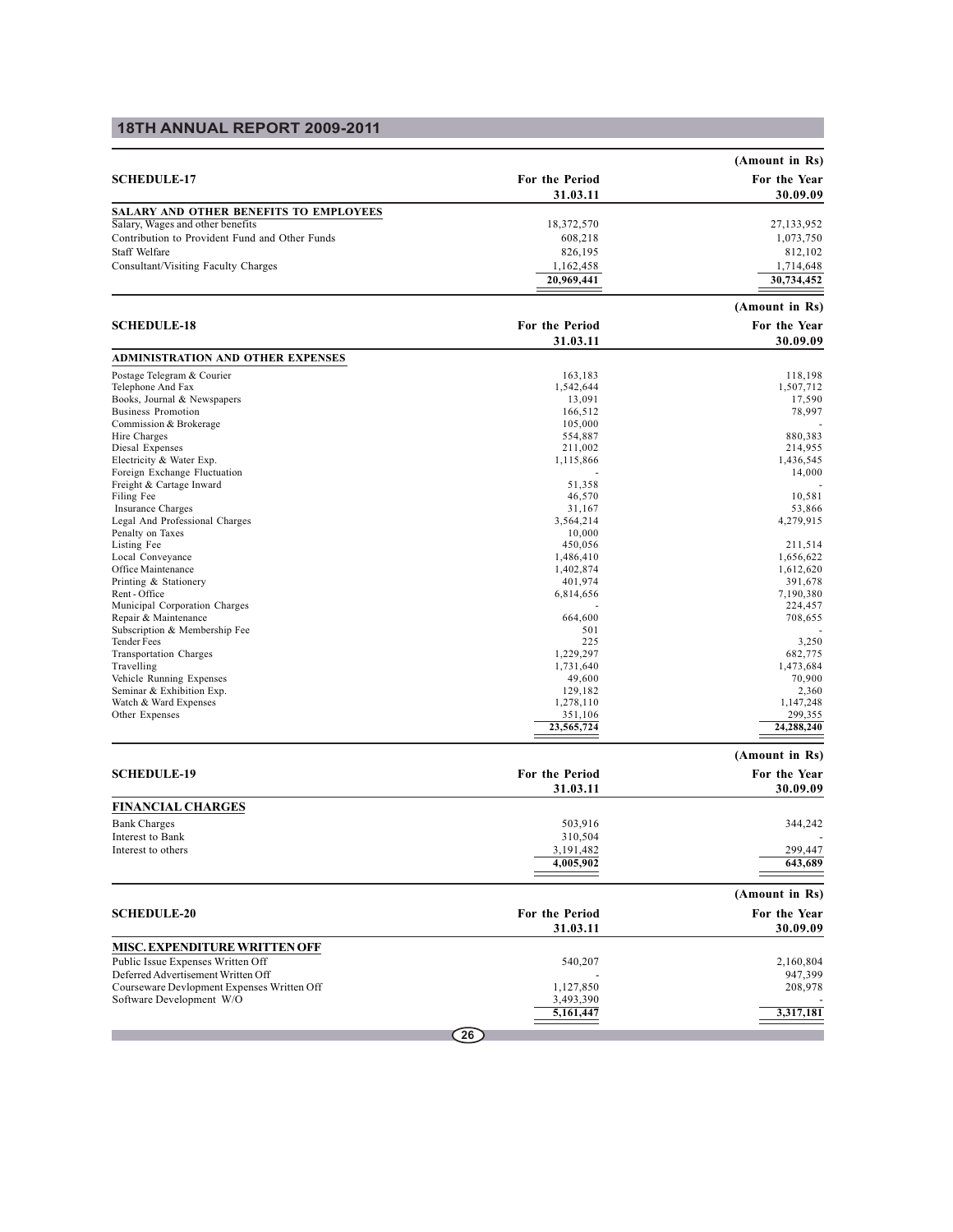

## **SCHEDULE-21**

### **SIGNIFICANT ACCOUNTING POLICIES**

### **1. Basis of Accounting**

The financial statements are prepared in accordance with Indian Generally Accepted Accounting principles ("GAAP") under the historical cost convention on an accrual basis. GAAP comprises mandatory Accounting Standards issued by the Institute of Chartered Accountants of India ("ICAI"), the provisions of the Companies Act, 1956, and guidelines issued by the Securities and Exchange Board of India. Accounting policies have been consistently applied except where a newly issued accounting standard is initially adopted or a revision to an existing accounting standard requires a change in the accounting policy hitherto in use.

The Management evaluates all recently issued or revised accounting standards on an ongoing basis.

#### **2. Use of Estimates**

The preparation of the financial statements in conformity with GAAP requires the management to make estimates and assumptions that affect the reported balances of assets and liabilities and disclosures relating to contingent assets and liabilities as at the date of the financial statements and reported amounts of income and expenses during the period. Although these estimates are based upon Management's best knowledge of current events and ections, actuals results could differ from these estimates.

### **3. Valution-Fixed Assets and Inventory**

- **(a)** Fixed assets are normally accounted for on cost basis including the cost of installation where incurred. Expenditure on regular staff, which might be occasionally engaged for installation work, is charged to revenue. **(b) Inventory:-**
	- **(i)** Stock of books are valued at cost based on First-in First- out method. **(ii)** Softwares under development & intended for sale and not ready for use before the year end, are valued at cost as Software Work-in-Progress.

#### **4. Depreciation and Amortisation**

- **(a)** Normal Depreciation on all the fixed assets is provided on Straight Line Method at the rates prescribed in schedule -XIV to the Companies Act, 1956.
- **(b)** Depreciation on additions/ deletions to Fixed Assets is provided on prorata basis from/to date of addition/deletions.
- **(c)** In case of financial year consist of the year less/more than a normal year of 12 months then depreciation is provided for that particular year.
- **(d)** In case of courseware/software developed and capitalised, the same is written off over a period of 3 years, considering the estimated economic life of the product.

### **5. Impairment of assets**

The carrying amount of assets are reviewed at each balance sheet date if there is any indication of impairment based on internal/external factors. An imparment loss is recognised wherever the carrying amount of an asset exceeds its recoverable amount. The recoverable amount is the greater of the asset's net selling price and value in use.

#### **6. Investments**

Long-term Investments, are valued at their acquisition cost. Any decline in the value of said investment other than the temporary decline is recognised and charged to Profit & Loss Account.

#### **7. Revenue Recognition**

- a. (i) In case of own centres income from coaching fee is recognised to the extent of course/programme delievered to students. Income from courseware is recognised on the basis of courseware supplied to the students/clients.
	- (ii) In Case of domestic licence centres, the income is recognised on the basis of collections received from licencee against course fee. Income from courseware is recognised on the basis of courseware supplied to the licence centre.
- b. Income from Technical Know How/ Licence Fees are recognised on the basis of Agreement/MOU entered subject to realisation of the income.

c. In respect of Software Development/Products and Consultancy activities, the revenue is recognised on dispatch/ delivery of the concerned goods/ services by adopting percentage completion method wherever required.

### **8. Public Issue Expenses and Pre-Operative Expenses**

Public issue expenditure and pre-operative expenses incurred on further issue of Share Capital are written off over a period of ten years on prorata basis.

### **9. Foreign Currency Transactions**

Transactions in foreign currency are booked at pre-determined rate and all monetary assets and liabilities in foreign currency are restated at the year end.

Gain /Loss arising out of fluctuations on realisation /payment or restatement, except those identifiable to acquisition of fixed assets & Investment are charged /credited to Profit & Loss Account.

### **10. Employees' /Retirement Benefits**

- a. All employees of the Company are entitled to receive benefits under the Provident Fund, which is a defined contribution plan.
- b. In addition, some employees of the Company are covered under the employees' state insurance schemes.
- c. The Company's contributions to above schemes are expensed in the Profit and Loss Account.
- d. Liability on account of Gratuity and Leave Encashment of Employees is provided on the actuarial Valuation.

#### **11. Taxation**

Income tax expenses are accrued in accordance with Accounting Standard -22 " Accounting for Taxes on Income, issued by The Institute of Chartered Accountants of India, which includes current taxes and deferred taxes. Deferred income tax reflects the impact of current year timing difference between taxable income and accounting income for the year and reversal of timing differences of earlier years. Deferred tax assets are recognised only to extent, there is a reasonable certainty that sufficient future taxable income will be available. Such Deferred tax Assets and Liabilities are measured at each Balance Sheet date & the carrying value of the same are adjusted for recognising the change in the value of each such deferred tax Asset and Liability.

### **12. Borrowing Cost**

Interest and other costs in connection with the borrowing of funds to the extent related/attributed to the acquisition/ construction of qualifying fixed assets are capitalized upto the date when such assets are ready for its intended use and other borrowing costs are charged to Profit & Loss Account.

### **13. Provison and Contingencies**

The Company creates a provision when there is a present obligation as a result of past events that probably requires an outflow of resources and a reliable estimate can be made of the amount of obligation. A disclosure for a Contingent Liability is made when there is a possible obligation that probably will not require an outflow of resources or where a reliable estimate of the obligation can not be made. These are reviewed at each balance sheet date and adjusted to reflect the current best estimates.

### **14. Earning per Share**

Basic earning per share (EPS) is calculated by dividing the net profit after tax for the year (including the post-tax effect of extraordinary items, if any) attributable to equity shareholders by the weighted average number of equity shares outstanding during the period.

For the purpose of calculating diluted earnings per share, the net profit or loss for the period attributable to equity shareholders by the weighted average number of equity shares outstanding during the period are adjusted for the effects of all dilutive potential equity shares.

### **15. Cash Flow Statement**

Cash flows are reported using the indirect method, whereby profit before tax is adjusted for the effects of transactions of a non-cash nature and any deferrals or accruals of past or future cash receipts or payments.

The cash flows from regular revenue generating, financing, and investing activities of the company are segregated.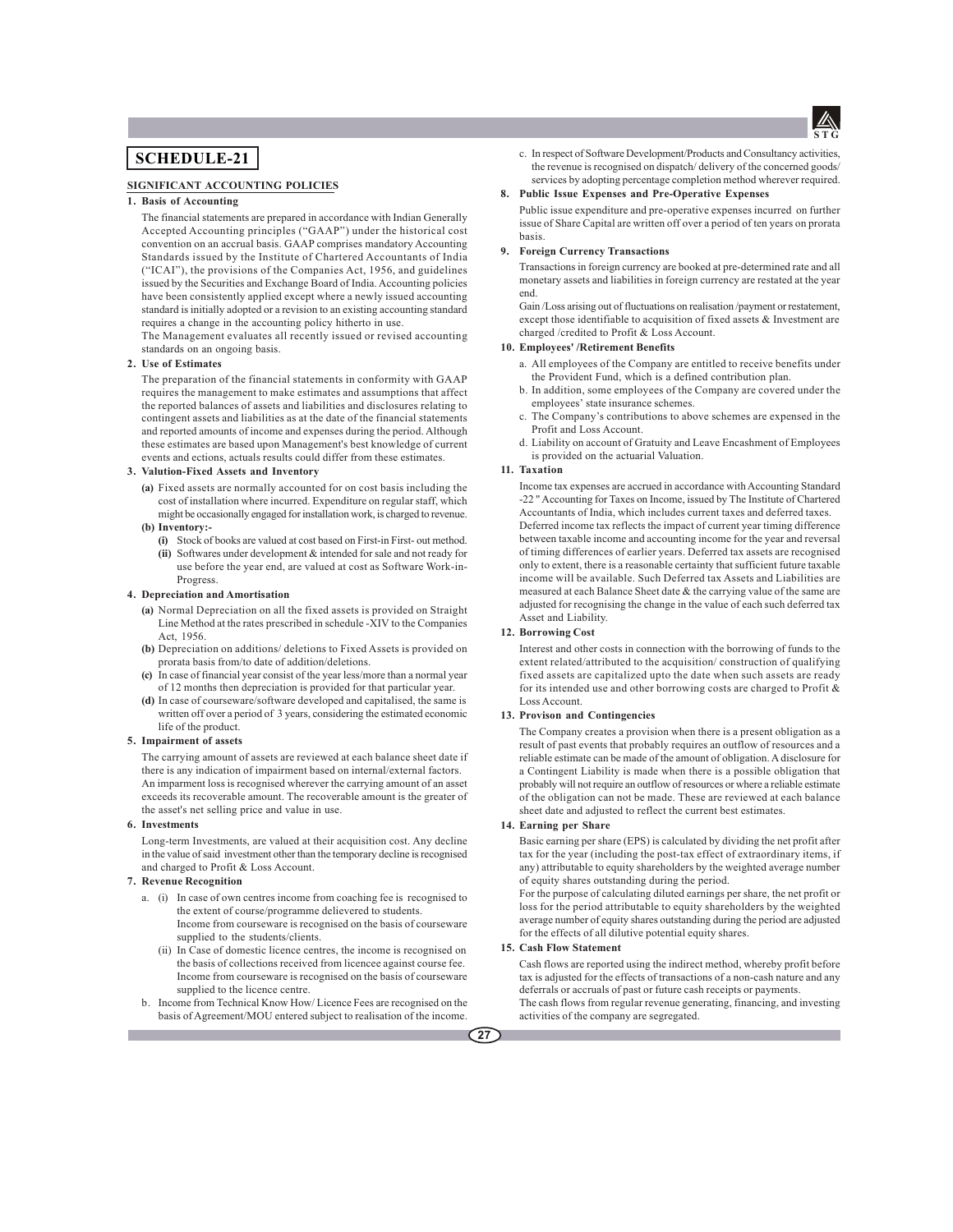### **NOTES FORMING PART OF ACCOUNTS**

- 1. (a) In the opinion of the Management, Investments, Current Assets and Loans and Advances have a value on realisation in the ordinary course of Business at least equal to the amount at which they are stated in the Balance Sheet and the provisions for all known liabilities have been made and are adequate.
	- (b) Based on review of Loan & Advances, Creditors and due to employees, old balances amounting to Rs. 33,29,653/- (Previous Year 3,62,03,888/-) have been written back and debit balance amounting to Rs. 24,714/- have been written off.
	- (c) Balances of Debtors, Creditors,Various Parties, Loan & Advance and some
	- bank are subject to confirmation and / or reconciliation. (d) The shareholders of the Company have appointed M/s Baweja & Kaul, Chartered Accountants as a New Statutory Auditors of the Company in the Extra- Ordinary General Meeting of the company held on 27.01.2011 in place of M/s Jain Singhal & Associates, who had resigned as Statutory Auditors of the Company.
	- (e) The provision for taxation/deferred tax has been made in accordance with Accounting Standard 22 "Accounting for Taxes on Income" issued by ICAI in view of brought forward losses and Depreciation, no provision for Income Tax is required.
	- (f) The other liabilities appearing in the balancesheet as part of current liabilities includes an amount of Rs.2,33,98,088/- which represents various statutory dues payable by the company to the extent of principal amount only. No provision for interest on delayed payments has been made. (g) As per management there are no assest which needs to be impaired at the year end.
	- (h) The Registrar of Companies, NCT of Delhi & Haryana, New Delhi has granted permission for extension of financial year for 18 months u/s 210(4) of the Companies Act, 1956. Therefore, current financial year is for the period from 01/10/2009 to 31/03/2011 and there shall be 6 quarters in this financial year.
	- (i) The previous year's figures are of twelve months and the current cumulative period figures are of eighteen months and are therefore not comparable.
	- (j) In the opinion of management debtors of Rs. 2,24,00,064 outstanding for more than 6 months are good and recoverable.
	- (k) As per the certification received from our R & T Agent that partly paid up shares have been decreased from 3,300 to 2,900. Transaction has been accounted by debiting bank charges, pending reconcilation. (l) Provision for employee retirement benefits is provided on actuarial valution.
	-
- 

1. Details of provision of Gratuity on acturial valuation. As per Accounting Standard 15 "Employee benefits', the disclosures as defined in the Accounting Standard are given below:

|                                                                                   | As at         |
|-----------------------------------------------------------------------------------|---------------|
| Date                                                                              | 31.03.2011    |
| Present value of the obligation at the end of the period                          | 782392        |
| Fair value of plan assets at end of period                                        |               |
| Net liability/(asset) recognized in Balance Sheet and                             |               |
| related analysis                                                                  | 782392        |
| Funded Status                                                                     | (782, 392.00) |
| Summary of membership data at the date of valuation and statistics based thereon: |               |

|                                                      | As at      |
|------------------------------------------------------|------------|
| Date                                                 | 31.03.2011 |
| Number of employees                                  |            |
| Total monthly salary                                 | 137400     |
| Average Past Service(Years)                          | 11.7       |
| Average remaining working lives of employees (Years) | 11.8       |
| Average Age(Years)                                   | 462        |

The assumptions employed for the calculations are tabulated:

|                                     |                                 | From:                                |  |
|-------------------------------------|---------------------------------|--------------------------------------|--|
| Period                              |                                 | 1.10.09 to 31.03.11                  |  |
| Discount rate                       |                                 | $8.25 \%$ per annum                  |  |
| Salary Growth Rate                  |                                 | $5.00 \%$ per annum                  |  |
| Mortality                           |                                 | LIC 94-96 Ultimate                   |  |
| Expected rate of return             |                                 | 0                                    |  |
| Withdrawal rate (Per Annum)         |                                 | 2.00% p.a. (18 to 58 Years)          |  |
| Benefits valued:                    |                                 |                                      |  |
| Normal Retirement Age               | 58 Years                        |                                      |  |
| Salary                              |                                 | Terminal Basic Salary (Excluding all |  |
|                                     |                                 | other Allowances and Perquisites)    |  |
| Vesting Period                      | 5 Years of service              |                                      |  |
| Benefits on Normal Retirement       |                                 | 15/26 * Salary * Number of           |  |
|                                     |                                 | completed years of Service           |  |
| Benefit on early exit due to death  | As above except that no vesting |                                      |  |
| and disability<br>conditions apply. |                                 |                                      |  |
| Limit                               | 1000000                         |                                      |  |
|                                     |                                 |                                      |  |

**SCHEDLULE-22** 2. Details of provision of Leave Encashment on actuarial valuation.

|                                                                                                                                                                                                                                           | As at       |
|-------------------------------------------------------------------------------------------------------------------------------------------------------------------------------------------------------------------------------------------|-------------|
| Date                                                                                                                                                                                                                                      | 31.03.2011  |
| Present value of the obligation at the end of the period                                                                                                                                                                                  | 81619       |
| Fair value of plan assets at end of period                                                                                                                                                                                                |             |
| Net liability/(asset) recognized in Balance Sheet and                                                                                                                                                                                     |             |
| related analysis                                                                                                                                                                                                                          | 81619       |
| Funded Status                                                                                                                                                                                                                             | (81,619.00) |
| $\alpha$ . The second contract $\alpha$ is a second contract of the second contract of the second contract of the second contract of the second contract of the second contract of the second contract of the second contract of the<br>- |             |

Summary of membership data at the date of valuation and statistics based thereon: **As at**

|                                                      | .          |
|------------------------------------------------------|------------|
| Date                                                 | 31.03.2011 |
| Number of employees                                  |            |
| Total monthly salary                                 | 163600     |
| Average Past Service(Years)                          |            |
| Average remaining working lives of employees (Years) | 14.5       |
| Average Age(Years)                                   | 43.5       |

The assumptions employed for the calculations are tabulated:

|                             | From:                       |
|-----------------------------|-----------------------------|
| Period                      | 1.10.09 to 31.03.11         |
| Discount rate               | $8.25 \%$ per annum         |
| Salary Growth Rate          | $5.00 \%$ per annum         |
| Mortality                   | LIC 94-96 Ultimate          |
| Expected rate of return     |                             |
| Withdrawal rate (Per Annum) | 2.00% p.a. (18 to 58 Years) |

Benefits valued:

| Normal Retirement Age         | 58 Years                                   |
|-------------------------------|--------------------------------------------|
| Salary                        | As per rules of the company                |
| Benefits on Normal Retirement | 1/22* Salary* Number of encashable leaves. |
| Benefit on early exit         | As above, subject to rules of the company. |
| Benefit on death              | As above, subject to rules of the company. |

Company has adopted this policy of valuation of employees benefits from year ended on 31.3.2011, hence previous year figures are not available.

No additional provision is required to be made as per valuation report of actuarial for the year ended 31.03.2011

| 2. Contingent Liabilities not provided<br>for in respect of:- | As at<br>31.03.11               | As at<br>30.09.09             |
|---------------------------------------------------------------|---------------------------------|-------------------------------|
| (i)<br>Guarantees issued by Banker on                         |                                 |                               |
| behalf of the company                                         | 416,698                         | 2,053,298                     |
| Additional demands raised by the<br>(ii)                      |                                 |                               |
| Income Tax Dept.<br>which are under Appeal                    | 33, 13, 732                     | 33, 13, 732                   |
| Legal disputes<br>(iii)                                       | 6,454,380                       | 54, 57, 360                   |
|                                                               |                                 |                               |
|                                                               |                                 | (Amount in Rs)                |
| 3. Payments to Directors                                      | <b>Period Ended</b><br>31.03.11 | <b>Year Ended</b><br>30.09.09 |
|                                                               | (Rupees)                        | (Rupees)                      |
| Sitting Fee                                                   |                                 |                               |
|                                                               |                                 |                               |
|                                                               |                                 |                               |
|                                                               |                                 | (Amount in Rs)                |
| 4. Prior Period income & expenses                             | <b>Period Ended</b>             | <b>Year Ended</b>             |
| debited to Profit & Loss Account                              | 31.03.11                        | 30.09.09                      |
| <b>INCOME</b>                                                 |                                 |                               |
| Interest                                                      | 1,905                           |                               |
|                                                               | 1,905                           |                               |
|                                                               |                                 | (Amount in Rs)                |
| <b>EXPENDITURE</b>                                            | <b>Period Ended</b>             | <b>Year Ended</b>             |
|                                                               | 31.03.11                        | 30.09.09                      |
| Courier Expenses                                              | 2,392                           |                               |
| Consultancy Charges                                           |                                 | 60,000                        |
| Cell Phone Expenses                                           | 424                             | 3,967                         |
| <b>Travelling Domestic</b>                                    |                                 | 3,250                         |
| Local Conveyance                                              | 4,655                           |                               |
|                                                               | 7,471                           | 67,217                        |

**5.** In accordance with the Accounting Standard - 22 (AS-22), regarding "Accounting for Taxes on Income", issued by the Institute of Chartered Accountants of India, the Cummulative Tax effects of significant timing differences, that resulted in Deferred Tax Assets & Libilities and description of item thereof that creates these differences are as follows: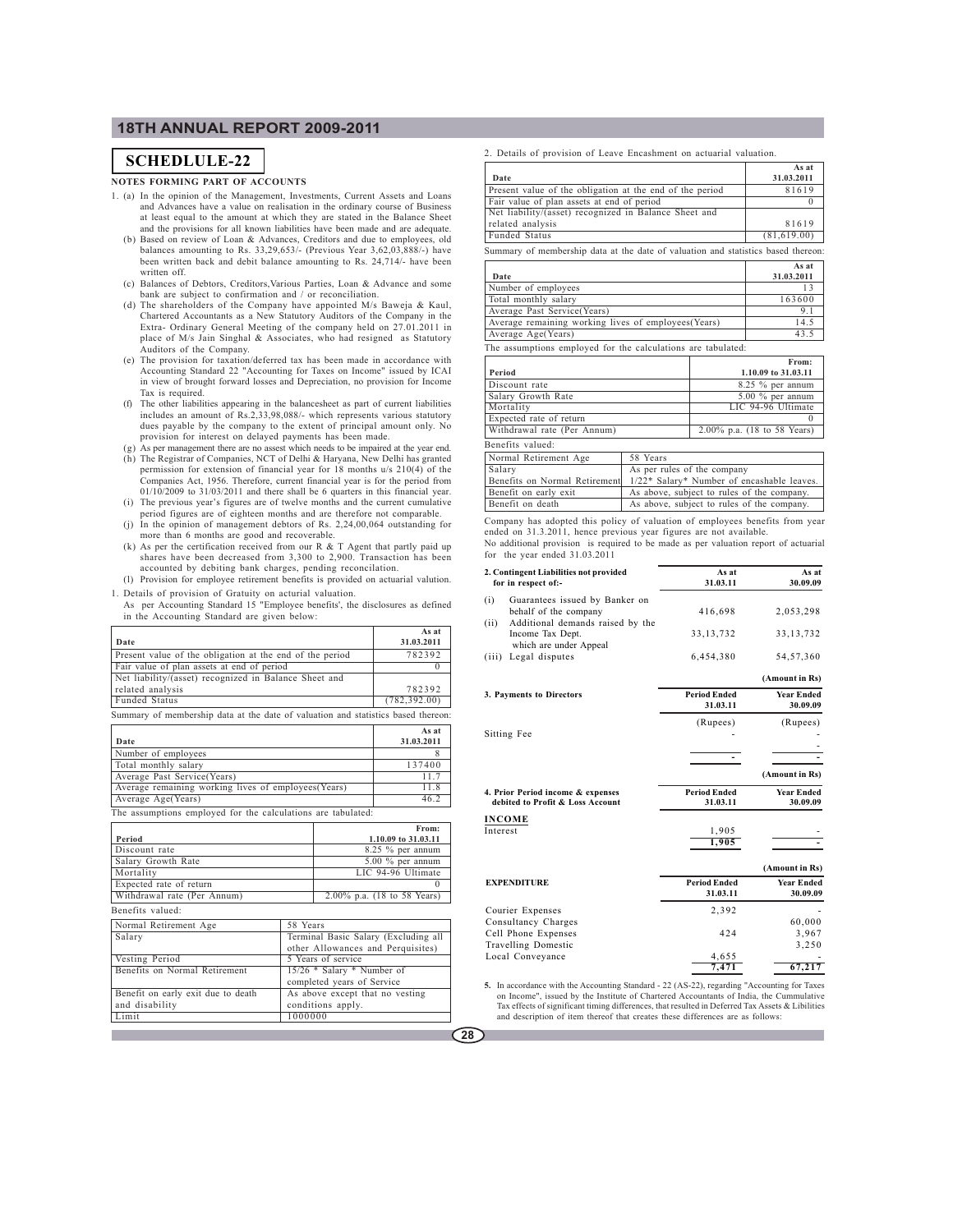

|                                                                                           |                                                        |                             | (Amount in Rs)                                         |                                                                 |                                                                             |                                           | (Amount in Rs)                                                           |
|-------------------------------------------------------------------------------------------|--------------------------------------------------------|-----------------------------|--------------------------------------------------------|-----------------------------------------------------------------|-----------------------------------------------------------------------------|-------------------------------------------|--------------------------------------------------------------------------|
|                                                                                           | <b>Deferred Tax</b><br>Assets/<br>(Liability)<br>As at | Current<br>Year<br>(Charge) | <b>Deferred Tax</b><br>Assets/<br>(Liability)<br>As at |                                                                 | <b>Deferred Tax</b><br>Assets/(Liability) Current Year<br>As at<br>31.03.11 | /Credit                                   | <b>Deferred Tax</b><br>Assets/<br>(Charge) (Liability) As at<br>30.09.09 |
|                                                                                           | 31.03.11                                               | /Credit                     | 30.09.09                                               | Deferred Tax Liabilities                                        |                                                                             |                                           |                                                                          |
| Deferred Tax Assets<br>- Unabsorbed Losses/Depreciation<br>under the Income Tax Act, 1961 | 150.087.433                                            | 34.716                      | 150.052.717                                            | - Depreciation differences<br>- Others Amortisation<br>Total B: | (1.519.421)<br>(8.968.746)<br>(10.488.167)                                  | 1.512.142<br>(2,933,464)<br>(1, 421, 322) | (3,031,563)<br>(6,035,282)<br>(9,066,845)                                |
| - Others<br>Total<br><b>A:</b>                                                            | 2.208.408<br>152,295,841                               | 59.569<br>94.285            | 2,148,839<br>152,201,556                               | Net Deferred tax assets/(liabilities)                           | 141,807,674                                                                 | (1,327,037)                               | 143, 134, 712                                                            |

In the opinion of the Management, there would be sufficient future taxable income, against which above Deferred Tax Assets on Account of unabsorbed losses/depreciation will be realised.

**6. Additional information pursuant to the provisions of Para 4, 4A, 4C, and 4D of Part-II of Schedule VI to the Companies Act, 1956 to the extent applicable.**

|                                                                                              |            |                                                |       | (Amount in Rs)                                              |
|----------------------------------------------------------------------------------------------|------------|------------------------------------------------|-------|-------------------------------------------------------------|
| <b>A. Stock Statement: Printed Material</b>                                                  | <b>OTY</b> | <b>Period Ended</b><br>31.03.11<br>Value (RS.) | QTY   | <b>Year Ended</b><br>30.09.09<br>Value (RS.)                |
| Purchase                                                                                     | 5060       | 904.030                                        | 20154 | 5,679,353                                                   |
| Sales / Distribution to Students                                                             | 7305       | 1,699,945                                      | 28828 | 7,079,353                                                   |
| Opening Stock.                                                                               | 3729       | 1,060,531                                      | 12403 | 2,460,531                                                   |
| Closing Stock                                                                                | 1484       | 264,616                                        | 3729  | 1,060,531                                                   |
|                                                                                              |            |                                                |       | (Amount in Rs)                                              |
| B. Expenditure in Foreign Currency on Accrual Basis                                          |            | <b>Period Ended</b><br>31.03.11                |       | <b>Year Ended</b><br>30.09.09                               |
| - Other than professional                                                                    |            |                                                |       |                                                             |
|                                                                                              |            |                                                |       | (Amount in Rs)                                              |
| C. Earnings in Foreign Currency on Accrual Basis                                             |            | <b>Period Ended</b><br>31.03.11                |       | <b>Year Ended</b><br>30.09.09                               |
| - Coaching fees                                                                              |            | 24,792.00<br>24,792.00                         |       |                                                             |
|                                                                                              |            |                                                |       | (Amount in Rs)                                              |
| 7. Due from Non-Schedule Bank as at 31.03.2011                                               |            | <b>Balance</b> as at<br>31.03.11               |       | <b>Maximum Amount</b><br><b>Outstanding During the Year</b> |
| Name of the Bank<br>Ahmednagar Merchant's Co-Op Bank<br>The Bicholim Urban Coop. Bank-Mapusa |            |                                                |       |                                                             |

**8. Auditors Remuneration, as included in "Legal & Professional Charges" under Schedule No. "19" is as under :-**

| aditors remuneration, as included in Legal & Froressional Charges - under schedule ivo. [19] is as under :- |                                 | (Amount in Rs)                |
|-------------------------------------------------------------------------------------------------------------|---------------------------------|-------------------------------|
|                                                                                                             | <b>Period Ended</b><br>31.03.11 | <b>Year Ended</b><br>30.09.09 |
| Audit Fee                                                                                                   | 350000                          | 150000                        |
| Tax Audit Fee                                                                                               | 125000                          | 50000                         |
| Certification Fee                                                                                           | 85000                           | 100000                        |
| Out Of Pocket Expenses                                                                                      | 34700                           |                               |
|                                                                                                             | 594700                          | 300000                        |

**9.** As per information available with the Management, the dues payable to enterprises covered under "The Micro, small and Medium Enterprises Development Act, 2006" as at 31.03.2011 is Rs. Nil.

**10.** Previous year figures have been regrouped/reclassified, wherever necessary.

**11.** Related Parties Disclosures **(A) Names of related parties and description of relationship:**

3. Key Management Personnel<br>4. Enterprises over which person<br>under above items A (2) & A (3) have

2. Individuals having control or Mr. Y.C.Vaidya Significant influence Ms. Prasanna Vaidya

1. Subsidiaries Software Technology Group Inc, San Jose, California (USA)

4. Enterprises over which person (1)<br>4. Enterprises over which person (1) Associated Teckno Plastic Pvt. Ltd., New Delhi<br>4. Click person Control of the Colution Pvt. Ltd. - New Delhi

- under above items A (2) & A (3) have (2) Crescent Software Solution Pvt. Ltd.- New Delhi significant influence (2) Crescent Software Solution Pvt. Ltd.- New Delhi
	- (Under the process of strking off u/s 560 of Companies Act, 1956.)<br>
	(3) DNA Lab & Research (P) Ltd. New Delhi (3) DNA Lab & Research (P) Ltd. New Delhi<br>
	(Under the process of strking off u/s 560 of Companies Act, 1956.)<br>
	(4) Y.P.Associates Pvt. Ltd. - New Delhi<br>
	(5) Vaidya Associates Pvt. Ltd. - New Delhi<br>
	(6) BEI Confluence Commu
	-
	-
	-
	- - - **29**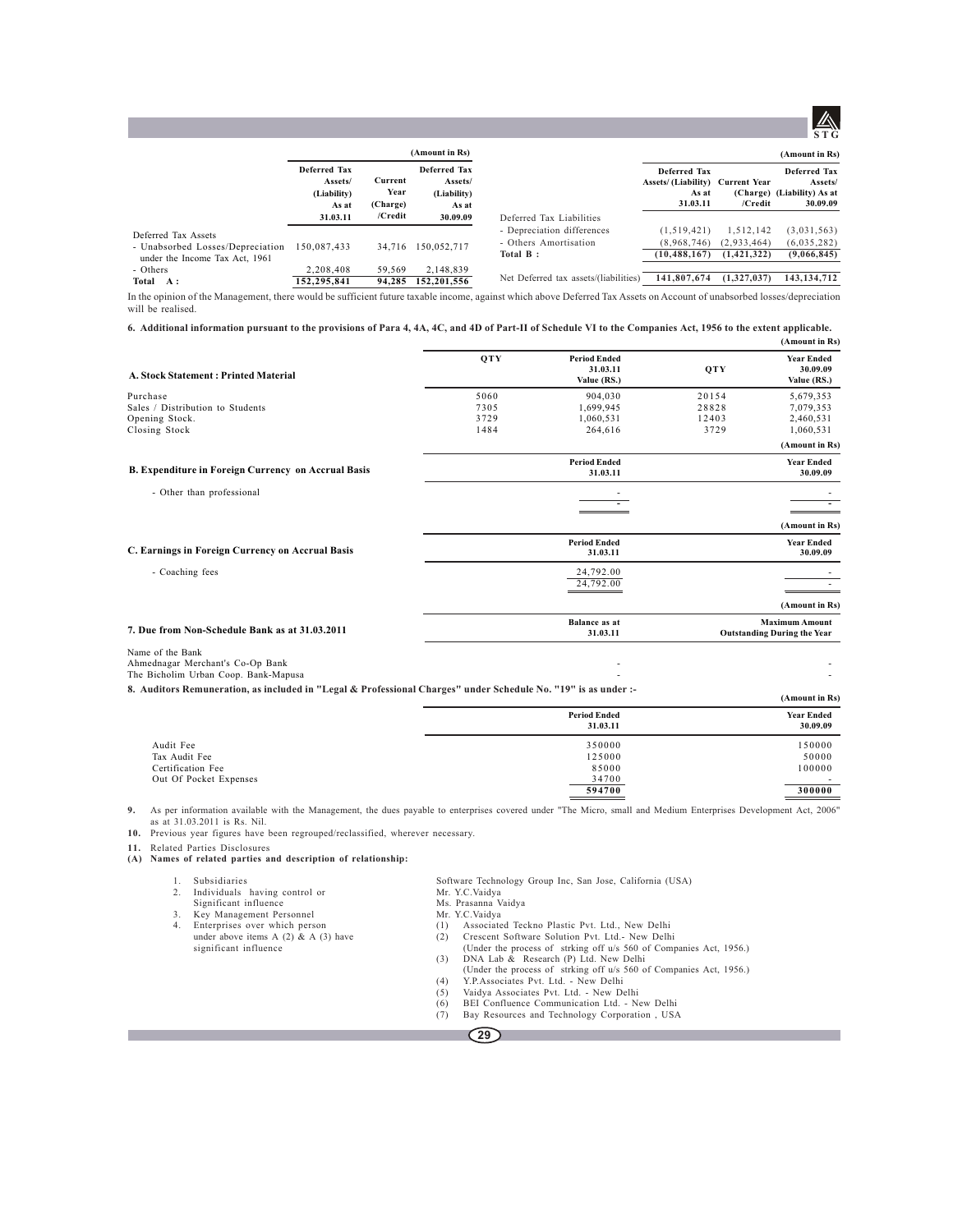**(B) Details of Transaction relating to persons referred to in item (A) above during the year ended 31st March 2011.**

| Particulars of transaction                           | <b>Subsidiaries</b> | <b>Individuals having Key</b><br>control or significant<br>management influence<br>and Key personnel<br><b>Management personnel</b> |                | Enterprises over which<br>person under above items<br>A $(2)$ & A $(3)$ have<br>significant influence |
|------------------------------------------------------|---------------------|-------------------------------------------------------------------------------------------------------------------------------------|----------------|-------------------------------------------------------------------------------------------------------|
| 1. Receiving of services                             |                     |                                                                                                                                     |                |                                                                                                       |
|                                                      | ( -)                | $(-)$                                                                                                                               | ( -)           | $(\ -)$                                                                                               |
| Providing Of Services<br>2.                          |                     |                                                                                                                                     |                |                                                                                                       |
|                                                      | ( -)                | 〔-)                                                                                                                                 | ( -)           | $(-)$                                                                                                 |
| Interest Accrued/ Paid<br>3.                         |                     |                                                                                                                                     |                |                                                                                                       |
|                                                      | ( -)                | 〔-)                                                                                                                                 | ( -)           | $(-)$                                                                                                 |
| 4. Loss from Foreign Exchange Fluctuation            |                     |                                                                                                                                     |                |                                                                                                       |
|                                                      | ( -)                | 〔-)                                                                                                                                 | ( -)           | $\left( -\right)$                                                                                     |
| 5. Income from Foreign Exchange Fluctuation          |                     |                                                                                                                                     |                |                                                                                                       |
|                                                      | ( -)                | $(-)$                                                                                                                               | $(\mathbf{-})$ | $(\mathsf{-})$                                                                                        |
| 6. Loans received during the year                    |                     | 40,945,720                                                                                                                          |                | 1,089,048                                                                                             |
|                                                      | ( -)                | (5,000,000)                                                                                                                         | ( -)           | (8,275,000)                                                                                           |
| 7. Loans repaid during the year                      |                     | 23,267,500                                                                                                                          |                | 2,000                                                                                                 |
|                                                      | $(-)$               | (915, 230)                                                                                                                          | ( - )          | (1,000,000)                                                                                           |
| Outstanding balance included in Current Assets<br>8. | 153,632             |                                                                                                                                     |                |                                                                                                       |
|                                                      | (153, 632)          | $(-)$                                                                                                                               | $(\mathbf{-})$ | $-1$                                                                                                  |
| Loan amount dues as at the end of the year<br>9.     |                     | 46,806,195                                                                                                                          |                | 55,673,379                                                                                            |
|                                                      | $(-)$               | (28, 127, 975)                                                                                                                      | $(-)$          | (54, 586, 331)                                                                                        |
| 10. Closing Investment in Equity                     | 91,489,204          |                                                                                                                                     |                |                                                                                                       |
|                                                      | (91, 489, 204)      | $(-)$                                                                                                                               | $(\mathbf{-})$ | $-$                                                                                                   |

12. Segment Reporting<br>1. Segment Information has been prepared in confirmity with accounting policies adopted in preparation and presentation of financial statements of the company. 1. Segment Information has been prepared in confirmity with accounting policies adopted in preparation and presentation of financial statements of the company.<br>2. The Company has disclosed business segment as primary segme

and returns, organisation structure and internal reporting system.

**3.** The Company is mainly engaged in the Business of imparting Software training (Training) and Software development (Consulting) and accordingly Training and Consulting have been identified as primary segments.

**4.** Segment revenue, Segment results, Segment assets, Segment liabilities includes respective amounts identifiable to each segment and also includes amounts allocated on reasonable basis. The expenses which are not attributable to or allocated on reasonable basis to business segment are shown as unallocated

corporate expenses. **5.** Assets and Liabilities that can not be allocated between the segments are shown as a part of unallocated corporate assets and liabilities respectively. **6.** Segmental Information

### **(i) Information about business segment (Primary)**

| Particulars                                | Training          | Products and Consulting | Consolidated         |
|--------------------------------------------|-------------------|-------------------------|----------------------|
| Revenue                                    |                   |                         |                      |
| External Revenue from operation            | 34,017,534        | 31,480,457              | 65,497,991           |
|                                            | (23,039,375)      | (28,692,761)            | (51, 732, 136)       |
| Other Income                               | 3,344,024         | 40,000                  | 3,384,024            |
|                                            | (22, 116, 056)    | (7, 336, 177)           | (29, 452, 233)       |
| Provision Written Back                     |                   |                         |                      |
|                                            | (nil)             | (nil)                   | (nil)                |
| <b>Segment Revenue</b>                     | 37,361,558        | 31,520,457              | 68,882,015           |
|                                            | (45, 155, 431)    | (36,028,938)            | (81, 184, 369)       |
| <b>RESULTS</b>                             |                   |                         |                      |
| Segment Result                             | 3,305,668         | 17,257,132              | 20,562,799           |
|                                            | $\{(7,710,791)\}$ | (14, 240, 944)          | (6, 530, 153)        |
| [Profit/(Loss)]                            |                   |                         |                      |
| Unallocated Corporate Expenses             |                   |                         | (13, 408, 517)       |
|                                            |                   |                         | $\{(11, 254, 941)\}$ |
| operating profit                           |                   |                         | 7,154,282            |
|                                            |                   |                         | $\{(4,724,788)\}$    |
| Financial Charges                          |                   |                         | (4,005,902)          |
|                                            |                   |                         | $\{(643,689)\}$      |
| Unallocated Other Income                   |                   |                         | 755,817              |
|                                            |                   |                         | (7,215,067)          |
| Net Profit/ (Loss) for the year before Tax |                   |                         | 3,904,197            |
|                                            |                   |                         | (1,846,589)          |
| <b>Less: Provision for Taxation</b>        |                   |                         |                      |
| Fringe Benefit Tax                         |                   |                         |                      |
|                                            |                   |                         | $\{(161, 563)\}$     |
| Wealth Tax                                 |                   |                         |                      |
|                                            |                   |                         | (nil)                |
| Income Tax                                 |                   |                         |                      |
|                                            |                   |                         | $\{(891,808)\}$      |
| Deferred Income Tax                        |                   |                         | (1,327,037)          |
|                                            |                   |                         | $\{(2,807,490)\}$    |
| Excess/(short) provision for earlier year  |                   |                         |                      |
|                                            |                   |                         | (nil)                |
| Net Profit/(loss) after taxation           |                   |                         | 2,577,160            |
|                                            |                   |                         | ${(2,014,272)}$      |
|                                            |                   |                         |                      |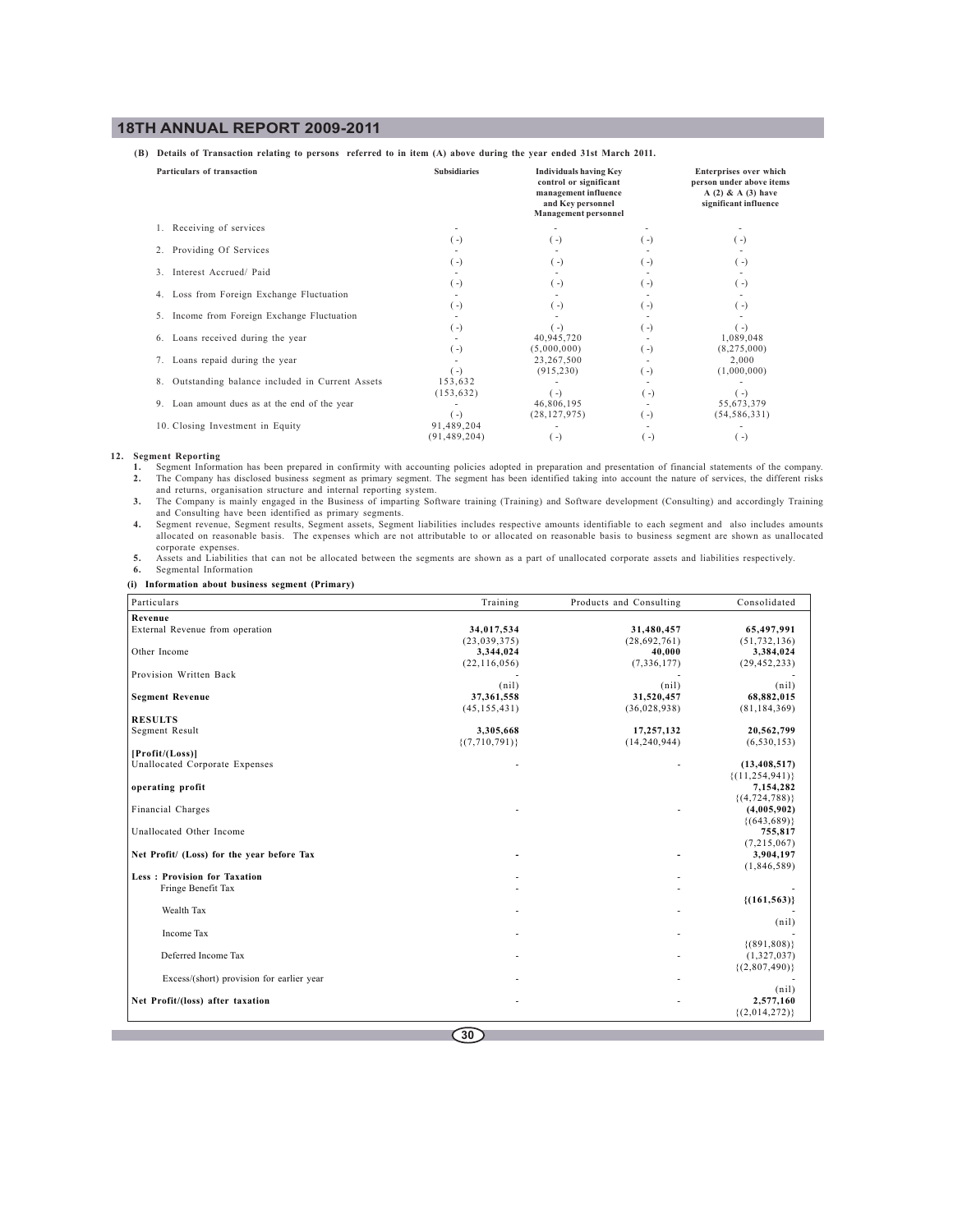# **STG**

| Particulars                              | Training       | Products and Consulting | Consolidated               |
|------------------------------------------|----------------|-------------------------|----------------------------|
| <b>Other Information</b>                 |                |                         |                            |
| <b>Assets</b>                            |                |                         |                            |
| Segment Assets                           | 39.455.414     | 41,755,193              | 81.210.608                 |
|                                          | (57,037,988)   | (24, 793, 897)          | (81, 831, 884)             |
| unallocated corporate Assets             |                |                         | 2,266,987                  |
|                                          |                |                         | (4,316,976)                |
| <b>Total</b>                             |                |                         | 83,477,594                 |
|                                          |                |                         | (86, 148, 861)             |
| <b>Liabilities</b>                       |                |                         |                            |
| <b>Segment Liabilities</b>               | 36.032.044     | 17,380,314              | 53,412,358                 |
|                                          | (57, 586, 556) | (22, 131, 890)          | (79, 718, 446)             |
| unallocated corporate liabilities        |                |                         | 10,302,578<br>(6,311,391)  |
| <b>Total</b>                             |                |                         | 63,714,936                 |
|                                          |                |                         | (86,029,837)               |
| Capital Expenditure during the year      |                |                         |                            |
| - Fixed Assets                           | 2,239,813      |                         | 2,239,813                  |
|                                          | (396, 726)     | (nil)                   | (396, 726)                 |
| - Expenditure incurred for               | 49.500         |                         | 49,500                     |
| Courseware/software development          | (nil)          | (nil)                   | (nil)                      |
| - Deferred Advertisement                 |                |                         |                            |
|                                          | (947, 399)     |                         | (947, 399)                 |
| Depreciation during the year             | 6,843,934      | 745.982                 | 7,589,917                  |
|                                          | (4,466,543)    | (665, 399)              | (5, 131, 943)              |
| Unallocated Depreciation during the year |                |                         | 118,308                    |
|                                          |                | (84, 520)               |                            |
| Amortisation during the year             | 4.621.240      |                         | 4.621.240                  |
|                                          | (1, 156, 377)  |                         | (1, 156, 377)              |
| <b>Total Assets Excludes:</b>            |                |                         |                            |
| Investments                              |                |                         | 91,489,204                 |
|                                          |                |                         | (91, 489, 204)             |
| Advance Tax/TDS/Demand                   |                |                         | 10,930,103                 |
| Net Deferred Tax Assets                  |                |                         | (8,255,358)<br>141,807,674 |
|                                          |                |                         | (143, 134, 712)            |
| <b>Total Liabilities Excludes:</b>       |                |                         |                            |
| Secured Loans                            |                |                         | 949,896                    |
|                                          |                |                         | (22,864,854)               |
| Unsecured Loans                          |                |                         | 138,951,113                |
|                                          |                |                         | (98, 517, 901)             |
| Provision for Taxation                   |                |                         |                            |
|                                          |                |                         |                            |

Note :- Previous year figures are given in Bracket.

<sup>(</sup>ii) Information about geographical segment (Secondary) **Sales Revenue By Geographical Market**

|        | <b>For The Period</b><br>Ended 31.03.2011 | For The Year<br>Ended 30.09.2009 |
|--------|-------------------------------------------|----------------------------------|
| India  | 65,497,991                                | 51,732,136                       |
| U.S.A. | -                                         |                                  |
| Total  | 65,497,991                                | 51,732,136                       |

## **15. Earning per Share (EPS)**

| The numerators and denominators used to calculate the Basic & Diluted Earning per Equity Share |  |  |  |
|------------------------------------------------------------------------------------------------|--|--|--|
|------------------------------------------------------------------------------------------------|--|--|--|

|                                                       |                                         |     | <b>Period Ended</b>                                        | <b>Year Ended</b> |
|-------------------------------------------------------|-----------------------------------------|-----|------------------------------------------------------------|-------------------|
|                                                       |                                         |     | 31.03.11                                                   | 30.09.09          |
| Profit/(Loss) After Tax                               |                                         | Rs. | 2,577,160                                                  | (2,014,272)       |
| Profit/ (Loss) Attributable to                        | (A)                                     | Rs. | 2,577,160                                                  | (2,014,272)       |
| Equity shareholders (numerator)                       |                                         |     |                                                            |                   |
| Fully paid up equity share of Rs. 10/- each           |                                         | No. | 13597100                                                   | 13596700          |
| Partly paid up equity share of Rs. 10/- each          |                                         | No. | 2900                                                       | 3300              |
| Weighted Average Basic Equity Share for the           | (B)                                     | No. | 13598550                                                   | 13598350          |
| purpose of EPS (Denominator)                          |                                         |     |                                                            |                   |
| Dilutive effect of proposed preferential allotment by |                                         | No. | 1237140                                                    |                   |
| converting unsecured loan of AKM Systems (P) Ltd.     |                                         |     |                                                            |                   |
| Weighted Average diluted Equity Share for the         | (C)                                     | No. | 14835690                                                   |                   |
| purpose of EPS (Denominator)                          |                                         |     |                                                            |                   |
| Nominal value of per Equity Share                     |                                         | Rs. | 10.00                                                      | 10.00             |
| Basic Earning per Share                               | (A/B)                                   | Rs. | 0.19                                                       | (0.15)            |
| Diluted Earning per Share                             | (A/C)                                   | Rs. | 0.17                                                       |                   |
| FOR AND ON BEHALF OF THE BOARD                        |                                         |     |                                                            |                   |
| DR. S.M. PATHAK                                       | <b>YOGESH VAIDYA</b>                    |     | As per our Report of even date attached                    |                   |
| Director (DIN No. 00784558)                           | Chairman & CEO (DIN No. 01185242)       |     | for Baweja & Kaul<br>Chartered Accountants<br>FRN. 005834N |                   |
| <b>MADHVI SHARMA</b>                                  | <b>B K CHAUHAN</b>                      |     | <b>SAMVIT K GURTOO</b>                                     |                   |
| Company Secretary                                     | Sr General Manager - Finance & Accounts |     | Partner                                                    |                   |
|                                                       |                                         |     | M.No. 090758                                               |                   |

**PLACE : Gurgaon DATED : 28.05.2011**

П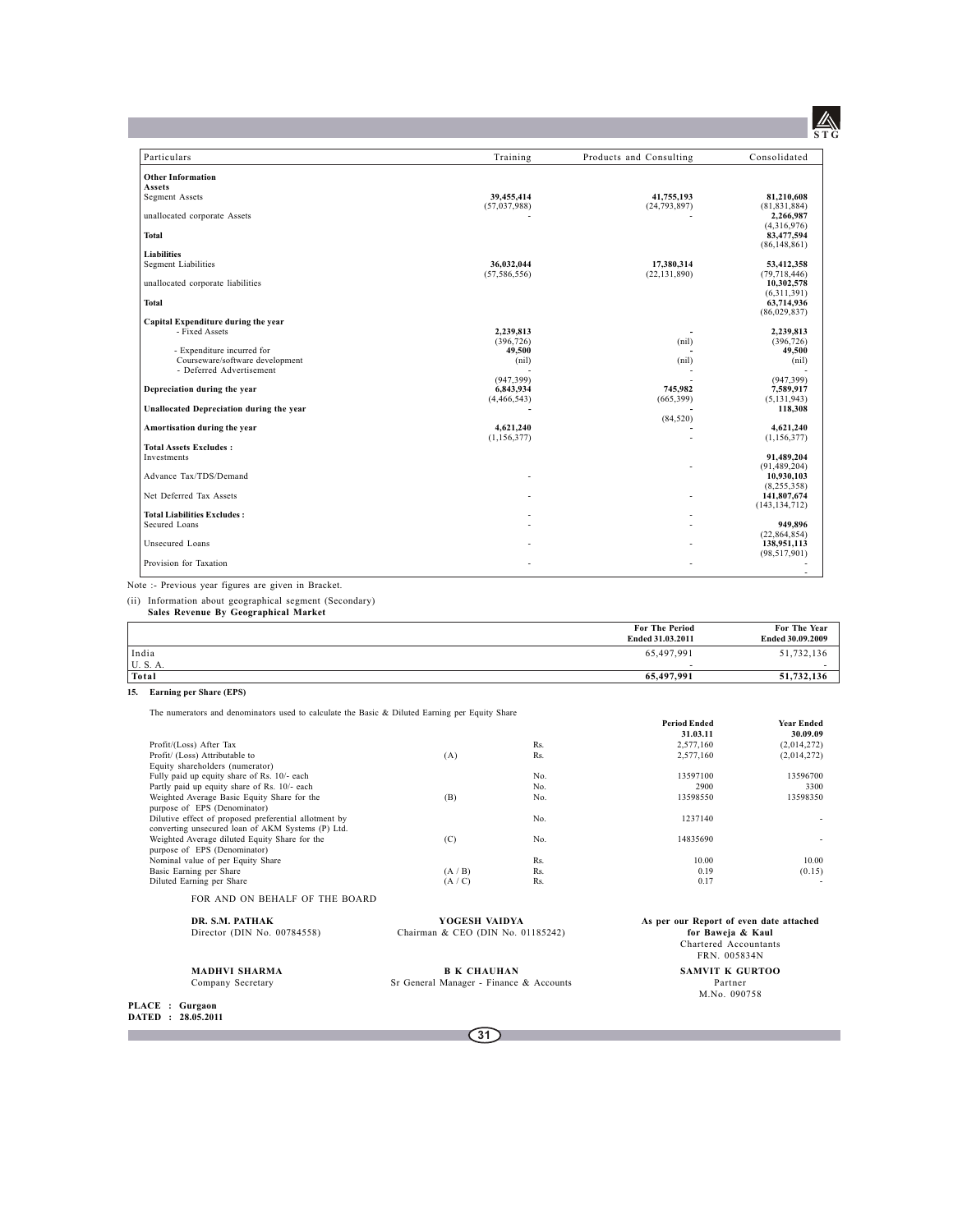## **SCHEDULE - 23**

## **Balance Sheet Abstract and Company's General Business Profile**

| I. | <b>Registration Details</b><br>55-48460<br><b>Registration No.</b><br>31st March, 2011<br><b>Balance Sheet Date.</b> | <b>State Code.</b>                                 | 55                                                                                        |
|----|----------------------------------------------------------------------------------------------------------------------|----------------------------------------------------|-------------------------------------------------------------------------------------------|
| Н. | Paid up Capital Raised during the year (Rupees in Lakhs)                                                             |                                                    |                                                                                           |
|    | <b>Public Issue</b>                                                                                                  |                                                    | <b>Right Issue</b>                                                                        |
|    | Nil                                                                                                                  |                                                    | Nil                                                                                       |
|    | <b>Bonus Issue</b><br>Nil                                                                                            |                                                    | Private Placement / Others<br>Nil                                                         |
|    | III. Position of Mobilisation and Deployment of funds. (Rupees in Lakhs)                                             |                                                    |                                                                                           |
|    |                                                                                                                      |                                                    |                                                                                           |
|    | <b>Total Liabilities</b>                                                                                             |                                                    | <b>Total Assets</b>                                                                       |
|    | 3,277.05                                                                                                             |                                                    | 3,277.05                                                                                  |
|    | <b>Sources of Funds</b>                                                                                              |                                                    |                                                                                           |
|    | Paid-up Capital                                                                                                      |                                                    | Reserve & Surplus                                                                         |
|    | 1,359.86                                                                                                             |                                                    | 2,853.92                                                                                  |
|    | <b>Secured Loans</b><br>9.50                                                                                         |                                                    | <b>Unsecured Loans</b><br>1,389.51                                                        |
|    |                                                                                                                      |                                                    |                                                                                           |
|    | <b>Application of Funds</b>                                                                                          |                                                    |                                                                                           |
|    | Net Fixed Assets                                                                                                     |                                                    | <b>Investments</b>                                                                        |
|    | 266.52                                                                                                               |                                                    | 914.89                                                                                    |
|    | Net Current assets                                                                                                   |                                                    | Misc. Expenditure                                                                         |
|    | 1,458.49                                                                                                             |                                                    | Nil                                                                                       |
| IV | Performance of Company (Rupees in Lakhs)                                                                             |                                                    |                                                                                           |
|    | Turnover                                                                                                             |                                                    | <b>Total Expenditure</b>                                                                  |
|    | 696.38                                                                                                               |                                                    | 657.34                                                                                    |
|    | Profit/(Loss) Before Tax                                                                                             |                                                    | Profit/(Loss) After Tax                                                                   |
|    | 39.04                                                                                                                |                                                    | 25.77                                                                                     |
|    | Earning Per Share in Rs.                                                                                             |                                                    | Dividend rate %                                                                           |
|    | 0.19                                                                                                                 |                                                    | Nil                                                                                       |
| V. | Generic Names of Three Principal Products/Services of Company (as per monetary terms)                                |                                                    |                                                                                           |
|    | <b>Products Description</b>                                                                                          | SOFTWARE TRAINING                                  |                                                                                           |
|    | <b>Products Description</b>                                                                                          | FRANCHISING IN SOFTWARE TRAINING                   |                                                                                           |
|    | <b>Products Description</b>                                                                                          | SOFTWARE SERVICES AND DEVELOPMENT.                 |                                                                                           |
|    | FOR AND ON BEHALF OF THE BOARD                                                                                       |                                                    |                                                                                           |
|    | DR. S.M. PATHAK<br>Director (DIN No. 00784558)                                                                       | YOGESH VAIDYA<br>Chairman & CEO (DIN No. 01185242) | As per our Report of even dat<br>for Baweja & Kaul<br>Chartered Accountan<br>FRN. 005834N |

**PLACE : Gurgaon DATED : 28.05.2011**

Г

Sr General Manager - Finance & Accounts

*<u>even</u>* **date attached** Chartered Accountants FRN. 005834N

**MADHVI SHARMA B K CHAUHAN SAMVIT K GURTOO**<br>Company Secretary **Sexter State Advantager** - Finance & Accounts **SAMVIT K GURTOO**<br>MAL: 000758 Partner<br>M.No. 090758

**32**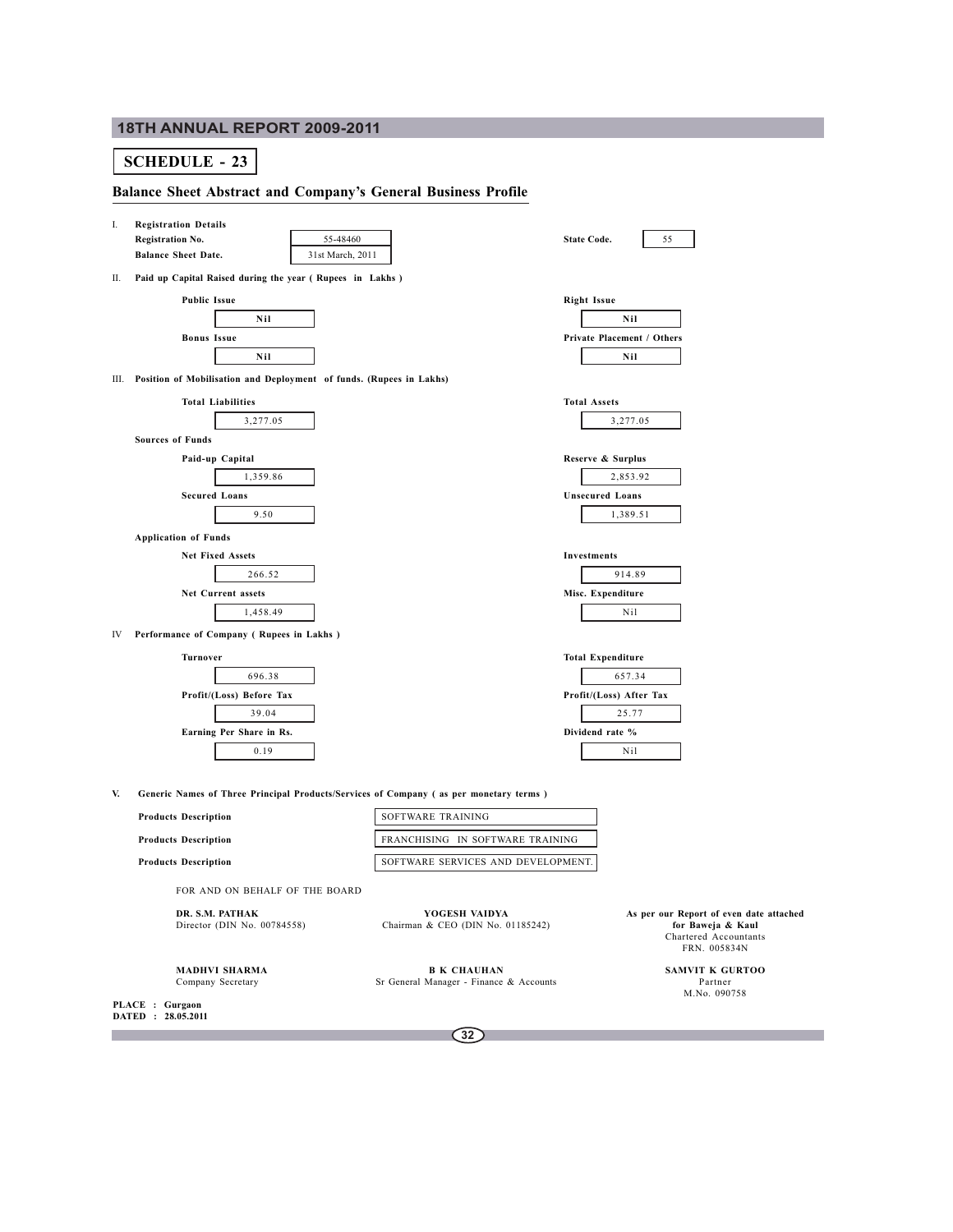

|                                                                              |     | For the Period Ended<br>31st March, 2011<br>(Rupees) | For the Year Ended<br>30th Sep., 2009<br>(Rupees) |
|------------------------------------------------------------------------------|-----|------------------------------------------------------|---------------------------------------------------|
| <b>Cash Flow From Operations</b>                                             |     |                                                      |                                                   |
| Profit/(Loss) for the period Before Provision for Taxation<br>$Add/$ (less): |     | 3,904,197                                            | 1,846,589                                         |
| Miscellaneous Expenditure (As per Schedule 20)                               |     | 5,161,447                                            | 3,317,181                                         |
| Depreciation (As per schedule 5)                                             |     | 7,708,224                                            | 5,216,463                                         |
| Net Loss/(Profit) on Sale of assets                                          |     | 1,165,471                                            | 286,486                                           |
| Interest Paid (As Per schedule 19)                                           |     | 3,501,985                                            | 299,447                                           |
| Interest Income (As per Schedule 15)                                         |     | (8, 722)                                             | (15,993)                                          |
| <b>Operating Profit Before Working Capital Change</b>                        |     | 21,432,602                                           | 10,950,173                                        |
| Change in Working Capital                                                    |     |                                                      |                                                   |
| Decrease/(Increase) in Inventories                                           |     | (1, 442, 163)                                        | 1,399,999                                         |
| Decrease/(Increase) in Sundry Debtors                                        |     | (10, 874, 520)                                       | 115,824,339                                       |
| Decrease/(Increase) in Loans and Advances                                    |     | 1,267,808                                            | (5,048,307)                                       |
| Increase/(Decrease) in Current Liabilities                                   |     | (3, 146, 222)                                        | (137, 043, 395)                                   |
| Provision For Salaries & Benefits (As per schedule 12)                       |     | (10,091,049)                                         | 9,487,047                                         |
| Net Advance Tax / TDS Refund / (Paid)                                        |     | (2,973,358)                                          | (1,372,524)                                       |
| <b>Net Cash Flow from Operating Activities</b>                               | (A) | (5,826,901)                                          | (5,802,668)                                       |
| <b>Cash Flow From Investing Activities</b>                                   |     |                                                      |                                                   |
| Purchase of Fixed Assets                                                     |     | (2, 289, 313)                                        | (13,340,397)                                      |
| Sale / Adjustments of Fixed Assets                                           |     | 1,324,250                                            | 494,396                                           |
| Interest Income on Fixed Deposits etc                                        |     | 8,722                                                | 15,993                                            |
| Net Cash Flow From Investing Activities                                      | (B) | (956, 341)                                           | (12, 830, 008)                                    |
| <b>Cash Flow from Financing Activities</b>                                   |     |                                                      |                                                   |
| Increase/(Decrease) in Share Capital                                         |     | 2,000                                                | 11,000,000                                        |
| Increase/(Decrease) in Reserve & Surplus                                     |     |                                                      | 6,840,000                                         |
| Increase/(Decrease) in unsecured loan                                        |     | 40,433,212                                           | 7,417,090                                         |
| Share Warrants                                                               |     |                                                      | (20, 483, 750)                                    |
| Interest Paid                                                                |     | (3, 501, 985)                                        | (299, 447)                                        |
| Net Cash Flow From Financing Activities                                      | (C) | 36,933,226                                           | 4,473,893                                         |
| Net Increase/(decrease) in cash and cash equivalent $(A+B+C)$                |     | 30,149,984                                           | (14, 158, 783)                                    |
| Cash and Cash Equivalents at the beginning of the year                       |     | (31, 018, 179)                                       | (16, 859, 396)                                    |
| Cash and Cash Equivalents at the close of the year                           |     | (868, 195)                                           | (31, 018, 179)                                    |

# **CASH FLOW STATEMENT FOR THE YEAR ENDED 31st March, 2011**

**Note :** FDR amounting to Rs. 3,83,302/- (Previous period Rs. 3,72,625/-) has been pledged with bank as margin against Bank Guarantee

FOR AND ON BEHALF OF THE BOARD

| DR. S.M. PATHAK<br>Director (DIN No. $00784558$ ) | YOGESH VAIDYA<br>Chairman & CEO (DIN No. 01185242)            | As per our Report of even date attached<br>for Baweja & Kaul<br>Chartered Accountants<br>FRN. 005834N |
|---------------------------------------------------|---------------------------------------------------------------|-------------------------------------------------------------------------------------------------------|
| <b>MADHVI SHARMA</b><br>Company Secretary         | <b>B K CHAUHAN</b><br>Sr General Manager - Finance & Accounts | <b>SAMVIT K GURTOO</b><br>Partner<br>M.No. 090758                                                     |
| PLACE : Gurgaon<br>DATED : 28.05.2011             |                                                               |                                                                                                       |
|                                                   | 33                                                            |                                                                                                       |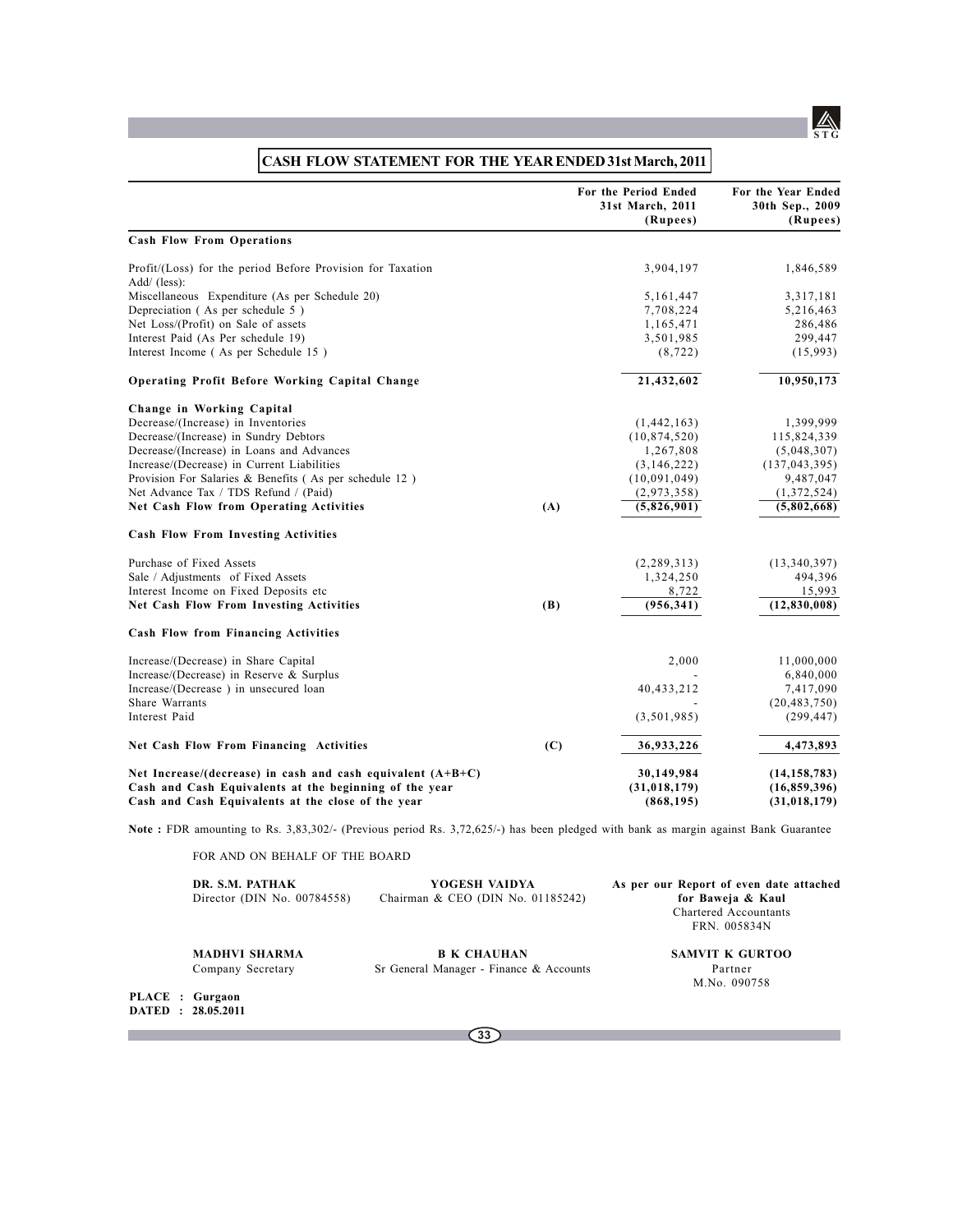## **Subsidiary's Statement**

P.

**STATEMENT PURSUANT TO SECTION 212 OF THE COMPANIES ACT, 1956 RELATING TO THE SUBSIDIARY COMPANIES FOR THE YEAR ENDED 31ST MARCH, 2011**

| $\mathbf{1}$   |                                                                                                                                                                                                  | Name of Subsidiary Company                                                                                                                                                                                                           |                                                               | Software Technology Group Inc                            |                                                                                                       |  |
|----------------|--------------------------------------------------------------------------------------------------------------------------------------------------------------------------------------------------|--------------------------------------------------------------------------------------------------------------------------------------------------------------------------------------------------------------------------------------|---------------------------------------------------------------|----------------------------------------------------------|-------------------------------------------------------------------------------------------------------|--|
| $\overline{c}$ |                                                                                                                                                                                                  | Financial year of the Subsidiary<br>Company ended on                                                                                                                                                                                 |                                                               | 31.03.2011                                               |                                                                                                       |  |
| 3              |                                                                                                                                                                                                  | Number of Shares in the Subsidiary<br>held on the above date                                                                                                                                                                         |                                                               | 78, 29, 533                                              |                                                                                                       |  |
| 4              |                                                                                                                                                                                                  | Percentage of holding (Equity)                                                                                                                                                                                                       |                                                               | 60%                                                      |                                                                                                       |  |
| 5              |                                                                                                                                                                                                  | Percentage of holding (Preference)                                                                                                                                                                                                   |                                                               | <b>NIL</b>                                               |                                                                                                       |  |
| 6<br>a         |                                                                                                                                                                                                  | Net aggregate amount of Profits/(Losses)<br>of the Subsidiary for the above financial Year so far<br>as they concern the members of the company.<br>Dealt with in the Accounts of the Company<br>for the Year ended 31st March, 2011 |                                                               | <b>NIL</b>                                               |                                                                                                       |  |
| b              |                                                                                                                                                                                                  | Not dealt with in the Accounts of the Company<br>for the Year ended 31st March, 2011                                                                                                                                                 |                                                               | $(Rs. 6.23 \text{ lacs})$<br>(Equivalent to US \$ 13904) |                                                                                                       |  |
| 7              | Net aggregate amount of Profits/(Losses)<br>For previous financial years of the Subsidiary, since<br>it became the holding company's subsidiary<br>as far as it concerns members of the Company. |                                                                                                                                                                                                                                      |                                                               |                                                          |                                                                                                       |  |
| $\rm{a}$       |                                                                                                                                                                                                  | Dealt with in the Accounts of the Company<br>for the Year ended 30th Sep 2009                                                                                                                                                        |                                                               | <b>NIL</b>                                               |                                                                                                       |  |
| $\mathbf b$    |                                                                                                                                                                                                  | Not dealt with in the Accounts of the Company<br>for the Year ended 30th Sep 2009                                                                                                                                                    |                                                               | (Rs. 28.37 lacs)<br>(Equivalent to US \$ 59,090)         |                                                                                                       |  |
| 8              |                                                                                                                                                                                                  | Change in the interest of the Company between<br>the end of the financial year of the Subsidiary<br>Company and of the Company's Financial Year<br>for the Year ended 31st March 2011                                                |                                                               | NIL                                                      |                                                                                                       |  |
| 9              |                                                                                                                                                                                                  | Material changes between the end of the Financial<br>year of the Subsidiary Company and the Company's<br>for the Year ended 31st March 2011                                                                                          |                                                               | <b>NIL</b>                                               |                                                                                                       |  |
|                |                                                                                                                                                                                                  | FOR AND ON BEHALF OF THE BOARD                                                                                                                                                                                                       |                                                               |                                                          |                                                                                                       |  |
|                |                                                                                                                                                                                                  | DR. S.M. PATHAK<br>Director (DIN No. 00784558)                                                                                                                                                                                       | YOGESH VAIDYA<br>Chairman & CEO (DIN No. 01185242)            |                                                          | As per our Report of even date attached<br>for Baweja & Kaul<br>Chartered Accountants<br>FRN. 005834N |  |
|                |                                                                                                                                                                                                  | <b>MADHVI SHARMA</b><br>Company Secretary                                                                                                                                                                                            | <b>B K CHAUHAN</b><br>Sr General Manager - Finance & Accounts |                                                          | <b>SAMVIT K GURTOO</b><br>Partner<br>M.No. 090758                                                     |  |
|                |                                                                                                                                                                                                  | PLACE : Gurgaon<br>DATED : 28.05.2011                                                                                                                                                                                                |                                                               |                                                          |                                                                                                       |  |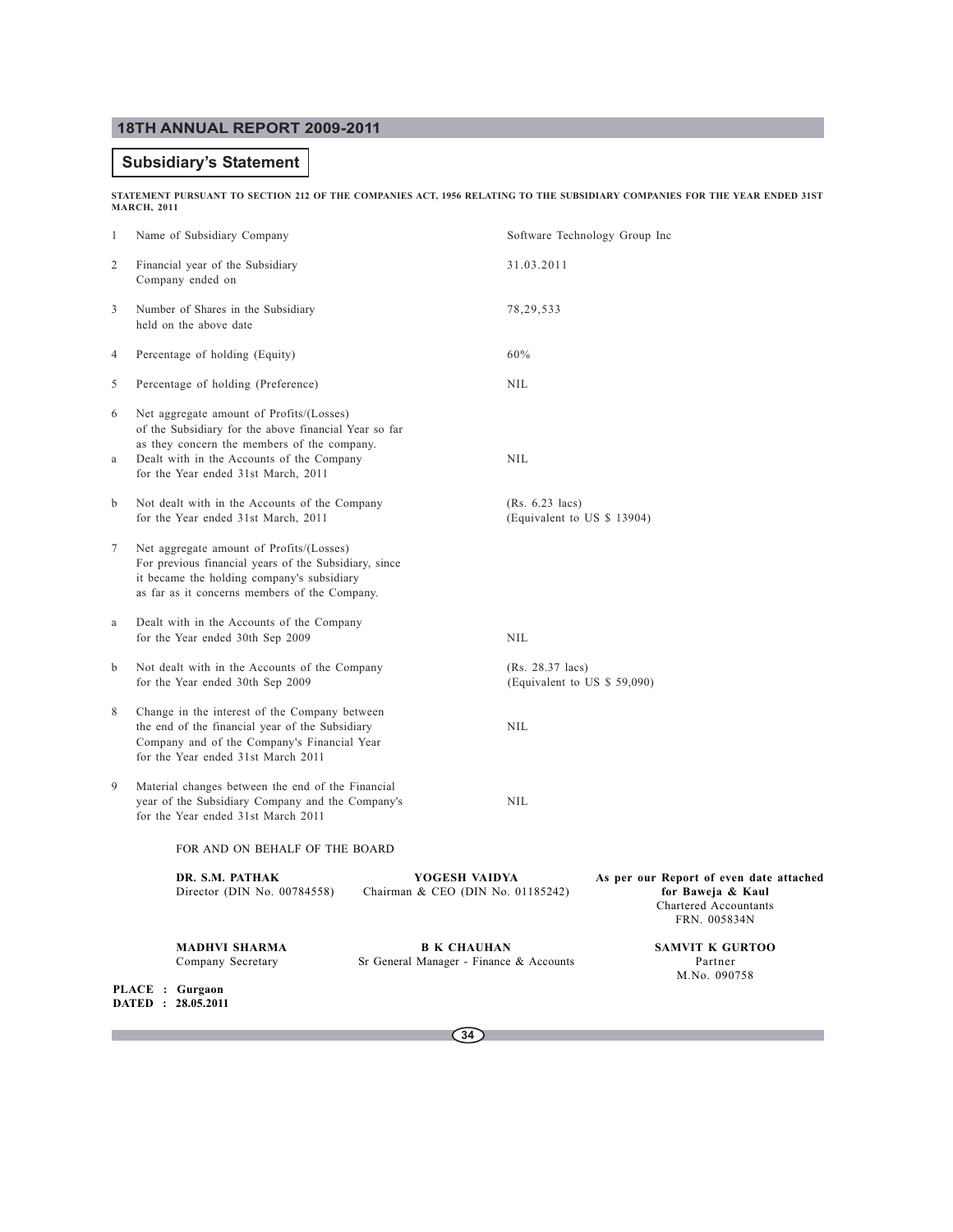## **AUDITOR'S REPORT ON THE CONSOLIDATED FINANCIAL STATEMENTS**

### **To The Board of Directors Software Technology Group International Ltd New Delhi**

- 1. We have audited the attached Consolidated Balance Sheet of SOFTWARE TECHNOLOGY GROUP INTERNATIONAL LTD. (herein-after called "Company") and its Subsidiary Company ( Collectively referred to as "The Group") as at March 31, 2011, and Consolidated Profit and Loss Account and the Consolidated Cash Flow Statements for the Eighteen months period from 1st October 2009 to 31st March, 2011 annexed thereto. These Consolidated financial statements are the responsibility of the Company's management and have been prepared by the Management on the basis of separate financial statements and other financial components. Our responsibility is to express an opinion on these financial statements based on our audit.
- 2. We have conducted our audit in accordance with auditing standards generally accepted in India. Those Standards require that we plan and perform the audit to obtain reasonable assurance about whether these financial statements are free from material misstatement. An audit includes examining, on a test basis, evidence supporting the amounts and disclosures in the financial statements. An audit also includes assessing the accounting principles used and significant estimates made by management, as well as evaluating the overall financial statement presentation. We believe that our audit provides a reasonable basis for our opinion.
- 3. We did not audit the financial statements of the Subsidiary, whose audited financial statements reflect total assets of Rs. 9,09,21,387/ - as at 31st March, 2011 and total revenue 'Nil' and net cash flow amounting to Rs. 'Nil' for the Eighteen months period from 1st October, 2009 to 31st March 2011. These financial statements and other financial information pertaining to subsidiary company have been audited by other auditor, whose report have been furnished to us, and our opinion is based solely on the report of other auditor.
- 4. We report that the Consolidated Financial Statements have been prepared by the Company, in accordance with the requirement of Accounting Standard (AS) 21, issued by the Institute of Chartered Accountants of India read with Schedule 21 of these Consolidated financial statements.
- 5. Based on our audit as aforesaid, and on consideration of report of other auditor on separate financial statements / consolidated financial statements and on the other financial information of the components and to the best of our information and according to the explanations given to us, subject to balance confirmation and reconciliation of debtors, creditors and other parties including loans and advances and some inoperative bank accounts (See note no 3(c) of Schedule 21, we are of the opinion that the attached financial statements give a true and fair view in conformity with Accounting principles generally accepted in India,
	- (a) In the case of the Consolidated Balance Sheet, of the Consolidated State of Affairs of the Group as at 31st March 2011;.
	- (b) In the case of the Consolidated Profit and Loss Account, of the Profit for the eighteen months period ended on that date; and (c) In the case of the Consolidated Cash Flow Statement, of the Consolidated Cash Flows of the group for the eighteen months period ended on that date.

**BAWEJA AND KAUL Chartered Accountants FRN:005834N**

**Samvit K Gurtoo**

**STG**

**Place : New Delhi Partner Date : May 28, 2011 M. No. 090758**

**35**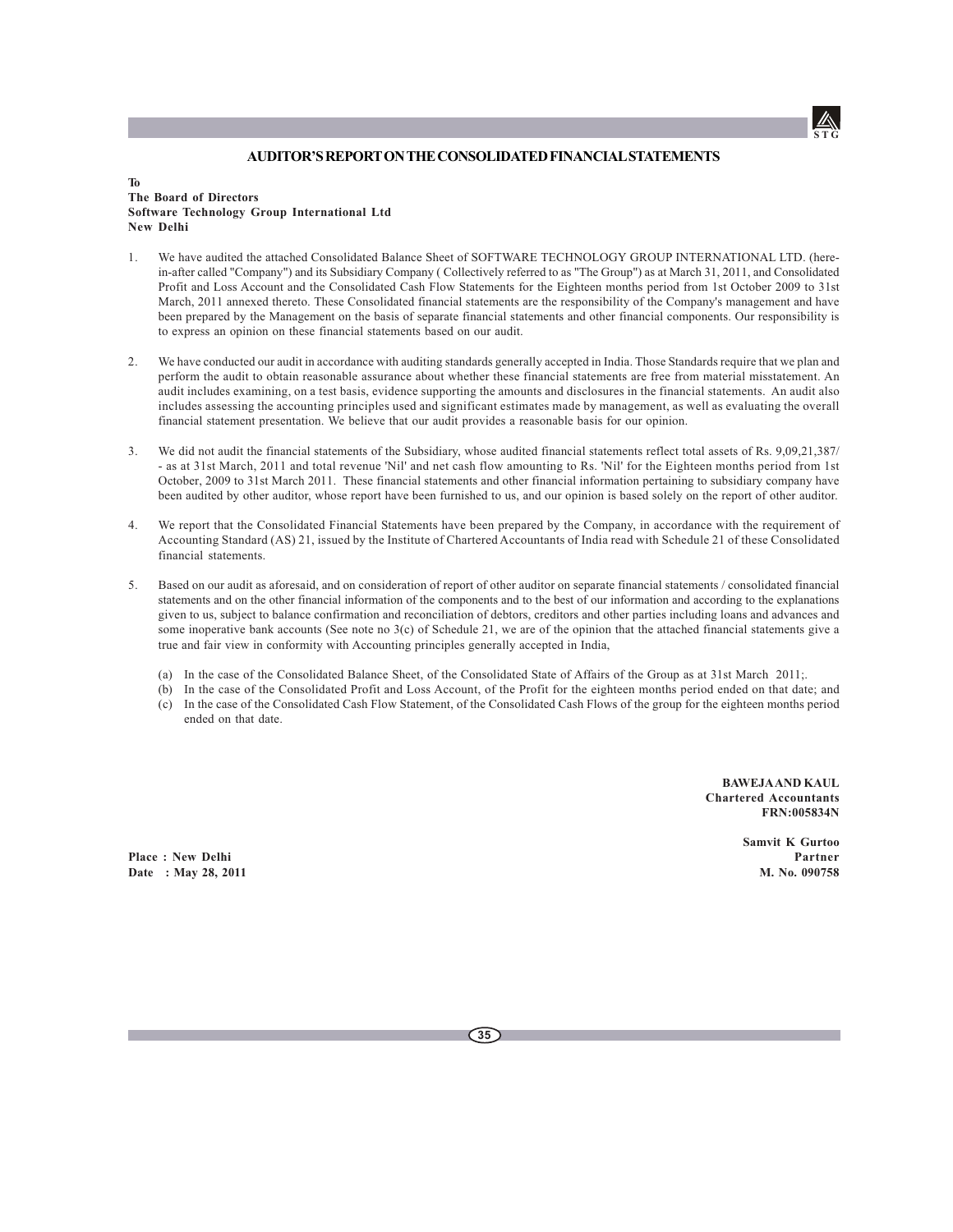## **CONSOLIDATED BALANCE SHEET AS AT 31st MARCH, 2011**

|                                             | <b>SCHEDULE</b> |           | As at 31.03.11 |           | As at 30.09.09 |
|---------------------------------------------|-----------------|-----------|----------------|-----------|----------------|
|                                             |                 | (Rupees)  | (Rupees)       | (Rupees)  | (Rupees)       |
| <b>SOURCES OF FUNDS</b>                     |                 |           |                |           |                |
| <b>SHARE HOLDERS FUND</b>                   |                 |           |                |           |                |
| <b>Share Capital</b>                        | 1               |           | 135985500      |           | 135983500      |
| Reserves & Surplus                          | $\overline{2}$  |           | 285392180      |           | 285392180      |
| <b>Minority Interest</b>                    |                 |           | 2882841        |           | 3127629        |
| <b>LOAN FUNDS</b>                           |                 |           |                |           |                |
| <b>Secured Loan</b>                         | 3               |           | 949,896        |           | 22864854       |
| <b>Unsecured Loan</b>                       | 4               |           | 223114686      |           | 188710599      |
|                                             |                 |           | 648325103      |           | 636078762      |
| <b>APPLICATION OF FUNDS</b>                 |                 |           |                |           |                |
| <b>FIXED ASSETS</b>                         | 5               |           |                |           |                |
| <b>Gross Block</b>                          |                 | 260425475 |                | 271982533 |                |
| Less: Depreciation                          |                 | 145732522 |                | 144409886 |                |
| Net Block                                   |                 |           | 114692953      |           | 127572647      |
| <b>Deferred Tax Assets</b>                  |                 |           | 141807674      |           | 143134712      |
| <b>CURRENT ASSETS, LOANS,</b>               |                 |           |                |           |                |
| <b>ADVANCES &amp; OTHER ASSETS</b>          |                 |           |                |           |                |
| (a) Inventory                               | 6               | 2502694   |                | 1060531   |                |
| (b) Sundry debtors                          | 7               | 115239362 |                | 109804143 |                |
| (c) Cash and Bank Balances                  | 8               | 523501    |                | 1080923   |                |
| (d) Loans and Advances                      | 9               | 25644418  |                | 24253532  |                |
| (e) Other Assets                            |                 | 13891100  |                | 14886200  |                |
|                                             | (A)             | 157801075 |                | 151085329 |                |
| <b>CURRENT LIABILITIES</b>                  |                 |           |                |           |                |
| & PROVISIONS                                |                 |           |                |           |                |
| (a) Liabilities                             | 10              | 52440888  |                | 64378573  |                |
| (b) Provisions                              | 11              | 11447789  |                | 21837451  |                |
|                                             | (B)             | 63888677  |                | 86216024  |                |
| <b>NET CURRENT ASSETS</b>                   | $(A-B)$         |           | 93912398       |           | 64869305       |
| MISC. EXPENDITURE                           | 12              |           |                |           | 540206         |
| (To the extent not written off or adjusted) |                 |           |                |           |                |
| <b>PROFIT &amp; LOSS</b>                    |                 |           | 297912078      |           | 299961892      |
|                                             |                 |           | 648325103      |           | 636078762      |

**NOTES:-** 1. Accounting policies and Notes forming part of the Accounts as per Schedule 20 and 21 respectively are annexed. 2. The schedules referred to above form an integral part of the Balance Sheet.

FOR AND ON BEHALF OF THE BOARD

| DR. S.M. PATHAK<br>Director (DIN No. 00784558) | YOGESH VAIDYA<br>Chairman & CEO (DIN No. 01185242) | As per our Report of even date attached<br>for Baweja & Kaul<br>Chartered Accountants<br>FRN. 005834N |
|------------------------------------------------|----------------------------------------------------|-------------------------------------------------------------------------------------------------------|
| <b>MADHVI SHARMA</b>                           | <b>B K CHAUHAN</b>                                 | <b>SAMVIT K GURTOO</b>                                                                                |
| Company Secretary                              | Sr General Manager - Finance & Accounts            | Partner<br>M.No. 090758                                                                               |
|                                                |                                                    |                                                                                                       |

**PLACE : Gurgaon DATED : 28.05.2011**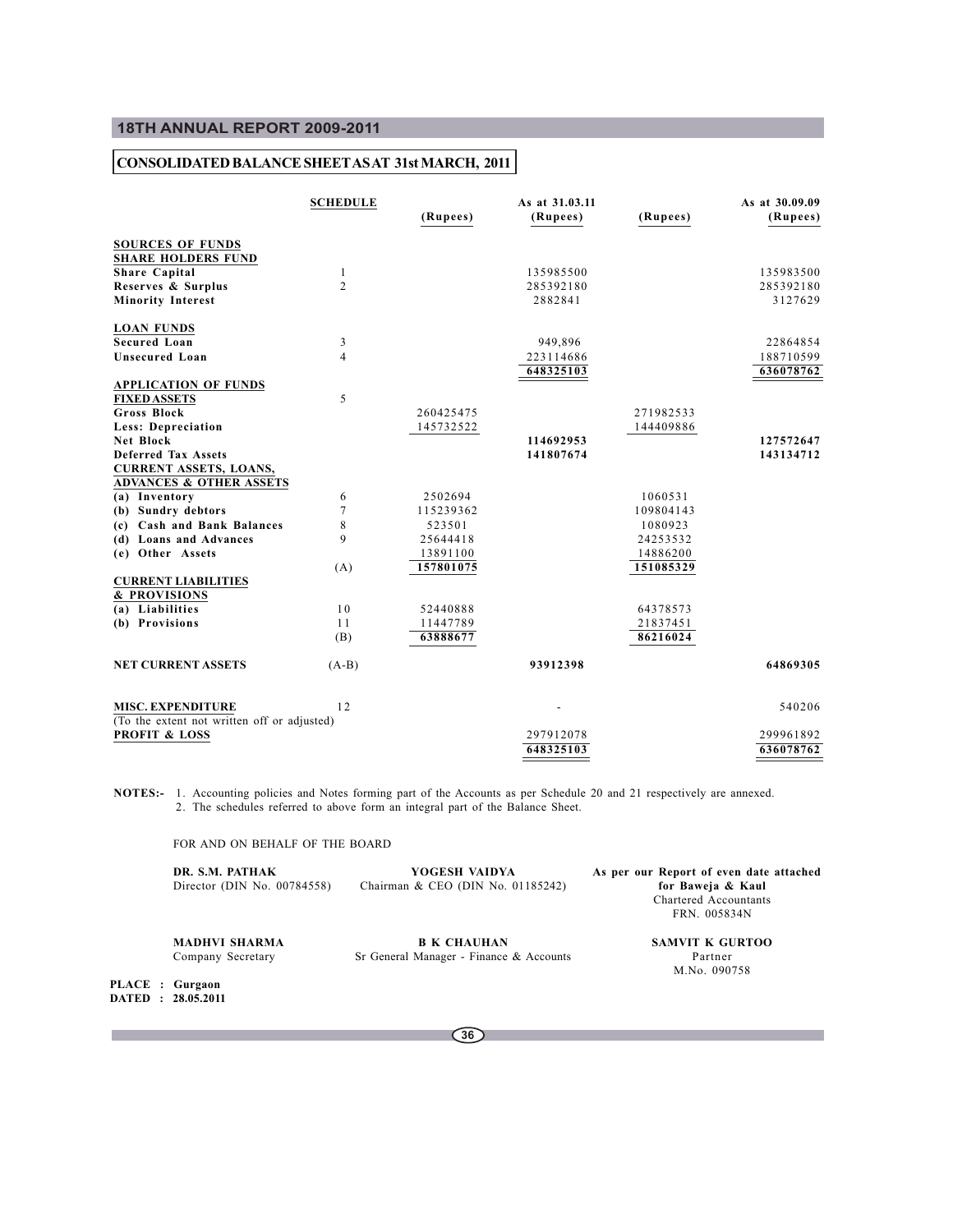

# **CONSOLIDATED PROFIT AND LOSS ACCOUNT FOR THE PERIOD/YEAR ENDED 31st MARCH, 2011**

|                                                                   | <b>SCHEDULE</b> | <b>PERIOD ENDED</b><br><b>31ST MAR 2011</b><br>(Rupees) | <b>YEAR ENDED</b><br><b>30TH SEPT 2009</b><br>(Rupees) |
|-------------------------------------------------------------------|-----------------|---------------------------------------------------------|--------------------------------------------------------|
| <b>INCOME</b>                                                     |                 |                                                         |                                                        |
| <b>Revenue From Operations</b>                                    | 13              | 65497991                                                | 55573737                                               |
| <b>Other Income</b>                                               | 14              | 4139841                                                 | 36667300                                               |
|                                                                   |                 | 69637832                                                | 92241037                                               |
| <b>EXPENDITURE</b>                                                |                 |                                                         |                                                        |
| <b>Materials Consumed</b>                                         | 1.5             | 1699945                                                 | 7079352                                                |
| Salaries and other benefits                                       | 16              | 20969441                                                | 32794509                                               |
| Royalty & Licence Fees                                            |                 |                                                         | 19015                                                  |
| <b>Coaching Fee Reimbursement.</b>                                |                 | 692183                                                  | 363400                                                 |
| <b>Advertisement Expenses</b>                                     |                 | 552868                                                  | 3309628                                                |
| <b>Purchase of Software/Hardware Products</b>                     |                 |                                                         | 8167583                                                |
| Administration and other expenses                                 | 17              | 23565725                                                | 25734173                                               |
| <b>Financial Charges</b>                                          | 18              | 4018434                                                 | 656359                                                 |
| Misc. Expenditure Written off                                     | 19              | 5161447                                                 | 3317181                                                |
| Depreciation                                                      |                 | 8318721                                                 | 5635093                                                |
| Loss on Sale of Fixed Assets                                      |                 | 1347621                                                 | 415985                                                 |
| <b>Sundry Balances Written off</b>                                |                 | 24714                                                   | 2930636                                                |
|                                                                   |                 | 66351099                                                | 90422914                                               |
| Profit/ (Loss) For the Year before taxation and prior period item |                 | 3,286,733                                               | 1,818,123                                              |
| <b>Prior Period Expenses</b>                                      |                 | (7, 471)                                                | (67, 217)                                              |
| <b>Prior Period Income</b>                                        |                 | 1,905                                                   |                                                        |
| Profit/ (Loss) For the Year before Taxation                       |                 | 3,281,167                                               | 1,750,906                                              |
| <b>Provision for Taxation</b>                                     |                 |                                                         |                                                        |
| <b>Fringe Benefit Tax</b>                                         |                 |                                                         | (161, 563)                                             |
| <b>Income Tax</b>                                                 |                 |                                                         | (891, 808)                                             |
| <b>Deferred Income Tax</b>                                        |                 | (1,327,037)                                             | (2,807,490)                                            |
| Profit/ (Loss) after Taxation                                     |                 | 1,954,130                                               | (2,109,955)                                            |
| Profit / (Loss) Brought forward from last Year                    |                 | (299, 866, 208)                                         | (297, 851, 936)                                        |
| Profit/(Loss) Carried Over to Balance Sheet.                      |                 | (297, 912, 078)                                         | (299, 961, 892)                                        |
| <b>Basic Earning Per Share</b>                                    |                 | 0.14                                                    | (0.16)                                                 |
| <b>Diluted Earning Per Share</b>                                  |                 | 0.13                                                    |                                                        |
| (Face Value per Share Rs. 10)                                     |                 |                                                         |                                                        |
| (Refer Note 10 of Schedule 22)                                    |                 |                                                         |                                                        |

**NOTES:-** 1. Accounting policies and Notes forming part of the Accounts as per Schedule 20 and 21 respectively are annexed. 2. The schedules referred to above form an integral part of the Profit & Loss Account.

FOR AND ON BEHALF OF THE BOARD

|                 | DR. S.M. PATHAK<br>Director (DIN No. 00784558) | YOGESH VAIDYA<br>Chairman & CEO (DIN No. 01185242)            | As per our Report of even date attached<br>for Baweja & Kaul<br>Chartered Accountants<br>FRN. 005834N |  |  |
|-----------------|------------------------------------------------|---------------------------------------------------------------|-------------------------------------------------------------------------------------------------------|--|--|
|                 | <b>MADHVI SHARMA</b><br>Company Secretary      | <b>B K CHAUHAN</b><br>Sr General Manager - Finance & Accounts | SAMVIT K GURTOO<br>Partner<br>M.No. 090758                                                            |  |  |
| PLACE : Gurgaon | DATED : 28.05.2011                             |                                                               |                                                                                                       |  |  |
|                 |                                                | 37                                                            |                                                                                                       |  |  |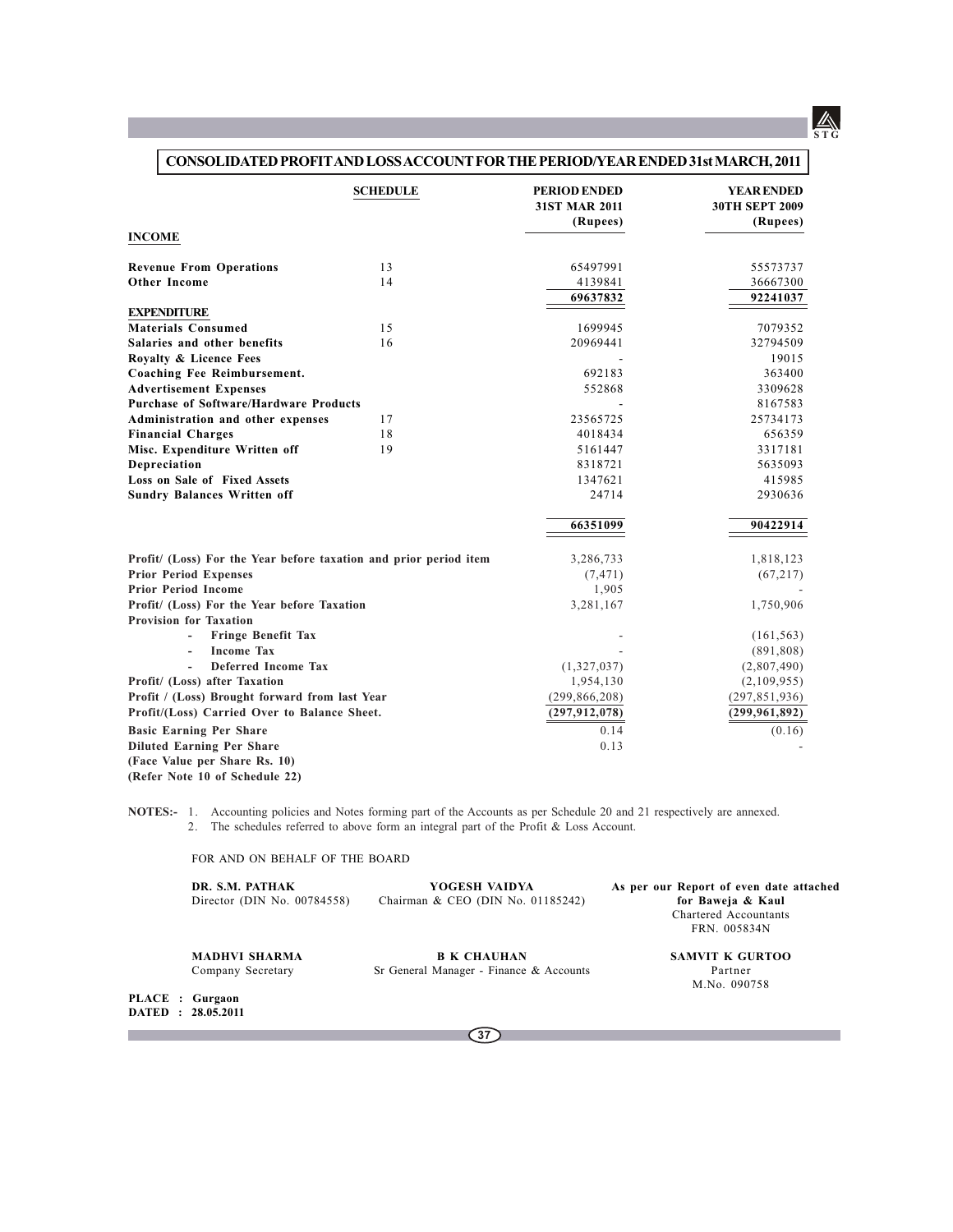| <b>SCHEDULE-1</b>                       | As At     | As At     | <b>SCHEDULE-3</b>                                                                                                               | As At     | As At     |
|-----------------------------------------|-----------|-----------|---------------------------------------------------------------------------------------------------------------------------------|-----------|-----------|
|                                         | 31.03.11  | 30.09.09  |                                                                                                                                 | 31.03.11  | 30.09.09  |
|                                         | (Rupees)  | (Rupees)  |                                                                                                                                 | (Rupees)  | (Rupees)  |
| <b>SHARE CAPITAL</b>                    |           |           | <b>SECURED LOANS</b>                                                                                                            |           |           |
| <b>AUTHORISED</b>                       |           |           | * HDFC Car Loan A/c                                                                                                             | 949896    |           |
| $2,00,00,000$ (Previous year same)      |           |           | <b>CASH CREDIT FACILITY</b>                                                                                                     |           |           |
| Equity shares of Rs.10/- each           | 200000000 | 200000000 | **Jammu & Kashmir Bank Ltd.                                                                                                     |           | 18675357  |
|                                         |           |           | (See Note below)                                                                                                                |           |           |
| <b>ISSUED, SUBSCRIBED &amp; PAID-UP</b> |           |           | <b>INTERESTACCRUED &amp; DUE</b>                                                                                                |           | 4189497   |
| ISSUED, SUBSCRIBED & PAID-UP 136000000  |           | 136000000 |                                                                                                                                 | 949.896   | 22864854  |
| 1,36,00,000 (Previous year 1,36,00,000) |           |           | Note :-                                                                                                                         |           |           |
| Equity shares of Rs.10/- each           |           |           | *<br>Secured loan from HDFC Bank is secured against hypothecation of                                                            |           |           |
|                                         |           |           | vehicle finance by them.                                                                                                        |           |           |
| Fully paid -up in cash                  |           |           | ** 1. The Company has made the final settlement with the Jammu & Kashmin                                                        |           |           |
| Less: Calls in arrears                  | (14,500)  | (16,500)  | Bank and accordingly J & K Bank is in process of releasing the pledge                                                           |           |           |
| 2900 (previous year - 3300)             |           |           | on 28,19,400 equity shares held by one of the Director of the company                                                           |           |           |
| Equity Shares @ Rs5/- each              | 135985500 | 135983500 | & the private companies in which he is interested.                                                                              |           |           |
|                                         |           |           | 2. The J&K Bank had invoked pledged on 5,000 on 30.12.2009,<br>10,000 shares on 31.12.2009 and 50,000 shares on 06.01.2010, out |           |           |
| <b>SCHEDULE-2</b>                       | As At     | As At     | of which 39,006 shares were sold off by bank.                                                                                   |           |           |
|                                         | 31.03.11  | 30.09.09  | <b>SCHEDULE-4</b>                                                                                                               | As At     | As At     |
|                                         | (Rupees)  | (Rupees)  |                                                                                                                                 | 31.03.11  | 30.09.09  |
| <b>RESERVE &amp; SURPLUS</b>            |           |           |                                                                                                                                 | (Rupees)  | (Rupees)  |
| 1. Securities Premium Account           |           |           | <b>UNSECURED LOANS</b>                                                                                                          |           |           |
| Balance at the Beginning of the Year    | 282402180 | 282402180 | Director*                                                                                                                       | 107971206 | 94674590  |
| Warrant Forfeited A/c                   | 2990000   | 2990000   | Others <sup>**</sup>                                                                                                            | 110651941 | 91212414  |
|                                         |           |           | Interest Accrued and Due                                                                                                        | 4491539   | 2823595   |
| Balance at the end of the Year          | 285392180 | 285392180 |                                                                                                                                 | 223114686 | 188710599 |

\* The maximum amount outstanding at any time during the year is Rs. 507,91,695/- (previous year Rs 300,43,205/-)

\*\* Others includes loan taken from Associated Teckno Plastic Pvt Ltd (company under the same management) during the year for Rs 10,89,048/- (previous year Rs 82,75,000/-)

\*\* The Company had duly accorded the approval of the shareholders by way of special resolution in the Extra-Ordinary General Meeting held on February 28, 2011 to create, offer, issue and allot 12,37,140 equity shares of the face value of Rs. 10/- each at par to M/s. AKM Systems Pvt. Ltd., a non-promoter entity, on preferential basis by converting its unsecured loan amounting to Rs. 1,23,71,400/- (including interest accrued till 31/12/2010) into equity shares of the Company.

The in-principal approval of Bombay Stock Exchange (BSE) for allotment of shares in pursuance of shareholders' resolution has duly been received vide its Letter No. DCS/PREF/SI/PRE/1210/10-11 dated March 31, 2011. The approval of National Stock Exchange (NSE) is still under process.This has been kept in unsecured loan.

### **SCHEDLULE-5 FIXED ASSETS**

|                                | <b>GROSS BLOCK</b>                    |                                                         |                                                     |                           | <b>DEPRECIATION</b>                                                                                                                                                       |                     |                                            |                                                 | <b>NET BLOCK</b> |                                                    |                                 |                     |
|--------------------------------|---------------------------------------|---------------------------------------------------------|-----------------------------------------------------|---------------------------|---------------------------------------------------------------------------------------------------------------------------------------------------------------------------|---------------------|--------------------------------------------|-------------------------------------------------|------------------|----------------------------------------------------|---------------------------------|---------------------|
| <b>PARTICULARS</b>             | AS AT<br>01.10.2009                   | <b>Addition</b><br>During<br>Oct 09 To<br><b>Mar 11</b> | Sales /Adi.<br>Durina<br>Oct 09 To<br><b>Mar 11</b> | Translation<br>Adiustment | As At<br>31.03.2011                                                                                                                                                       | AS AT<br>01.10.2009 | Sales /<br>Adj. For<br>Oct 09 To<br>Mar 11 | For The<br>Period<br>Oct 09 To<br><b>Mar 11</b> | Translation      | Up To<br>Adiustment 31.03.2011                     | As At<br>31.03.2011             | As At<br>30.09.2009 |
| <b>GOODWILL</b> *              | 86.797.761.30                         |                                                         |                                                     |                           | $-367.181.5087.164.942.80$                                                                                                                                                |                     |                                            |                                                 |                  |                                                    | $-187.164.942.80$ 86.797.761.30 |                     |
| <b>FURNITURE &amp; FIXTURE</b> | 29.830.656.22                         |                                                         |                                                     |                           | - 1,846,773.00 (55,402.55) 27,928,480.68 20,837,169.05 1,353,093.77 2,225,611.44 (55,402.55) 21,654,284.18 6,274,196.50 8,993,487.17                                      |                     |                                            |                                                 |                  |                                                    |                                 |                     |
| <b>OFFICE EQUIPMENT</b>        |                                       |                                                         |                                                     |                           | 267,593.14 7.287,593.14 7.287,593.14 7.287,593.14 7.287,593.14 7.287,593.14 7.287,593.14 7.287,593.14 7.287,593.14 7.287,593.14 7.287,593.14                              |                     |                                            |                                                 |                  |                                                    |                                 |                     |
| <b>IAIR CONDITIONER</b>        | 4.847.242.00                          |                                                         | 123.000.00 1.798.960.00                             |                           | $-3.171.282.00$ 2.446.383.33 879.433.40 250.023.90                                                                                                                        |                     |                                            |                                                 |                  | $-1,816,973.83$ 1,354,308.17 2,400,858.67          |                                 |                     |
| ELECTRIC INSTALLATIONS         | 7.998.124.91                          |                                                         |                                                     |                           | $-7.998.124.91$                                                                                                                                                           | 3.857.152.18        |                                            | - 1.326.170.19                                  |                  | $-5.183.322.37$   2.814.802.54 4.140.972.73        |                                 |                     |
| <b>ICOMPUTER</b>               | 66.467.066.07 778.409.00 8.229.234.84 |                                                         |                                                     |                           | (3,964.35) 59,012,275.88 62,927,057.53 7,826,757.51 2,192,585.81                                                                                                          |                     |                                            |                                                 |                  | (1,243.39) 57,291,642.43 1,720,633.45 3,540,008.54 |                                 |                     |
| <b>VEHICLE</b>                 | 2.658.807.001.132.796.00              |                                                         |                                                     |                           | $-3.791.603.00$ 2.465.558.43                                                                                                                                              |                     |                                            | $-218.604.58$                                   |                  | $-2.684.163.01$ 1.107.439.99                       |                                 | 193.248.57          |
| <b>SOFTWARE</b>                | 33.908.471.88                         |                                                         |                                                     |                           | $-33.908.471.88$ 32.891.865.02                                                                                                                                            |                     |                                            | - 765.631.45                                    |                  | - 33.657.496.47                                    | 250.975.41                      | 1.016.606.86        |
| <b>TOTAL</b>                   |                                       |                                                         |                                                     |                           | 253.071.444.82 2.239.813.00 13.248.391.84 (597.980.02) 246.964.885.96 144.200.907.84 10.758.671.25 8.318.720.70 (858.653.49) 140.902.303.79 106.062.582.17 114.370.536.98 |                     |                                            |                                                 |                  |                                                    |                                 |                     |

**INTANGIBLE ASSETS**

|                        | <b>GROSS BLOCK</b>                                                   |                                                         |                                                            |                           |                                                                       | <b>AMORTISATION</b>                                     |                                                  |                                                 |                                      |                                              | <b>NET BLOCK</b>                       |                     |
|------------------------|----------------------------------------------------------------------|---------------------------------------------------------|------------------------------------------------------------|---------------------------|-----------------------------------------------------------------------|---------------------------------------------------------|--------------------------------------------------|-------------------------------------------------|--------------------------------------|----------------------------------------------|----------------------------------------|---------------------|
| <b>PARTICULARS</b>     | AS AT<br>01.10.2009                                                  | <b>Addition</b><br>Durina<br>Oct 09 To<br><b>Mar 11</b> | Amortisation<br>/Adi. During<br>Oct 09 To<br><b>Mar 11</b> | Translation<br>Adiustment | As At<br>31.03.2011                                                   | AS AT<br>01.10.2009                                     | Amortisation<br>/Adj. For<br>Dec 09 To<br>Mar 11 | For The<br>Period<br>Oct 09 To<br><b>Mar 11</b> | Translation<br>Adiustment 31.03.2011 | Up To                                        | As At<br>31.03.2011                    | As At<br>30.09.2009 |
| Courseware Development | 2930918                                                              | 49.500.00                                               |                                                            | $\overline{\phantom{a}}$  | 2980418                                                               | 208.978.00                                              |                                                  | $-1.127.850.00$                                 |                                      |                                              | 1.336.828.00 1.643.590.00 2.721.940.00 |                     |
| Software Development   | 10480171                                                             |                                                         |                                                            | ٠                         | 10480171                                                              |                                                         |                                                  | $-3.493.390.00$                                 |                                      | 3.493.390.00 6.986.781.00 10.480.171.00      |                                        |                     |
| Total B                | 13411089                                                             | 49.500.00                                               |                                                            |                           | $-13.460.589.00$                                                      | 208.978.00                                              |                                                  | $-4.621.240.00$                                 |                                      | 4.830.218.00 8.630.371.00 13.202.111.00      |                                        |                     |
| Total A+B              |                                                                      |                                                         |                                                            |                           | 271.982.533.82 2.289.313.00 13.248.391.84 (597.980.02) 260.425.474.96 | 144.409.885.84 10.758.671.25 12.939.960.70 (858.653.49) |                                                  |                                                 |                                      | 145.732.521.79 114.692.953.17 127.572.647.98 |                                        |                     |
|                        | * Adjustment made to reflect goodwill as per consolidation procedure |                                                         |                                                            |                           |                                                                       |                                                         |                                                  |                                                 |                                      |                                              |                                        |                     |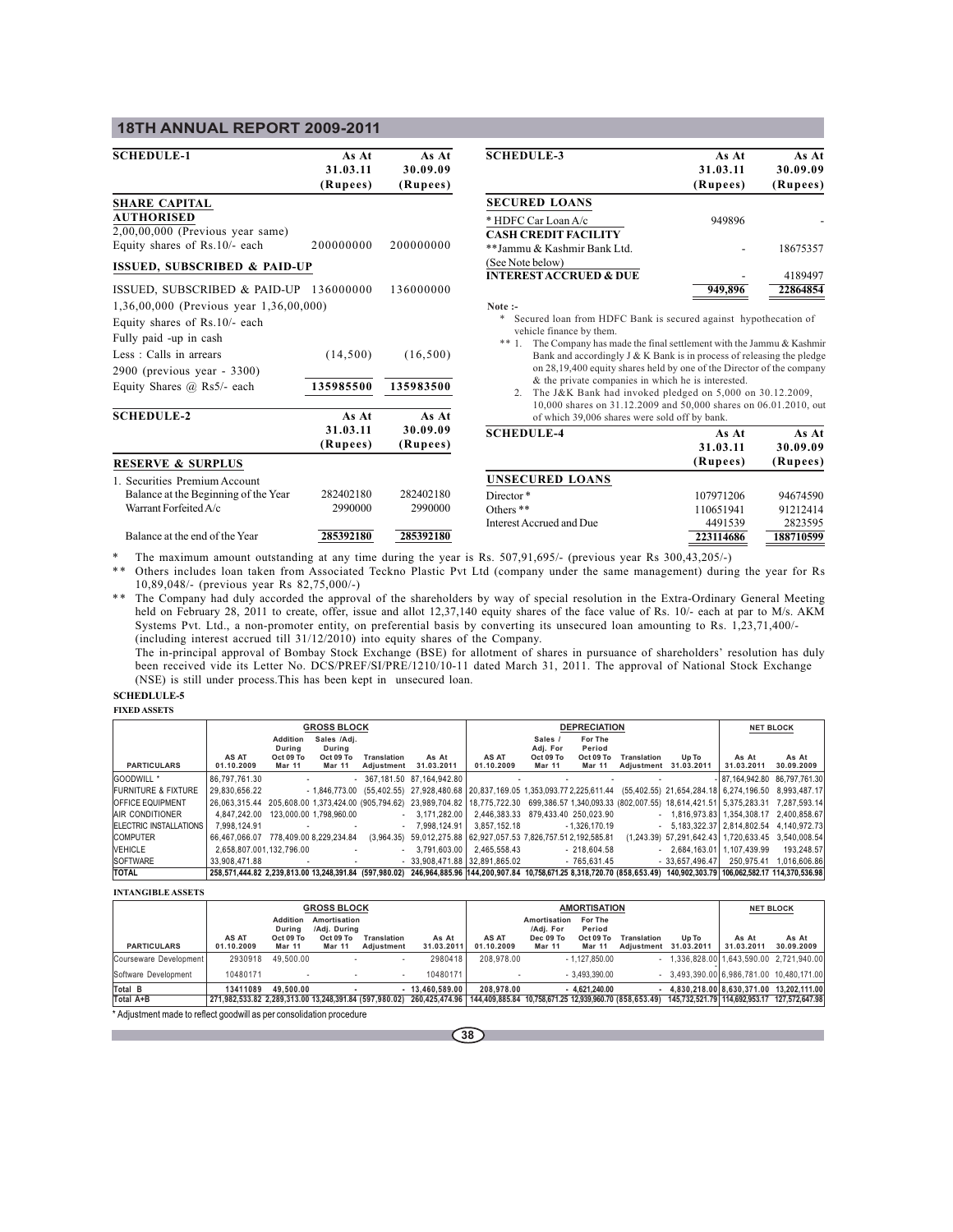| <b>SCHEDULE-6</b>                                   | As At     | As At     |
|-----------------------------------------------------|-----------|-----------|
|                                                     | 31.03.11  | 30.09.09  |
|                                                     | (Rupees)  | (Rupees)  |
| <b>INVENTORIES</b> (Valued at Cost)                 |           |           |
| Stock of Books                                      | 264616    | 1060531   |
| (As taken valued and certified by the management)   |           |           |
| Software Development (WIP)                          | 2238078   |           |
|                                                     | 2502694   | 1060531   |
| <b>SCHEDULE-7</b>                                   |           |           |
| <b>SUNDRY DEBTORS</b>                               |           |           |
| (Unsecured Considered good)                         |           |           |
| Debts outstanding for a year                        |           |           |
| Exceeding six months                                | 92839298  | 104067155 |
| -others                                             | 22400064  | 5736988   |
|                                                     | 115239362 | 109804143 |
| <b>SCHEDULE-8</b>                                   | As At     | As At     |
|                                                     | 31.03.11  | 30.09.09  |
|                                                     | (Rupees)  | (Rupees)  |
| <b>CASH AND BANK BALANCES</b>                       |           |           |
| Cash in hand                                        | 7102      | 136891    |
| Balance with Schedule Banks in Current Accounts     | 133097    | 457771    |
| Balance with Non Schedule Banks in Current Accounts |           | 112535    |
| Balance with Schedule Banks in EEFC Accounts        |           | 1051      |
| Fixed Deposit with Bank*                            | 372675    | 372675    |
| Interest Accrued on Fixed Deposit                   | 10627     |           |
|                                                     | 523501    | 1080923   |

\* FDR amounting to Rs. 3,83,302/- (Previous year 3,72,675/-) has been pledged with bank as margin against Bank Guarantee

| <b>SCHEDULE-9</b>                                                  | As At<br>31.03.11 | As At<br>30.09.09 |  |
|--------------------------------------------------------------------|-------------------|-------------------|--|
|                                                                    | (Rupees)          | (Rupees)          |  |
| <b>LOANS AND ADVANCES</b>                                          |                   |                   |  |
| (Unsecured, Considered Good)<br>Advances recoverable in Cash or in |                   |                   |  |
| kind or for value to be received                                   | 3307498           | 1225153           |  |
| Advances to vendors #                                              | 7088663           | 9588557           |  |
| TDS/Income Tax                                                     | 10930103          | 8149288           |  |
| VAT Refundable                                                     |                   | 106070            |  |
| Security Deposit                                                   | 4318154           | 5184464           |  |
|                                                                    | 25644418          | 24253532          |  |

# IncludesRs. 215,987.96 (Previous year Rs. 215,987.96) due from BEI Confluence Communication Ltd. being the companies under the same Management as defined U/s 370(1B) of Companies Act 1956.

| <b>SCHEDULE-10</b>                   | As At    | As At     |
|--------------------------------------|----------|-----------|
|                                      | 31.03.11 | 30.09.09  |
|                                      | (Rupees) | (Rupees)  |
| <b>CURRENT LIABILITIES</b>           |          |           |
| Sundry Creditors                     | 13635986 | 21063564  |
| <b>Advance from Customers</b>        | 542349   | 702126    |
| Temporary Overdraft with Banks       | 441,800  | 9,220,817 |
| Securities from Customers            | 1580000  | 1180000   |
| Security Deposit - Received (office) | 150000   | 150000    |
| Due to Employee                      | 8559574  | 10863769  |
| Other liabilities                    | 27531179 | 21198297  |
|                                      | 52440888 | 64378573  |
| <b>SCHEDULE-11</b>                   | As At    | As At     |
|                                      | 31.03.11 | 30.09.09  |
|                                      | (Rupees) | (Rupees)  |
| <b>PROVISION</b>                     |          |           |
| Provision for Expenses               |          | 330493    |
| Provision for Income Tax             | 593195   | 891,808   |
| Provision For Fringe Benefit Tax     | 746713   | 746713    |
| Provision for Salaries & Benefits    | 10107881 | 19868437  |
|                                      | 11447789 | 21837451  |

**STG As At As At 31.03.11 30.09.09 (Rupees) (Rupees)** Deferred Advertisement Opening Balance - 947,399 Add:- Addition during the Year 947,399 Less:- written off during the Year Public Issue Expenditure 540207 2701010<br>
Less:- written off 540207 - 2160804 Less:- written off  $\frac{540207}{2160804}$  -  $\frac{2160804}{540206}$ <br>Balance carried over to the Balance Sheet Balance carried over to the Balance She **MISCELLANEOUS EXPENDITURE** (To the extent not written off or adjusted) **For the Period** For the Year<br>ended 31st Mar, 11 ended 30th Sept, 09 **ended 31st Mar, 11 ended 30th Sept, 09 (Rupees) (Rupees)** Coaching Fees - Domestic 27216456 13089334 **Sales of Courseware** - Domestic 6402167 8173499 **Technical Know-How/Licence Fee** - Domestic 398911 1776543 **Advertisement Franchise Consulting, Software Development/ Products** 31480457 22767761<br>3841600 - International - 3841600<br>- Sale of Software Products - 5925000 - Sale of Software Products - 5925000 **65497991 55573737 Revenue From Operations For the Period** For the Year<br>ended 31st Mar, 11 ended 30th Sept, 09 **ended 31st Mar, 11 ended 30th Sept, 09 (Rupees) (Rupees)** Interest Received Gross 8,722 20143<br>
Foreign Exchange Fluctuation 15,451 20143 Foreign Exchange Fluctuation 15,451 -<br>Misc Income 153865 13770 Misc Income 153865 13770<br>
Rent Income Gross 150000 1300000 1300000 Rent Income Gross 450000 450000 300000<br>Profit(loss) On Sale of Fixed Assets 182150 129499 Profit(loss) On Sale of Fixed Assets 182150 129499<br>
Balances Written Back 2329653 36203888 Balances Written Back  $\frac{3329653}{4139841}$ **4139841 36667300 OTHER INCOME For the Period** For the Year<br>ended 31st Mar, 11 ended 30th Sept, 09 **t Mar, 11 • ended 30th Sept, 09**<br>**(Rupees)** (Rupees) **(Rupees) (Rupees) Books Consumed** Opening balance 1060531 2460531<br>Add.:- Purchased during the Year 904030 5679352 Add.:- Purchased during the Year  $\frac{904030}{1964561}$ 964561 8139883<br>264616 1060531 Less:- Closing Stock <br> **Material Consumed During the Year** 1699945 1079352 **Material Consumed During the Year MATERIAL CONSUMED For the Period** For the Year<br>ended 31st Mar, 11 ended 30th Sept, 09 **ended** 30th Sept, 09<br> **(Rupees)** (Rupees) **(Rupees) (Rupees)** Salary, Wages and other benefits 18372570 29194010 Contribution to Provident Fund and Other Funds 608218 1073750<br>Staff Welfare 826195 812101 Staff Welfare 826195 812101<br>Consultant/Visiting Faculty Charges 1162458 1714648 Consultant/Visiting Faculty Charges 1162458 <sup>32794509</sup> **SALARY AND OTHER BENEFITS TO EMPLOYEES SCHEDULE- 12 SCHEDULE- 13 SCHEDULE- 14 SCHEDULE- 15 SCHEDULE- 16**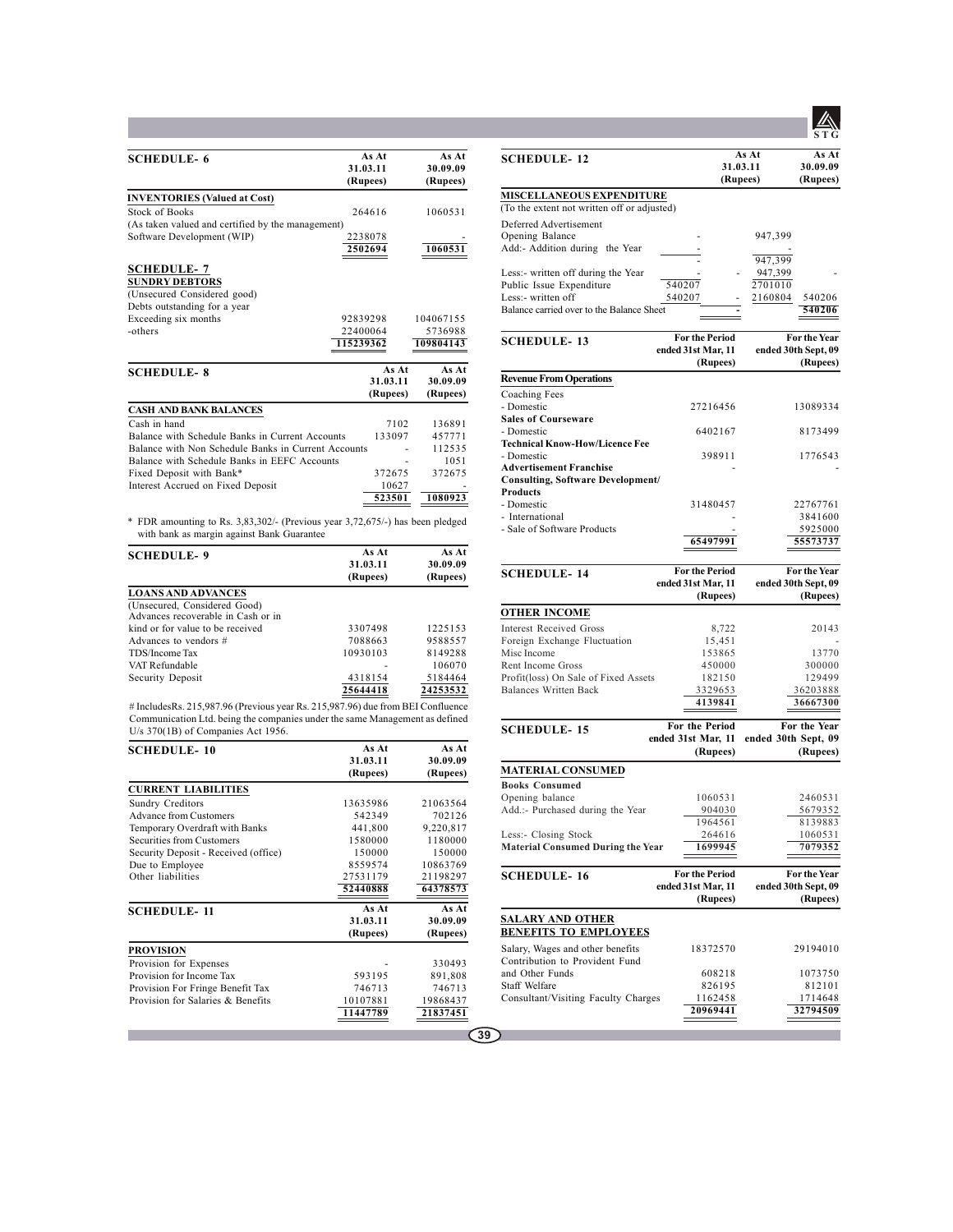| <b>SCHEDULE-17</b>                 | <b>For the Period</b><br>ended 31 Mar, 11 | For the Year<br>ended 30th Sept, 09 |
|------------------------------------|-------------------------------------------|-------------------------------------|
|                                    | (Rupees)                                  | (Rupees)                            |
| <b>ADMINISTRATION AND</b>          |                                           |                                     |
| <b>OTHER EXPENSES</b>              |                                           |                                     |
| Postage Telegram & Courier         | 163183                                    | 118198                              |
| Telephone And Fax                  | 1542644                                   | 1651472                             |
| Books, Journal & Newspapers        | 13091                                     | 17590                               |
| <b>Business Promotion</b>          | 166512                                    | 78997                               |
| Brokerage & Commission             | 105,000                                   |                                     |
| Hire Charges                       | 554887                                    | 880383                              |
| Diesel Expenses                    | 211002                                    | 214955                              |
| Courseware                         |                                           | 68256                               |
| Electricity & Water Exp.           | 1115866                                   | 1436545                             |
| Foreign Exchange Fluctuation       |                                           | 14000                               |
| Freight & Cartage Inward           | 51,358                                    |                                     |
| Filing Fee                         | 46570                                     | 10581                               |
| Insurance Charges                  | 31167                                     | 53866                               |
| Legal And Professional Charges     | 3564214                                   | 4302387                             |
| Penalty on Taxes                   | 10000                                     |                                     |
| Listing Fee                        | 450056                                    | 211514                              |
| Local Conveyance                   | 1486410                                   | 1656622                             |
| Office Maintenance                 | 1402874                                   | 1612620                             |
| Printing & Stationery              | 401974                                    | 407064                              |
| Rent - Office                      | 6814656                                   | 8385001                             |
| Municipal Corporation Charges      |                                           | 224457                              |
| Subscription & Membership Fee      | 501                                       |                                     |
| Repair & Maintenance               | 664600                                    | 708655                              |
| Tender Fees                        | 225                                       | 3250                                |
| Transportation Charges             | 1229297                                   | 682775                              |
| Travelling                         | 1731640                                   | 1475122                             |
| Vehicle Running Expenses           | 49600                                     | 70900                               |
| Seminar & Exhibition Exp.          | 129182                                    | 2360                                |
| Watch & Ward Expenses              | 1278110                                   | 1147248                             |
| Other Expenses                     | 351106                                    | 299355                              |
|                                    | 23565725                                  | 25734173                            |
|                                    | <b>For the Period</b>                     | For the Year                        |
| <b>SCHEDULE-18</b>                 | ended 31st Mar, 11                        | ended 30th Sept, 09                 |
|                                    | (Rupees)                                  | (Rupees)                            |
|                                    |                                           |                                     |
| <b>FINANCIAL CHARGES</b>           |                                           |                                     |
| <b>Bank Charges</b>                | 516449                                    | 344242                              |
| Interest to Bank                   | 310,504                                   |                                     |
| Interest to Others                 | 3191482                                   | 312117                              |
|                                    | 4018434                                   | 656359                              |
| <b>SCHEDULE-19</b>                 | <b>For the Period</b>                     | For the Year                        |
|                                    | ended 31st Mar, 2011                      | ended 30th Sept, 09                 |
|                                    | (Rupees)                                  | (Rupees)                            |
| <b>MISC. EXPENDITURE</b>           |                                           |                                     |
| <b>WRITTEN OFF</b>                 |                                           |                                     |
| Public Issue Expenses Written Off  | 540207                                    | 2160804                             |
| Deferred Advertisement Written Off |                                           | 947399                              |
| Courseware (Work in Progress)      |                                           |                                     |
| Written Off                        | 1127850                                   | 208978                              |
| Software Development W/O           | 3493390                                   |                                     |
|                                    | 5161447                                   | 3317181                             |

### **SCHEDLULE-20**

**SIGNIFICANT ACCOUNTING POLICIES**

**1. BASIS OF PREPARATION OF CONSOLIDATED FINANCIAL STATEMENTS** The Consolidated financial statements have been prepared and presented in accordance with Accounting Standard 21 (AS-21) "Consolidation of Financial Statements" issued by the Institute of Chartered Accountant of India.

**2. PRINCIPLES OF CONSOLIDATION**

The consolidated financial statements comprises the financial statements of Software Technology Group International Ltd. (Parent Company) and all of its subsidiary companies where the parent company has more than one half of the voting power of an enterprise or where the parent company controls the composition of Board of directors or the governing body. The consolidated Financial statements have been prepared on the following basis:

(a) The financial statements of the parent company and its subsidiary companies have been consolidated on a line by line basis by adding together the book

value of like items of assets, liabilities, income and expenses after eliminating intra group balances/ transactions and resulting unrealised profit, arrived on estimated basis. Unrealised losses resulting from Intra group transaction have also been eliminated except to the extent that recoverable value of the related asset is lower than their cost to the group.

- (b) The consolidated financial statements have been prepared using uniform accounting policies for like transactions and other events in similar circumstances and are presented to the extent possible, in the same manner as the company's separate financial statements.
- (c) The excess of cost to the parent company of its investment in the subsidiary over its portion of equity in the Subsidiary at the respective dates on which investment in the subsidiary was made is recognised in the Consolidated Financial Statements as Goodwill. The parent company's portion of equity in the subsidiary is determined on the basis of the book value of assets and liabilities as per the Financial Statements of the subsidiary as on the date of investment and if financial statements of the subsidiary company as on the date of parent company's Investments are not available then the financial statements of that subsidiary company for the immediately preceeding period adjusted for the effect of significant Transactions.
- (d) The excess of parent company's portion in the equity of subsidiary company over the parent Companys' investment in the subsidiary at the respective date on which Investment in subsidiary company was made, is treated as Capital Reserve.
- (e) Minority interest in the net assets of consolidated subsidiaries consist of: (i) The amount of equity attributable to the minorities at the date on which investment in a subsidiary is made, and.
	- (ii) The minorties' share of movements in equity since the date the parentsubsidiary relationship came into existence.
- (f) Minorty interests share of net profit for the year of consolidated subsidiaries is identified and adjusted against the profit after tax of the group.
- (g) Translation of Financial Statement of Foreign Subsidiaries:
	- (i) All the figures of assets, liabilities, revenue and expenses of subsidiary which are stated in relevant foreign currency terms in its separate Financial Statement are converted into Indian rupees at the average exchange rate prevailing as at close of the accounting period, for consolidation purpose.
	- (ii) Net Exchange difference resulting from consolidation are transferred to the Foreign Exchange Reserve on Consolidation.
	- (iii)Contingent liabilities are translated at exchange rates prevailing at the close of accouting period.

#### **3. Basis of Accounting**

The financial statements are prepared in accordance with Indian Generally Accepted Accounting principles ("GAAP") under the historical cost convention on an accrual basis. GAAP comprises mandatory Accounting Standards issued by the Institute of Chartered Accountants of India ("ICAI"), the provisions of the Companies Act, 1956, and guidelines issued by the Securities and Exchange Board of India. Accounting policies have been consistently applied except where a newly issued accounting standard is initially adopted or a revision to an existing accounting standard requires a change in the accounting policy hitherto in use.

The Management evaluates all recently issued or revised accounting standards on an ongoing basis.

### **4. Use of Estimates**

The preparation of the financial statements in conformity with GAAP requires the management to make estimates and assumptions that affect the reported balances of assets and liabilities and disclosures relating to contingent assets and liabilities as at the date of the financial statements and reported amounts of income and expenses during the period. Although these estimates are based upon Management's best knowledge of current events and ections, actuals results could differ from these estimates.

### **5. Valution-Fixed Assets and Inventory**

(a) Fixed assets are normally accounted for on cost basis including the cost of installation where incurred. Expenditure on regular staff, which might be occasionally engaged for installation work, is charged to revenue. (b) Inventory:

- 
- (i) Stock of books are valued at cost based on First-in First-out method. (ii) Softwares under development & intended for sale and not ready for use before the year end, are valued at cost as Software Work-in-Progress.
- **6. Depreciation and Amortisation** (a) Normal Depreciation on all the fixed assets is provided on Straight Line Method
	- at the rates prescribed in schedule -XIV to the Companies Act, 1956. (b) Depreciation on additions/ deletions to Fixed Assets is provided on prorata basis from/to date of addition/deletions.
	- (c) In case of financial year consist of the year less/more than a normal year of 12 months then depreciation is provided for that particular year.
	- (d) In case of courseware/software developed and capitalised , the same is written off over a period of 3 years, considering the estimated economic life of the product.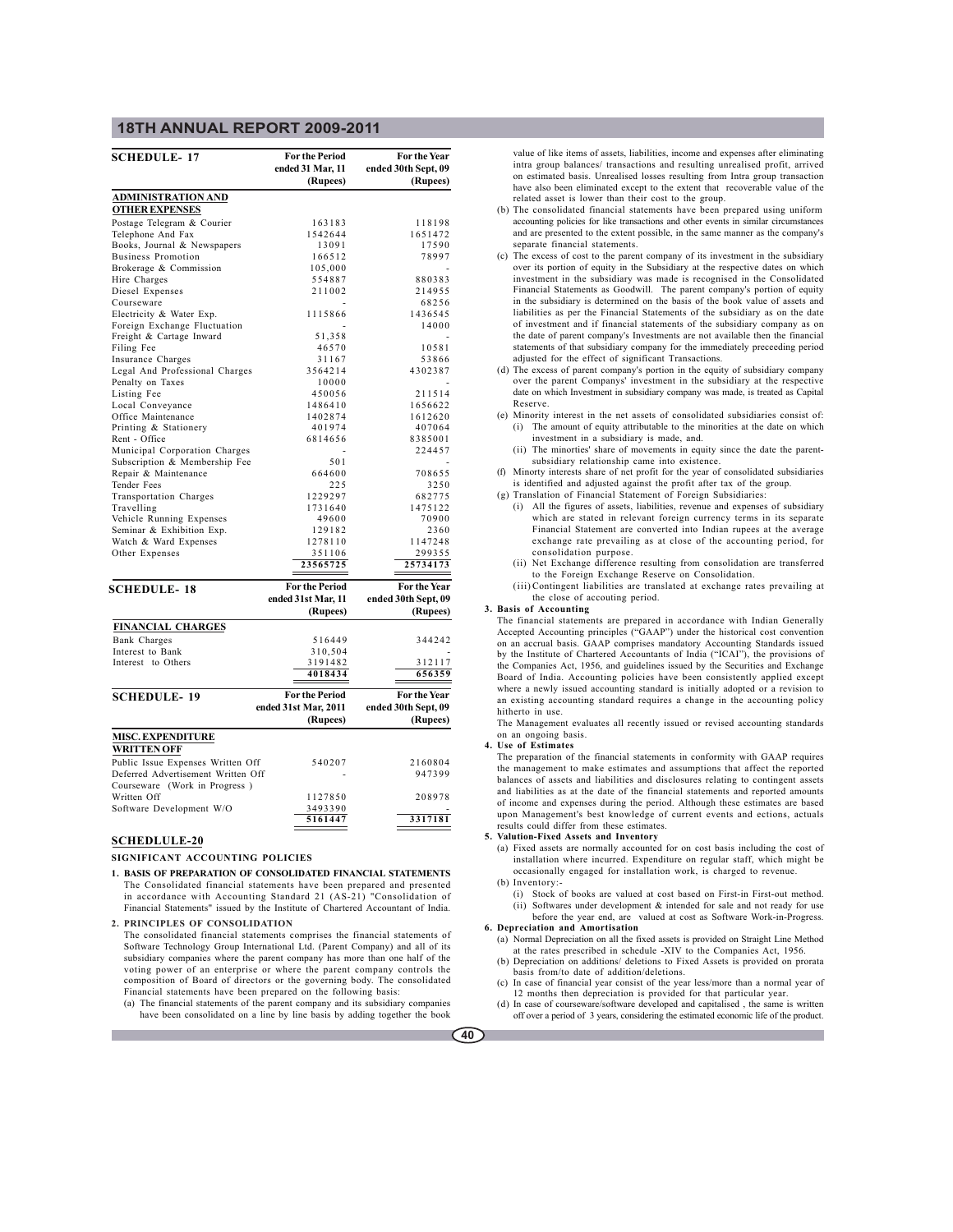

#### **7. Impairment of assets**

The carrying amount of assets are reviewed at each balance sheet date if there is any indication of impairment based on internal/external factors.

An imparment loss is recognised wherever the carrying amount of an asset exceeds its recoverable amount. The recoverable amount is the greater of the asset's net selling price and value in use. **8. Investments**

Long-term Investments, are valued at their acquisition cost. Any decline in the value of said investment other than the temporary decline is recognised and charged to Profit & Loss Account.

### **9. Revenue Recognition**

- a. (i) In case of own centres income from coaching fee is recognised to the extent of course/programme delievered to students. Income from courseware is recognised on the basis of courseware supplied to the students/clients.
	- (ii) In Case of domestic licence centres, the income is recognised on the basis of collections received from licencee against course fee.
	- Income from courseware is recognised on the basis of courseware supplied to the licence centre.
- b. Income from Technical Know How/ Licence Fees are recognised on the basis of Agreement/MOU entered subject to realisation of the income.<br>c. In respect of Software Development/Products and Consultancy activities, the reve
- adopting percentage completion method wherever required.

### **10. Public Issue Expenses and Pre-Operative Expenses**

- Public issue expenditure and pre-operative expenses incurred on further issue of Share Capital are written off over a period of ten years on prorata basis.
- **11. Foreign Currency Transactions** Transactions in foreign currency are booked at pre-determined rate and all monetary assets and liabilities in foreign currency are restated at the year end. Gain / Loss arising out of fluctuations on realisation / payment or restatement , except those identifiable to acquisition of fixed assets & Investment are charged / credited to Profit & Loss Account.

#### **12. Employees' /Retirement Benefits**

- a. All employees of the Company are entitled to receive benefits under the Provident Fund, which is a defined contribution plan.
- b. In addition, some employees of the Company are covered under the employees' state insurance schemes
- The Company's contributions to above schemes are expensed in the Profit and Loss Account.

### d. Liability on account of Gratuity and Leave Encashment of Employees is provided on the actuarial Valuation.

**13. Taxation**

Income tax expenses are accrued in accordance with Accounting Standard -22 "Accounting for Taxes on Income, issued by The Institute of Chartered Accountants of India, which includes current taxes and deferred taxes. Deferred income tax reflects the impact of current year timing difference between taxable income and accounting income for the year and reversal of timing differences of earlier years. Deferred tax assets are recognised only to extent, there is a reasonable certainty that sufficient future<br>taxable income will be available. Such Defe recognising the change in the value of each such deferred tax Asset and Liability.

#### **14. Borrowing Cost**

Interest and other costs in connection with the borrowing of funds to the extent related/attributed to the acquisition/ construction of qualifying fixed assets assets are capitalized upto the date when such assets are ready for its intended use and other borrowing costs are charged to Profit & Loss Account.

### **15. Provison and Contingencies**

The Company creates a provision when there is a present obligation as a result of past events that probably requires an outflow of resources and a reliable estimate can be made of the amount of obligation. A disclosure for a Contingent Liability is made when there is a possible obligation that probably will not require an outflow of resources or where a reliable estimate of the obligation can not be made. Theses are reviewed at each balance sheet date and adjusted to reflect the current best estimates.

#### **16. Earning per Share**

Basic earning per share (EPS) is calculated by dividing the net profit after tax for the year (including the post-tax effect of extraordinary items, if any) attributable to equity shareholders by the weighted average number of equity shares outstanding during the period.

For the purpose of calculating diluted earnings per share, the net profit or loss for the period attributable to equity shareholders by the weighted average number of equity shares outstanding during the period are adjusted for the effects of all dilutive potential equity shares.

### **17. Cash Flow Statement**

Cash flows are reported using the indirect method, whereby profit before tax is adjusted for the effects of transactions of a non-cash nature and any deferrals or accruals of past or future cash receipts or payments.

The cash flows from regular revenue generating, financing, and investing activities of the company are segregated.

## **SCHEDLULE-21**

## **NOTES FORMING PART OF ACCOUNTS**

1. The List of Subsidiary Companies Considered in Consolidated Financial Statements is as under :

| Name of the Subsidiary Company                                                                                                                             | Country of<br>Incorporation | Parent Company's<br>holding in Subsidiary<br>As at 31-03-2011 | <b>Financial Year</b><br>ended on |
|------------------------------------------------------------------------------------------------------------------------------------------------------------|-----------------------------|---------------------------------------------------------------|-----------------------------------|
| Software Technology Group Inc.                                                                                                                             | USA                         | 60% Subsidiary                                                | 31.03.2011                        |
| 2. a) The financial Statements of Parent Company and its subsidiaries considered for the purpose of consolidation consists of Following accounting year :- |                             |                                                               |                                   |

| Name of the Company | <b>Current Period</b> | <b>Previous Year</b> |
|---------------------|-----------------------|----------------------|
|                     |                       |                      |

Software Technology Group Inc.(subsidiary company) from 01/10/09 to 31/03/11 From 01.10.08 to 30.09.09

b) The Financial Statements of the above foreign Subsdiary Company has been audited by the other Auditor instead of their Local Auditors.<br>3. (a) In the opinion of the Management, Investments, Current Assets and Loans and A

equal to the amount at which they are stated in the Balance Sheet and the provisions for all known liabilities have been made and are adequate. (b) Based on review of Loan & Advances, Creditors and due to employees, old balances amounting to Rs. 33,29,653/- (Previous Year 3,62,03,888/-) have been

written back and debit balance amounting to Rs. 24,714/- have been written off.

(c) Balances of Debtors, Creditors,Various Parties, Loan & Advance and some bank are subject to confirmation and / or reconciliation

- (d) The shareholders of the Company have appointed M/s Baweja & Kaul, Chartered Accountants as a New Statutory Auditors of the Company in the extra- ordinary General Meeting of the company held on 27.01.2011 in place of M/s Jain Singhal & Associates who had resigned as Statutory Auditor of the Company
- (e) The provision for taxation/deferred tax has been made in accordance with Accounting Standard 22 "Accounting for Taxes on Income" issued by ICAI in view of brought forward losses and Depreciation, no provision for Income Tax is required.
- (f) The other liabilities appearing in the balancesheet as part of current liabilities includes an amount of Rs.2,33,98,088/- which represents various statutory dues payable by the company to the extent of principal amount only. No provision for interest on delayed payments has been made.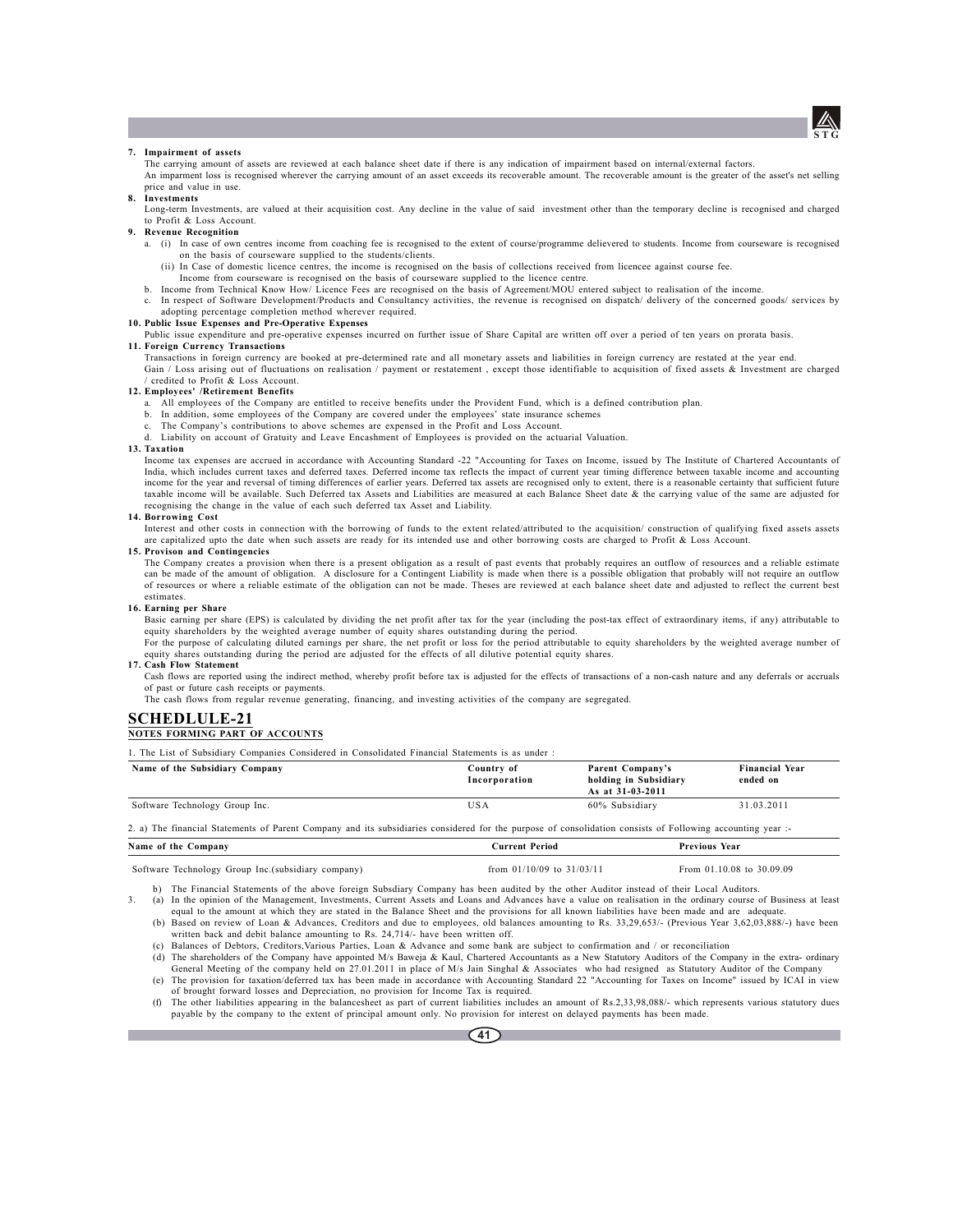- (g) As per management there are no assest which needs to be impaired at the year end.
- (h) The Registrar of companies, NCT of Delhi & Haryana, New Delhi has granted permission for extension of financial year for 18 months u/s 210(4) of the companies act, 1956. Therefore, current financial year is for the per
- (i) The previous year's figures are of twelve months and the current cumulative period figures are of eighteen months and are therefore not comparable.
- (j) In the opinion of management debtors of Rs. 2,24,00,064 outstanding for more than 6 months are good and recoverable.
- (k) As per the certification received from our R & T Agent that partly paid up shares have been decreased from 3,300 to 2,900. Transaction has been accounted by debiting bank charges, pending reconcilation
- (l) Provision for employee retirement benefits is provided on actuarial valution.

1. Details of provision of Gratuity on acturial valuation. As per Accounting Standard 15 "Employee benefits', the disclosures as defined in the Accounting Standard are given below:

|                                                                                   | As at         |
|-----------------------------------------------------------------------------------|---------------|
| Date                                                                              | 31.03.2011    |
| Present value of the obligation at the end of the period                          | 782392        |
| Fair value of plan assets at end of period                                        |               |
| Net liability/(asset) recognized in Balance Sheet and related analysis            | 782392        |
| Funded Status                                                                     | (782, 392.00) |
| Summary of membership data at the date of valuation and statistics based thereon: |               |
|                                                                                   | As atl        |

| Date                                                | 31.03.2011 |
|-----------------------------------------------------|------------|
| Number of employees                                 | 8          |
| Total monthly salary                                | 137400     |
| Average Past Service (Years)                        | 11.7       |
| Average remaining working lives of employees(Years) | 11.8       |
| Average Age(Years)                                  | 46.2       |

The assumptions employed for the calculations are tabulated:

|                             | From                                           |
|-----------------------------|------------------------------------------------|
| Period                      | 01.10.09 to $31.03.11$                         |
| Discount rate               | 8.25 $%$ per annum                             |
| Salary Growth Rate          | $5.00 \%$ per annum                            |
| Mortality                   | LIC 94-96 Ultimate                             |
| Expected rate of return     |                                                |
| Withdrawal rate (Per Annum) | 2.00% p.a. $(18 \text{ to } 58 \text{ Years})$ |

| Benefits valued: |  |
|------------------|--|
|                  |  |

|                                                   | From                                                                   |
|---------------------------------------------------|------------------------------------------------------------------------|
| Period                                            | $01.10.09$ to $31.03.11$                                               |
| Normal Retirement Age                             | 58 Years                                                               |
| Salary                                            | Terminal Basic Salary (Excluding all other Allowances and Perquisites) |
| Vesting Period                                    | 5 Years of service                                                     |
| Benefits on Normal Retirement                     | 15/26 * Salary * Number of completed Years of Service                  |
| Benefit on early exit due to death and disability | As above except that no vesting conditions apply.                      |
| Limit                                             | 1000000                                                                |

2. Details of provision of Leave Encashment on actuarial valuation.

|                                                                        | As at l     |
|------------------------------------------------------------------------|-------------|
| Date                                                                   | 31.03.2011  |
| Present value of the obligation at the end of the period               | 81619       |
| Fair value of plan assets at end of period                             |             |
| Net liability/(asset) recognized in Balance Sheet and related analysis | 81619       |
| Funded Status                                                          | (81,619.00) |

Summary of membership data at the date of valuation and statistics based thereon:

|                                                      | As at      |
|------------------------------------------------------|------------|
| Date                                                 | 31.03.2011 |
| Number of employees                                  | 13         |
| Total monthly salary                                 | 163600     |
| Average Past Service (Years)                         | 9.1        |
| Average remaining working lives of employees (Years) | 14.5       |
| Average Age(Years)                                   | 43.5       |

The assumptions employed for the calculations are tabulated:

|                             | <b>From</b>                 |
|-----------------------------|-----------------------------|
| Period                      | $01.10.09$ to $31.03.11$    |
| Discount rate               | $8.25 \%$ per annum         |
| Salary Growth Rate          | $5.00\%$ per annum          |
| Mortality                   | LIC 94-96 Ultimate          |
| Expected rate of return     | $^{\circ}$                  |
| Withdrawal rate (Per Annum) | 2.00% p.a. (18 to 58 Years) |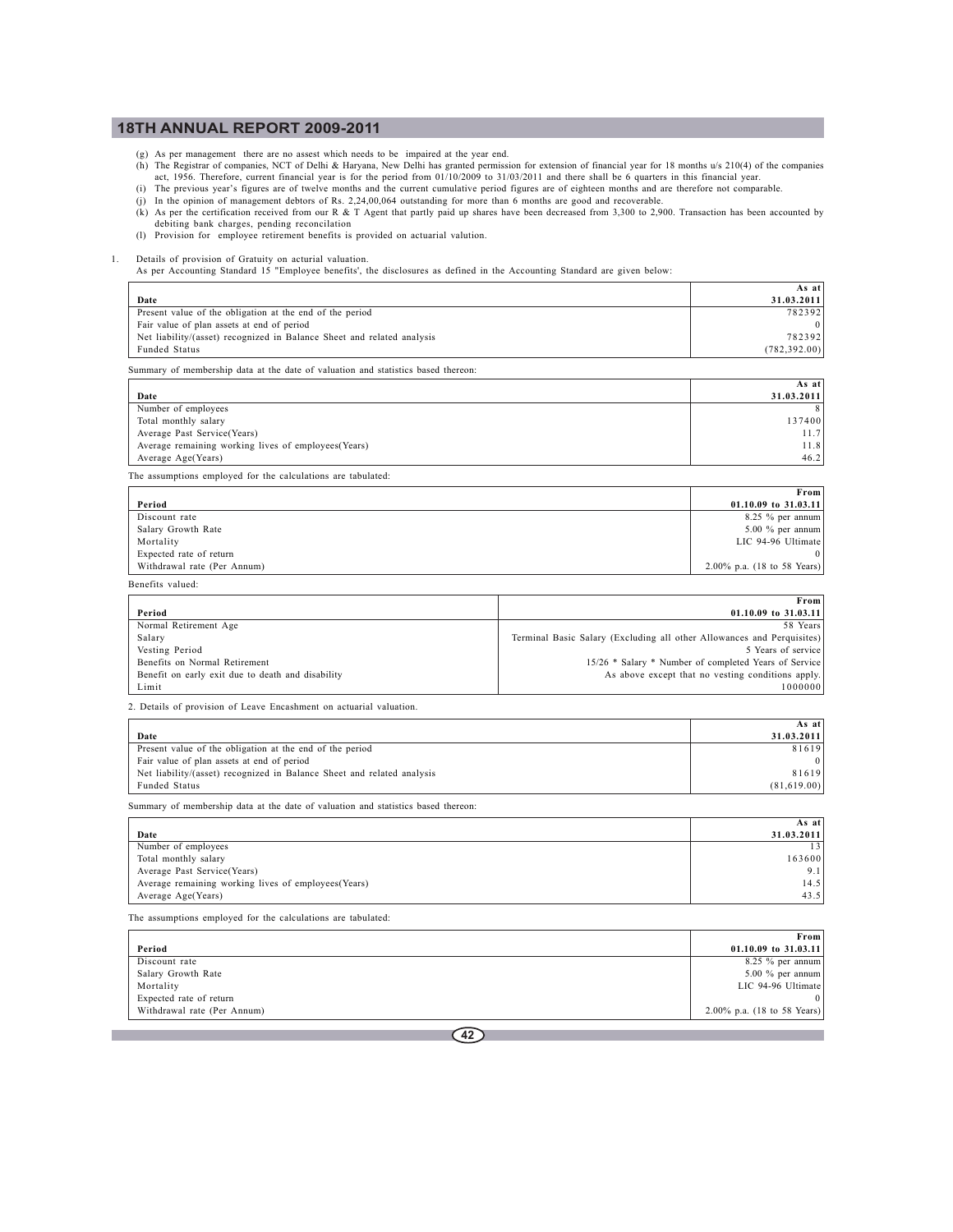

| Benefits valued:              |                                              |
|-------------------------------|----------------------------------------------|
| Normal Retirement Age         | 58 Years                                     |
| Salary                        | As per rules of the company                  |
| Benefits on Normal Retirement | 1/22 * Salary * Number of encashable leaves. |
| Benefit on early exit         | As above, subject to rules of the company.   |
| Benefit on death              | As above, subject to rules of the company.   |

Company has adopted this policy of valuation of employees befifits year ended on 31.3.2011, hence previous year figures are not available. No additional provision is required to be made as per valuation report of actuarial for the year ended 31.03.2011

| 4. Contingent Liabilities not provided for in respect of:-                       | As At<br>31.03.11   | <b>As At</b><br>30.09.09 |
|----------------------------------------------------------------------------------|---------------------|--------------------------|
| (i) Guarantees issued by Banker on behalf of                                     |                     |                          |
| the company                                                                      | 416,698             | 2,053,298                |
| (ii) Additional demands raised by the Income Tax Dept.<br>which are under Appeal | 33, 13, 732         | 33, 13, 732              |
| (iii)Legal disputes                                                              | 6,454,380           | 54, 57, 360              |
|                                                                                  |                     | (Amount in Rs)           |
|                                                                                  | <b>Period Ended</b> | <b>Year Ended</b>        |
| 5. Payments to Directors                                                         | 31.03.11            | 30.09.09                 |
|                                                                                  | (Rupees)            | (Rupees)                 |
| Sitting Fee                                                                      |                     |                          |
|                                                                                  |                     |                          |
|                                                                                  |                     |                          |
|                                                                                  |                     | (Amount in Rs)           |
|                                                                                  | <b>Period Ended</b> | <b>Year Ended</b>        |
| 6. Prior Period income & expenses debited to Profit & Loss Account               | 31.03.11            | 30.09.09                 |
| <b>INCOME</b>                                                                    |                     |                          |
| Interest                                                                         | 1,905               |                          |
|                                                                                  | 1,905               |                          |
|                                                                                  |                     | (Amount in Rs)           |
|                                                                                  | <b>Period Ended</b> | <b>Year Ended</b>        |
| <b>EXPENDITURE</b>                                                               | 31.03.11            | 30.09.09                 |
| Courier Expenses                                                                 | 2,392               |                          |
| Consultancy Charges                                                              |                     | 60,000                   |
| Cell Phone Expenses                                                              | 424                 | 3,967                    |
| Local Conveyance                                                                 | 4,655<br>7,471      | 67,217                   |
|                                                                                  |                     |                          |

7. In opinion of the Board, Current Assets, Loans and Advances have a value on realisation in the ordinary course of Business at least equal to the amount at which they are stated in the Balance Sheet and the provisions fo

### **8. DEFERRED TAXATION**

a) In case of foreign subsidiary companies accounting standard -22 has not been adopted for accounting on taxation.

b) In accordance with the Accounting Standard - 22 regarding accounting for "Taxes on Income" issued by " The Institute of Chartered Accountants of India" the comulative tax effect of significant timing differences, the resulted deffered tax assets and liabilities and description of items thereof that creates these differences are as follows:

|                                       |           | Deffered Tax<br>Assets(Liability)<br>As at<br>31.03.11 | <b>Current Year</b><br>(Charge) /Credit | <b>Deffered Tax</b><br>Assets(Liability)<br>As at<br>30.09.09 |
|---------------------------------------|-----------|--------------------------------------------------------|-----------------------------------------|---------------------------------------------------------------|
| Deferred Tax Assets                   |           |                                                        |                                         |                                                               |
| - Unabsorbed Losses/Depreciation      |           | 150,087,433                                            | 34,716                                  | 150,052,717                                                   |
| - Others                              |           | 2.208.408                                              | 59,569                                  | 2,148,839                                                     |
|                                       | Total A   | 152.295.841                                            | 94.285                                  | 152.201.556                                                   |
| Deferred Tax Liabilities              |           |                                                        |                                         |                                                               |
| - Depreciation differences            |           | (1,519,421)                                            | 1,512,142                               | (3,031,563)                                                   |
| - Others Amortisations                |           | (8.968.746)                                            | (2.933.464)                             | (6,035,282)                                                   |
|                                       | Total B   | (10, 488, 167)                                         | (1, 421, 322)                           | (9,066,845)                                                   |
| Net Deferred tax assets (Liabilities) | $(A - B)$ | 141,807,674                                            | (1,327,037)                             | 143, 134, 712                                                 |

In the opinion of the Management, there would be sufficient future taxable income, against which above Deferred Tax Assets on Account of unabsorbed losses/depreciation can be realised.

9. Additional information pursuant to the provisions of Para 4, 4A, 4C, and 4D of Part-II of Schedule VI to the Companies Act, 1956 to the extent applicable.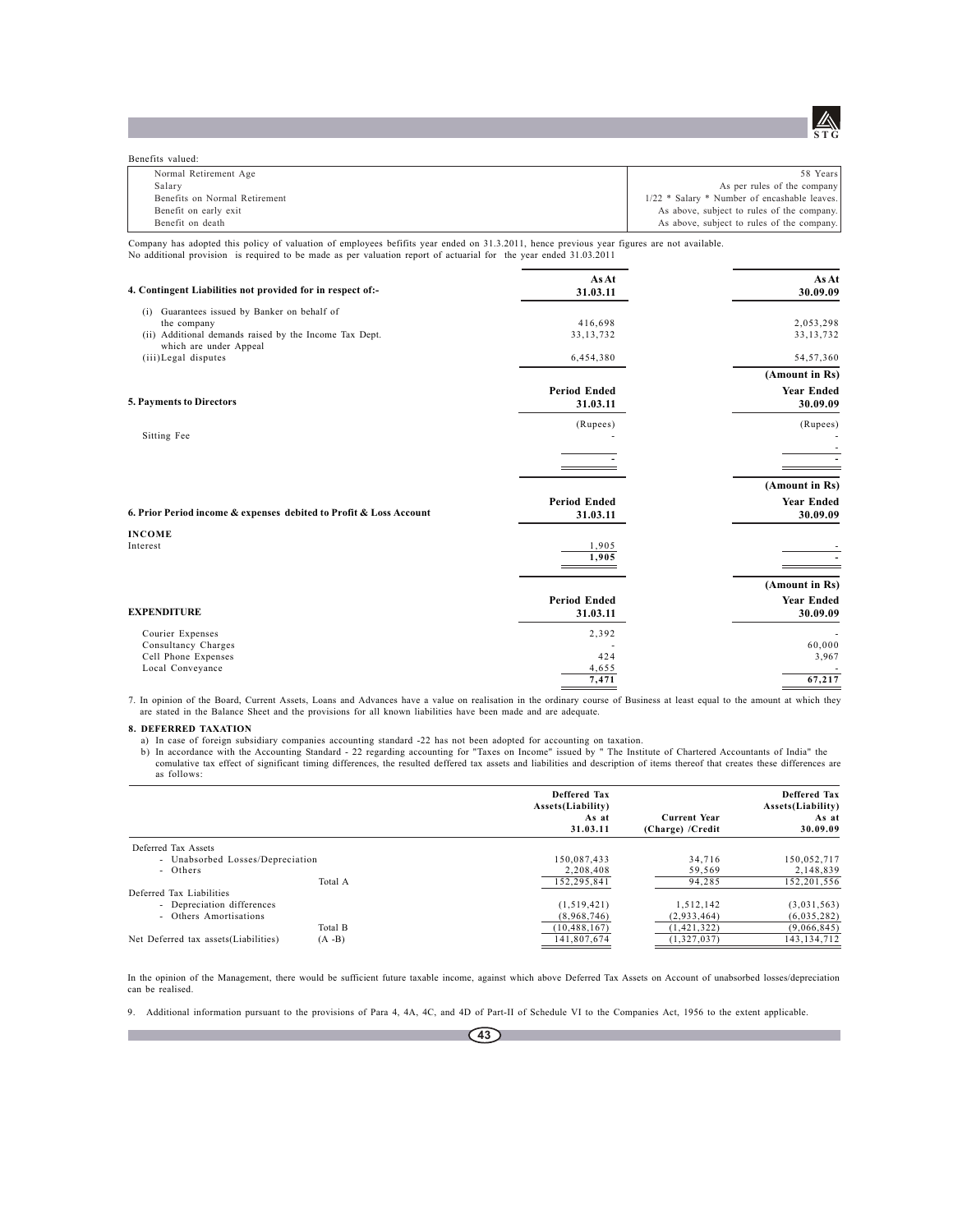|                                                     |      |                                                |       | (Amount in Rs)                        |
|-----------------------------------------------------|------|------------------------------------------------|-------|---------------------------------------|
| A.) Stock Statement: Printed Material               | QTY  | <b>Period Ended</b><br>31.03.11<br>Value (RS.) | QTY   | Year Ended<br>30.09.09<br>Value (RS.) |
| Purchase                                            | 5060 | 904,030                                        | 20154 | 5,679,353                             |
| Sales / Distribution to Students                    | 7305 | 1,699,945                                      | 28828 | 7,079,353                             |
| Opening Stock.                                      | 3729 | 1,060,531                                      | 12403 | 2,460,531                             |
| Closing Stock                                       | 1484 | 264,616                                        | 3729  | 1,060,531                             |
| B. Expenditure in Foreign Currency on Accrual Basis |      | <b>Period Ended</b><br>31.03.11                |       | <b>Year Ended</b><br>30.09.09         |
| - Other than professional                           |      |                                                |       |                                       |
| C. Earnings in Foreign Currency on Accrual Basis    |      | <b>Period Ended</b><br>31.03.11                |       | <b>Year Ended</b><br>30.09.09         |
| - Coaching fees                                     |      | 24,792.00<br>24,792.00                         |       |                                       |

10. Auditors Remuneration, as included in "Legal & Professional Charges" under Schedule No. "19" is as under :-

|                        | <b>Period Ended</b><br>31.03.11 | Year Ended<br>30.09.09 |  |
|------------------------|---------------------------------|------------------------|--|
|                        |                                 |                        |  |
| Audit Fee              | 350000                          | 150000                 |  |
| Tax Audit Fee          | 125000                          | 50000                  |  |
| Certification Fee      | 85000                           | 100000                 |  |
| Out Of Pocket Expenses | 34700                           | $\sim$                 |  |
|                        | 594700                          | 300000                 |  |

11. As per information available with the Management, the dues payable to enterprises covered under "The Micro, small and Medium Enterprises Development Act, 2006" as at 31.03.2011 is Rs. Nil.

12. Previous year figures have been regrouped/reclassified, wherever necessary. 13. Related Parties Disclosures

(A) Names of related parties and description of relationship:

1. Individuals having control or Mr.Y.C.Vaidya

Significant influence

- 2. Key Management Personnel and their relatives
- 3. Enterprises over which person (1) Associated Teckno Plastic Pvt. Ltd., New Delhi under above items A (2) & A (3) have (2) Crescent Software Solution Pvt. Ltd.- New Delhi significant influence (Under the process of strking off u/s 560 of Companies Act, 1956.)
- Mr.Y.C.Vaidya<br>Mr.Arjun Raman Mr.Anil Raman

- 
- (3) DNA Lab & Research (P) Ltd. New Delhi (Under the process of strking off u/s 560 of Companies Act, 1956.) (4) Y.P.Associates Pvt. Ltd. New Delhi
- 
- (5) Vaidya Associates Pvt. Ltd. New Delhi
- 
- (6) BEI Confluence Communication Ltd. New Delhi (7) Bay Resources and Technology Corporation, USA

(B) Details of Transaction relating to persons referred to in item (A) above during the year ended 31st March, 2011

| Particulars of transaction           | Individuals having<br>control or significant<br>influence and<br>their relatives | Key management<br>personnel<br>and<br>their relatives | Enterprises over which person<br>under above items A (1) $&$<br>A (2) have significant<br>influence |
|--------------------------------------|----------------------------------------------------------------------------------|-------------------------------------------------------|-----------------------------------------------------------------------------------------------------|
| 1. Receiving of services             |                                                                                  |                                                       |                                                                                                     |
| 2. Providing of Services             | $\left( -\right)$                                                                | $(\cdot)$<br>$(-)$                                    | $(-)$                                                                                               |
| Reimbursement of expenses<br>3.      | $(-)$                                                                            |                                                       | $(-)$                                                                                               |
| 4. Rent/Hire charges                 | $(\text{-})$                                                                     | $(-)$                                                 | $(-)$                                                                                               |
| 5. Remuneration paid/Setting Fee     | $(-)$                                                                            | $(-)$                                                 | $(-)$                                                                                               |
| Provision for doubtful debts<br>6.   | $(-)$<br>$(\text{-})$                                                            | $(-)$<br>$(\cdot)$                                    | $(-)$<br>$(-)$                                                                                      |
| Interest Accrued/ Paid               |                                                                                  |                                                       |                                                                                                     |
| Loans received during the Year<br>8. | $(-)$<br>40,945,720<br>(5, 144, 060)                                             | $(-)$<br>$(-)$                                        | $(-)$<br>1,089,048<br>(8,275,000)                                                                   |
|                                      | 44                                                                               |                                                       |                                                                                                     |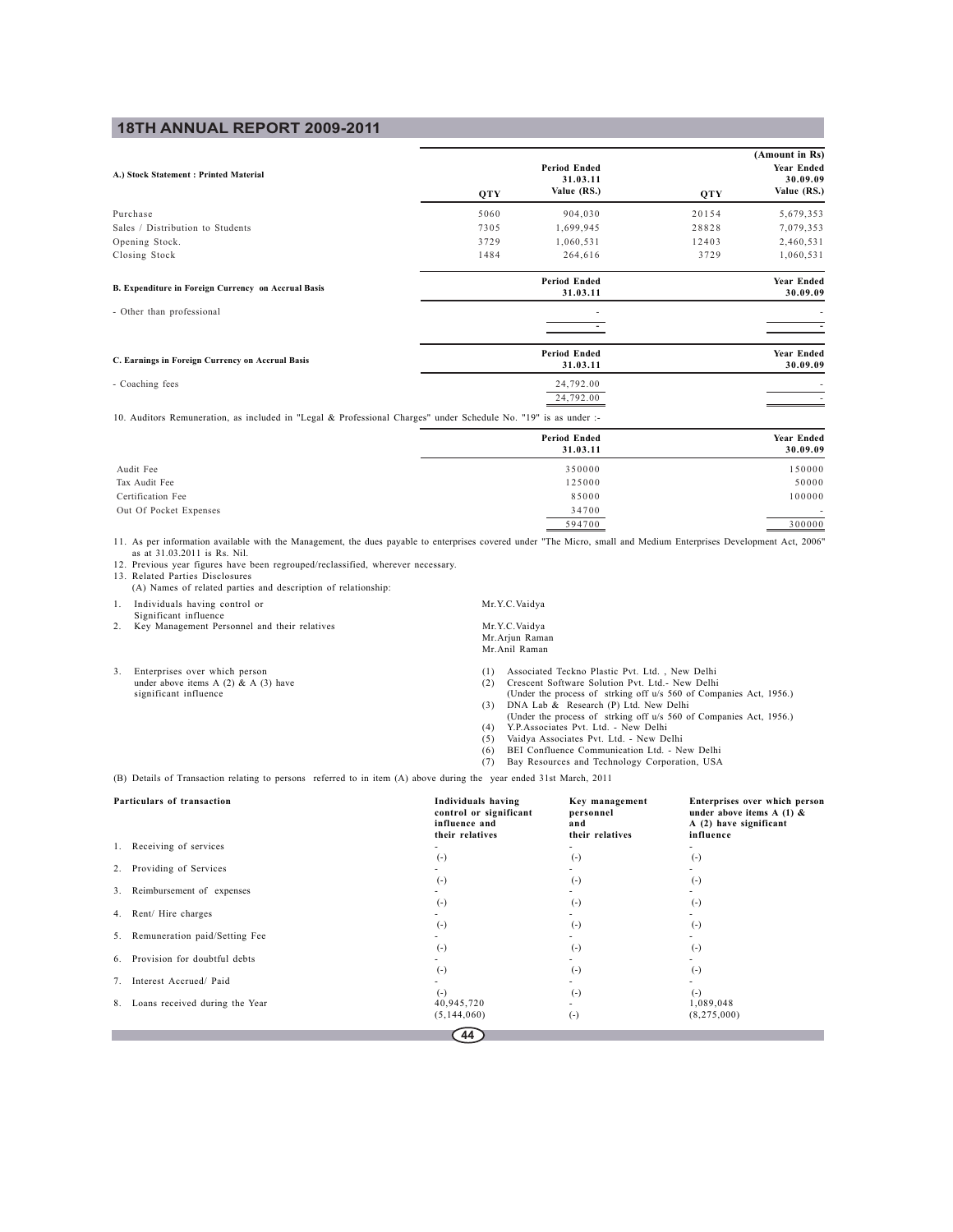

| Particulars of transaction                              | Individuals having<br>control or significant<br>influence and<br>their relatives | Key management<br>personnel<br>and<br>their relatives | Enterprises over which person<br>under above items A $(1)$ &<br>A (2) have significant<br>influence |
|---------------------------------------------------------|----------------------------------------------------------------------------------|-------------------------------------------------------|-----------------------------------------------------------------------------------------------------|
| 9. Loans repaid during the Year                         | 23,267,500                                                                       | -                                                     | 2.000                                                                                               |
|                                                         | (915, 230)                                                                       | $(-)$                                                 | (1,000,000)                                                                                         |
| 10. Outstanding balance included in Current Asstes      |                                                                                  | -                                                     | 59,350,234                                                                                          |
|                                                         | (-)                                                                              | $(-)$                                                 | (63,601,835)                                                                                        |
| 11. Outstanding balance included in Current Liabilities |                                                                                  | -                                                     |                                                                                                     |
|                                                         | ( – )                                                                            | $(-)$                                                 | $(-)$                                                                                               |
| 12. Loan amount/advances dues as at the end of the year | 107,971,206                                                                      | $\blacksquare$                                        | 75.983.341                                                                                          |
|                                                         | (93.674.590)                                                                     | $(-)$                                                 | (76, 351, 214)                                                                                      |

### **14. Segment Reporting**

(i) Segment Information has been prepared in confirmity with accounting policies adopted in preparation and presentation of Consolidated financial statements of

the company.<br>
(ii) The Parent Company and its subsidiary Companies have disclosed business segment as primary segment. The segment has been identified taking into account<br>
the nature of services, the different risks and re

(iv) Segment revenue, Segment results, Segment assets, Segment liabilities includes respective amounts indentfiable to each. Segment and also includes amounts allocated on reasonable basis. The expenses which are not attributable to or allocated on reasonable basis to business segment are shown as unallocated corporate expenses.<br>(v) Assets and Liabilities that can not be allocat

| Particulars                                                   | <b>Training</b>                                  | <b>Products and Consulting</b>               | Consolidated                                |
|---------------------------------------------------------------|--------------------------------------------------|----------------------------------------------|---------------------------------------------|
| Revenue<br>External Revenue from operation<br>Other Income    | 34,017,534<br>(23,039,375)<br>3,344,024          | 31,480,457<br>(32, 534, 361)<br>40,000       | 65,497,991<br>(55, 573, 736)<br>3,384,024   |
| Provision Written Back                                        | (22,116,056)                                     | (7, 336, 177)                                | (29, 452, 233)                              |
| Intersegment Revenue<br>Segment Revenue                       | (nil)<br>37,361,558                              | (nil)<br>31,520,457                          | (nil)<br>68,882,015                         |
| <b>RESULTS</b><br>Segment Result                              | (45, 155, 431)<br>3,305,668<br>$\{(7,710,791)\}$ | (39,870,538)<br>16,646,635<br>(14, 157, 931) | (85,025,969)<br>19,952,303<br>(6, 447, 140) |
| [Profit/(Loss)]<br><b>Unallocated Corporate Expenses</b>      |                                                  |                                              | (13, 408, 517)<br>${(11, 254, 941)}$        |
| operating profit                                              |                                                  |                                              | 6,543,786<br>$\{(4,807,801)\}$              |
| Financial Charges                                             |                                                  |                                              | (4,018,435)<br>$\{(656,360)\}$              |
| Unallocated Other Income                                      |                                                  |                                              | 755,817<br>(7, 215, 067)                    |
| Net Profit/(Loss) for the year before Tax                     |                                                  |                                              | 3,281,167<br>(1,750,906)                    |
| Less : Provision for Taxation<br>Fringe Benefit Tax           |                                                  |                                              | $\{(161, 563)\}$                            |
| Wealth Tax                                                    |                                                  |                                              |                                             |
| Current Income Tax                                            |                                                  |                                              |                                             |
| Income Tax                                                    |                                                  |                                              | $\{(0)\}\$                                  |
| Deferred Income Tax                                           |                                                  |                                              | $\{(891,808)\}$<br>(1,327,037)              |
| Excess/(short) provision for earlier year                     |                                                  |                                              | ${(2,807,490)}$                             |
| Net Profit/(loss) after taxation                              |                                                  |                                              | $(-)$<br>1,954,130                          |
| Other Information<br>Assets                                   |                                                  |                                              | $\{(2,109,955)\}\$                          |
| Segment Assets                                                | 39,455,414<br>(57,037,988)                       | 132,676,580<br>(122, 896, 170)               | 172,131,994<br>(179, 934, 158)              |
| unallocated corporate Assets                                  |                                                  |                                              | 2,266,987<br>(4,316,976)                    |
| Total                                                         |                                                  |                                              | 174,398,981<br>(184, 251, 134)              |
| Liabilities<br><b>Segment Liabilities</b>                     | 36,032,044<br>(57, 586, 556)                     | 17,554,055<br>(22,318,077)                   | 53,586,099<br>(79,904,633)                  |
| unallocated corporate liabilities                             |                                                  |                                              | 10,302,578<br>(6,311,391)                   |
| Total                                                         |                                                  |                                              | 63,888,677<br>(86, 216, 024)                |
| Capital Expenditure during the year<br>- Fixed Assets         | 2,239,813<br>(396, 726)                          |                                              | 2,239,813<br>(396, 726)                     |
| - Expenditure incurred for<br>Courseware/Software development | 49,500<br>(nil)                                  | (nil)                                        | 49.500<br>(nil)                             |
| - Deferred Advertisement                                      | (nil)                                            | (nil)                                        | (nil)                                       |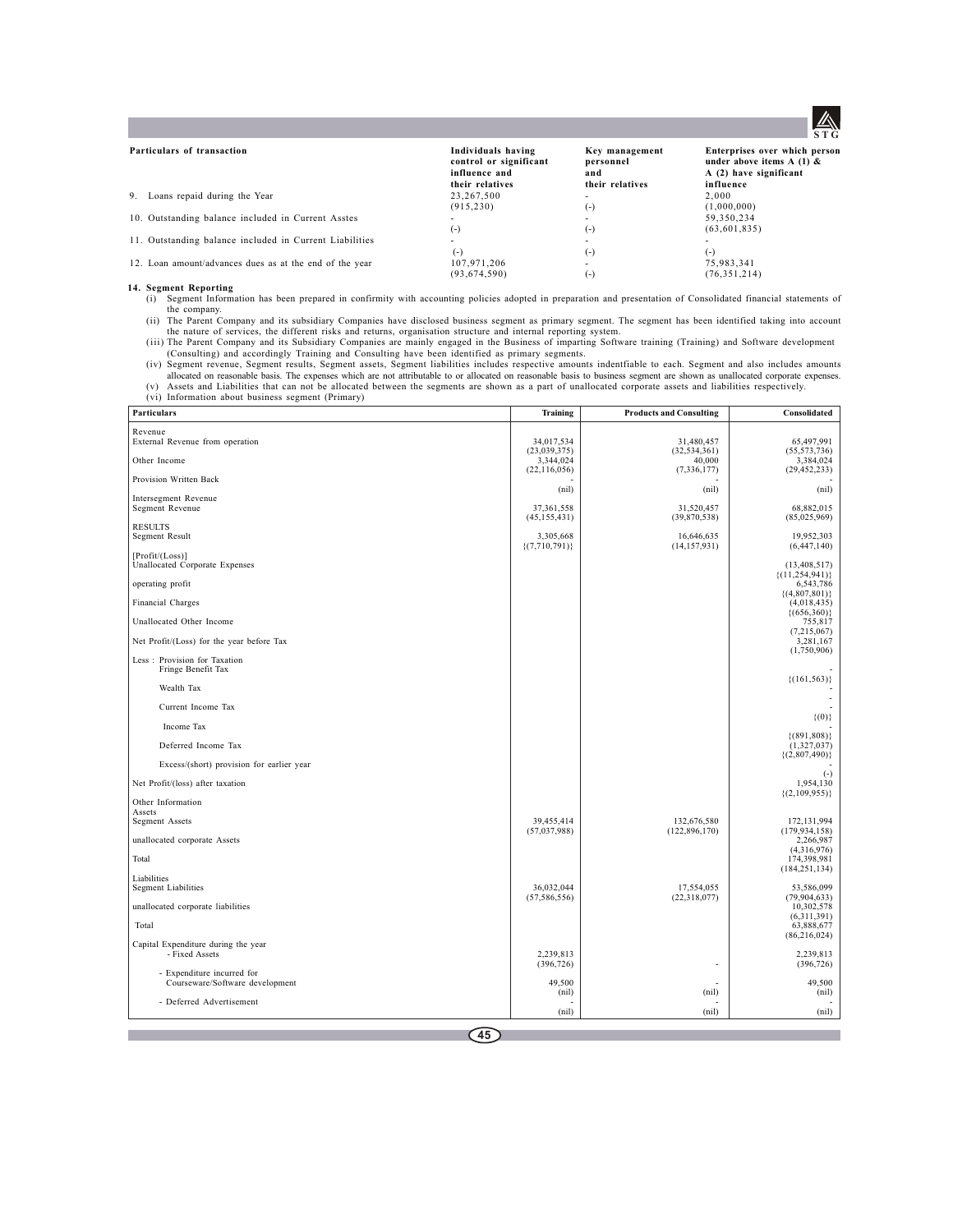| <b>Particulars</b>                       | Training      | <b>Products and Consulting</b> | Consolidated                  |
|------------------------------------------|---------------|--------------------------------|-------------------------------|
| Depreciation during the year             | 6,843,934     | 1,356,478                      | 8,200,412                     |
|                                          | (4,466,543)   | (1,084,029)                    | (5,550,572)                   |
| Unallocated Depreciation during the year |               |                                | 118,308<br>(84, 520)          |
| Amortisation during the year             | 4,621,240     | $\overline{\phantom{a}}$       | 4,621,240                     |
|                                          | (1, 156, 377) | $\overline{\phantom{a}}$       | (1,156,377)                   |
| Total Assets Excludes:                   |               |                                |                               |
| Advance Tax/TDS/Demand                   |               |                                | 10,930,103                    |
| Net Deferred Tax Assets                  |               |                                | (8, 255, 358)<br>141,807,674  |
|                                          |               |                                | (143, 134, 712)               |
| Total Liabilities Excludes:              |               |                                |                               |
| Secured Loans                            |               |                                | 949,896                       |
| Unsecured Loans                          |               |                                | (22, 864, 854)<br>223,114,686 |
|                                          |               |                                | (188, 710, 599)               |
| Provision for Taxation                   |               |                                |                               |
|                                          |               |                                |                               |

**Note :- Previous year figures are given in bracket.**

**PLACE : Gurgaon DATED : 28.05.2011**

**The State** 

 **(vii) Information about Geographical Segment ( Secondary ) A. Sales revenues by geographic markets**

|                                                                                                                              |            | Amounts in Rs.<br>For the Period<br>ended 31.03.11 | Amounts in Rs.<br>For the Year<br>ended 30.09.09                                                      |
|------------------------------------------------------------------------------------------------------------------------------|------------|----------------------------------------------------|-------------------------------------------------------------------------------------------------------|
| India<br><b>USA</b><br>Others                                                                                                |            | 65,497,991                                         | 51,732,137<br>3,841,600                                                                               |
| Total                                                                                                                        |            | 65,497,991                                         | 55, 573, 737                                                                                          |
| <b>B.</b> Analysis of assets by Geography                                                                                    |            |                                                    |                                                                                                       |
|                                                                                                                              |            | Amounts in Rs.                                     | Amounts in Rs.                                                                                        |
|                                                                                                                              |            | For the Period                                     | For the Year                                                                                          |
|                                                                                                                              |            | ended 31.03.11                                     | ended 30.09.09                                                                                        |
| India                                                                                                                        |            | 83,477,595                                         | 86,148,861                                                                                            |
| <b>USA</b>                                                                                                                   |            | 90,921,386                                         | 98, 102, 273                                                                                          |
| Others<br>Total                                                                                                              |            | 174,398,981                                        | 184,251,134                                                                                           |
| C. Cost of tangible and intangible (including Misc Exp) fixed assets acquired by Geography                                   |            |                                                    |                                                                                                       |
|                                                                                                                              |            | Amounts in Rs.<br>For the Period<br>ended 31.03.11 | Amounts in Rs.<br>For the Year<br>ended 30.09.09                                                      |
| India                                                                                                                        |            | 2,289,313                                          | 13,340,397                                                                                            |
| USA<br>Others                                                                                                                |            |                                                    |                                                                                                       |
| Total                                                                                                                        |            | 2,289,313                                          | 13,340,397                                                                                            |
| 15 Earning per Share (EPS)<br>The numerators and denominators used to calculate the Basic & Diluted Earning per Equity Share |            |                                                    |                                                                                                       |
|                                                                                                                              |            | <b>Current Period</b>                              | Previous Year                                                                                         |
|                                                                                                                              |            | 31.03.2011                                         | 30.09.2009                                                                                            |
|                                                                                                                              |            |                                                    |                                                                                                       |
| Profit/(Loss) After Tax<br>Profit/ (Loss) Attributable to                                                                    | Rs.<br>Rs. | 1,954,130                                          | (2,109,955)                                                                                           |
| Equity shareholders (numerator)                                                                                              |            | 1,954,130                                          | (2,109,955)                                                                                           |
| Fully paid up equity share of Rs. 10/- each                                                                                  | No.        | 13597100                                           | 13596700                                                                                              |
| Partly paid up equity share of Rs. 10/- each                                                                                 | No.        | 2900                                               | 3300                                                                                                  |
| Weighted Average Basic Equity Share for the (B)<br>purpose of EPS (Denominator)                                              | No.        | 13598550                                           | 13598350                                                                                              |
| Dilutive effect of proposed prefereltial allotment by                                                                        | No.        | 1237140                                            |                                                                                                       |
| converting unsecured loan of AKM Systems (P) Ltd.<br>Weighted Average diluted Equity Share for the (C)                       | No.        | 14835690                                           |                                                                                                       |
| purpose of EPS (Denominator)                                                                                                 |            |                                                    |                                                                                                       |
| Nominal value of per Equity Share                                                                                            | Rs.        | 10.00                                              | 10.00                                                                                                 |
| Basic Earning per Share (A/B)<br>Diluted Earning per Share $(A / C)$                                                         | Rs.<br>Rs. | 0.14<br>0.13                                       | (0.16)                                                                                                |
|                                                                                                                              |            |                                                    |                                                                                                       |
| FOR AND ON BEHALF OF THE BOARD                                                                                               |            |                                                    |                                                                                                       |
| DR. S.M. PATHAK<br>Director (DIN No. 00784558)                                                                               |            | YOGESH VAIDYA<br>Chairman & CEO (DIN No. 01185242) | As per our Report of even date attached<br>for Baweja & Kaul<br>Chartered Accountants<br>FRN. 005834N |

**MADHVI SHARMA B K CHAUHAN B SAMVIT K GURTOO**<br>Company Secretary Sr General Manager - Finance & Accounts Partner Partner SAMVIT K GURTOO<br>Partner<br>M.No. 090758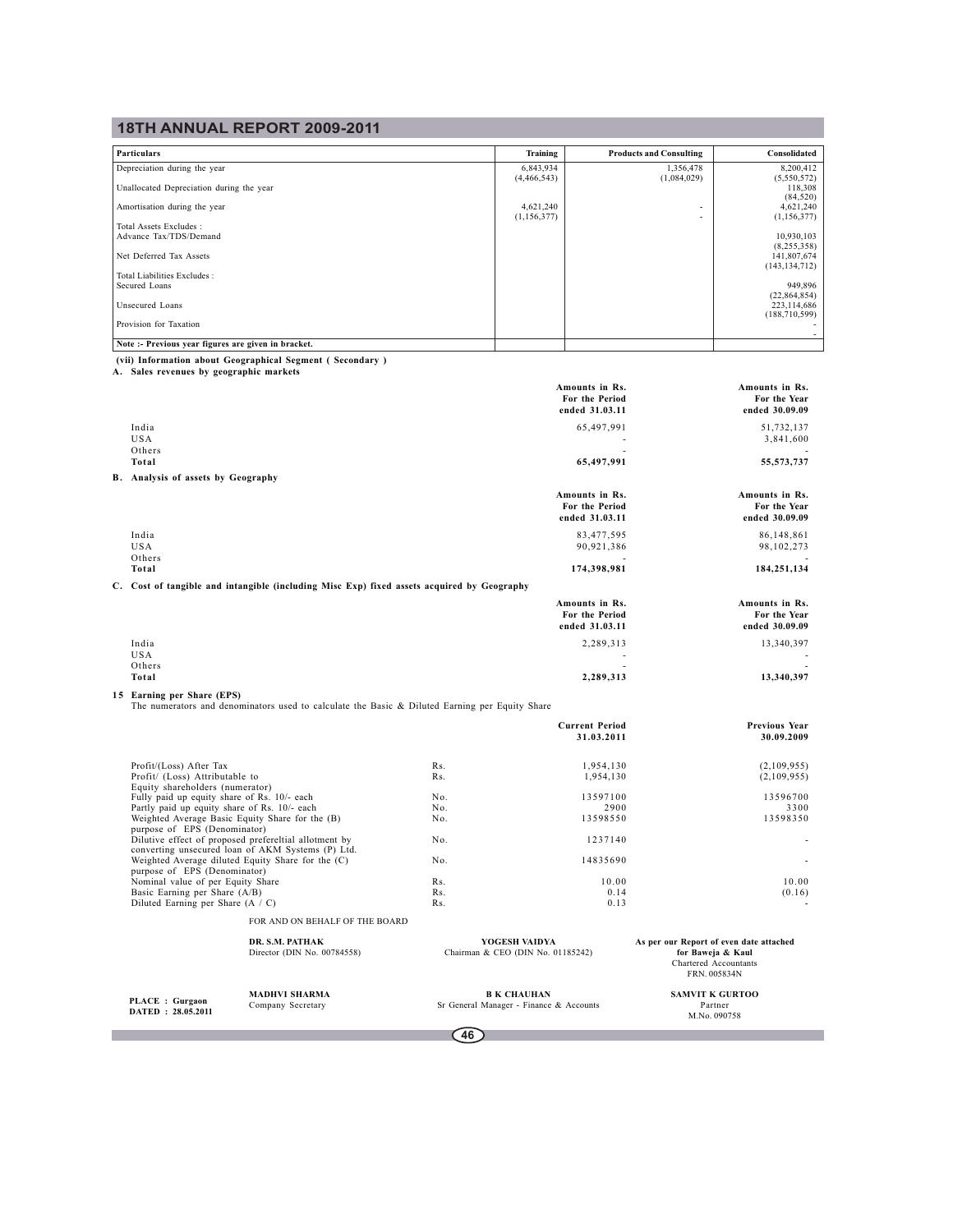

## **CONSOLIDATED CASH FLOW STATEMENT FOR THE YEAR ENDED 31st March,2011**

|                                                                              |     | <b>For the Period Ended</b><br>31st March, 2011<br>(Rupees) | <b>For the Year Ended</b><br>30th September, 2009<br>(Rupees) |
|------------------------------------------------------------------------------|-----|-------------------------------------------------------------|---------------------------------------------------------------|
| <b>Cash Flow From Operations</b>                                             |     |                                                             |                                                               |
| Profit/(Loss) for the period Before Provision for Taxation<br>$Add/$ (less): |     | 3,281,167                                                   | 1,750,906                                                     |
| Miscellaneous Expenditure                                                    |     | 5,161,447                                                   | 3,317,181                                                     |
| Depreciation (As per schedule 5)                                             |     | 8,318,721                                                   | 5,844,071                                                     |
| Translation Adjustment on Fixed Assets(As per Schedule 5)                    |     | (260, 673)                                                  | (47, 345)                                                     |
| Net Loss/(Profit) on Sale of assets                                          |     | 1,165,471                                                   | 286,486                                                       |
| Interest Paid (As Per schedule 18)                                           |     | 3,501,985                                                   | 312,117                                                       |
| Interest Income (As per Schedule 14)                                         |     | (8, 722)                                                    | (15,993)                                                      |
| <b>Operating Profit Before Working Capital Change</b>                        |     | 21,159,395                                                  | 11,447,423                                                    |
| <b>Change in Working Capital</b>                                             |     |                                                             |                                                               |
| Decrease/(Increase) in Inventories                                           |     | (1,442,163)                                                 | 1,399,999                                                     |
| Decrease/(Increase) in Sundry Debtors                                        |     | (5,435,219)                                                 | 113,909,570                                                   |
| Decrease/(Increase) in Loans and Advances                                    |     | 2,385,029                                                   | (4,639,551)                                                   |
| Increase/(Decrease) in Current Liabilities                                   |     | (3,158,668)                                                 | (138, 137, 906)                                               |
| Provision For Salaries & Benefits (As per schedule 11)                       |     | (10,091,049)                                                | 9,487,047                                                     |
| Net Advance Tax / TDS Refund / (Paid)                                        |     | (2,983,746)                                                 | (1, 544, 040)                                                 |
| <b>Net Cash Flow from Operating Activities</b>                               | (A) | 433,580                                                     | (8,077,458)                                                   |
| <b>Cash Flow From Investing Activities</b>                                   |     |                                                             |                                                               |
| Purchase of Fixed Assets                                                     |     | (2, 289, 313)                                               | (13,340,397)                                                  |
| Sale / Adjustments of Fixed Assets                                           |     | 1,324,250                                                   | 494,398                                                       |
| Interest Income on Fixed Deposits etc                                        |     | 8,722                                                       | 15,993                                                        |
| <b>Net Cash Flow From Investing Activities</b>                               | (B) | (956, 341)                                                  | (12, 830, 006)                                                |
| <b>Cash Flow from Financing Activities</b>                                   |     |                                                             |                                                               |
| Increase/(Decrease) in Minority Interest                                     |     | (244, 788)                                                  |                                                               |
| Increase/(Decrease) in share Capital                                         |     | 2,000                                                       | 11,000,000                                                    |
| Increase/(Decrease) in Reserve & Surplus                                     |     |                                                             | 6,840,000                                                     |
| Increase/(Decrease) in Share Warrants                                        |     |                                                             | (20, 483, 750)                                                |
| Increase/(Decrease) in unsecured loan                                        |     | 34,404,087                                                  | 9,680,163                                                     |
| Interest Paid                                                                |     | (3,501,985)                                                 | (312, 117)                                                    |
| <b>Net Cash Flow From Financing Activities</b>                               | (C) | 30,659,314                                                  | 6,724,296                                                     |
| Net Increase/(decrease) in cash and cash equivalent $(A+B+C)$                |     | 30,136,552                                                  | (14, 183, 169)                                                |
| Cash and Cash Equivalents at the begining of the Year                        |     | (31,004,748)                                                | (16,821,579)                                                  |
| Cash and Cash Equivalents at the close of the Year                           |     | (868, 195)                                                  | (31,004,748)                                                  |

**Note :** FDR amounting to Rs.3,83,302 /- (Previous period Rs. 3,72,625/-) has been pledged with bank as margin against Bank Guarantee

FOR AND ON BEHALF OF THE BOARD

| DR. S.M. PATHAK<br>Director (DIN No. $00784558$ ) | YOGESH VAIDYA<br>Chairman & CEO (DIN No. 01185242) | As per our Report of even date attached<br>for Baweja & Kaul<br>Chartered Accountants<br>FRN. 005834N |
|---------------------------------------------------|----------------------------------------------------|-------------------------------------------------------------------------------------------------------|
| <b>MADHVI SHARMA</b>                              | <b>B K CHAUHAN</b>                                 | SAMVIT K GURTOO                                                                                       |

Company Secretary Sr General Manager - Finance & Accounts Partner

M.No. 090758

**PLACE : Gurgaon DATED : 28.05.2011**

П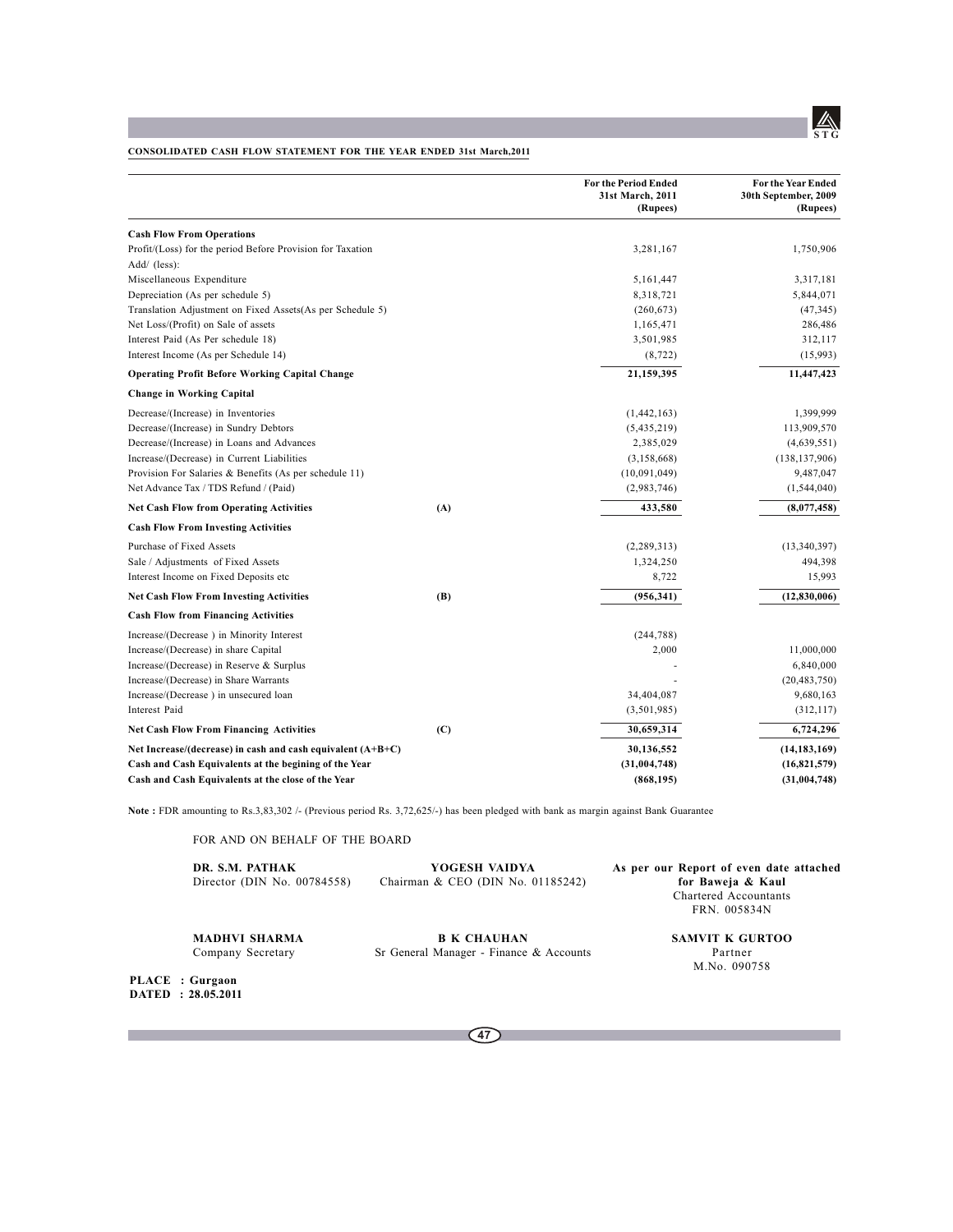## **SOFTWARE TECHNOLOGY GROUP INC., SAN JOSE, CALIFORNIA, U.S.A DIRECTOR'S REPORT**

### **To the Members,**

Your Directors have pleasure in presenting their Annual Report together with the audited financial statements of the Company for the year ended March 31, 2011.

## **BUSINESS OF THE COMPANY**

The Company has been engaged in the business of Project consulting, Design Development and Implementation of customized Software application and Consultancy for the last thirteen years. During 2000-01, the holding company had acquired a majority stake in this company by acquiring 60% stake.

## **COUNTRY OF INCOPORATION**

The company was incorporated in San Jose under U.S. laws.

### **DIVIDEND**

No Dividend has been proposed in view of inadequacy of profits of the company.

**RESULTS**

The company's loss for the period stands at US \$ 13904 as against loss of US \$ 1993 of previous year and the Directors purpose that this may be carried forward.

#### **FUTURE PROSPECTS**

In views of the improved trend of investments in IT Infrastructure, company is expected to show growth in its consulting revenue and profits in future.

### **BOARD OF DIRECTORS**

Mr. Yogesh Vaidya, Mr. Arjun Raman & Mr. Ashish Vaidya are the Directors of the company.

## **AUDITORS**

M/s Satyendra Mrinal & Associates, Chartered Accountants are the Auditors of the Company.

### **ACKNOWLEDGMENT**

Your Directors wish to thank the Govt. Authorities, Bankers and Shareholders for their Co-operation and assistance extended to the Company.

> **YOGESH VAIDYA CHAIRMAN**

**Pleace : New Delhi Date : May 27, 2011**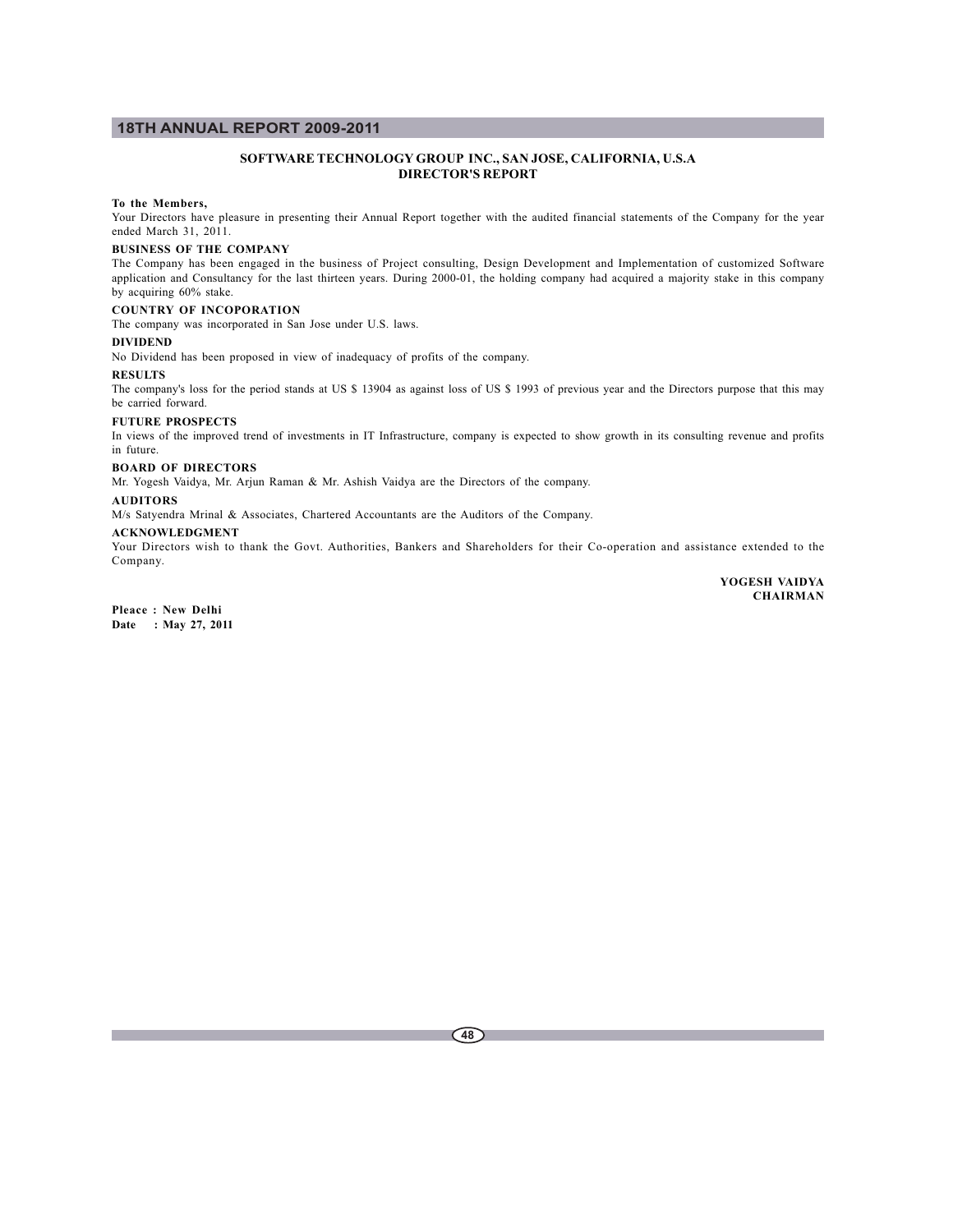

### **Auditor's Report The Members of Software Technology Group Inc., San Jose, California, USA**

- 1. We have audited the attached Balance Sheet of Software Technology Group Inc. California, USA as at 31st March, 2011 and the Profit and Loss Account for the period ended on that date annexed thereto. These financial statements are the responsibility of the company's management. Our responsibility is to express an opinion on these financial statements based on our audit.
- 2. We conducted the audit in accordance with auditing standards generally accepted in India. These standards require that we plan and perform the audit to obtain reasonable assurance about whether the financial statements are free of material misstatements. An audit includes examining, on a test basis, evidence supporting the amounts and disclosures in the financial statements. An audit also includes assessing the accounting principles used and significant estimates made by management as well as evaluating the overall financial statement presentation. We believe that our audit provides a reasonable basis for our opinion.
- 3. As required by the Companies (Auditor's report) order, 2003 issued by the Central Government of India in terms of section 227(4A) of the Companies Act , 1956, We enclose in the annexure a statement on the matter specified in paragraph 4 and 5 of the said order. **Further to our comments in the Annexure referred to in paragraph 3 above, we state that :**
	- a) We have obtained all the information and explanations, which to the best of our knowledge and belief were necessary for the purpose of our audit.
	- b) In our opinion, proper books of accounts as required by law have been kept by the Company, so far as appears from our examination of such books.
	- c) The Balance Sheet and Profit and Loss Account referred to in this report are in agreement with the books of accounts.
	- d) In our opinion, the Balance Sheet and Profit Loss Account referred to in this Report comply with the Accounting Standards referred to in Section 211(3C) of The Companies Act 1956.
	- e) On the basis of written representations received from the directors as on 31st March, 2011 and taken on record by the Board of Directors, we report that none of the directors is disqualified as on March 31st, 2011 from being appointed as a director in terms of clause (g) of sub section (1) of Section 274 of the Companies Act, 1956
	- f) in our opinion and to best of our information and according to the Explanations given to us, the said accounts, give the information required by the Companies Act, 1956 in the manner so required and give a true and fair view in conformity with the accounting principles generally accepted in India:
		- i. in so far as it relates to the Balance Sheet, of the state of affairs of the Company as at March 31st, 2011; and
		- ii. in so far as it relates to the Profit and Loss Account, of the Loss of the Company for the period ended on that date.

**for Satyendra Mrinal & Associates Chartered Accountants FRN. 017068N**

**Satyendra Kumar Jain Place : New Delhi Partner Date : May 27, 2011 M.No. 086103**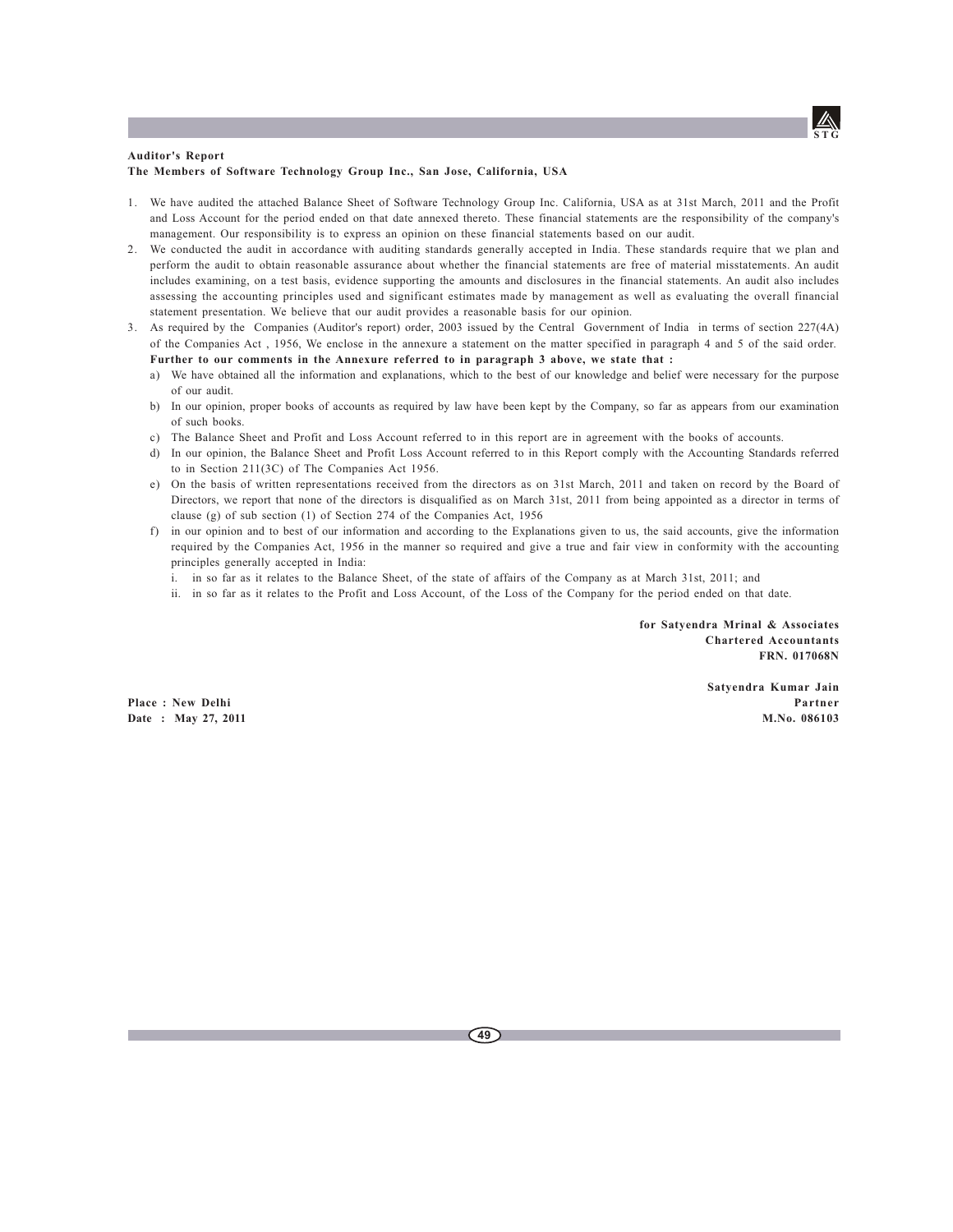### **Annexure to the Auditor's Report referred to in paragraph 3 of our report of even date.**

- 1. a) The company has maintained proper records showing full particulars including quantitative details and situation of fixed assets.
	- b) The fixed Assets of the Company are physically verified by the management during the period and no material discrepancies between physical inventories and book records were noticed.
	- c) The company has not disposed off substantial part of the fixed assets during the current period.
- 2. The Company does not hold any stocks and therefore the comments on the physical verification, procedures followed for such verification, reconciliation and valuation of such stock does not arise.
- 3. a) The Company has not granted any loans to companies firms or other Parties listed in the register maintained under Section 301 of the Companies Act, 1956.
	- b) The Company has taken Unsecured Loan for Nil (Previous Year \$1,878,232) from Companies, Firms or other Parties covered in the Register maintained under section 301 of the Act.
- 4. The clause is not applicable since there are no purchases on inventory and fixed assets as we as sale of goods during the period covered by our audit.
- 5. The clause is not applicable since the company did not carry any business during the period
- 6. In our opinion and according to the information and explanations given to us the company has not accepted any deposits from the public
- 7. In our opinion the company has an internal audit system which in our opinion is commensurate with its size and nature of its business.
- 8. As per information and explanation given to us the maintenance of cost record has not been prescribed in the case of the company.
- 9. a) The company is generally regular in depositing statutory dues with the authorities.
	- b) According to the information and explanations given to us no undisputed amounts payable in respect of Income Tax, Wealth Tax, Sales Tax, custom Duty, Excise duty, and cess were in arrears as at 31st March, 2011 for a period of more than six months from the date they became payable.
	- c) There are no disputed taxes mentioned in clause (b) above which have not been deposited.
- 10. The company has accumulated losses at the end of the period under review \$ 72,994 (Rs.32,70,843/-) and has incurred cash loss during the period covered by our Audit and also in the immediately preceding period.
- 11. In our opinion and according to the information and explanations given to us the company has not defaulted in repayment of dues to a financial institution or bank. The company has no debenture holders.
- 12. The company has not granted any loans and advances on the basis of any security by way of pledge of shares, debentures and other securities and therefore the question of maintenance of documents and records in respect thereof does not arise.
- 13. The company is not a chit fund, nidhi/mutual benefit fund/society.
- 14. The company is not dealing in shares and securities.
- 15. According to the information and explanations given to us, the company has not given any guarantee for loans taken by others from banks and financial institutions.
- 16. According to the information and explanations given to us the Company has not taken any term loan.
- 17. According to the information and explanations given to us and on an overall examination of the Balance Sheet of the company we report that no funds raised on short-term basis have been used for long term investments. No long term funds have been used to finance short term assets except permanent working capital.
- 18. In our opinion the company has not made any preferential allotment of shares to parties and companies covered in the register maintained under section 301 of the companies act, 1956.
- 19. The previous year's figures are of twelve months and the current cumulative period figures are of eighteen months.
- 20. The company has no debentures.
- 21. The company has not raised any money from public issues during the period.

**for Satyendra Mrinal & Associates Chartered Accountants FRN. 017068N**

**Satyendra Kumar Jain Place : New Delhi Partner Date : May 27, 2011 M.No. 086103**

**50**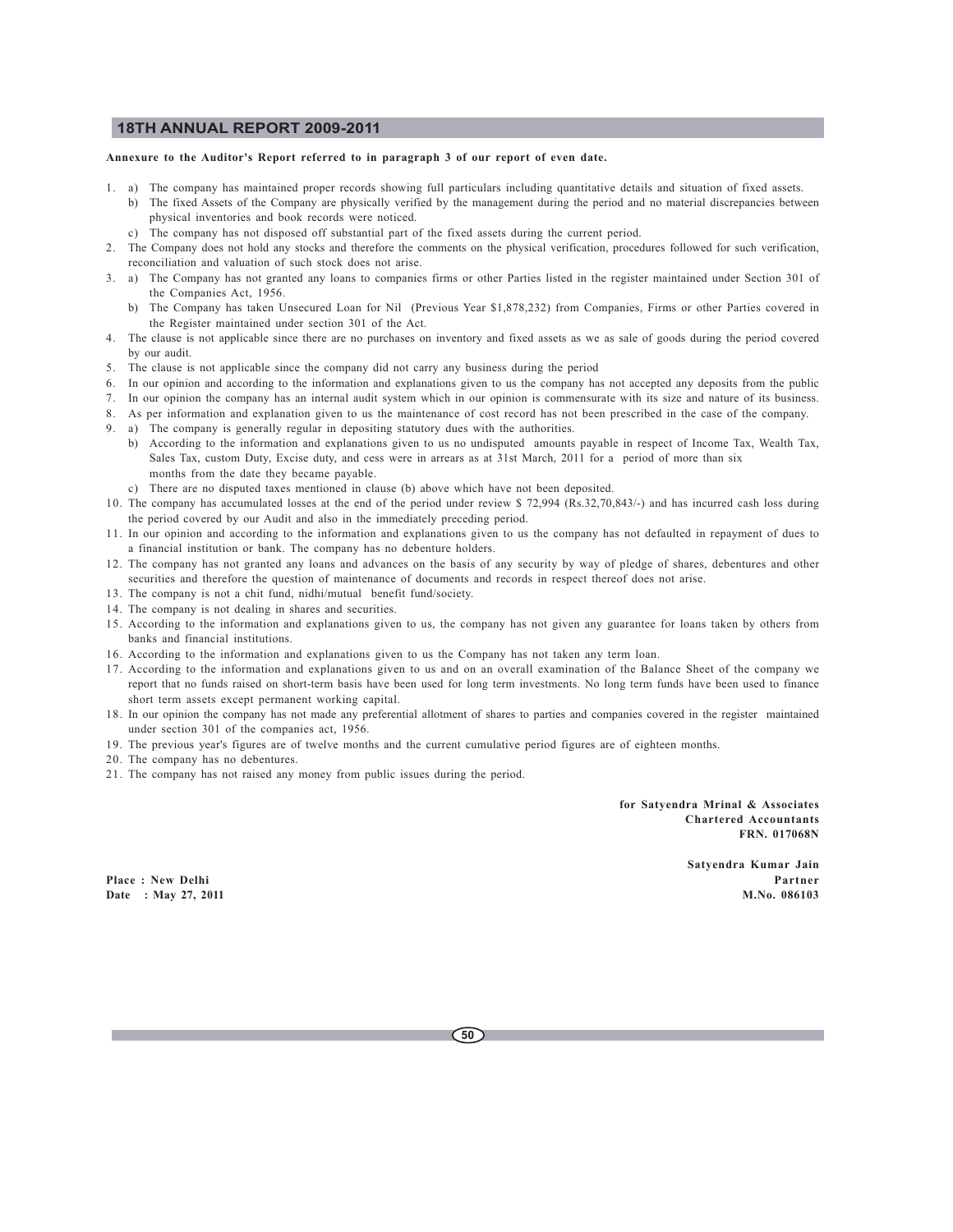## **Software Technology Group Inc., San Jose, California**

## **Balance Sheet As At 31st March, 2011**

|                                                   | Schedule       | As at          | As at          | As at                       | As at          |
|---------------------------------------------------|----------------|----------------|----------------|-----------------------------|----------------|
|                                                   |                | 31st Mar, 2011 | 30th Sep, 2009 | 31st Mar, 2011              | 30th Sep, 2009 |
|                                                   |                | (USD)          | (USD)          | (Rupees)                    | (Rupees)       |
|                                                   |                |                |                | (Refer note on schedule 13) |                |
| <b>Sources of Funds</b>                           |                |                |                |                             |                |
| <b>Shareholders Funds</b>                         |                |                |                |                             |                |
| Share capital                                     |                | 219,927        | 219,927        | 9,854,907                   | 10,560,871     |
| <b>Loan Funds</b>                                 |                |                |                |                             |                |
| Unsecured Loans                                   | 2              | 1,878,232      | 1,878,232      | 84,163,573                  | 90,192,697     |
| Total                                             |                | 2.098.158      | 2,098,158      | 94,018,480                  | 100,753,568    |
| <b>Application of Funds</b>                       |                |                |                |                             |                |
| <b>Fixed Assets</b>                               |                |                |                |                             |                |
| <b>Gross Block</b>                                | 3              | 300.673        | 300,673        | 13,473,174                  | 14,438,335     |
| Less: Accumulated Depreciation                    |                | 281,117        | 267,493        | 12.596.871                  | 12,845,028     |
| Net block                                         |                | 19,556         | 33,180         | 876,303                     | 1,593,307      |
| Current Assets, Loans & Advances                  |                |                |                |                             |                |
| Sundry debtors                                    |                | 1,694,486      | 1,694,486      | 75,929,934                  | 81,369,235     |
| Cash and bank balances                            | 5              |                | 280            |                             | 13,430         |
| Other assets (Online Test delivery)               |                | 310,000        | 310,000        | 13,891,100                  | 14,886,200     |
| Loans and advances                                | 6              | 5,000          | 5,000          | 224,050                     | 240,100        |
|                                                   |                | 2,009,486      | 2,009,766      | 90,045,084                  | 96,508,966     |
| <b>Less: Current Liabilities &amp; Provisions</b> |                |                |                |                             |                |
| Liabilities                                       | $\overline{7}$ | 3,877          | 3,877          | 173,741                     | 186,187        |
|                                                   |                | 3,877          | 3,877          | 173,741                     | 186,187        |
| <b>Net Current Assets</b>                         |                | 2,005,609      | 2,005,889      | 89,871,343                  | 96,322,779     |
| Profit & Loss Account                             |                | 72,994         | 59,090         | 3,270,843                   | 2,837,492      |
| Total                                             |                | 2,098,158      | 2,098,158      | 94,018,480                  | 100,753,568    |

**NOTES:** I. Notes to the accounts forming part of the account as per Schedule-13 respectively are annexed.<br>2. The Schedules referred to above form an integral part of the Balance Sheet.<br>3. These Financial Statements were a

**FOR AND ON BEHALF OF THE BOARD As per our Report of even date attached**

**for Satyendra Mrinal & Associates Chartered Accountants FRN. 017068N (Yogesh Vaidya) Satyendra Kumar Jain Chairman Partner M.No. 086103**

**Place : New Delhi Date : 27.05.2011**

## **Profit and Loss Account for the Year ended 31st March, 2011**

|                               |                                                                                                | Schedule | Period ended<br>31st Mar, 2011<br>(USD) | Year ended<br>30th Sep, 2009<br>(USD) | Period ended<br>31st Mar, 2011<br>(Rupees)                                                                                   | Year ended<br>30th Sep, 2009<br>(Rupees) |
|-------------------------------|------------------------------------------------------------------------------------------------|----------|-----------------------------------------|---------------------------------------|------------------------------------------------------------------------------------------------------------------------------|------------------------------------------|
|                               |                                                                                                |          |                                         |                                       | (Refer note on, schedule 13)                                                                                                 |                                          |
| Income                        |                                                                                                |          |                                         |                                       |                                                                                                                              |                                          |
| Revenue from operation        |                                                                                                | 8        |                                         | 80,000                                |                                                                                                                              | 3,841,600                                |
| Other Income                  |                                                                                                | 9        |                                         |                                       |                                                                                                                              |                                          |
|                               |                                                                                                |          | $\overline{\phantom{0}}$                | 80,000                                | $\overline{\phantom{a}}$                                                                                                     | 3.841.600                                |
| <b>Expenditure</b>            |                                                                                                |          |                                         |                                       |                                                                                                                              |                                          |
| Salaries & other benefits     |                                                                                                | 10       |                                         | 42,900                                |                                                                                                                              | 2,060,058                                |
|                               | Administration & other expenses                                                                | 11       |                                         | 30,111                                |                                                                                                                              | 1,445,934                                |
| Financial charges             |                                                                                                | 12       | 280                                     | 264                                   | 12,532                                                                                                                       | 12,671                                   |
| Depreciation                  |                                                                                                |          | 13.624                                  | 8,718                                 | 610,496                                                                                                                      | 418,630                                  |
|                               |                                                                                                |          | 13.904                                  | 81.993                                | 623.029                                                                                                                      | 3.937.293                                |
|                               | Profit /(Loss) before taxation                                                                 |          | (13,904)                                | (1,993)                               | (623, 029)                                                                                                                   | (95, 693)                                |
| Profit/ (Loss) after taxation |                                                                                                |          | (13,904)                                | (1,993)                               | (623, 029)                                                                                                                   | (95, 693)                                |
| Balance brought forward       |                                                                                                |          | (59,090)                                | (57,097)                              | (2,647,814)                                                                                                                  | (2,741,799)                              |
|                               | Balance carried forward to the                                                                 |          |                                         |                                       |                                                                                                                              |                                          |
| <b>Balance Sheet</b>          |                                                                                                |          | (72, 994)                               | (59,090)                              | (3,270,843)                                                                                                                  | (2,837,492)                              |
|                               | Basic and diluted earning per share                                                            |          | (0.00)                                  | (0.00)                                | (0.05)                                                                                                                       | (0.01)                                   |
|                               | Number of shares considered for                                                                |          |                                         |                                       |                                                                                                                              |                                          |
|                               | calculating basic and diluted earning                                                          |          |                                         |                                       |                                                                                                                              |                                          |
| per share                     |                                                                                                |          | 13.049.220                              | 13.049.220                            | 13.049.220                                                                                                                   | 13.049.220                               |
| Notes:-                       | Notes to the accounts forming part of the account as per Schedule-13 respectively are annexed. |          |                                         |                                       |                                                                                                                              |                                          |
| 2.                            | The schedules referred to above form an integral part of the Profit $\&$ Loss Account.         |          |                                         |                                       |                                                                                                                              |                                          |
| 3.                            | These Financial Statements were approved and signed by the Management on 27.05.2011.           |          |                                         |                                       |                                                                                                                              |                                          |
|                               | FOR AND ON BEHALF OF THE BOARD                                                                 |          |                                         |                                       |                                                                                                                              |                                          |
|                               |                                                                                                |          |                                         |                                       | As per our Report of even date attached<br>for Satvendra Mrinal & Associates<br><b>Chartered Accountants</b><br>FRN. 017068N |                                          |

**(Yogesh Vaidya) Satyendra Kumar Jain Chairman Partner M.No. 086103**

**Place : New Delhi Date : 27.05.2011**

Г

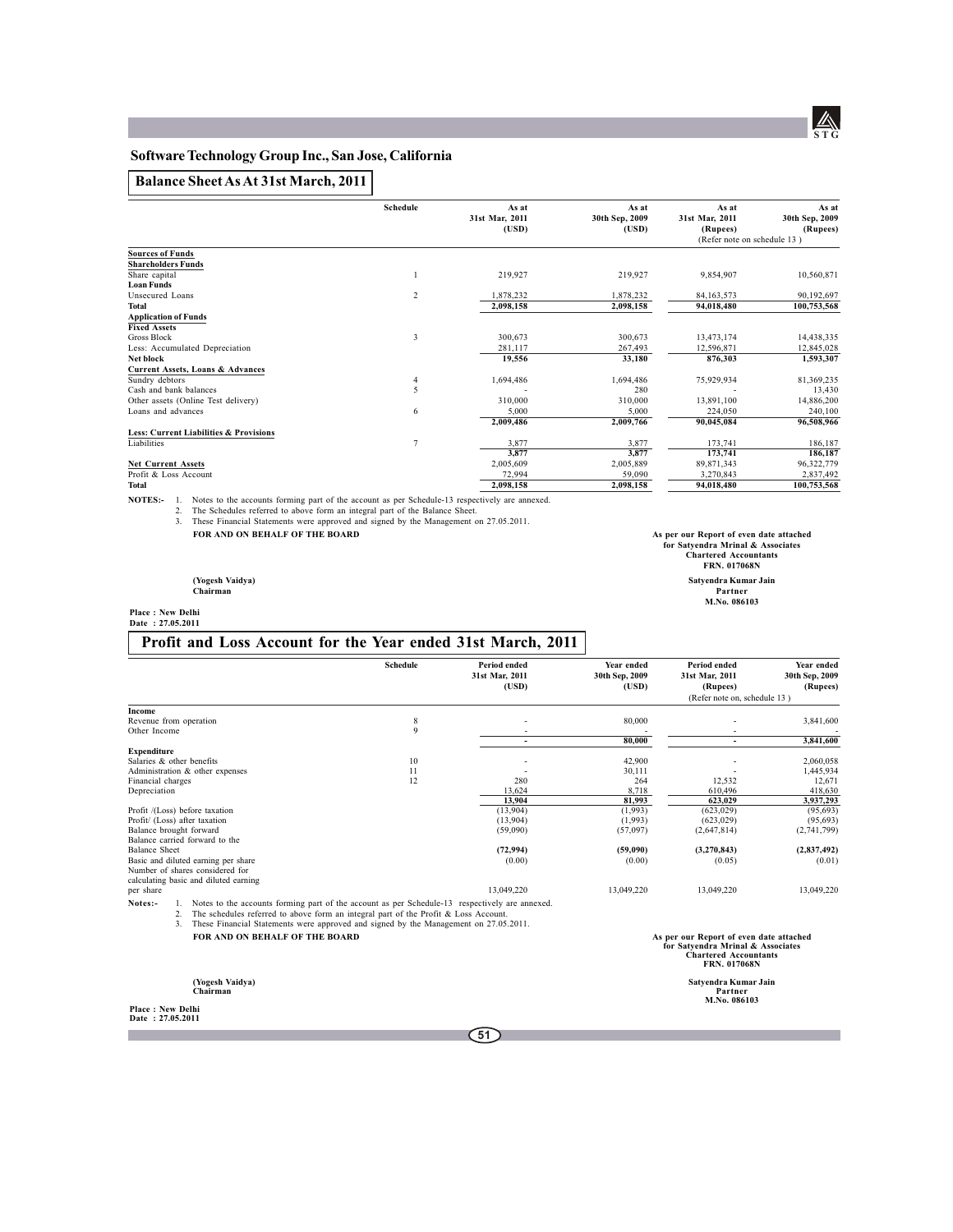## **Software Technology Group International Inc.**

| Schedule: 1                                                                                                                                                                                                                            | As at<br>31st Mar, 2011<br>(USD)  | As at<br>30th Sep, 2009<br>(USD)  | As at<br>31st Mar, 2011<br>(Rupees)<br>(Refer note on, schedule 13) | As at<br>30th Sep, 2009<br>(Rupees)    |
|----------------------------------------------------------------------------------------------------------------------------------------------------------------------------------------------------------------------------------------|-----------------------------------|-----------------------------------|---------------------------------------------------------------------|----------------------------------------|
| Share capital                                                                                                                                                                                                                          |                                   |                                   |                                                                     |                                        |
| Authorised<br>20,000,000 (previous year Same)<br>shares of common stock, no par value                                                                                                                                                  |                                   |                                   |                                                                     |                                        |
| Issued, subscribed & paid up<br>13,049,220 (previous Year Same)<br>shares of common stock, of USD 0.01685<br>(approx.) each, paid up.<br>of the above shares 7,829,533(Previous year Same)<br>Shares of common stock, held by Software | 219,927                           | 219,927                           | 9,854,907                                                           | 10,560,871                             |
| Technology Group International Ltd., India,<br>the holding Company                                                                                                                                                                     | 219,927                           | 219,927                           | 9,854,907                                                           | 10,560,871                             |
| Schedule 2: Unsecured loans                                                                                                                                                                                                            |                                   |                                   |                                                                     |                                        |
| From Directors<br>From Others                                                                                                                                                                                                          | 1,364,986<br>513,246<br>1,878,232 | 1,364,986<br>513,246<br>1,878,232 | 61,165,011<br>22,998,562<br>84, 163, 573                            | 65,546,615<br>24,646,083<br>90,192,697 |

### **Schedule 3 : Fixed assets**

 $\mathcal{L}^{\text{max}}$ 

|                          | As at<br>1st October, 2009<br>(USD) | <b>Additions during</b><br>the period<br>(USD) | As at $ $<br>31st March, 2011<br>(USD) | As at<br>1st October, 2009<br>(Rupees) | <b>Additions during</b><br>(Rupees) | As at<br>the period 31st March, 2011<br>(Rupees) | As at<br>30th Sep, 2009<br>(Rupees) |
|--------------------------|-------------------------------------|------------------------------------------------|----------------------------------------|----------------------------------------|-------------------------------------|--------------------------------------------------|-------------------------------------|
|                          |                                     |                                                |                                        |                                        | (Refer note $1(a)$ , schedule 13)   |                                                  |                                     |
| Gross block              |                                     |                                                |                                        |                                        |                                     |                                                  |                                     |
| Office Equipment         | 282,179                             |                                                | 282,179                                | 13,550,236                             |                                     | 12,644,441                                       | 13,550,236                          |
| Computers                | 1,235                               |                                                | 1,235                                  | 59,305                                 |                                     | 55,340                                           | 59,305                              |
| Furniture & Fixtures     | 17,259                              |                                                | 17,259                                 | 828,794                                |                                     | 773,392                                          | 828,794                             |
|                          | 300.673                             |                                                | 300.673                                | 14,438,335                             |                                     | 13,473,174                                       | 14,438,335                          |
| Previous year            | 300,673                             |                                                | 300.673                                | 14.098.574                             |                                     | 14,438,335                                       | 14,098,574                          |
| Accumulated depreciation |                                     |                                                |                                        |                                        |                                     |                                                  |                                     |
| Office Equipment         | 249,847                             | 12,776                                         | 262,623                                | 11,997,633                             | 572,513                             | 11,768,139                                       | 11,997,633                          |
| Computers                | 387                                 | 848                                            | 1,235                                  | 18.601                                 | 37,983                              | 55,340                                           | 18,601                              |
| Furniture & Fixtures     | 17,259                              |                                                | 17,259                                 | 828.794                                |                                     | 773,392                                          | 828,794                             |
|                          | 267,493                             | 13,624                                         | 281,117                                | 12,845,028                             | 610,496                             | 12,596,871                                       | 12,845,028                          |
| Previous year            | 258,775                             | 8,718                                          | 267,493                                | 12,133,982                             | 418,630                             | 12,845,028                                       | 12,133,982                          |
| Net block                | 33,180                              | (13, 624)                                      | 19,556                                 | 1,593,307                              |                                     | 876,303                                          | 1,593,307                           |
| Previous year            | 41,898                              | (8, 718)                                       | 33,180                                 | 1,964,592                              |                                     | 1,593,307                                        | 1,964,592                           |

| Schedule: 4                                                                                                | As at<br>31st Mar, 2011<br>(USD) | As at<br>30th Sep, 2009<br>(USD) | As at<br>31st Mar, 2011<br>(Rupees)<br>(Refer note on, schedule 13) | As at<br>30th Sep, 2009<br>(Rupees) |
|------------------------------------------------------------------------------------------------------------|----------------------------------|----------------------------------|---------------------------------------------------------------------|-------------------------------------|
| <b>Sundry debtors</b>                                                                                      |                                  |                                  |                                                                     |                                     |
| (Unsecured, considered good)<br>Debts outstanding for a period                                             |                                  |                                  |                                                                     |                                     |
| exceeding six months<br>Other debts                                                                        | 1,694,486                        | 1,694,486                        | 75,929,934                                                          | 81,369,235                          |
|                                                                                                            | 1,694,486                        | 1,694,486                        | 75,929,934                                                          | 81,369,235                          |
| Schedule 5: Cash and bank balances<br>Balances with non scheduled banks                                    |                                  |                                  |                                                                     |                                     |
| - in current accounts                                                                                      |                                  | 280                              |                                                                     | 13,430                              |
|                                                                                                            |                                  | 280                              |                                                                     | 13,430                              |
| Schedule 6 : Loans and advances<br>(Unsecured - considered good)<br>Advances receivable in cash or in kind |                                  |                                  |                                                                     |                                     |
| or for value to be received*                                                                               | 5,000                            | 5,000                            | 224,050                                                             | 240,100                             |
| Security deposit                                                                                           | 5,000                            | 5,000                            | 224,050                                                             | 240,100                             |
|                                                                                                            |                                  |                                  |                                                                     |                                     |

fincludes USD NIL (Previous year USD NIL) from directors & relatives.<br>\*\* Includes USD Nil.(previous year USD Nil) due from STG International Ltd.,N.Delhi, being a company under the same Management as defined U/S 370(1B) of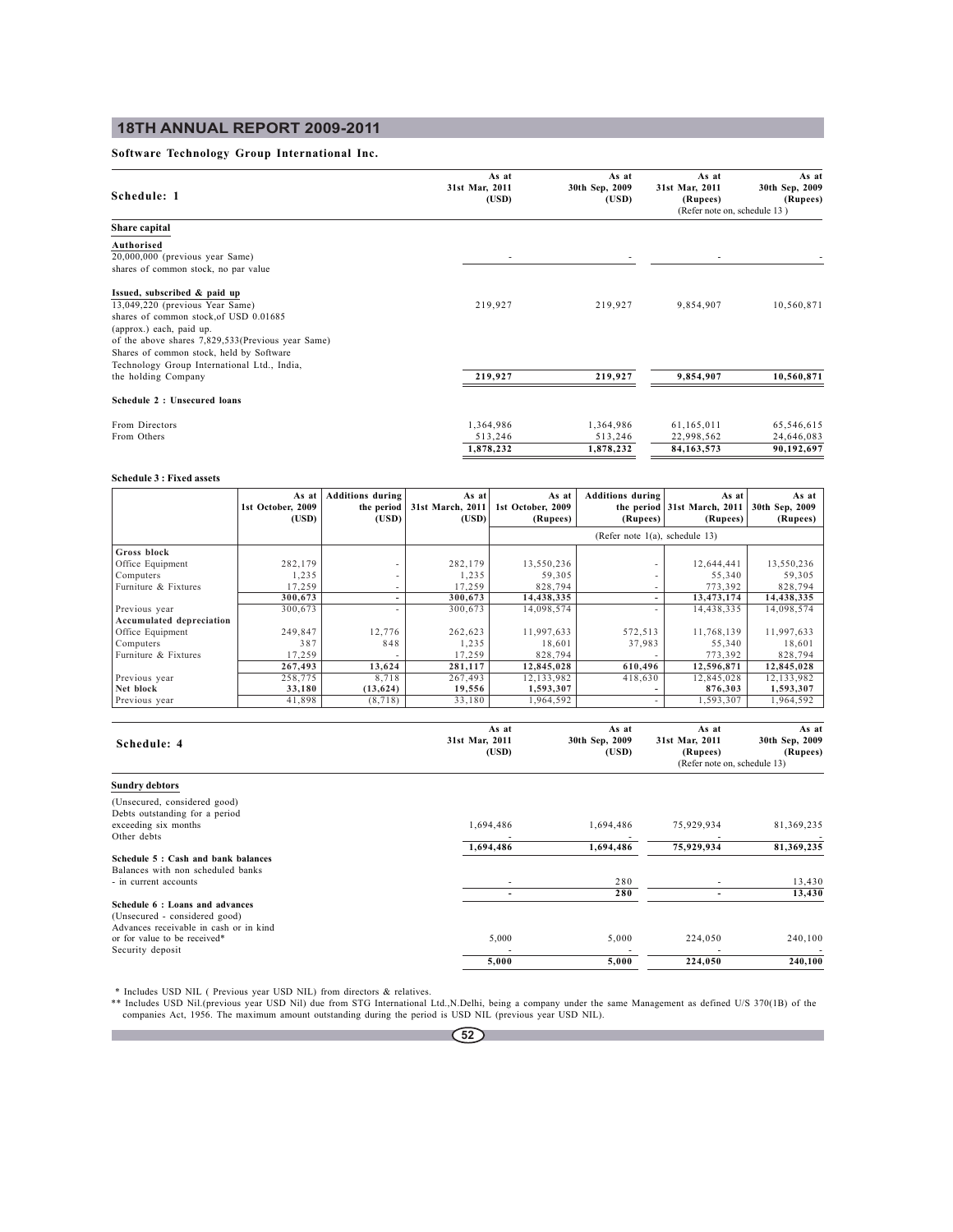| Schedule: 7                                                        | As at<br>31st Mar, 2011<br>(USD) | As at<br>30th Sep, 2009<br>(USD) | As at<br>31st Mar, 2011<br>(Rupees) | As at<br>30th Sep, 2009<br>(Rupees) |
|--------------------------------------------------------------------|----------------------------------|----------------------------------|-------------------------------------|-------------------------------------|
|                                                                    |                                  |                                  | (Refer note on, schedule 13)        |                                     |
| <b>Current liabilities</b>                                         |                                  |                                  |                                     |                                     |
| Sundry creditors                                                   | 468                              | 468                              | 20,970                              | 22,472                              |
| Software Technology Group Intl. Ltd.                               | 3,409                            | 3,409                            | 152,771                             | 163,715                             |
| Other liabilities                                                  |                                  |                                  |                                     |                                     |
|                                                                    | 3,877                            | 3,877                            | 173,741                             | 186,187                             |
|                                                                    | <b>Period ended</b>              | Year ended                       | Period ended                        | Year ended                          |
| Schedule: 8                                                        | 31st Mar, 2011                   | 30th Sep, 2009                   | 31st Mar, 2011                      | 30th Sep, 2009                      |
|                                                                    | (USD)                            | (USD)                            | (Rupees)                            | (Rupees)                            |
|                                                                    |                                  |                                  | (Refer note on, schedule 13)        |                                     |
| Revenue from operation                                             |                                  |                                  |                                     |                                     |
| Consultancy fee / professional services                            |                                  | 80,000                           |                                     | 3,841,600                           |
|                                                                    | $\overline{\phantom{0}}$         | 80,000                           | $\overline{\phantom{a}}$            | 3,841,600                           |
| Schedule 9 : Other income                                          |                                  |                                  |                                     |                                     |
| Interest income                                                    |                                  |                                  |                                     |                                     |
| Misc. Income<br>Sundry balance written back                        |                                  |                                  |                                     |                                     |
|                                                                    | $\blacksquare$                   | ż.                               | $\overline{\phantom{a}}$            |                                     |
| Schedule 10 : Salary and other benefits                            |                                  |                                  |                                     |                                     |
| Salary, wages and other benefits                                   | ٠                                | 42,900                           |                                     | 2,060,058                           |
|                                                                    | $\blacksquare$                   | 42,900                           | $\blacksquare$                      | 2,060,058                           |
| Schedule 11: Administration & other expenses<br>Traveling expenses |                                  | 30                               |                                     | 1,438                               |
| Rates & Taxes                                                      |                                  |                                  |                                     |                                     |
| Rent-Office                                                        |                                  | 24,878                           |                                     | 1,194,621                           |
| Legal & Professional Charges                                       |                                  | 468                              |                                     | 22,472                              |
| Telephone & telex                                                  |                                  | 2,994                            |                                     | 143,760                             |
| Insurance expenses                                                 |                                  |                                  |                                     |                                     |
| Printing & Stationery exp.<br>Security                             |                                  | 320                              |                                     | 15,387                              |
| Postages                                                           |                                  |                                  |                                     |                                     |
| Subscription & Membership fee                                      |                                  |                                  |                                     |                                     |
| Courseware expenses                                                | ÷                                | 1,421                            |                                     | 68,256                              |
|                                                                    | ٠                                | 30,111                           | $\overline{\phantom{a}}$            | 1,445,934                           |
| Schedule 12 : Financial charges                                    |                                  |                                  |                                     |                                     |
| Bank charges<br>Interest expenses                                  | 280                              | 264                              | 12,532                              | 12,671                              |
| Non Deductible Penalties                                           |                                  |                                  |                                     | $\sim$                              |

#### **Schedule 13: Notes to the accounts Significant accounting policies:**

**1. SYSTEM OF ACCOUNTING**

Except otherwise indicated:<br>(a) The company adopts the accrual concept in the preparation of the accounts.<br>(b) All expenditure and income are accounted for under the natural heads of accounts.

- **2. VALUATION**
	- (a) Fixed assets are normally accounted for on cost basis including the cost of installation where incurred. Expenditure on regular staff, which might be occasionally engaged for installation work, is charge to revenue.

**280 264 12,532 12,671**

- 
- 
- (b) Inventory:<br>
Stock of books are valued at cost based on First-in First-out method.<br>
3. FIXED ASSET & DEPRECIATION<br>
(a) Normal Depreciation on all the fixed assets is provided on Straight Line Method based on estimated u
	-
	-
- -
- a. Income from coaching fee is recognized over the period of course program actual delivery & execution basis.<br>b. In respect of Software and Consultancy activities, the revenue arises and is recognised on dispatch/ deliver
- Sheet.
- 
- 
- 
- 6. Balances of few parties are subject to confirmation/ reconciliation.<br>7. No provision for Income Tax has been made due to Accumulated Previous Years' Losses.<br>8. The company has been engaged in only one type of activity i accounting year. **10. Related parties:** (A) Related parties where control exists

- 
- i) Software Technology Group International Ltd., ultimate holding company. ii) Key Management Personnel Mr. Y.C. Vaidya
- 
- 
- Mr. Ashish Vaidya<br>
iii) Enterprises over which person under above items A(iii) have significant influence<br>
Associated Techno Plastic Pvt. Ltd., New Delhi<br>
Crescent Software Solutions Pvt. Ltd., New Delhi.<br>
(Under the proce
	-
	-
	-
	-
	-
	- Y.P. Associates Pvt. Ltd., New Delhi Vaidya Associates Pvt. Ltd., New Delhi BEI Confluence Communication Ltd., New Delhi Bay Resources and Technology Corporation, USA
	-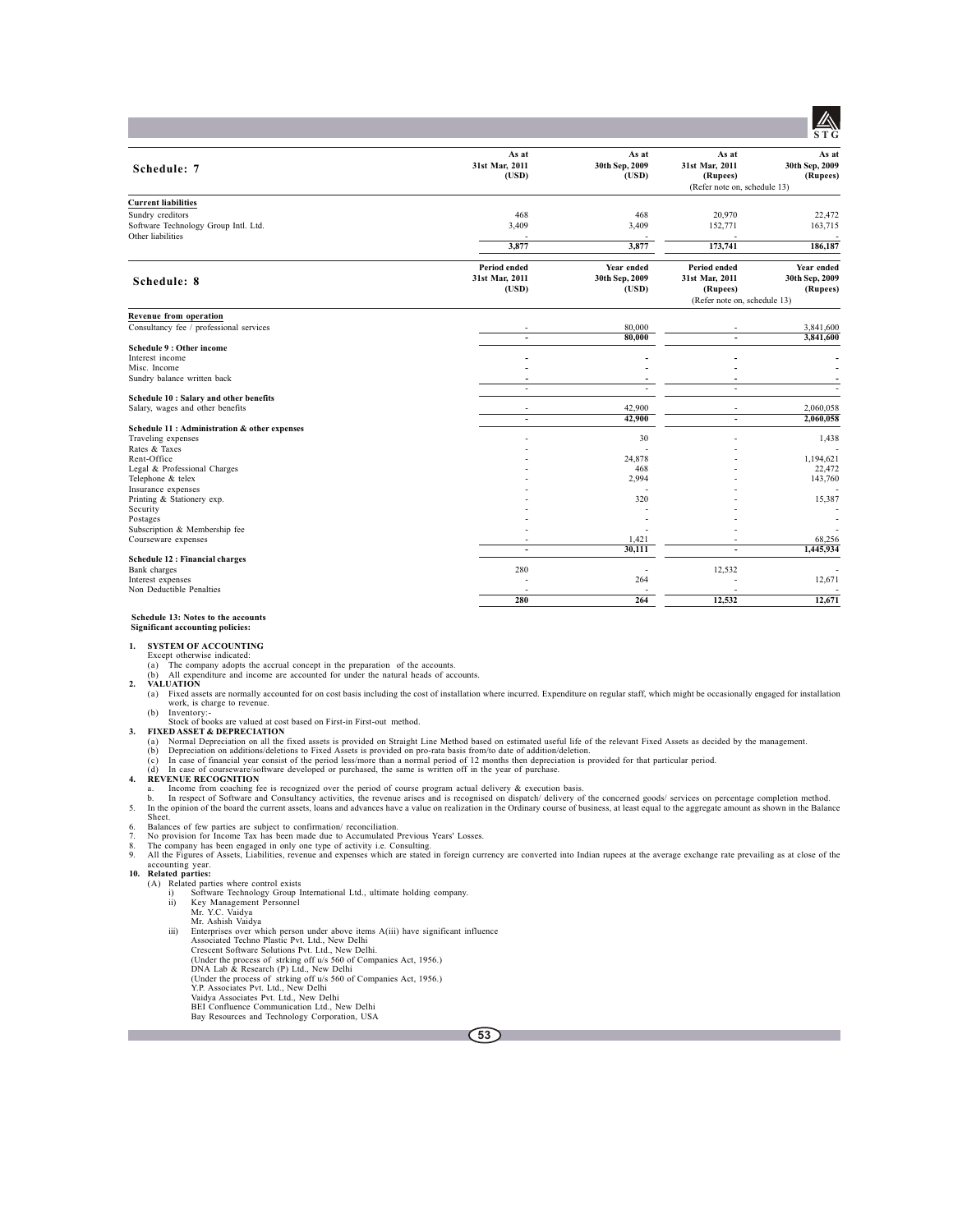**B) Detail of transaction relating to persons referred to in items (A) above during the period ended 31st Mar, 2011 as follows:**

|    | <b>Nature of Transaction</b>                    | Holding<br>Company | Fellow<br><b>Subsidiaries</b> | <b>Key Management</b><br>personnel | (Amounts in USD)<br><b>Enterprises over</b><br>which person under<br>above items A(iii)<br>have significant<br>influence |
|----|-------------------------------------------------|--------------------|-------------------------------|------------------------------------|--------------------------------------------------------------------------------------------------------------------------|
|    | 1. Receiving of services                        |                    |                               |                                    |                                                                                                                          |
|    |                                                 | ( - )              | (-)                           | (-)                                | (-)                                                                                                                      |
|    | 2. Providing of Services                        |                    |                               |                                    |                                                                                                                          |
|    |                                                 | $_{(\text{-})}$    | (-)                           | (-)                                | (-)                                                                                                                      |
|    | 3. Reimbursement of expenses                    |                    |                               |                                    |                                                                                                                          |
|    |                                                 | $_{(\text{-})}$    | $(-)$                         | $(-)$                              | (-)                                                                                                                      |
|    | 4. Interest Accrued / paid                      |                    |                               |                                    |                                                                                                                          |
|    |                                                 | $_{(-)}$           | ( – )                         |                                    |                                                                                                                          |
|    | 5. Loan received during the year                |                    |                               |                                    |                                                                                                                          |
|    |                                                 | (-)                | $(\textnormal{-})$            | (-)                                |                                                                                                                          |
|    | 6. Loan repaid during the year                  |                    |                               |                                    |                                                                                                                          |
|    |                                                 | (-)                | ( – )                         | (-)                                | ( – )                                                                                                                    |
| 7. | Outstanding bal. included in current Assets     |                    |                               |                                    | 1,324,486                                                                                                                |
|    |                                                 | $_{(-)}$           | $(\textnormal{-})$            | $(-)$                              | (1,324,486)                                                                                                              |
| 8. | Outstanding bal.included in current Liabilities | 3,409              |                               |                                    |                                                                                                                          |
|    |                                                 | (3,409)            | $(-)$                         | $(-)$                              | $(-)$                                                                                                                    |
| 9. | Loan/advances dues as at the end of the year    |                    |                               | 1,364,986                          | 453,246                                                                                                                  |
|    |                                                 | $(-)$              | $(-)$                         | (1,364,986)                        | (453, 246)                                                                                                               |
|    | Previous Year figures have shown in ().         |                    |                               |                                    |                                                                                                                          |

10. Since computers are in obselete condition, the remaining value in books for the same has been charged fully.<br>11. The opening balance in Wells Fargo bank has been charged to bank charges.<br>12. The previous year figures a

**FOR AND ON BEHALF OF THE BOARD As per our Report of even date attached for Satyendra Mrinal & Associates Chartered Accountants FRN. 017068N**

**(Yogesh Vaidya) Satyendra Kumar Jain Chairman Partner M.No. 086103**

**Place : New Delhi Date : 27.05.2011**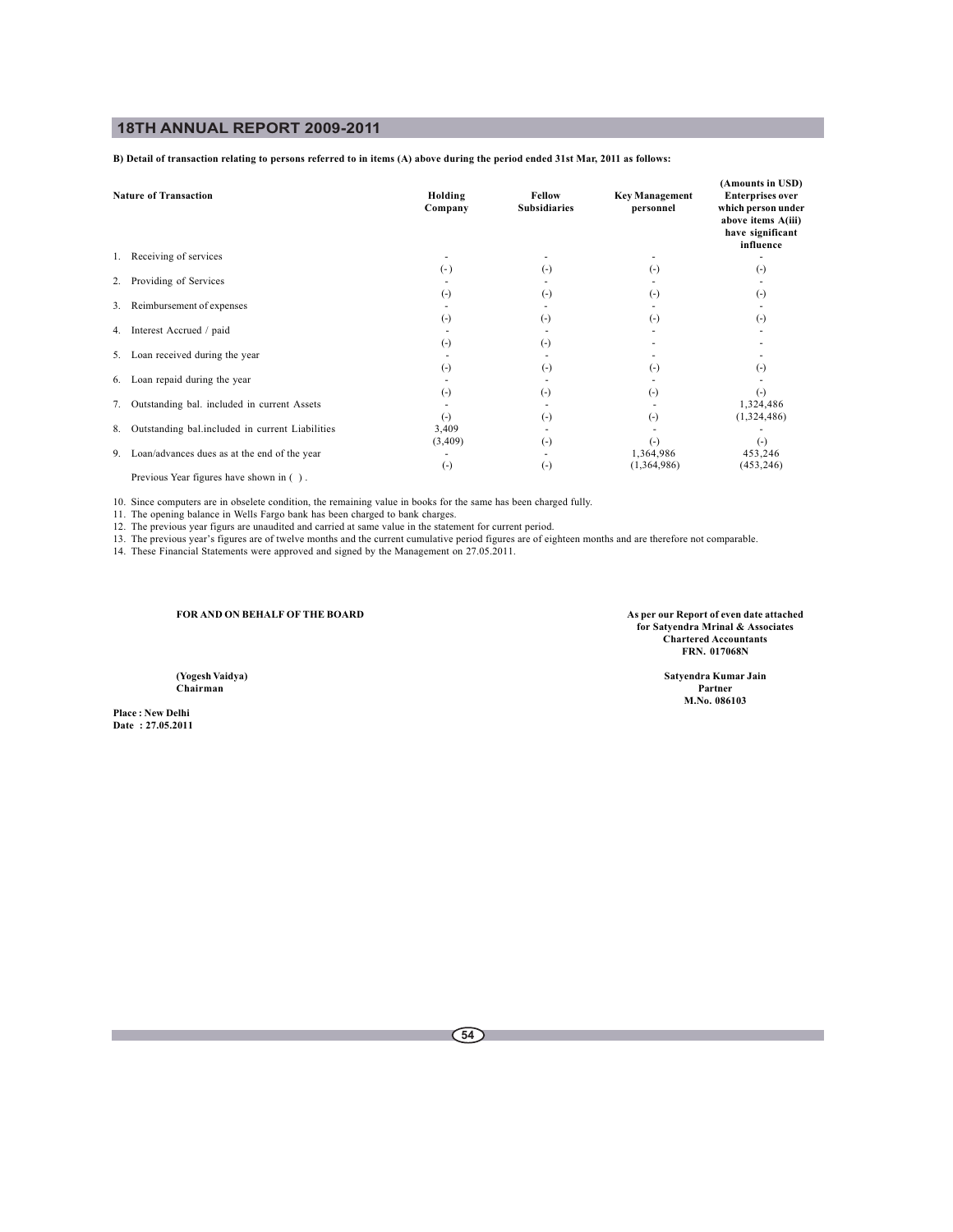## **SOFTWARE TECHNOLOGY GROUP INTERNATIONAL LIMITED Regd. Office : Level 2, Elegance, Mathura Road, Jasola, New Delhi - 110 025**

**18th Annual General Meeting to be held on Monday the 27th June, 2011 at 2:00 P.M at Shah Auditorium, 2, Gujarati Samaj Marg, Civli Lines, Delhi - 110 054**



## *ATTENDANCE SLIP*

| hereby record my/our presence at the Eighteen Annual General Meeting of the Company at Shah Auditorium, 2, Gujarati Samaj Marg, Civil Lines,        |  |
|-----------------------------------------------------------------------------------------------------------------------------------------------------|--|
| Delhi - 110054 at 2:00 P.M on Monday the 27th June, 2011.                                                                                           |  |
| <b>Signature of Member/s/Proxy</b><br>the states of the state of the state of the states of the states of the states of the states of the states of |  |

**A Member or his duly appointed Proxy wishing to attend the meeting must complete this Admission Slip and hand it over at the en trance.** Name of the Proxy in Block Letters............................................................................................. ........................................................

(In case a Proxy attends the meeting)

\*Those who hold Shares in Demat Form quote their Demat Account No. and Depository Participany (D.P.) Id. Number.

**REGISTRATION COUNTER WILL BE OPEN FROM 1:45 P.M. TILL THE START OF ANNUAL GENERAL METING.**

## **NO GIFT WILL BE DISTRIBUTEDATTHEANNUAL GENERAL MEETING**

# 

**SOFTWARE TECHNOLOGY GROUP INTERNATIONAL LIMITED**

**Regd. Office : Level 2, Elegance, Mathura Road, Jasola, New Delhi - 110 025**

**18th Annual General Meeting to be held on Monday the 27th June, 2011 at 2:00 P.M at Shah Auditorium, 2, Gujarati Samaj Marg, Civli Lines, Delhi - 110 054**



*PROXY FORM*

| Annual General Meeting of the Company to be held at Shah Auditorium, 2, Gujarati Samaj Marg, Civil Lines, Delhi-110 054 at 02:00 P.M. on<br>Monday, the $27th$ June. 2011 and at any adjournment thereof. |                    |
|-----------------------------------------------------------------------------------------------------------------------------------------------------------------------------------------------------------|--------------------|
| In witness whereof                                                                                                                                                                                        |                    |
|                                                                                                                                                                                                           | Affix<br>$Rs. 1/-$ |
|                                                                                                                                                                                                           | Revenue            |
|                                                                                                                                                                                                           | <b>Stamp</b>       |
|                                                                                                                                                                                                           |                    |

Member intending to appoint a Proxy shoud complete the Proxy and deposit it at the Company's Registered Office, at least 48 hours before the meeting.

\*Those who hold Shares in Demat Form must quote their Demat Account No. and Depository participant (D.P) Id. Number. **A Proxy cannot speak at the meeting or vote on a show of hands.**